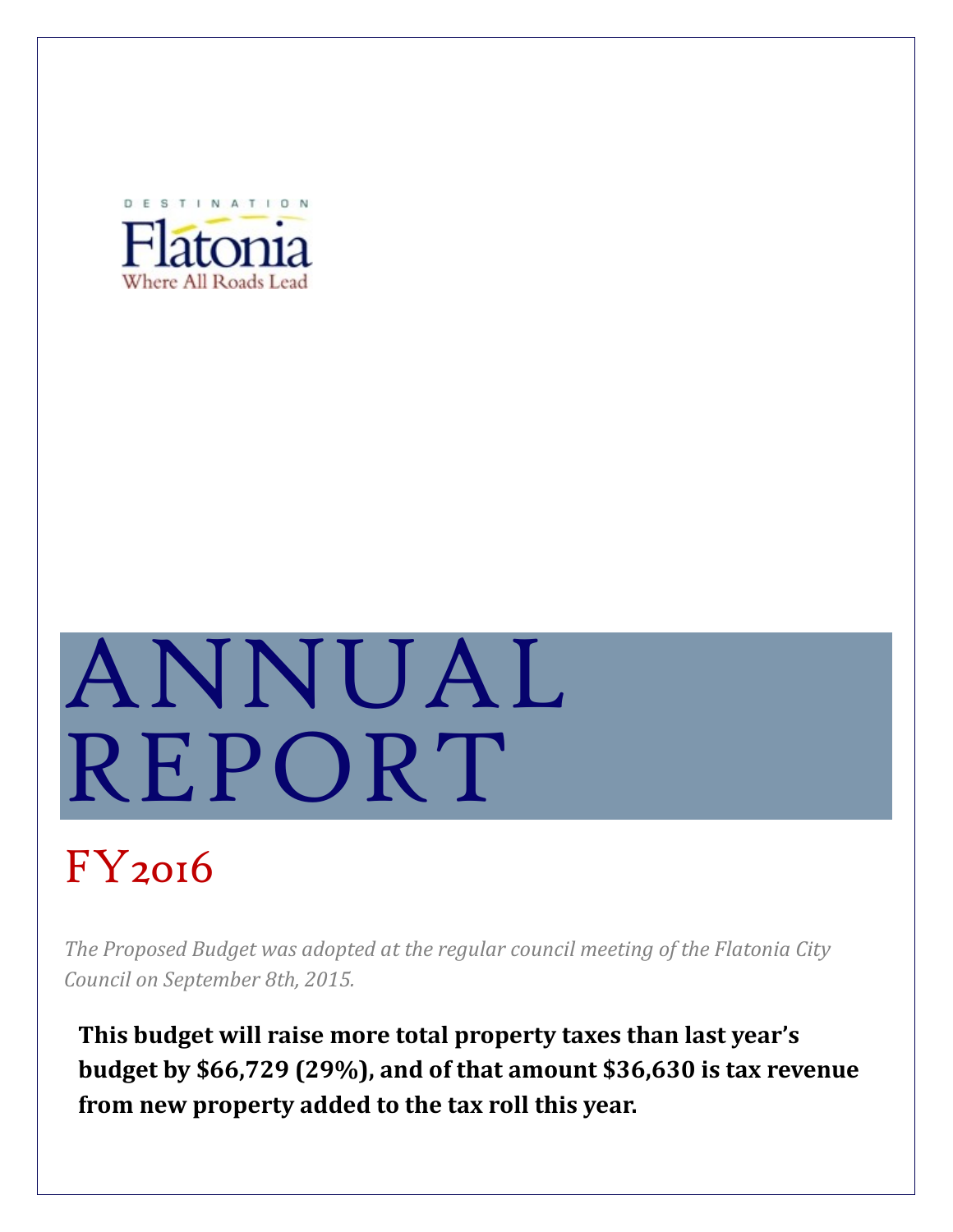# TABLE OF CONTENTS

# Contents

| Overview of Proposed Budget and Significant Funds _______________________________7 |    |
|------------------------------------------------------------------------------------|----|
|                                                                                    |    |
|                                                                                    |    |
|                                                                                    |    |
|                                                                                    |    |
|                                                                                    |    |
|                                                                                    |    |
|                                                                                    |    |
|                                                                                    |    |
|                                                                                    |    |
|                                                                                    | 18 |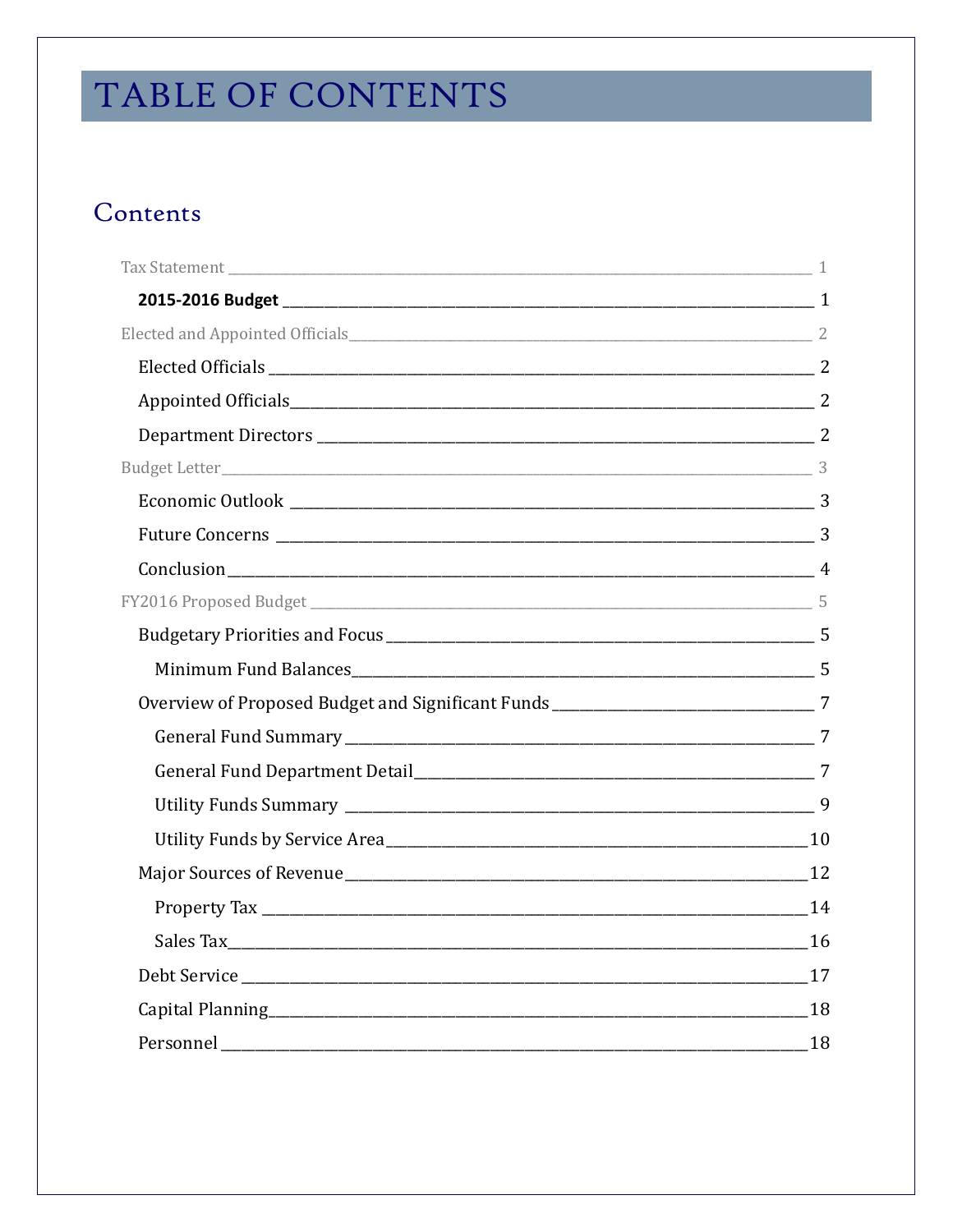# <span id="page-2-1"></span><span id="page-2-0"></span>Tax Statement

# **2015-2016 BUDGET**

**This budget will raise more revenue from property taxes than the last year's budget by an amount of \$66,729.43, which is a 29% increase from last year's budget. The property tax revenue from new property added to the tax roll this year is \$36,630.**

**The average taxable value of a residence homestead in the City of Flatonia this year is \$102,765. With the adopted rate of \$0.33 per \$100 of taxable value, the amount of taxes imposed this year on the average home would be \$339.12. However, your individual taxes at a greater or lesser rate, or even decrease, depending on the change in the taxable value of your property in relation to the change in taxable value of all other property and the adopted tax rate.**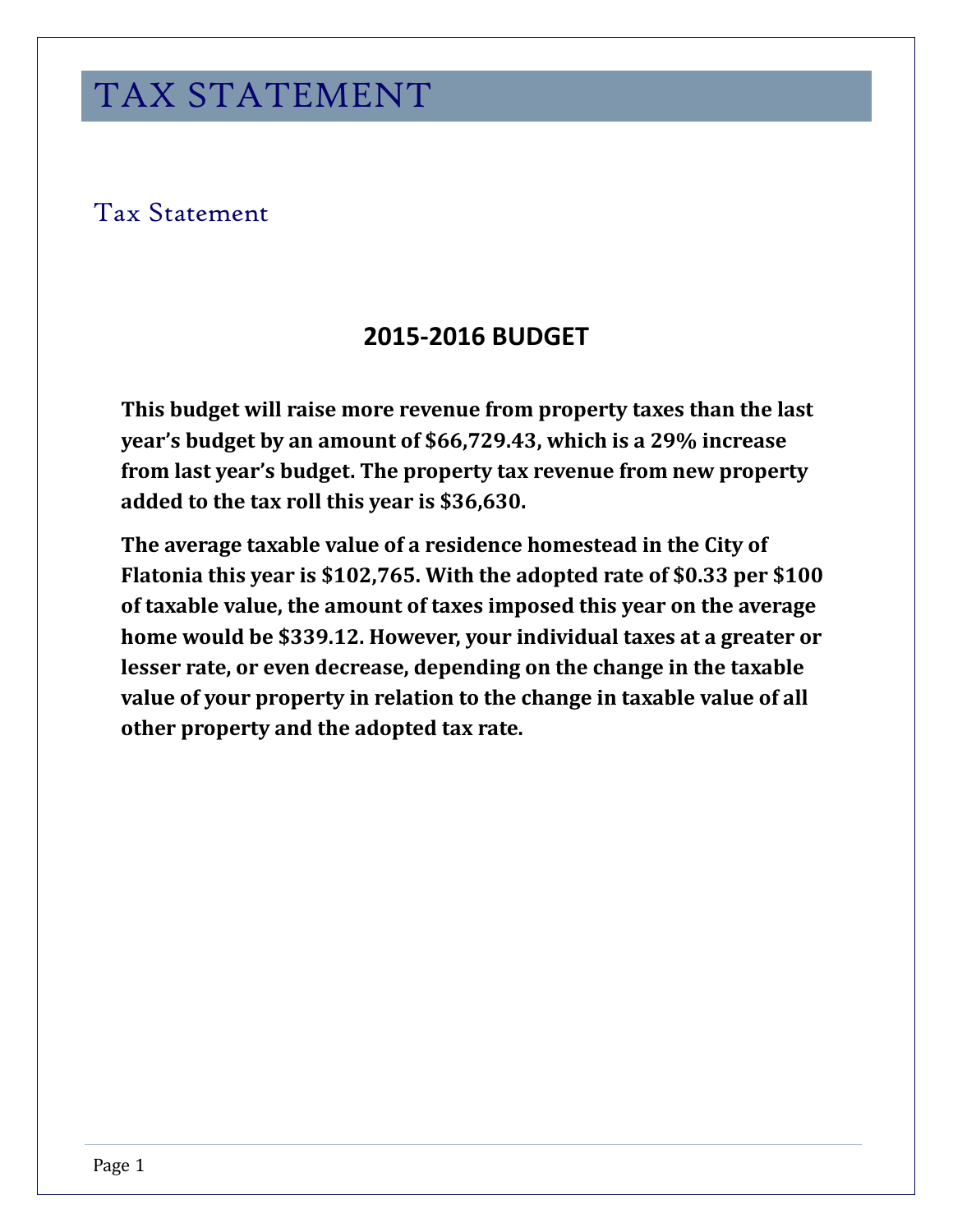# ELECTED AND APPOINTED OFFICIALS

# <span id="page-3-1"></span><span id="page-3-0"></span>Elected and Appointed Officials

# ELECTED OFFICIALS

| Bryan MilsonMayor                   |  |
|-------------------------------------|--|
| Catherine Steinhauser Mayor Pro-Tem |  |
| Mark EversoleCouncilman             |  |
| Dennis GeesamanCouncilman           |  |
|                                     |  |
| Ginny Needham-SearsCouncilman       |  |

# APPOINTED OFFICIALS

<span id="page-3-2"></span>

| R. Scott DixonCity Manager   |
|------------------------------|
| Angela Beck EsqCity Attorney |
|                              |

# DEPARTMENT DIRECTORS

<span id="page-3-3"></span>

| Melissa Brunner City Secretary |  |
|--------------------------------|--|
| Mike NoakChief of Police       |  |
|                                |  |
|                                |  |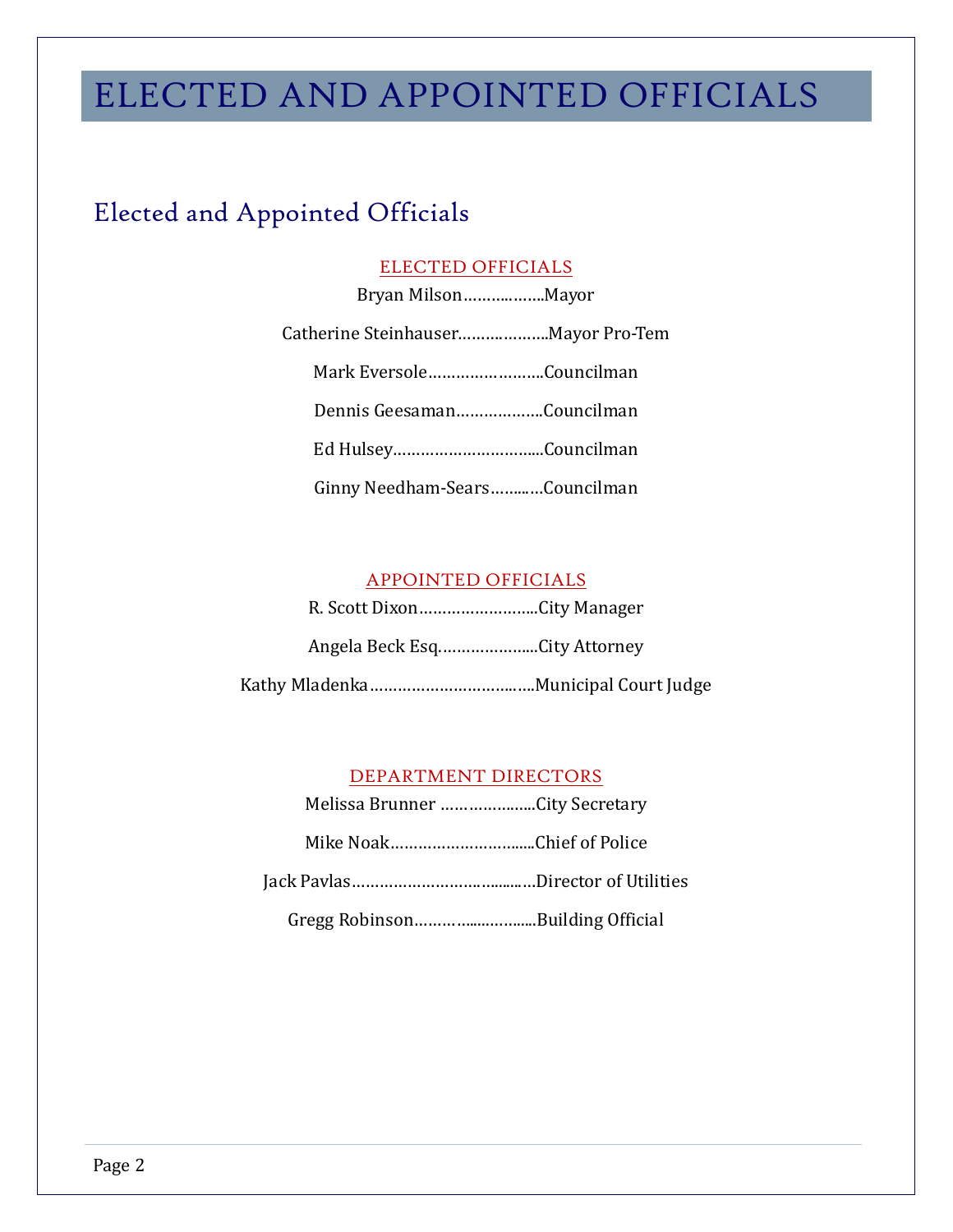# BUDGET LETTER

# <span id="page-4-0"></span>Budget Letter

### **August 31, 2015**

#### **To the Honorable Mayor and City Council of Flatonia, Texas**

In accordance with Texas Statute and the City of Flatonia Code of Ordinances, the Proposed Annual Budget for fiscal year 2016 (FY2016), beginning October 01, 2015, and ending September 30, 2016, is hereby presented for your consideration. The FY2016 Proposed Budget maintains existing service levels and implements budget requests and priorities identified during the strategic planning process and approved by City Council. The Proposed Budget relies on conservative revenues and maintains the current tax rate of \$0.33.

The Budget also serves as a policy document for the City of Flatonia as it establishes City priorities, goals, and programs for the upcoming year. The Budget contains the appropriations necessary to achieve specified services, functions, and activities essential to the accomplishment of the City's objective to enhance the quality of life for the City's residents and businesses.

#### <span id="page-4-1"></span>ECONOMIC OUTLOOK

For FY2016, the economic outlook is stable. Although sales tax revenues have declined sharply due to decreased oil & gas activity, other indicators including building permits, new home starts and local unemployment rates are each positive. Over the past two years, the City Council has taken significant steps to stabilize the City's revenues by establishing "rainy day funds" for both the general and utility funds, increasing the property tax rate to its historic level of \$0.33 and making necessary changes with respect to a variety of fees to reduce the tax burden on the City's residents and businesses.

#### <span id="page-4-2"></span>FUTURE CONCERNS

The Proposed Budget addresses the immediate operational needs of the City of Flatonia. There are many factors that will affect the organization's ability to maintain service levels in the years ahead. Staff is currently working with the City Council to identify and address future needs.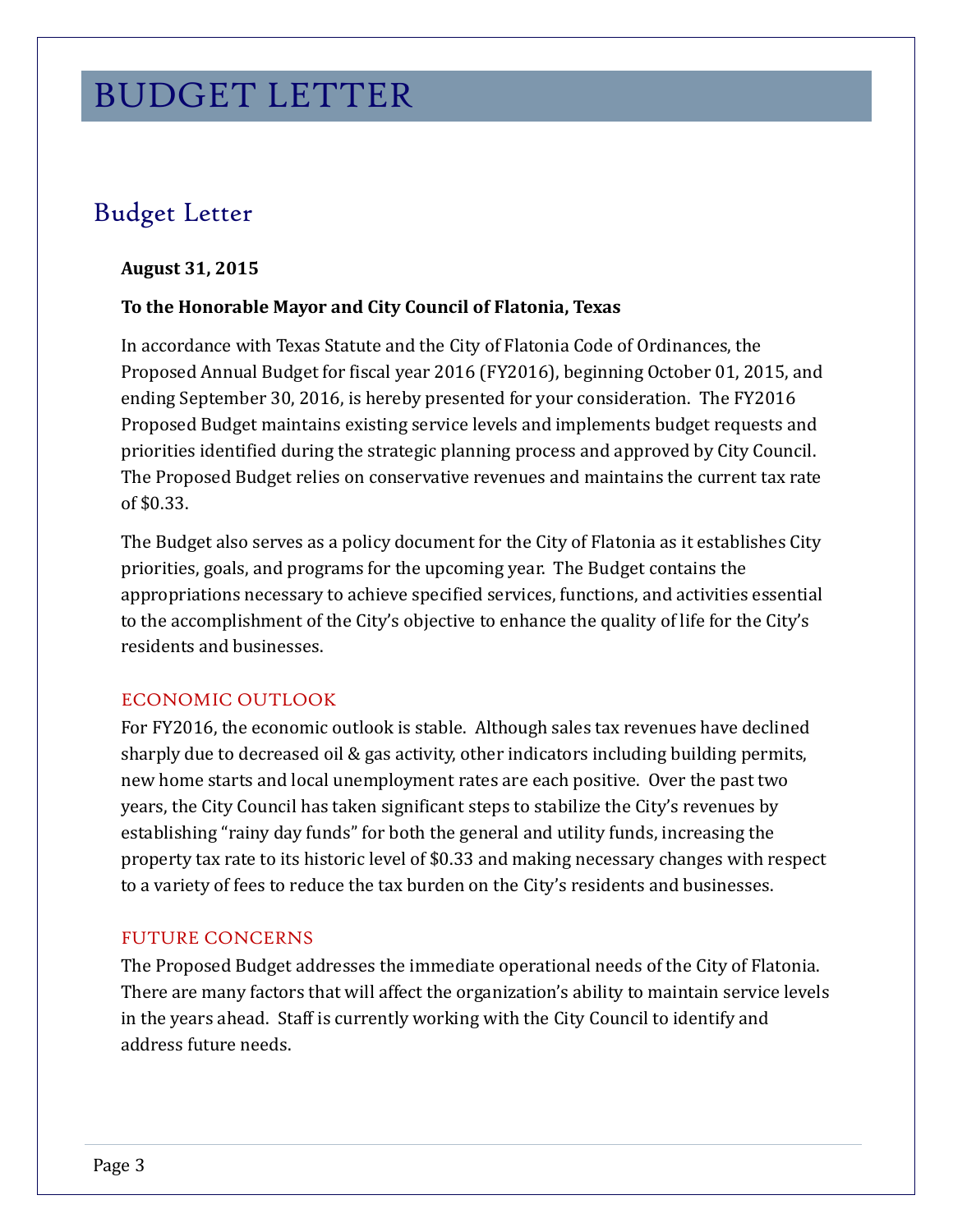# <span id="page-5-0"></span>**CONCLUSION**

The Proposed Budget maintains spending within conservative revenue estimates while ensuring that the City will be able to continue to meet the needs of its residents and businesses. City Council and staff must continue to work together to manage the City's available financial resources and to establish realistic priorities. Budgeting and prioritizing the City's spending will continue to be a challenge for the foreseeable future; the City cannot address all of its needs in any single budget year. Working together, the City's staff, elected and appointed officials, will continue to emphasize a multi-year approach so that the City's long-term objectives of a sustainable, superior quality of life for the residents of Flatonia can be realized.

Sincerely,

R. Scott Dixon City Manager, Flatonia, TX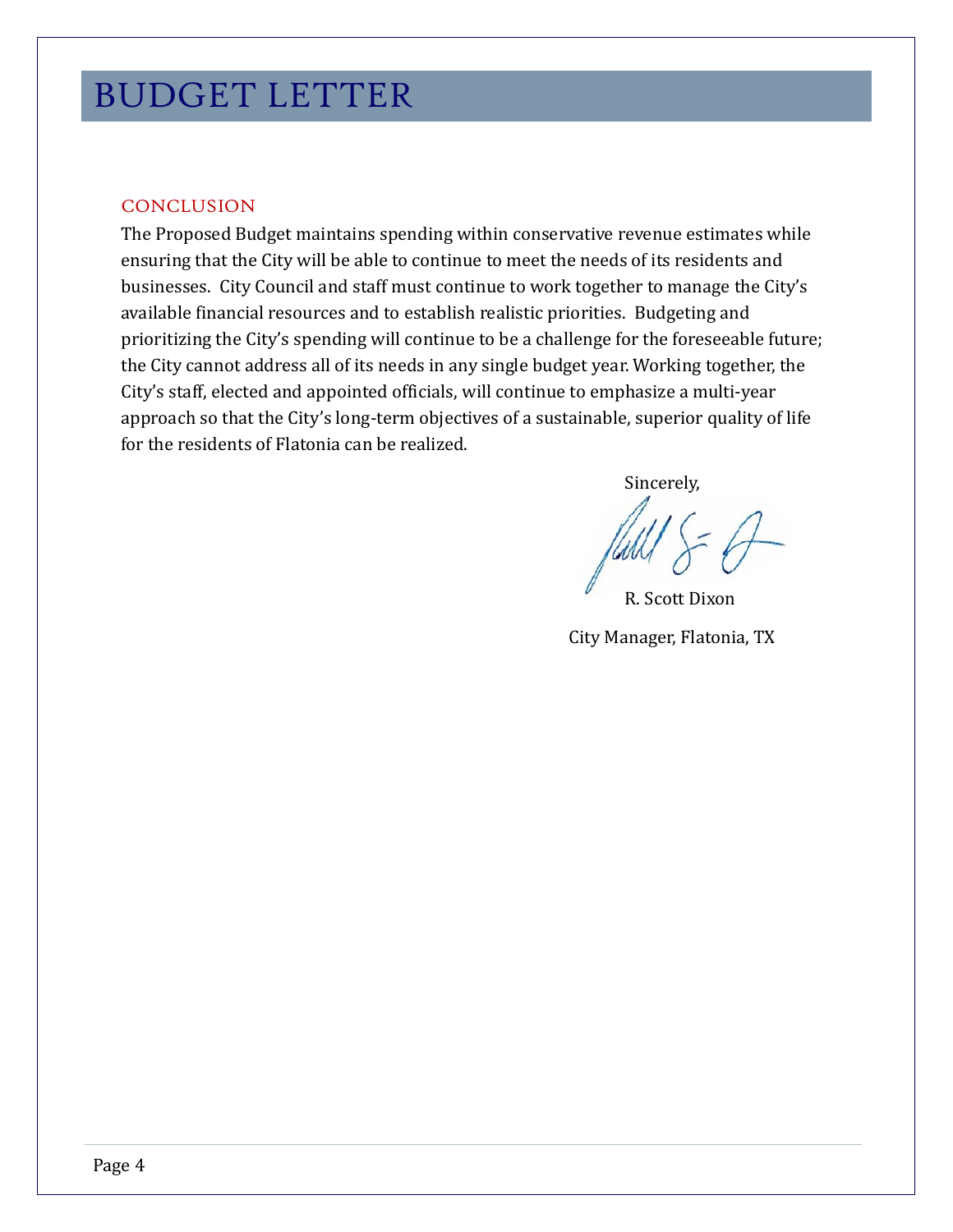# <span id="page-6-0"></span>FY2016 Proposed Budget

The Proposed Budget for FY2016 for all funds is \$4,426,227. The Proposed Budget is "balanced"; the estimated revenues of \$4,749,783 for all funds exceed proposed expenditures by \$323,555.

# <span id="page-6-1"></span>BUDGETARY PRIORITIES AND FOCUS

The FY2016 Proposed Budget is designed to provide for the needs of the Flatonia's residents as well as the needs of the City. This Budget takes into account the necessity to maintain or improve municipal service levels in a manner that is consistent with the financial policies adopted by the City Council. Please refer to the Fiscal and Budgetary Policies contained in the Appendix of this document.

### <span id="page-6-2"></span>Minimum Fund Balances

The Fiscal and Budgetary Policies for the City of Flatonia contain the following guidance with respect to fund balances:

"Fund Balance/Retained Earnings: Maintain the fund balance and retained earnings of the various operating funds at levels sufficient to protect the City's credit worthiness as well as its financial position from emergencies."

The City Council has established a minimum fund balance of forty-five (45) days operating expenses as calculated in each budget year for both the General and Utility Funds. The Fund Balance requirement for the proposed budget equal \$194,466 and \$351,233 for the General and Utility Funds respectively.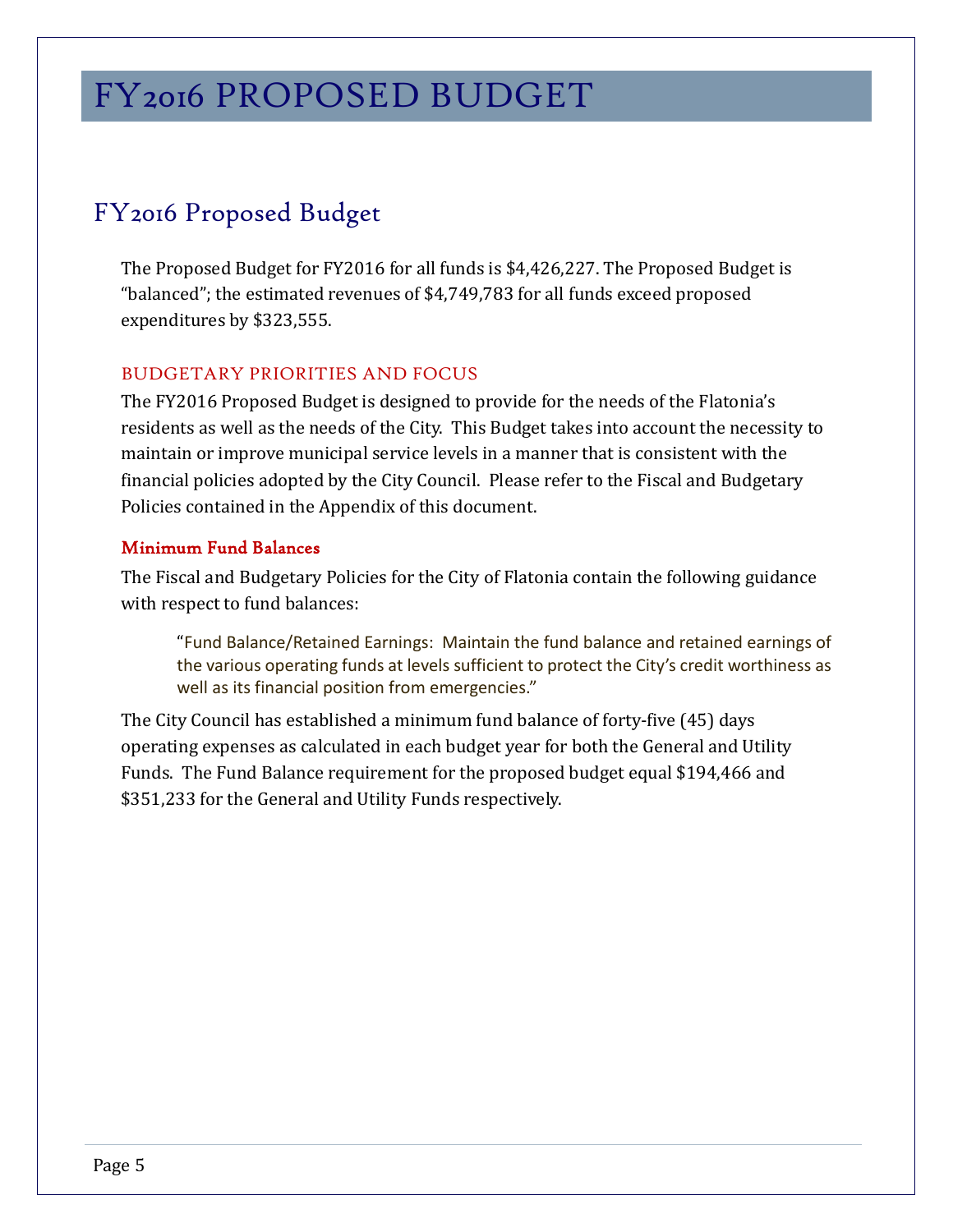# GNERAL AND UTILITY BUDGET COMPARISONS



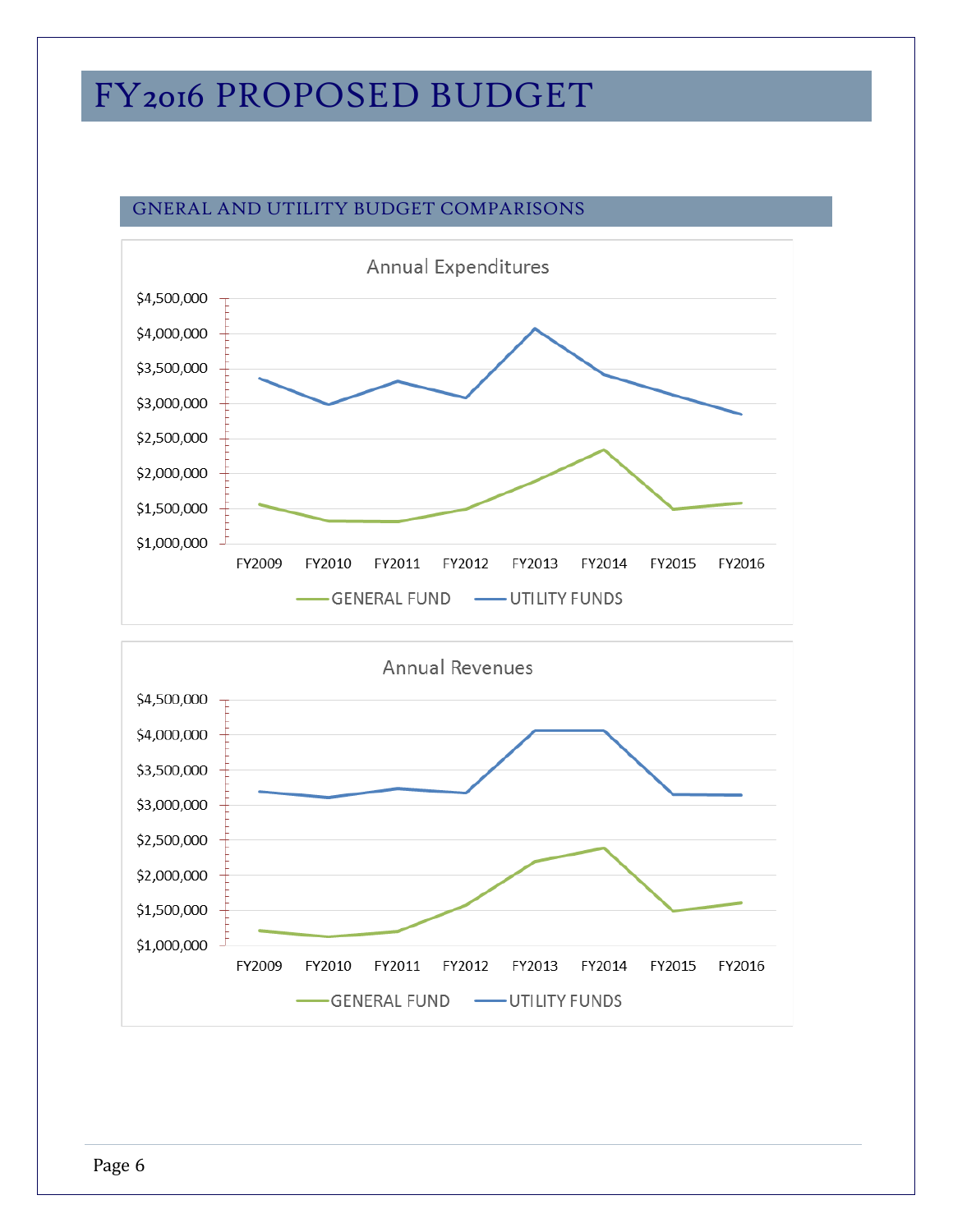# <span id="page-8-0"></span>OVERVIEW OF PROPOSED BUDGET AND SIGNIFICANT FUNDS

The FY2016 Budget includes total expenditures for all funds in the total amount of \$4,426,227.

# <span id="page-8-1"></span>General Fund Summary

|                                                        |           | Actual              | Adopted<br><b>Budget</b> | Proposed<br><b>Budget</b>     |           |
|--------------------------------------------------------|-----------|---------------------|--------------------------|-------------------------------|-----------|
|                                                        |           | 2011-2012 2012-2013 |                          | 2013-2014 2014-2015 2015-2016 |           |
| <b>GENERAL FUND</b>                                    |           |                     |                          |                               |           |
| <b>REVENUES</b>                                        | 1,573,810 | 2,192,735           | 2,391,407                | 1.493.242                     | 1,611,483 |
| <b>EXPENDITURES</b>                                    | 1,496,743 | 1,894,801           | 2,346,542                | 1,492,179                     | 1,577,338 |
| <b>EXCESS OF REVENUES OVER</b><br>(UNDER) EXPENDITURES | 77,067    | 297,934             | 44,864                   | 1,063                         | 34,145    |

The Proposed General Fund Budget increases the current adopted budget by \$85,159 or 5.7%. The increased expenditures are attributed to a number of different expenses including intergovernmental (County), services and personnel.

# <span id="page-8-2"></span>General Fund Department Detail

|                        | General Fund Dudget by Department |             |             |                            |                       |                                     |
|------------------------|-----------------------------------|-------------|-------------|----------------------------|-----------------------|-------------------------------------|
| <b>Department</b>      | Actual<br>2011-2012               | 2012-2013   | 2013-2014   | <b>Budget</b><br>2014-2015 | Proposed<br>2015-2016 | Proposed<br>vs. Budget<br>2014-2015 |
| <b>Streets</b>         | 101,371                           | 117,184     | 250,211     | 142,344                    | 128,238               | (14,105)                            |
| Parks                  | 115,384                           | 128,699     | 190,857     | 100,075                    | 105,854               | 5,779                               |
| Administration         | 599,803                           | 984,235     | 693.304     | 569,945                    | 648,715               | 78,770                              |
| Police Executive       | 397.596                           | 423,606     | 908.591     | 436,913                    | 450,341               | 13,428                              |
| Code Enforcement       | 73.607                            | 70,663      | 73,478      | 80,931                     | 77,456                | (3, 475)                            |
| <b>Municipal Court</b> | 71,669                            | 72,632      | 71,018      | 69,015                     | 69,177                | 162                                 |
| Fire Department        | 137,313                           | 97,782      | 159,083     | 92.956                     | 97,556                | 4,600                               |
|                        | \$1,496,743                       | \$1,894,801 | \$2,346,542 | \$1,492,179                | \$1,577,338           |                                     |

**General Fund Budget by Department**

The Increase of \$78,770 in Administration includes \$25,000 for the City's participation in County Airport expansion and \$12,500 for tourism and promotion. The tourism and promotion expense utilizes Hotel Occupancy Tax revenue which is restricted for this purpose.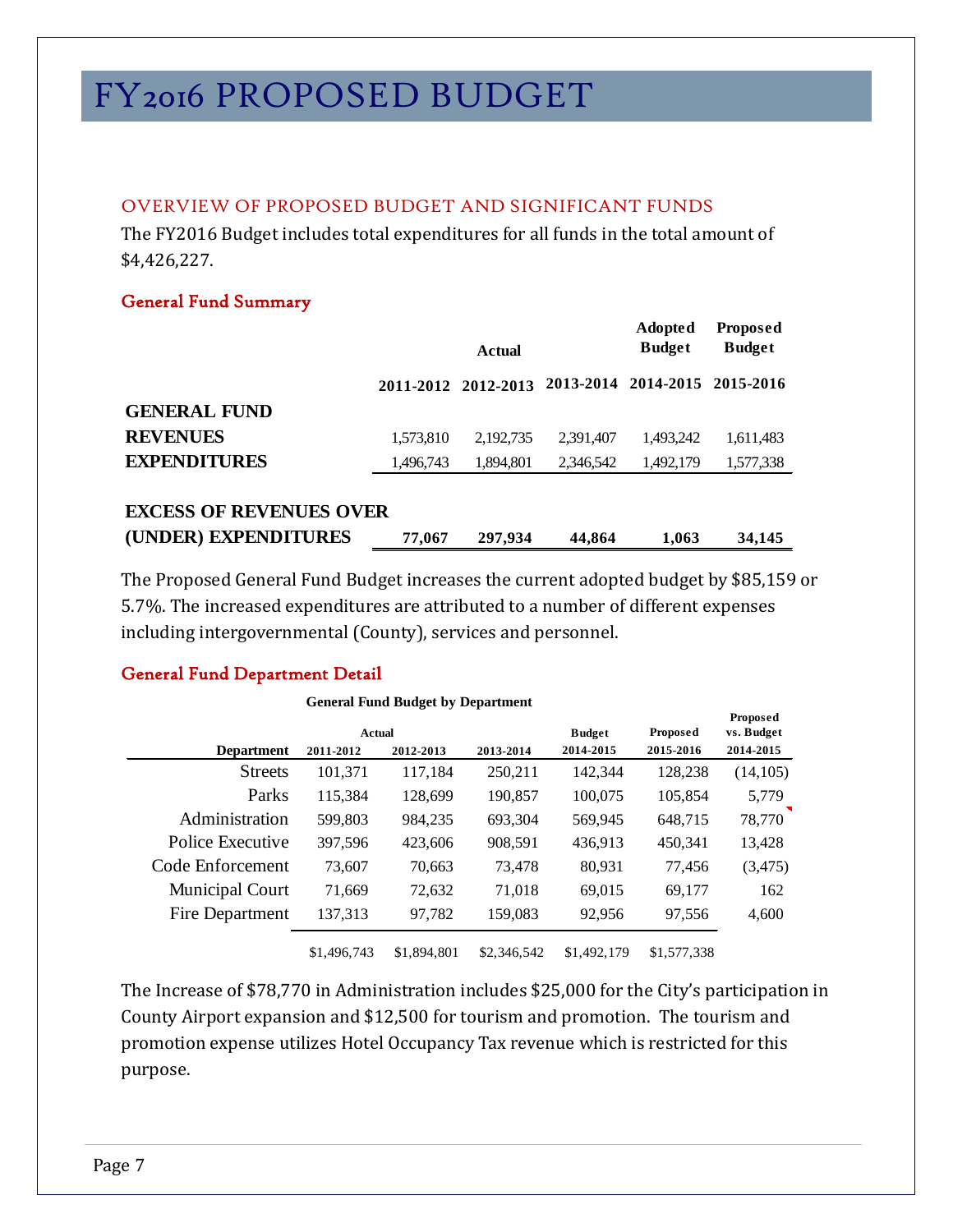

The pie chart above illustrates the percentage of budget each General Fund Department accounts for. Administration and Police are the two largest departments in terms of expenditures representing 41.13% and 28.55% of the Proposed FY2016 Budget respectively.

|  |  |  | <b>General Fund Budget - Department Detail</b> |  |
|--|--|--|------------------------------------------------|--|
|--|--|--|------------------------------------------------|--|

| <b>Department</b>      | <b>Personnel</b> | <b>Services</b> |           | Capital                  | Other     |
|------------------------|------------------|-----------------|-----------|--------------------------|-----------|
| <b>Streets</b>         | 84,363           | 21,000          | 22,875    |                          |           |
| Parks                  | 55,479           | 21,800          | 28,575    |                          |           |
| Administration         | 55,224           | 479,178         | 20,775    | $\overline{\phantom{a}}$ | 93,538    |
| Police Executive       | 370,116          | 39,200          | 37,025    | 3,000                    | 1,000     |
| Code Enforcement       | 69,381           | 6,475           | 1,600     |                          |           |
| <b>Municipal Court</b> | 42,352           | 25,850          | 975       | $\overline{\phantom{a}}$ |           |
| Fire Department        | 4,881            | 39,600          | 14,075    | $\overline{\phantom{a}}$ | 97,782    |
|                        | \$681,797        | \$633,103       | \$125,900 | \$3,000                  | \$192,320 |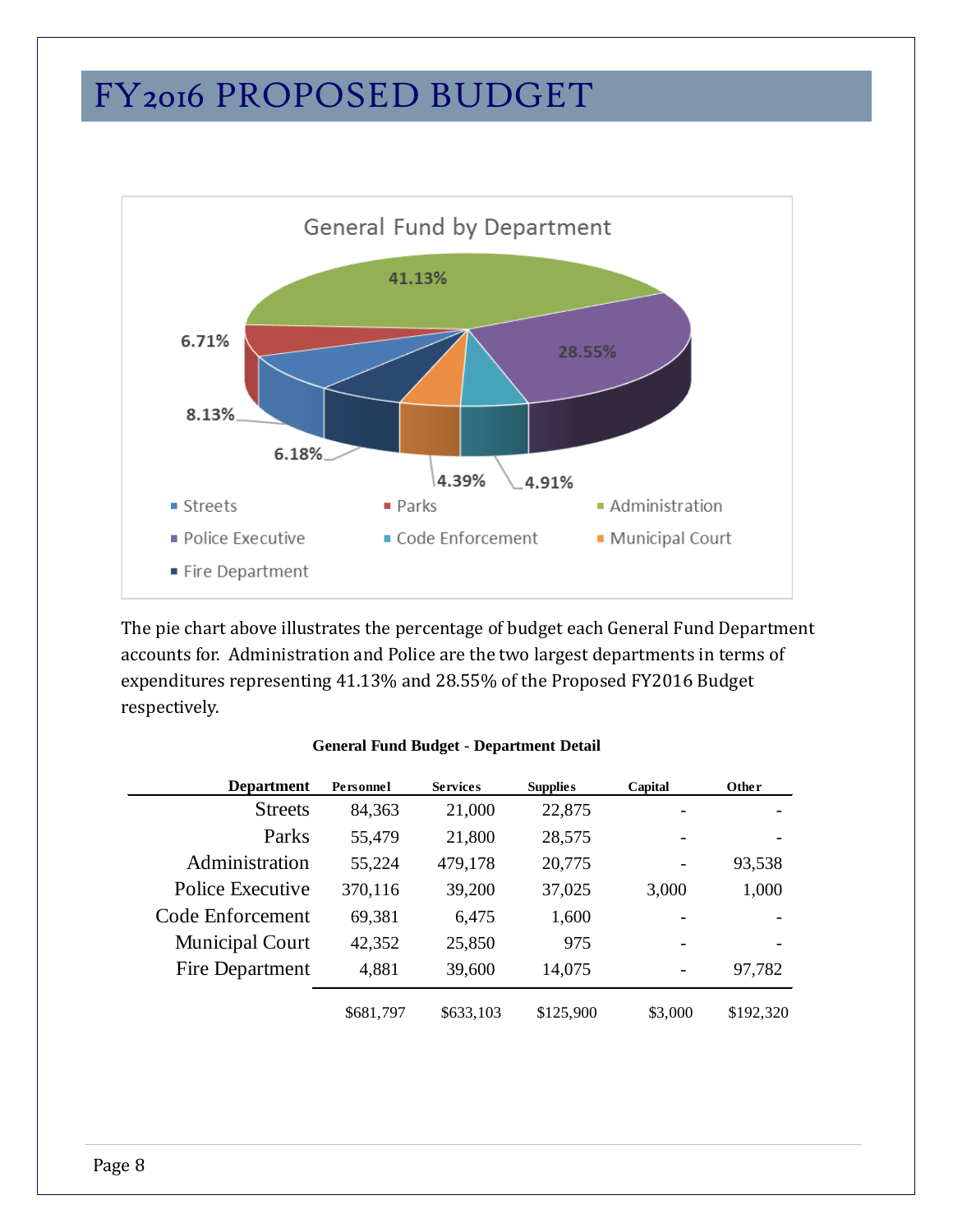

The table and chart above provide a break-down of major expense categories by Department. Because on-going revenues are insufficient to meet all of the City's Capital needs, major capital expenditures are addressed separately utilizing available fund balance as determined after all expenditures have been accounted for in the current budget year.

# <span id="page-10-0"></span>Utility Funds Summary

|                                |           | Actual              | <b>Adopted</b><br><b>Budget</b> | <b>Proposed</b><br><b>Budget</b> |           |  |  |
|--------------------------------|-----------|---------------------|---------------------------------|----------------------------------|-----------|--|--|
|                                |           | 2011-2012 2012-2013 |                                 | 2013-2014 2014-2015 2015-2016    |           |  |  |
| <b>UTILITY FUNDS</b>           |           |                     |                                 |                                  |           |  |  |
| <b>REVENUES</b>                | 3,175,380 | 4,066,870           | 4,064,800                       | 3,154,354                        | 3,138,300 |  |  |
| <b>EXPENDITURES</b>            | 3,083,590 | 4,064,463           | 3,412,276                       | 3,128,803                        | 2,848,889 |  |  |
| <b>EXCESS OF REVENUES OVER</b> |           |                     |                                 |                                  |           |  |  |
| (UNDER) EXPENDITURES           | 91.790    | 2.407               | 652,523                         | 25,551                           | 289,411   |  |  |

The Proposed Utility Funds Budget decreases the current adopted budget by \$279,914 or -9%. The decrease is largely due to an anticipated reduction in the cost of the City's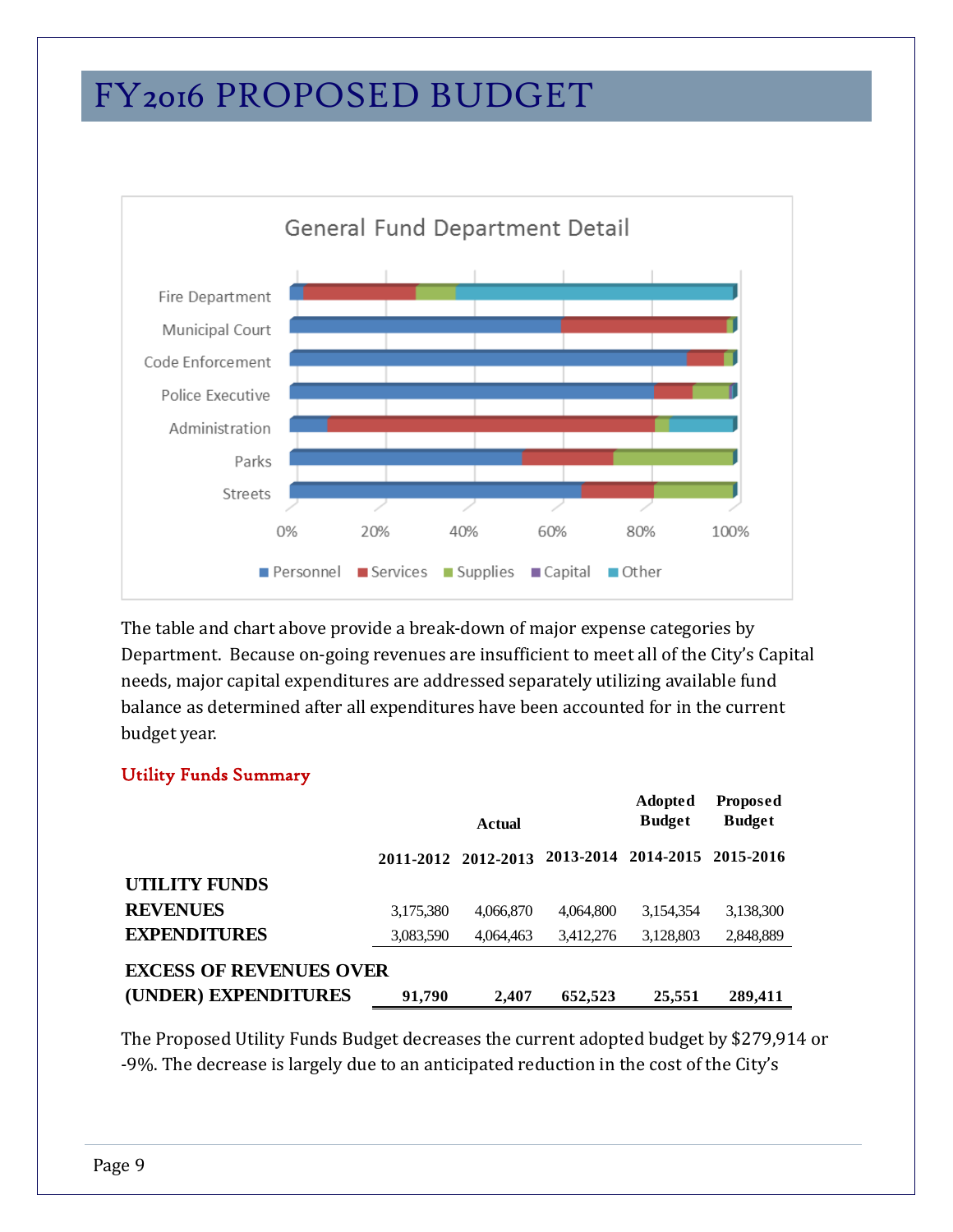electricity costs. A majority of these cost savings have been passed on to the electric consumers of Flatonia as reflected by the budget reduction.

**Utility Fund Budget by Service Area**

# <span id="page-11-0"></span>Utility Funds by Service Area

| $\mathbf{C}$ and $\mathbf{C}$ $\mathbf{C}$ $\mathbf{C}$ $\mathbf{C}$ $\mathbf{C}$ $\mathbf{C}$ $\mathbf{C}$ $\mathbf{C}$ $\mathbf{C}$ $\mathbf{C}$ $\mathbf{C}$ $\mathbf{C}$ $\mathbf{C}$ $\mathbf{C}$ $\mathbf{C}$ $\mathbf{C}$ $\mathbf{C}$ $\mathbf{C}$ $\mathbf{C}$ $\mathbf{C}$ $\mathbf{C}$ $\mathbf{C}$ $\mathbf{C}$ |           |           |           |               |           |                        |
|-----------------------------------------------------------------------------------------------------------------------------------------------------------------------------------------------------------------------------------------------------------------------------------------------------------------------------|-----------|-----------|-----------|---------------|-----------|------------------------|
| Actual                                                                                                                                                                                                                                                                                                                      |           |           |           | <b>Budget</b> | Proposed  | Proposed<br>vs. Budget |
| <b>Department</b>                                                                                                                                                                                                                                                                                                           | 2011-2012 | 2012-2013 | 2013-2014 | 2014-2015     | 2015-2016 | 2014-2015              |
| Water                                                                                                                                                                                                                                                                                                                       | 402,318   | 635,155   | 454,046   | 425,890       | 424,657   | (1,234)                |
| Wastewater                                                                                                                                                                                                                                                                                                                  | 245.298   | 265,363   | 127.697   | 127,775       | 122,575   | (5,200)                |
| <b>Electric Distribution</b>                                                                                                                                                                                                                                                                                                | 788.367   | 1.542.145 | 854.137   | 925.138       | 891.658   | (33, 481)              |
| <b>Wholesale Power Cost</b>                                                                                                                                                                                                                                                                                                 | 1.647.607 | 1,621,800 | 1,976,396 | 1,650,000     | 1,410,000 | (240,000)              |
|                                                                                                                                                                                                                                                                                                                             |           |           |           |               |           |                        |



As reflected in the prior pie chart, Wholesale Power Cost represents approximately 50% of all Utility Funds expenditures. The City of Flatonia owns its electric distribution system and purchases power from The Lower Colorado River Authority (LCRA). In addition to the cost of power purchase, the City charges distribution fees to cover the costs of utility infrastructure and personnel.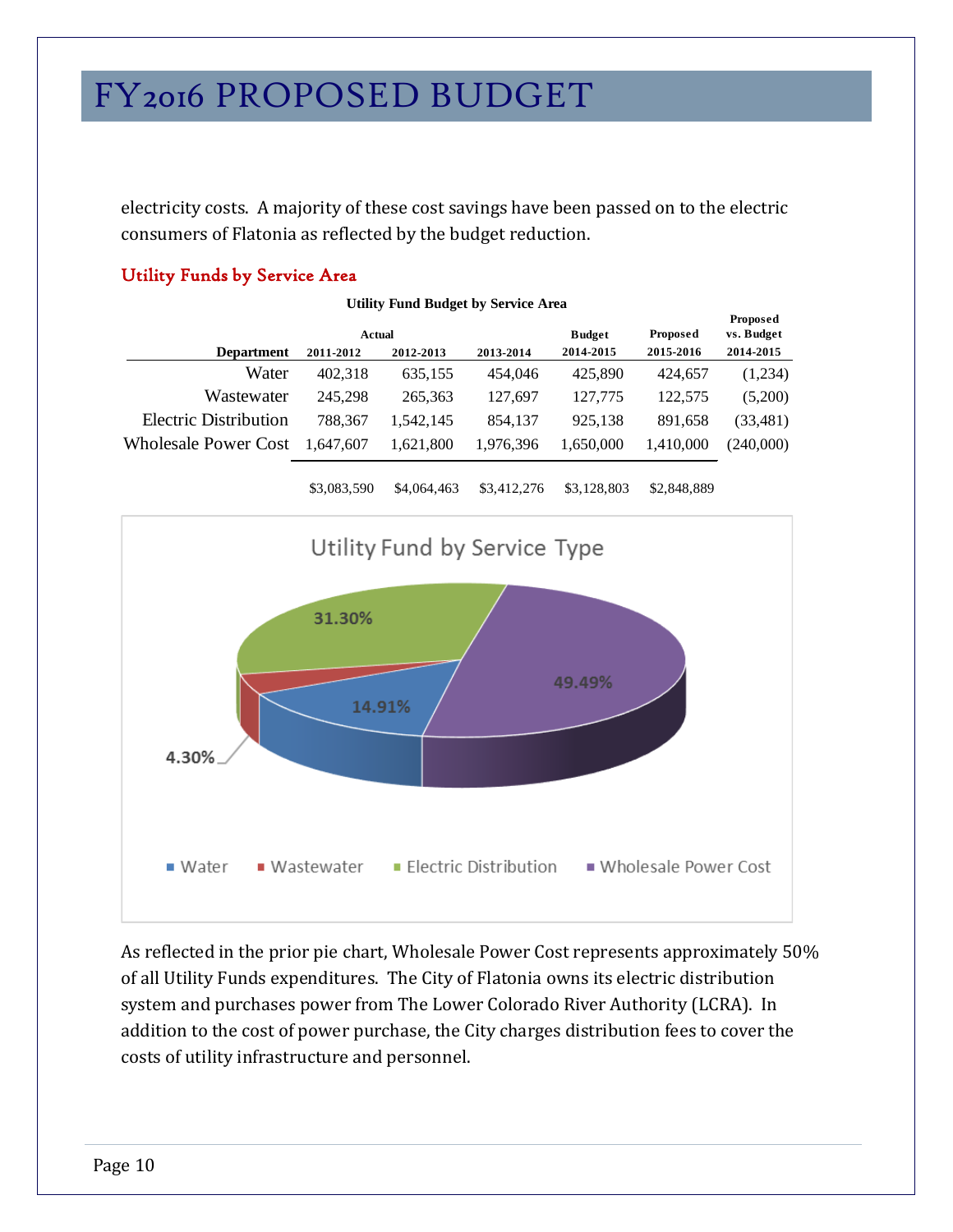| <b>Department</b>            | Personnel                | <b>Services</b> | <b>Supplies</b> | Capital                      | Other  |
|------------------------------|--------------------------|-----------------|-----------------|------------------------------|--------|
| Water                        | 230,982                  | 84,075          | 69,600          | 4,500                        | 35,500 |
| Wastewater                   | $\overline{\phantom{a}}$ | 32,525          | 51,650          | 1,500                        | 36,900 |
| <b>Electric Distribution</b> | 342,138                  | 506,170         | 41,950          | $\qquad \qquad \blacksquare$ | 1,400  |
| <b>Wholesale Power Cost</b>  | $\overline{\phantom{a}}$ | 1,410,000       |                 | $\overline{\phantom{a}}$     |        |





As the table and chart above indicate, Wholesale Power Cost and Waste Water do not currently have personnel allocated to them. Any personnel associated with power purchase and waste water services are allocated to the Electric Distribution and Water service areas respectively. The "other" expense in Water and Wastewater is attributed to debt service for past capital projects including the City's arsenic treatment system and waste water pond maintenance.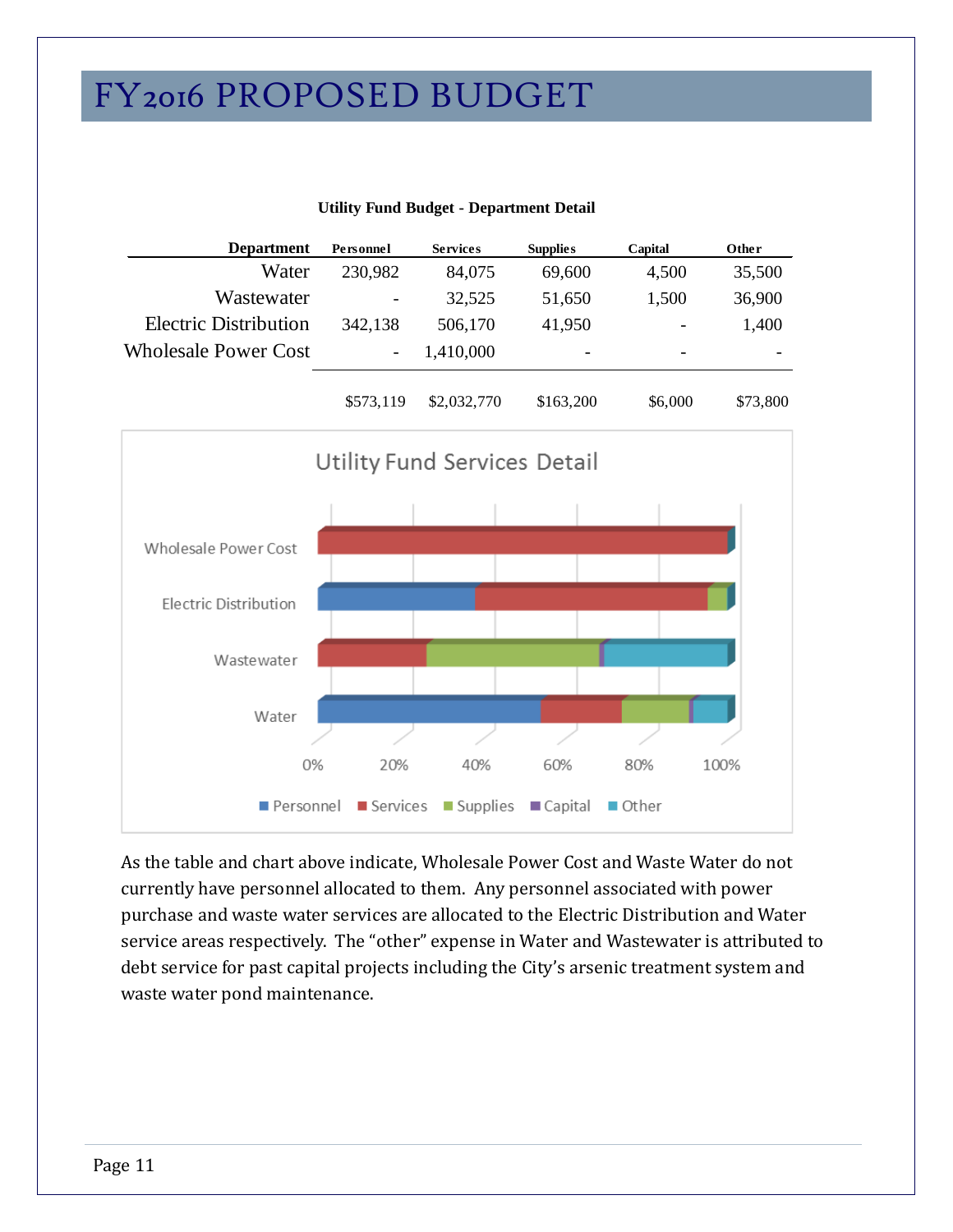|                            | <b>Actual</b> |             |             | <b>Budget</b> | Proposed    |
|----------------------------|---------------|-------------|-------------|---------------|-------------|
| <b>Revenue Source</b>      | 2011-2012     | 2012-2013   | 2013-2014   | 2014-2015     | 2015-2016   |
| Taxes                      | 972,319       | 1,068,436   | 1,108,764   | 1,044,527     | 1,131,768   |
| Licenses & Permits         | 7,488         | 13,414      | 17,284      | 9,350         | 9,350       |
| Intergovernmental          | 87,615        | 112,148     | 76,979      |               |             |
| <b>Charges for Service</b> | 320,828       | 330,898     | 376,202     | 343,425       | 374,425     |
| Fines & Forfeitures        | 75,906        | 65,662      | 62,054      | 62,000        | 62,000      |
| Investment Income          | 245           | 831         | 691         | 350           | 350         |
| Miscellaneous              | 89,863        | 41,759      | 148,678     | 24,590        | 24,590      |
| <b>Other Sources</b>       | 19,546        | 559,587     | 600,754     | 9,000         | 9,000       |
|                            | \$1,573,810   | \$2,192,735 | \$2,391,407 | \$1,493,242   | \$1,611,483 |

# <span id="page-13-0"></span>MAJOR SOURCES OF REVENUE



The majority of the City's revenue is derived from taxes (70%) and charges for service (23%). Over 90% of the revenue from "Charges for Service" is related to the City's solid waste services which are provided by Texas Disposal Systems (TDS). In addition to collecting the TDS fees, the City charges a service fee for administering the trash service.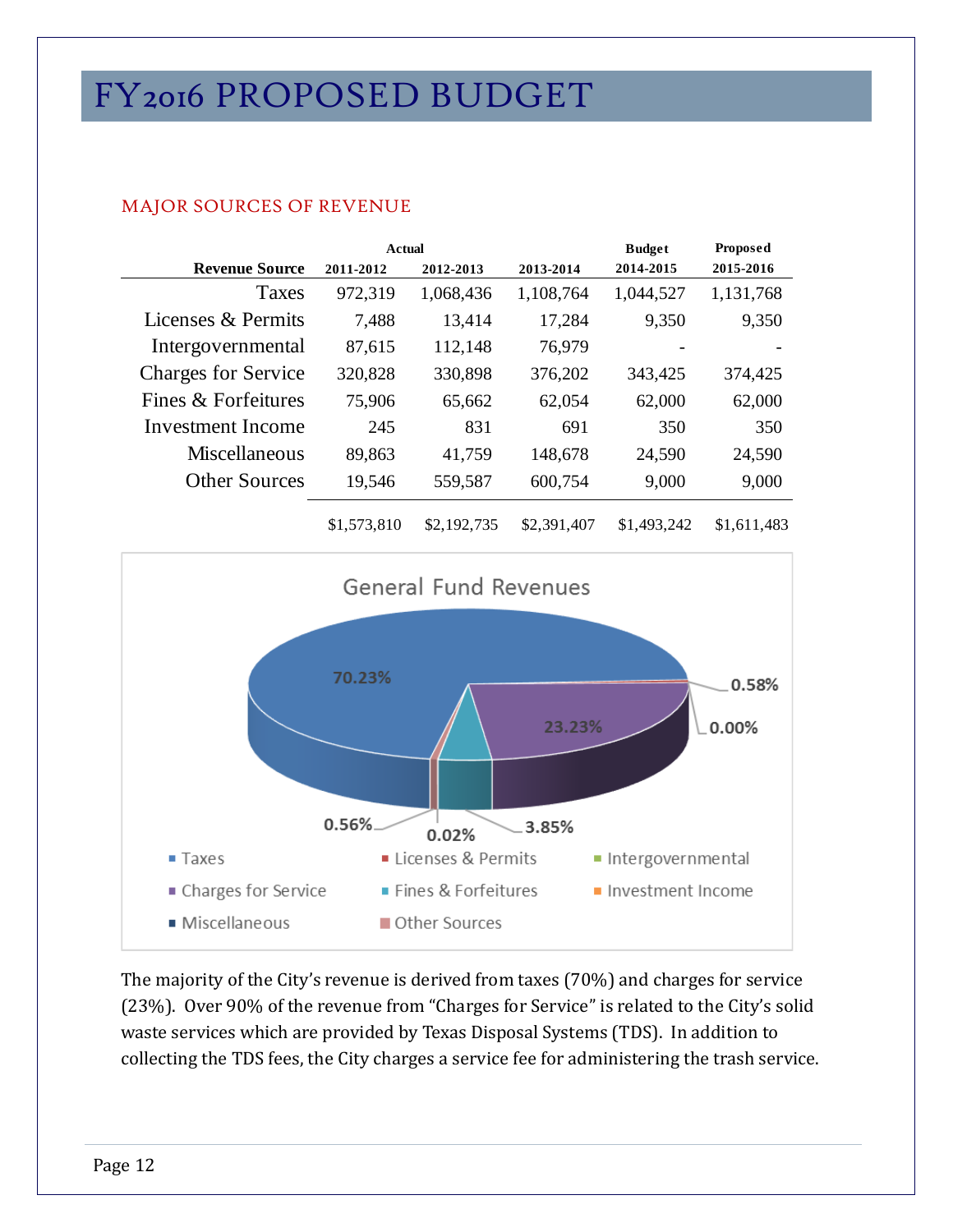# Tax Revenue Detail

|                               | Actual        |               |               | <b>Budget</b> | Proposed      |  |
|-------------------------------|---------------|---------------|---------------|---------------|---------------|--|
| <b>Taxes</b>                  | <b>FY2012</b> | <b>FY2013</b> | <b>FY2014</b> | <b>FY2015</b> | <b>FY2016</b> |  |
| <b>Property Taxes</b>         | 187,028       | 191,689       | 205,300       | 235,127       | 286,368       |  |
| <b>Utility Franchise Fees</b> | 469,909       | 482,328       | 465,302       | 486,500       | 493,000       |  |
| Sales Tax                     | 249,769       | 341,789       | 380,151       | 268,000       | 275,000       |  |
| Hotel/Motel Tax               | 62,760        | 50,645        | 53,542        | 52,500        | 75,000        |  |
| Mixed Beverage                | 2,853         | 1,985         | 4,469         | 2,400         | 2,400         |  |

\$972,319 \$1,068,436 \$1,108,764 \$1,044,527 \$1,131,768



Less than 1/3 of all General Fund revenues is derived from property and sales taxes.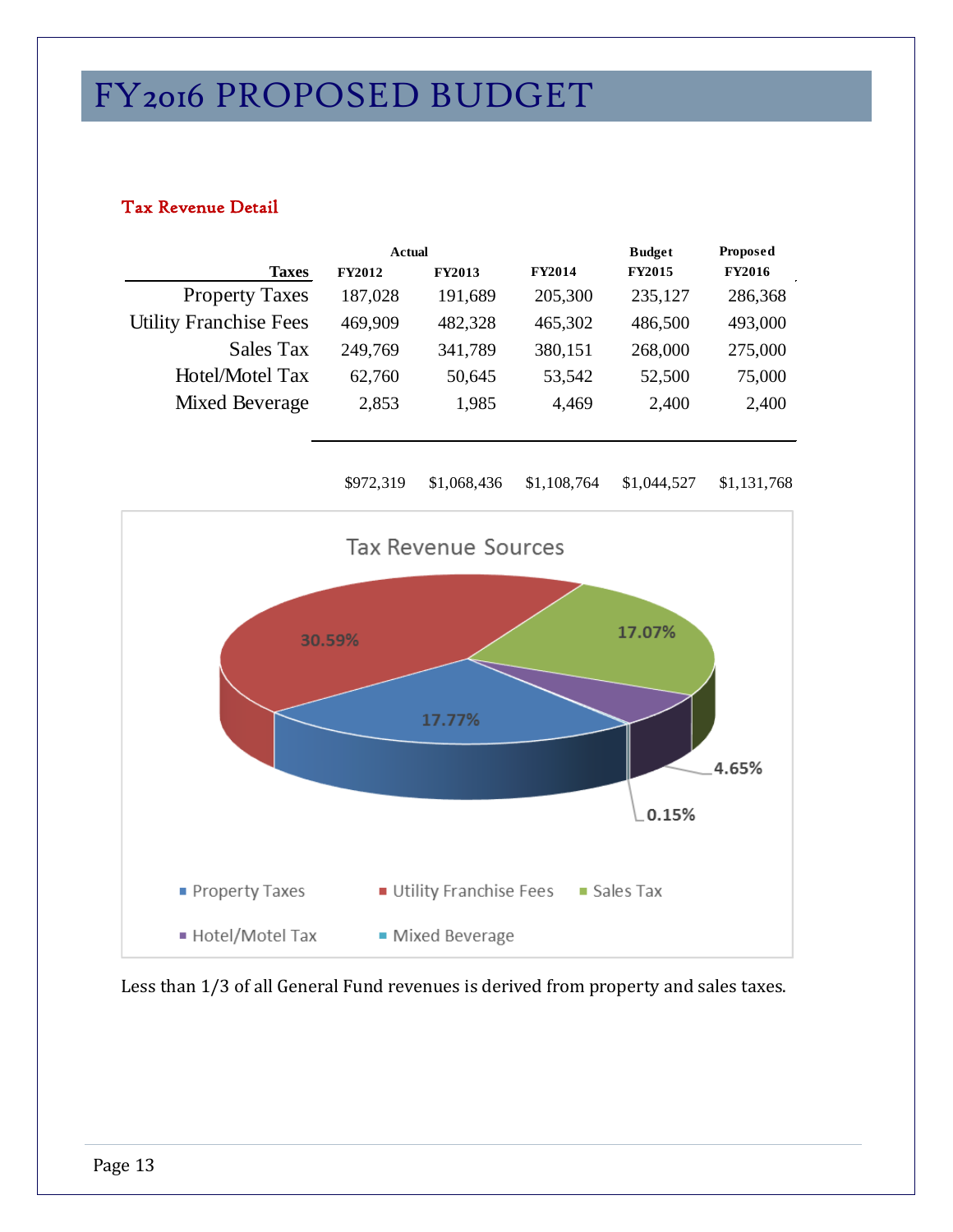# <span id="page-15-0"></span>Property Tax

The Proposed FY2016 Budget relies on maintaining the current property tax rate of \$0.33 per \$100 valuation. The table below provides the effective and rollback tax rates for both the current and proposed budget years.

The effective rate is the tax rate necessary to collect the same dollar amount of property tax revenue as the current year based upon the taxing jurisdiction's total appraised value. In other words, if a jurisdiction's tax base rises by 20%, the property tax rate necessary to collect the same amount of revenue will decrease by approximately 20%.

The "rollback" rate is the maximum rate allowed under State law that will not be subject to a citizen recall. The "rollback" rate is calculated based on a number of factors and differs from one taxing jurisdiction to the next. If a taxing entity adopts a rate that is higher than this rate, then it may be subject to a "recall" election should a sufficient number of citizens object to the established rate.

| <b>Per \$100 Valuation</b> | <b>Fiscal Year 2014-2015 Fiscal Year 2015-2016</b> |        |
|----------------------------|----------------------------------------------------|--------|
| <b>Adopted Tax Rate</b>    | \$0.33                                             | \$0.33 |
| <b>Effective Tax Rate</b>  | \$0.29                                             | \$0.27 |
| <b>Rollback Tax Rate</b>   | \$0.22                                             | \$0.31 |

Due to the State's formula for calculating the "rollback" rate, the City of Flatonia typically has a rate that is fairly low by comparison to other jurisdictions. This is because the City has adopted a ½ cent sales tax for the purpose of "Property Tax Reduction". The revenue derived from this sales tax is allocated to the general fund and available for any use for which property taxes are also authorized.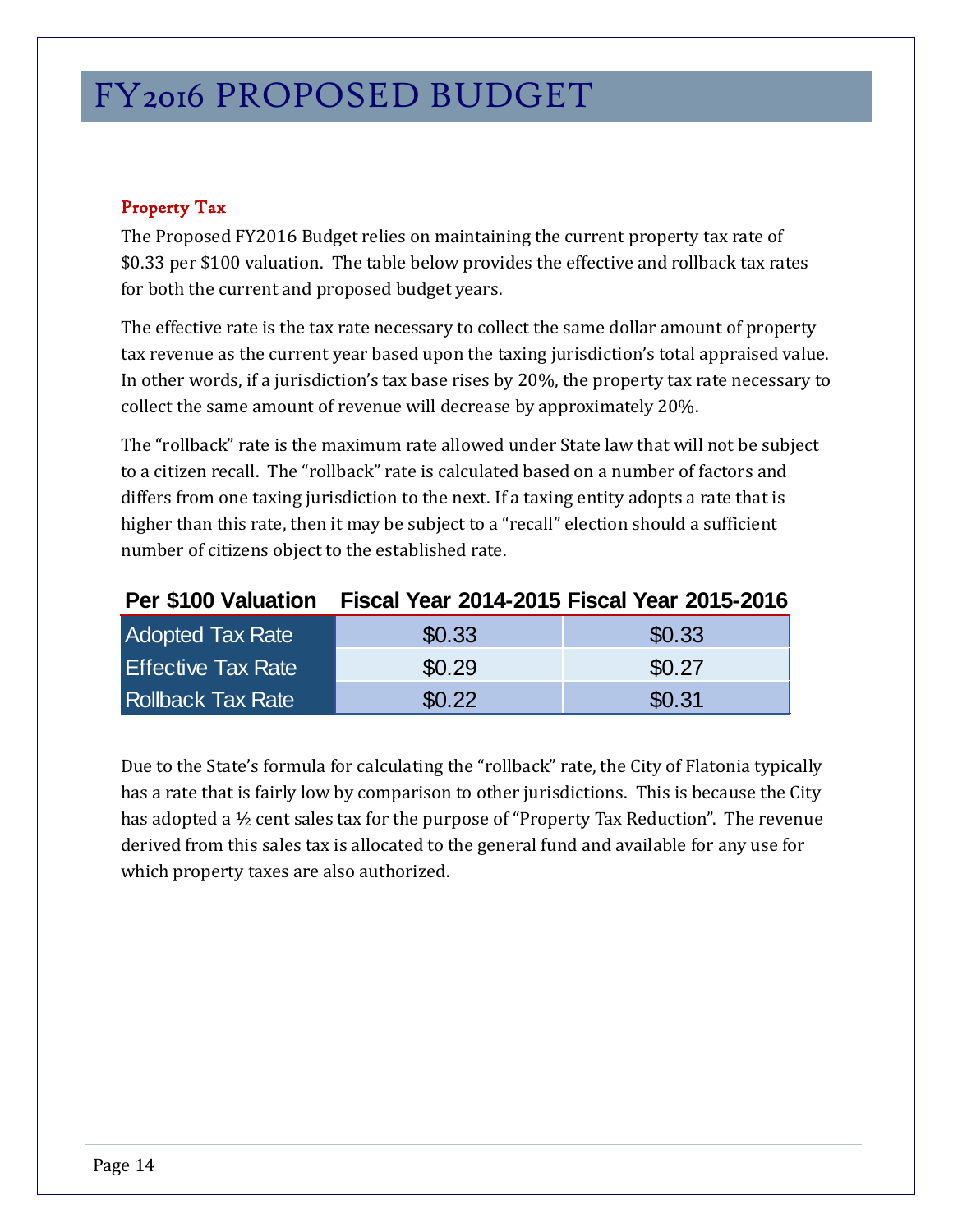

The bar graph above reflects both the historic property tax rate and dollar amount of revenues collected for the City of Flatonia. From 2003 to 2007, the City maintained a constant tax rate of \$0.33 however, in 2008, the City began adopting the effective rate each subsequent year until 2015 when the "historic" rate of \$0.33 was re-established.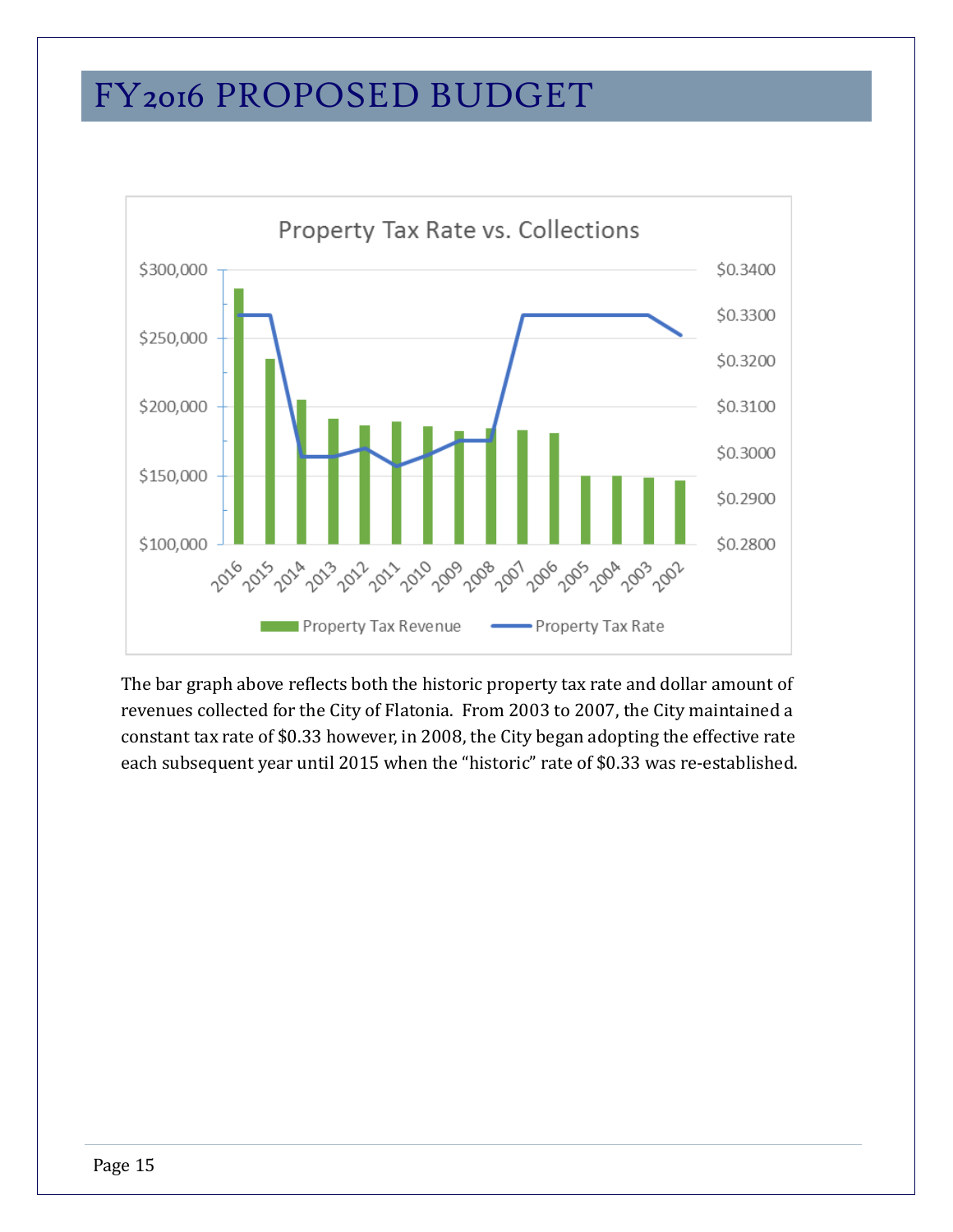| <b>Taxing Jurisdiction</b> | 2014<br>Taxable Value <sup>1</sup> | 2014<br>Tax Rate <sup>1</sup> | 2014<br><b>Estimated Tax</b><br>Revenue <sup>2</sup> | 2014<br>Population <sup>3</sup> | <b>Per Capita</b><br><b>Tax</b> |
|----------------------------|------------------------------------|-------------------------------|------------------------------------------------------|---------------------------------|---------------------------------|
| <b>Fayette County</b>      | \$2,672,940,006                    | \$0.4193                      | \$11,207,637.45                                      | 24,833                          | \$451.32                        |
| LaGrange ISD               | \$947,029,295                      | \$1.04                        | \$9,849,104.67                                       | 1,885                           | \$5,224.99                      |
| Schulenburg ISD            | \$390,902,434                      | \$1.1565                      | \$4,520,786.65                                       | 713                             | \$6,340.51                      |
| Flatonia ISD               | \$451,963,853                      | \$1.31                        | \$5,920,726.47                                       | 613                             | \$9,658.61                      |
| <b>Fayetteville ISD</b>    | \$154,552,696                      | \$1.04                        | \$1,607,348.04                                       | 211                             | \$7,617.76                      |
| Round Top/CarmineISD       | \$301,617,318                      | \$1.145                       | \$3,453,518.29                                       | 284                             | \$12,160.28                     |
| City of LaGrange           | \$268,561,603                      | \$0.2157                      | \$579,287.38                                         | 4,670                           | \$124.04                        |
| City of Schulenburg        | \$231,933,259                      | \$0.1725]                     | \$400,084.87                                         | 2,893                           | \$138.29                        |
| City of Flatonia           | \$69,347,005                       | \$0.33                        | \$229,954.67                                         | 1,386                           | \$165.91                        |
| City of Fayetteville       | \$30,846,154                       | \$0.2699                      | \$83,253.77                                          | 260                             | \$320.21                        |
| City of Carmine            | \$17,472,606                       | \$0.046                       | \$8,037.40                                           | 255                             | \$31.52                         |
| Town of Round Top          | \$30,992,120                       | \$0.0489                      | \$15, 155.15                                         | 92                              | \$164.73                        |

Sources:

1. Tax values & Rates: Fayette CAD - http://www.fayettecad.org/

2. Revenue: Estimate (\$Value/100\*Rate)

3. Population: http://www.txcip.org/tac/census/profile.php?FIPS=48149

ISD Population reflects 2014-15 Enrollment - http://ritter.tea.state.tx.us/adhocrpt/Standard\_Reports.html

The table above illustrates how the City of Flatonia compares to other taxing jurisdictions in Fayette County in terms of tax rates, total taxes collected and "per capita" tax.

# <span id="page-17-0"></span>Sales Tax

The table to the right contains the budgeted and collected sales tax amounts for fiscal years 2007 through 2016. The 'Actual" amount in FY 2015 and 2016 are not included because these revenues have not yet been fully realized. The 'Actual" amounts have been adjusted for inflation. The City typically utilizes very conservative estimates when budgeting sales tax revenue as reflected in the City's adopted Fiscal & Budgetary Policies:

"In order to maintain a stable level of services, the City shall use a conservative, objective, and analytical approach when preparing revenue estimates. The process shall include analysis of probable

economic changes and their impacts on revenues, historical collection rates, and trends in revenues. This approach should reduce the likelihood of actual revenues falling short of budget estimates during the year and should avoid mid-year service reductions. "

| Year | <b>Budget</b> | Actual    |
|------|---------------|-----------|
| 2007 | \$170,000     | \$199,270 |
| 2008 | \$170,000     | \$203,964 |
| 2009 | \$170,000     | \$210,038 |
| 2010 | \$170,000     | \$220,852 |
| 2011 | \$170,000     | \$226,928 |
| 2012 | \$200,000     | \$263,083 |
| 2013 | \$225,000     | \$352,165 |
| 2014 | \$250,000     | \$397,998 |
| 2015 | \$268,000     |           |
| 2016 | \$275,000     |           |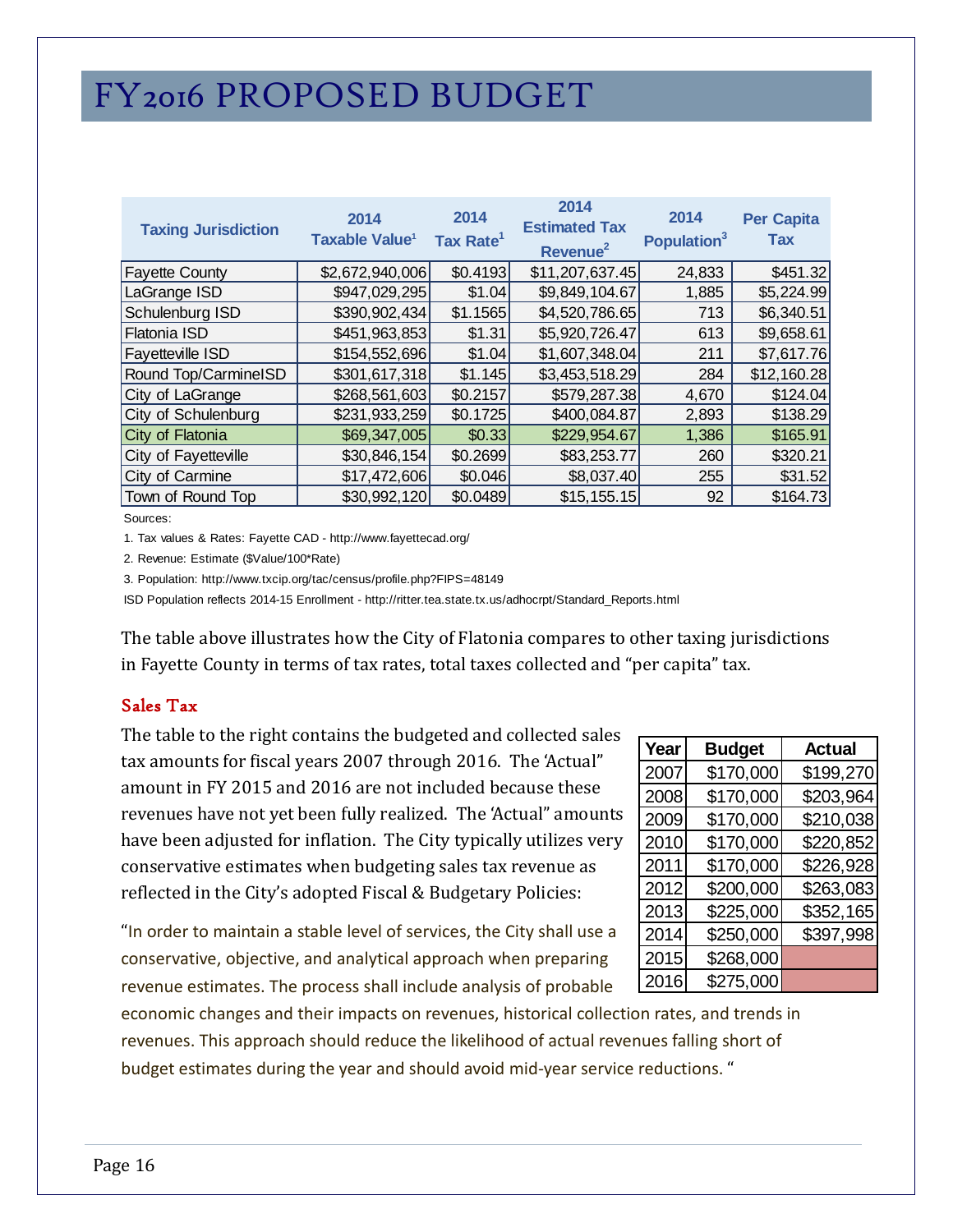|            |               | 2016 Sales Tax Forecast (YTD |            | <b>Actuals</b> |           |
|------------|---------------|------------------------------|------------|----------------|-----------|
|            | <b>Budget</b> | Flat (Last Yr)               | Down $2\%$ | $Up 2\%$       | $Up\,4\%$ |
| Oct        | \$35,990      | \$35,990                     | \$35,990   | \$35,990       | \$35,990  |
| <b>Nov</b> | \$23,335      | \$23,335                     | \$23,335   | \$23,335       | \$23,335  |
| Dec        | \$24,937      | \$24,937                     | \$24,937   | \$24,937       | \$24,937  |
| Jan        | \$22,577      | \$22,577                     | \$22,577   | \$22,577       | \$22,577  |
| Feb        | \$22,017      | \$22,017                     | \$22,017   | \$22,017       | \$22,017  |
| Mar        | \$22,645      | \$22,645                     | \$22,645   | \$22,645       | \$22,645  |
| Apr        | \$27,830      | \$27,830                     | \$27,830   | \$27,830       | \$27,830  |
| <b>May</b> | \$23,722      | \$23,722                     | \$23,722   | \$23,722       | \$23,722  |
| Jun        | \$26,246      | \$23,851                     | \$23,374   | \$24,328       | \$24,805  |
| Jul        | \$24,800      | \$44,036                     | \$43,156   | \$44,917       | \$45,798  |
| Aug        | \$22,306      | \$30,136                     | \$29,534   | \$30,739       | \$31,342  |
| <b>Sep</b> | \$24,046      | \$36,101                     | \$35,379   | \$36,823       | \$37,545  |
|            |               |                              |            |                |           |
|            | \$300,451     | \$337,179                    | \$334,497  | \$339,862      | \$342,544 |

**2016 Sales Tax Forecast (YTD Actuals)**

The table above illustrates the type of analysis the City utilizes when estimating sales tax revenues. The highlighted portion indicates actual revenues collected at the time the table was used. Each column estimates future collections based on the assumptions listed i.e. "Down 2%" results in an estimate that is 2% less than the budgeted amount.

# <span id="page-18-0"></span>DEBT SERVICE

The City of Flatonia does not levy property tax to pay down its existing debt instead, it utilizes existing cash reserves and annual revenues from all sources to satisfy debt obligations. The table below lists all current debt obligations. These obligations carry a "tax pledge" or guarantee by the City that it will levy sufficient property tax to pay the debt if at any time revenue from other sources becomes insufficient to pay the debt.

| <b>Debt</b> | <b>Purpose</b>               | <b>Amount</b> | Term | <b>Ending</b> | Remaining | Rate  | Debt Svc. |
|-------------|------------------------------|---------------|------|---------------|-----------|-------|-----------|
| TWDB '06    | Arsenic Project              | 660,000       | 20   | 2026          | 17        | 0%    | 35,000    |
| TWDB '12    | <b>IWW Expansion</b>         | 266.000       |      | 2020          | 6         | 2.01% | 36,000    |
| 13 Series   | PD/VFD Building              | 340,000       | 10   | 2023          | 9         | 2.75% | 40,000    |
|             | 14 GovCap Equipment Purchase | 135,000       |      | 2021          |           | 3.98% | 22,500    |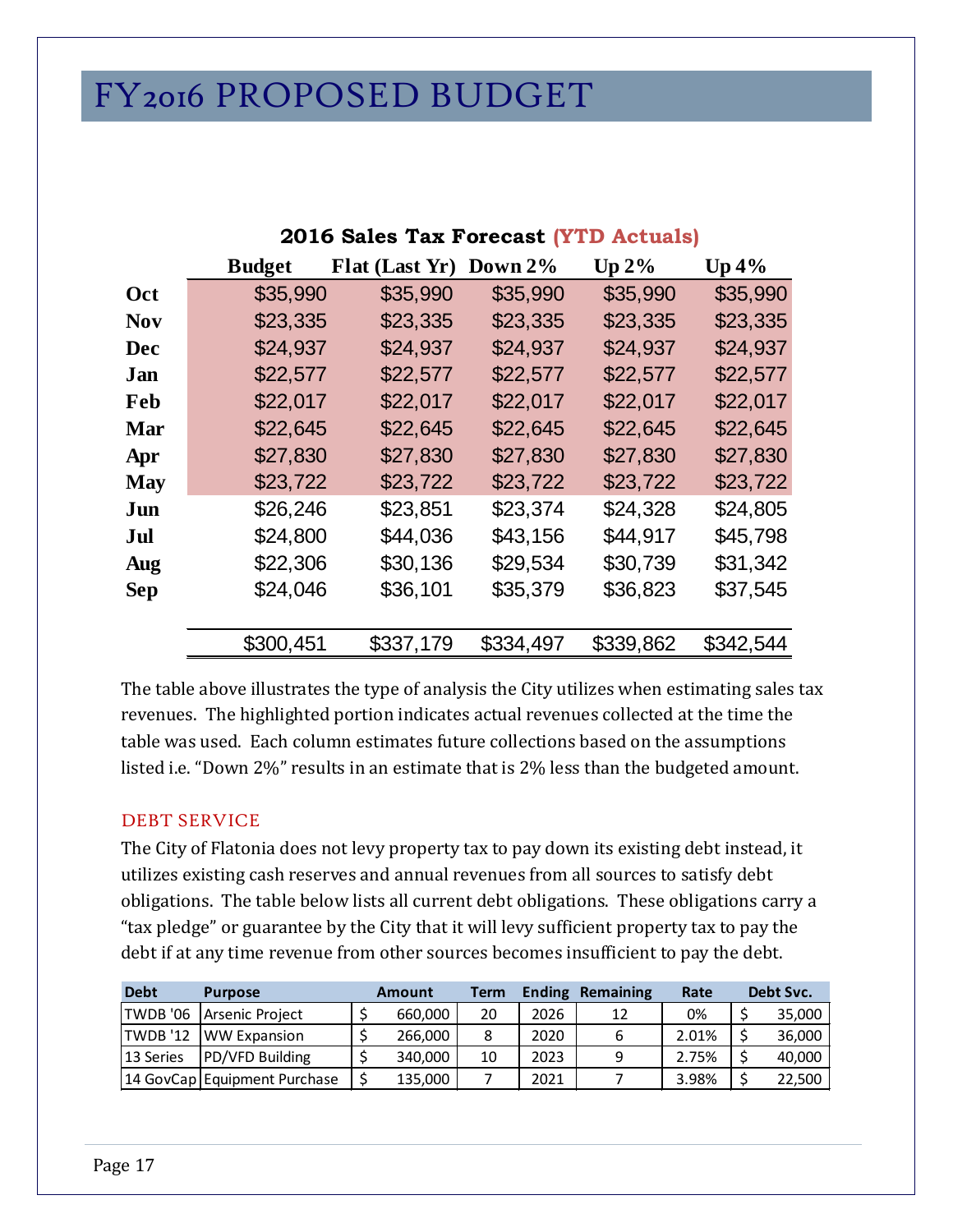# <span id="page-19-0"></span>CAPITAL PLANNING

The City of Flatonia has engaged in comprehensive planning efforts many times over the past several decades. A major part of any comprehensive planning effort by the City involves estimating the useful life of its assets as well as maintenance and replacement costs. Due to lack of sufficient funding, many of these assets have not been maintained or replaced as would otherwise be desirable. The table below is a sample of some of the City and Fire Department vehicles currently in need of replacement. Similar tables exist for major equipment and facilities.

|                       |                      |                        |                          | Remaining      | Replacement |
|-----------------------|----------------------|------------------------|--------------------------|----------------|-------------|
| Departme <sup>*</sup> | <b>Make/Model</b>    | Description            | Life $\vert \cdot \vert$ | Life<br>۳İ     | Year        |
| Fire                  | Ford/F800            | Fire Truck             | 20                       | -15            | 2000        |
| Fire                  | Ford/F350 1T         | <b>Fire Truck</b>      | 15                       | -14            | 2001        |
| <b>Street</b>         | Intl Harvestor/S1700 | <b>Water Truck</b>     | 20                       | $-13$          | 2002        |
| Fire                  | <b>GMC/New Brush</b> | <b>Fire Truck-Tank</b> | 15                       | $-12$          | 2003        |
| Fire                  | Chevy/C60            | <b>Fire Truck</b>      | 20                       | $-10$          | 2005        |
| <b>Street</b>         | Chevy/C30            | <b>Stake Bed</b>       | 20                       | -9             | 2006        |
| Unassigned            | Ford/F250            | Pickup                 | 15                       | -7             | 2008        |
| Fire                  | Chevy/C30            | <b>Fire Truck</b>      | 15                       | -7             | 2008        |
| Fire                  | Chevy/C30            | <b>Fire Truck</b>      | 15                       | -6             | 2009        |
| <b>Street</b>         | Falcon/Lowboy        | Trailer                | 20                       | -2             | 2013        |
| <b>Street</b>         | Chevy/Kodiak         | <b>Dump Truck</b>      | 20                       | -1             | 2014        |
| <b>Street</b>         | <b>Ford/F350 1T</b>  | <b>Pickup-Crew</b>     | 15                       | -1             | 2014        |
| Police                | Ford/Crown Vic.      | Passenger Veh.         | 8                        | 0              | 2015        |
| Electric              | Ford/F350 1T         | pickup - crew          | 15                       |                | 2016        |
| Police                | Ford/F150 1/2T       | Pickup                 | 8                        |                | 2016        |
| Fire                  | Ford/Crown Vic.      | Passenger Veh.         | 15                       | $\overline{2}$ | 2017        |
| Fire                  | <b>GMC</b>           | <b>Fire Truck</b>      | 12                       | $\overline{2}$ | 2017        |
| Fire                  | Ford/F550            | <b>Fire Truck</b>      | 12                       | $\overline{2}$ | 2017        |
| Police                | Ford/F150 1/2T       | Pickup                 | 8                        | 3              | 2018        |

# <span id="page-19-1"></span>PERSONNEL

The City of Flatonia currently employs 18 full-time employees. The Proposed FY2016 Budget includes funds allocated to fill two vacancies that were recently created when one of the City's long-time employees retired and another accepted employment with a another company. The Budget also includes a modest 2% Cost of Living Adjustment (COLA). Each year, the City utilizes the Consumer Price Index (CPI) for the Houston and San Antonio region as estimated by the Bureau of Labor & Statistics to forecast localized inflation (or deflation).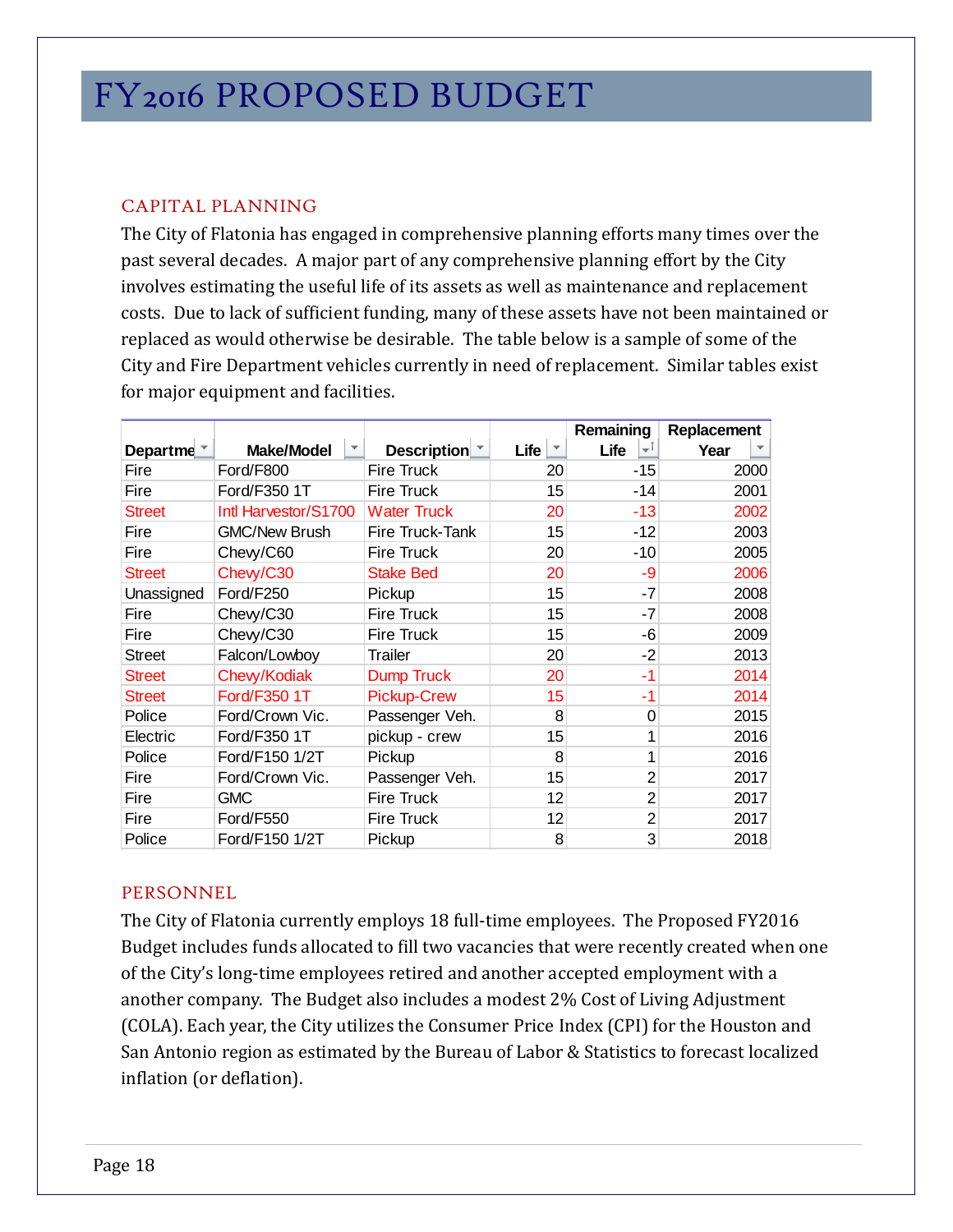|                     |           |           |           | <b>Adopted</b><br><b>Budget</b> | <b>Proposed</b><br><b>Budget</b> |           |           |           |
|---------------------|-----------|-----------|-----------|---------------------------------|----------------------------------|-----------|-----------|-----------|
|                     | 2008-2009 | 2009-2010 | 2010-2011 | 2011-2012                       | 2012-2013                        | 2013-2014 | 2014-2015 | 2015-2016 |
| <b>GENERAL FUND</b> |           |           |           |                                 |                                  |           |           |           |
| <b>REVENUES</b>     | 1,214,014 | 1,127,613 | 1,198,712 | 1,573,810                       | 2, 192, 735                      | 2,391,407 | 1,493,242 | 1,611,483 |
| <b>EXPENDITURES</b> | 1,565,051 | 1,320,018 | 1,310,121 | 1,496,743                       | 1,894,801                        | 2,346,542 | 1,492,179 | 1,577,338 |
| UTILITY FUNDS       |           |           |           |                                 |                                  |           |           |           |
| <b>REVENUES</b>     | 3,193,581 | 3,114,229 | 3,235,917 | 3,175,380                       | 4,066,870                        | 4,064,800 | 3,154,354 | 3,138,300 |
| <b>EXPENDITURES</b> | 3,355,804 | 2,990,667 | 3,314,926 | 3,083,590                       | 4,064,463                        | 3,412,276 | 3,128,803 | 2,848,889 |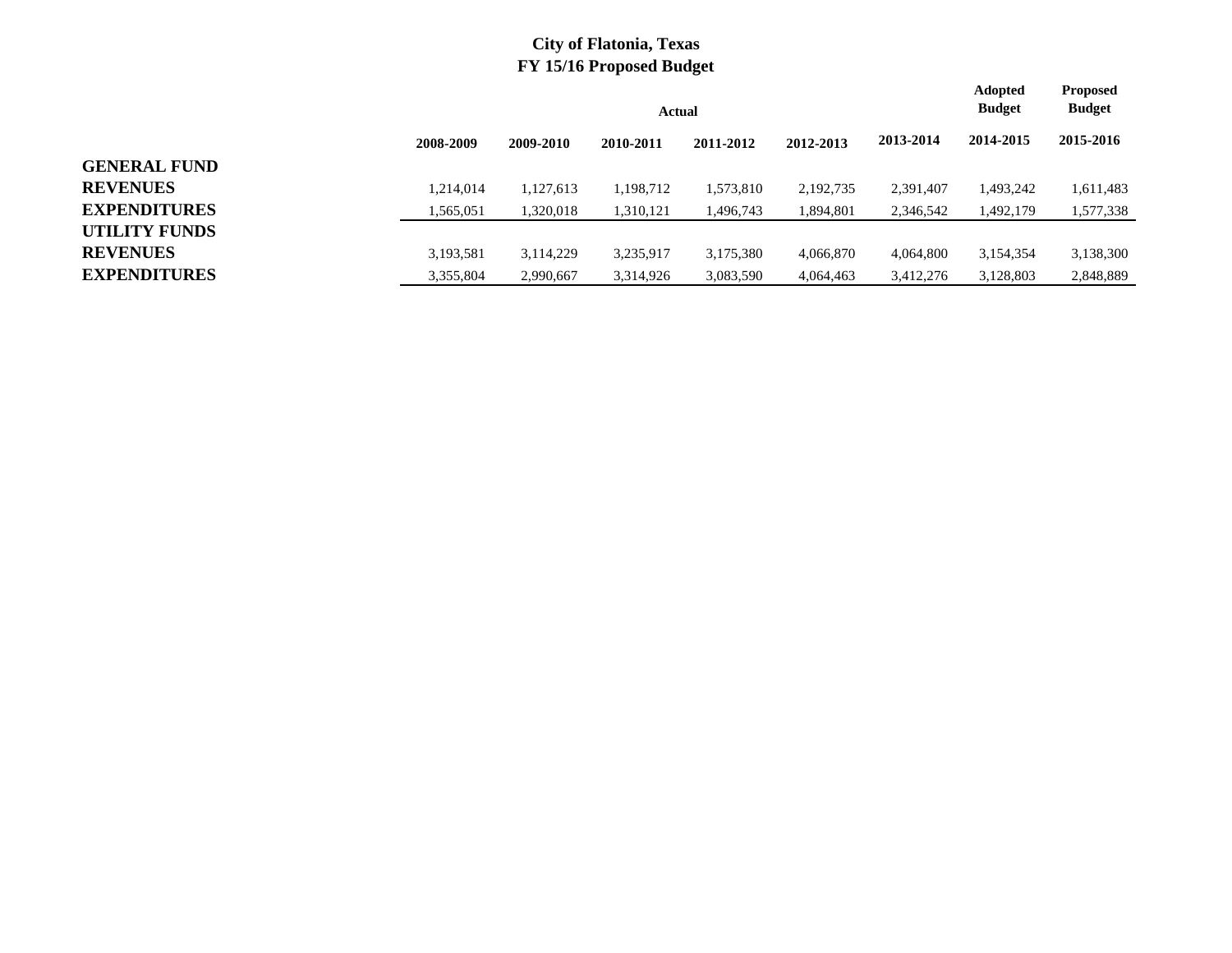#### **General Fund Budget by Department**

|                        |           |           | Actual    |           |           |           | <b>Budget</b> | Proposed  | Proposed   |
|------------------------|-----------|-----------|-----------|-----------|-----------|-----------|---------------|-----------|------------|
| <b>Department</b>      | 2008-2009 | 2009-2010 | 2010-2011 | 2011-2012 | 2012-2013 | 2013-2014 | 2014-2015     | 2015-2016 | vs. Budget |
| <b>Streets</b>         | 614.923   | 318.167   | 213,581   | 101,371   | 117.184   | 250,211   | 142,344       | 128,238   | (14, 105)  |
| Parks                  | ۰         | 388       | 108.643   | 115,384   | 128,699   | 190.857   | 100,075       | 105,854   | 5,779      |
| Administration         | 499.629   | 484,503   | 423,859   | 599,803   | 984,235   | 693,304   | 569,945       | 648,715   | 78,770     |
| Police Executive       | 274.938   | 316,221   | 357,662   | 397,596   | 423,606   | 908,591   | 436.913       | 450.341   | 13,428     |
| Code Enforcement       | 68,100    | 70,285    | 70,671    | 73,607    | 70,663    | 73,478    | 80,931        | 77.456    | (3, 475)   |
| <b>Municipal Court</b> | 53,278    | 58,741    | 62,102    | 71.669    | 72.632    | 71,018    | 69.015        | 69.177    | 162        |
| Fire Department        | 54,183    | 71,713    | 73,603    | 137,313   | 97,782    | 159,083   | 92,956        | 97,556    | 4,600      |

#### **Utility Fund Budget by Department**

|                             |           |           | Actual    |           |           |           | <b>Budget</b> | <b>Proposed</b> |                               |
|-----------------------------|-----------|-----------|-----------|-----------|-----------|-----------|---------------|-----------------|-------------------------------|
| <b>Department</b>           | 2008-2009 | 2009-2010 | 2010-2011 | 2011-2012 | 2012-2013 | 2013-2014 | 2014-2015     | 2015-2016       | <b>Proposed</b><br>vs. Budget |
| Water                       | 343.219   | 323.711   | 468.575   | 402.318   | 635.155   | 454,046   | 425,890       | 424,657         | (1,234)                       |
| Wastewater                  | 508.863   | 303,066   | 420.142   | 245.298   | 265,363   | 127.697   | 127,775       | 122.575         | (5,200)                       |
| Electric Distribution       | 761.237   | 708.396   | 832.175   | 788,367   | 1.542.145 | 854.137   | 925.138       | 891.658         | (33, 481)                     |
| <b>Wholesale Power Cost</b> | .742.485  | .655.494  | 1,594,034 | .647.607  | 1,621,800 | .976.396  | .650.000      | .410.000        | (240.000)                     |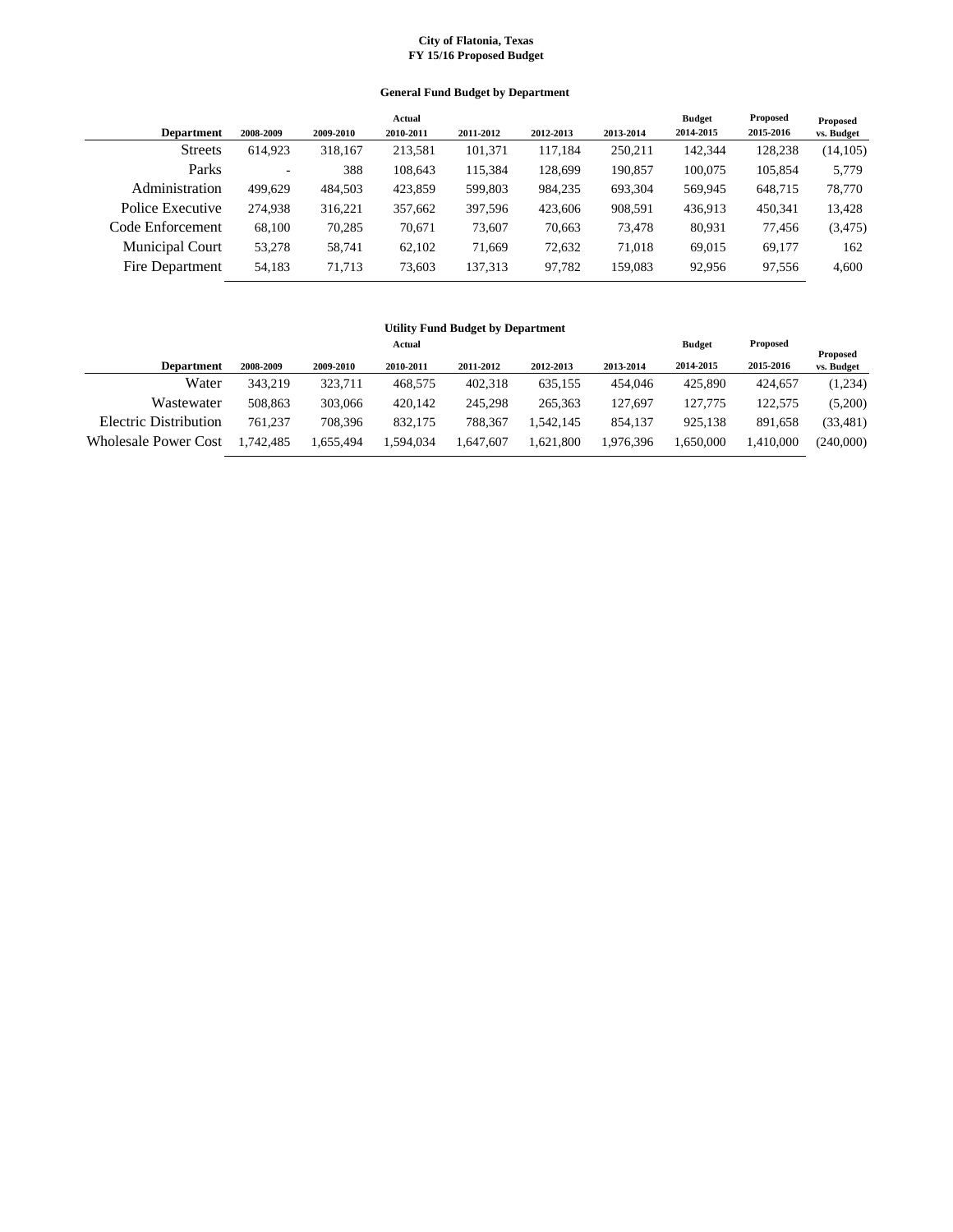|                             |                                    |                |                |           |                     |           |           | $\bf{Adopted}$<br><b>Budget</b> | <b>Proposed</b><br><b>Budget</b> |
|-----------------------------|------------------------------------|----------------|----------------|-----------|---------------------|-----------|-----------|---------------------------------|----------------------------------|
| Acct No.                    | <b>Account Name</b>                | 2008-2009      | 2009-2010      | 2010-2011 | Actual<br>2011-2012 | 2012-2013 | 2013-2014 | 2014-2015                       | 2015-2016                        |
|                             |                                    |                |                |           |                     |           |           |                                 |                                  |
| Taxes                       |                                    |                |                |           |                     |           |           |                                 |                                  |
|                             | 3100 FCAD Property Tax Receipts    |                |                |           |                     |           |           |                                 |                                  |
| 3110                        | Ad Valorem Taxes Current           | 175,372        | 177,026        | 178,520   | 179,621             | 183,386   | 192,452   | 226,427                         | 268,447                          |
|                             | 3112 Ad Valoren Taxes Delinquent   | 4,315          | 5,546          | 7,354     | 4,885               | 4,914     | 7,577     | 5,500                           | 10,569                           |
|                             | 3113 Penalties & Interest Prop Tax | 3,042          | 3,259          | 3,556     | 2,522               | 3,389     | 5,271     | 3,200                           | 7,353                            |
| 3117                        | Telephone Co. Franchise Fee        | 18,148         | 17,629         | 16,740    | 19,909              | 11,495    | 11,136    | 11,500                          | 18,000                           |
|                             | 3118 Cable Franchise Fee           |                |                |           |                     |           |           |                                 |                                  |
| 3119                        | <b>Utility Fund Franchise Fees</b> | 298,334        | 300,000        | 444,670   | 450,000             | 470,833   | 454,167   | 475,000                         | 475,000                          |
| 3120                        | Pole Attachment Fees               |                |                |           |                     |           |           |                                 |                                  |
| 3130                        | Sales Tax Revenue                  | 175,757        | 195,454        | 214,938   | 249,769             | 341,789   | 380,151   | 268,000                         | 275,000                          |
| 3141                        | Hotel/Motel Tax                    | 26,390         | 23,969         | 25,753    | 62,760              | 50,645    | 53,542    | 52,500                          | 75,000                           |
|                             | 3143 Mixed Beverage Tax            | 1,776          | 2,064          | 2,287     | 2,853               | 1,985     | 4,469     | 2,400                           | 2,400                            |
| <b>TOTAL TAXES</b>          |                                    | 703,134        | 724,947        | 893,818   | 972,319             | 1,068,436 | 1,108,764 | 1,044,527                       | 1,131,768                        |
|                             | % of increase year over year       |                | 1.031          | 1.233     | 1.088               | 1.099     |           |                                 |                                  |
| Licenses & Permits          |                                    |                |                |           |                     |           |           |                                 |                                  |
| 3210                        | Business Licenses & Permits        |                | $\sim$         |           | 150                 | 400       | 755       | 250                             | 250                              |
| 3220                        | Dog Licenses                       | 76             | 113            | 189       | 342                 | 176       | 276       | 200                             | 200                              |
| 3222                        | <b>Building Permits</b>            | 1,268          | 3,192          | 1,869     | 5,646               | 12,238    | 14,354    | 8,000                           | 8,000                            |
| 3225                        | <b>Truck Parking Permits</b>       |                | $\sim$         | $\sim$    | 100                 |           |           | ÷,                              |                                  |
| 3230                        | Other Licenses & Permits           |                | 950            | 875       | 1,250               | 600       | 1,900     | 900                             | 900                              |
| TOTAL LICENSES & PERMITS    |                                    | 1,344          | 4,255          | 2,933     | 7,488               | 13,414    | 17,284    | 9,350                           | 9.350                            |
| Intergovernmental Rev       |                                    |                |                |           |                     |           |           |                                 |                                  |
| 3330                        | Federal Payments in Lieu Taxes     |                |                |           |                     |           |           |                                 |                                  |
|                             | 3332 LCRA Grant to FD              |                |                | ÷.        | 8,995               | 25,000    |           |                                 |                                  |
|                             | 3333 Parks Grant                   |                |                | ÷.        | 56,574              | 84,779    | 75,750    |                                 |                                  |
|                             | 3334 State Grants                  | 4,028          | 21,091         | 9,530     | 22,046              | 2,369     | 1,229     |                                 |                                  |
|                             | 3335 Downtown Revitalization       |                |                |           |                     |           |           |                                 |                                  |
| 3341                        | Cops Grant                         |                |                |           |                     |           |           | ÷.                              | $\sim$                           |
|                             | 3350 Grants (LCRA)                 | $\overline{a}$ | $\overline{a}$ |           | ÷.                  | $\sim$    |           | $\sim$                          |                                  |
| TOTAL INTERGOVERNMENTAL REV |                                    | 4,028          | 21,091         | 9,530     | 87,615              | 112,148   | 76,979    |                                 |                                  |
| Charges for Service         |                                    |                |                |           |                     |           |           |                                 |                                  |
| 3430                        | Return Check Fee                   | 630            | 960            | 570       | 600                 | 870       | 510       | 600                             | 600                              |
| 3440                        | <b>Customer Service</b>            |                | $\sim$         |           | ÷.                  |           | $\sim$    |                                 |                                  |
| 3441                        | <b>Administrative Fee</b>          |                | $\sim$         |           |                     | $\sim$    |           | ÷.                              |                                  |
| 3442                        | Penalties & Interest               | 2,766          | 2,973          | 2,962     | 3,231               | 3,392     | 3,464     | 3,000                           | 3,000                            |
|                             | 3443 Refuse Collection             | 265,610        | 277,833        | 296,930   | 309,983             | 322,623   | 362,495   | 334,000                         | 365,000                          |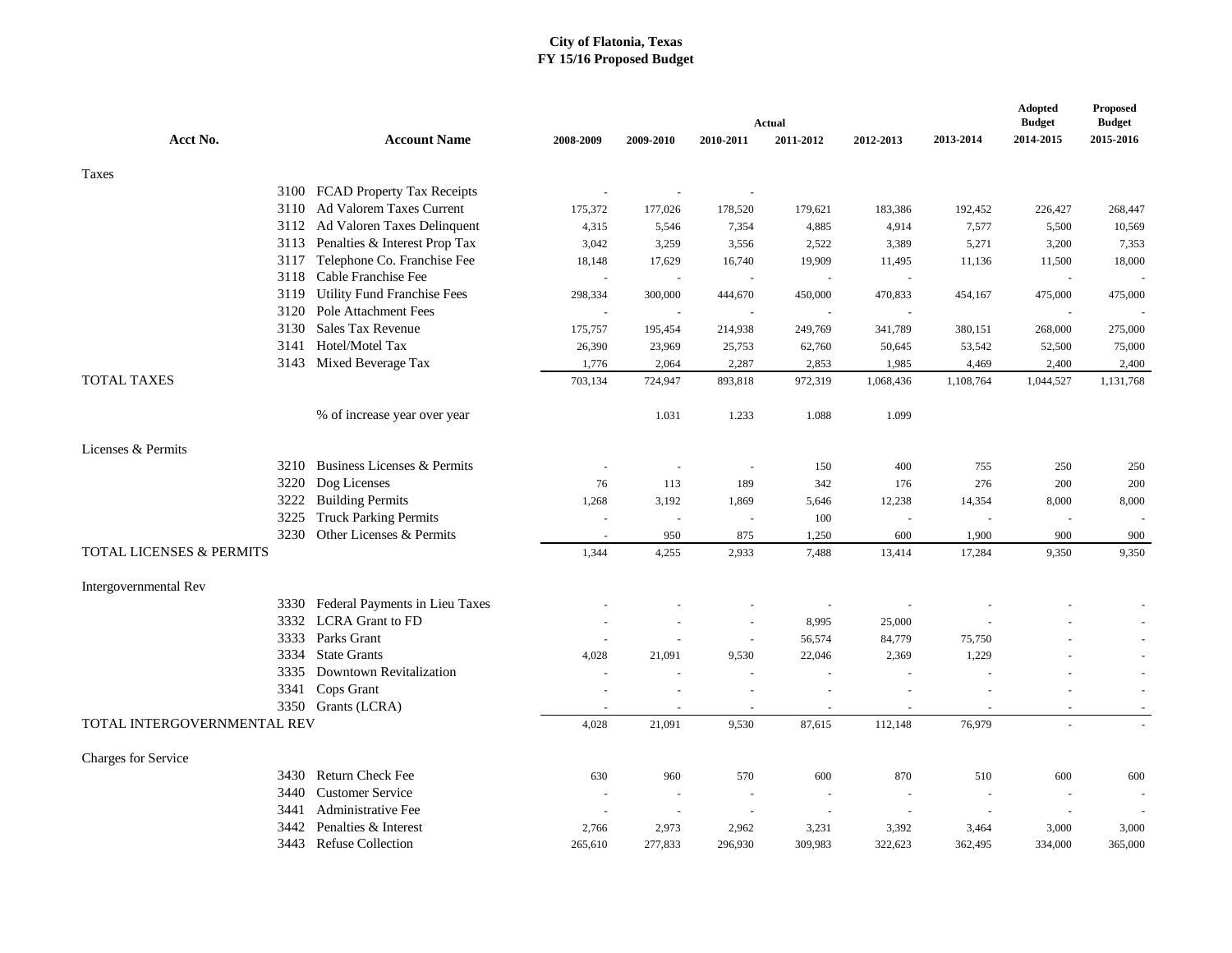|                                      |                                     | Actual    |                          |                          |                          |                          |                          |                            | <b>Proposed</b><br><b>Budget</b> |
|--------------------------------------|-------------------------------------|-----------|--------------------------|--------------------------|--------------------------|--------------------------|--------------------------|----------------------------|----------------------------------|
| Acct No.                             | <b>Account Name</b>                 | 2008-2009 | 2009-2010                | 2010-2011                | 2011-2012                | 2012-2013                | 2013-2014                | <b>Budget</b><br>2014-2015 | 2015-2016                        |
|                                      | 3450 Limb Chipping Revenue          | 800       | 210                      | 60                       | 135                      | 150                      | 45                       | 25                         | 25                               |
| 3469                                 | Code Enforcement Revenue            | 43        | 70                       | 117                      | 265                      | 40                       | 1,041                    | 500                        | 500                              |
| 3475                                 | Park Revenue                        | 4,530     | 3,077                    | 4,638                    | 3,588                    | 3,823                    | 5,298                    | 4,800                      | 4,800                            |
|                                      | 3476 Movies on Main                 | $\sim$    | ÷,                       | 2,775                    | 2,526                    | $\sim$                   |                          |                            |                                  |
| 3477                                 | <b>State Training Fund</b>          |           |                          |                          |                          |                          |                          |                            |                                  |
| 3491                                 | Cemetery                            | 1,251     | 800                      | 50                       | 500                      |                          | 3,350                    | 500                        | 500                              |
| TOTAL CHARGES FOR SERVICE            |                                     | 275,630   | 285,923                  | 308,102                  | 320,828                  | 330,898                  | 376,202                  | 343,425                    | 374,425                          |
| Fines & Forfeitures                  |                                     |           |                          |                          |                          |                          |                          |                            |                                  |
|                                      | 3510 Fines                          | 29,738    | 36,424                   | 40,618                   | 46,954                   | 40,835                   | 37,650                   | 40,000                     | 40,000                           |
|                                      | 3511 Court Costs                    | 15,311    | 17,329                   | 24,468                   | 28,952                   | 24,827                   | 24,404                   | 22,000                     | 22,000                           |
| 3512                                 | <b>Bonds</b> - Deferred Disposition | 3,161     | 4,414                    |                          |                          |                          |                          |                            | ÷,                               |
|                                      | 3513 Drug Seizure                   | $\sim$    | $\overline{\phantom{a}}$ | $\sim$                   | $\overline{\phantom{a}}$ | $\sim$                   | $\overline{\phantom{a}}$ | $\sim$                     | $\sim$                           |
| <b>TOTAL FINES &amp; FORFEITURES</b> |                                     | 48,210    | 58,167                   | 65,086                   | 75,906                   | 65,662                   | 62,054                   | 62,000                     | 62,000                           |
| <b>Investment</b> Income             |                                     |           |                          |                          |                          |                          |                          |                            |                                  |
|                                      | 3610 Interest Earnings              | 247       | 197                      | 92                       | 245                      | 831                      | 691                      | 350                        | 350                              |
| TOTAL INVESTMENT INCOME              |                                     | 247       | 197                      | 92                       | 245                      | 831                      | 691                      | 350                        | 350                              |
| Miscellaneous Revenue                |                                     |           |                          |                          |                          |                          |                          |                            |                                  |
| 3810                                 | Post Office Rent                    | 7,800     | 8,255                    | 8,580                    | 8,580                    | 8,580                    | 8,580                    | 9,090                      | 9,090                            |
| 3811                                 | Miscellaneous Revenue               | 4,913     | 6,066                    | 1,519                    | 3,594                    | 19,531                   | 24,191                   | 4,000                      | 4,000                            |
| 3812                                 | Water Tower Antenna Rental          | $\sim$    |                          | 498                      | 1,404                    | 1,404                    | 1,287                    | 1,000                      | 1,000                            |
| 3820                                 | Land Lease/Royalty                  | $\sim$    | J.                       | 43,833                   | 72,822                   | 4,764                    | 83,270                   | 5,000                      | 5,000                            |
|                                      | 3825 Park House Rental              | 3,600     | 2,520                    | 2,115                    | $\sim$                   | 1,500                    |                          |                            |                                  |
| 3830                                 | <b>Insurance Reimbursement</b>      | 15,234    | 6,233                    | 7,093                    | 3,363                    | 5,680                    | 3,200                    | 5,500                      | 5,500                            |
| 3831                                 | <b>TXDOT</b> Grant                  | 170,001   | ÷.                       | $\overline{\phantom{a}}$ |                          | ÷.                       |                          |                            |                                  |
| 3832                                 | <b>Restricted Donation</b>          | 3,000     | J.                       | 275                      | $\sim$                   | 300                      | 28,150                   |                            |                                  |
| 3833                                 | Citizens on Patrol                  | $\sim$    |                          | 136                      | 100                      | $\overline{\phantom{a}}$ | $\overline{\phantom{a}}$ |                            |                                  |
| TOTAL MISCELLANEOUS REVENUE          |                                     | 204,548   | 23,074                   | 64,049                   | 89,863                   | 41,759                   | 148,678                  | 24,590                     | 24,590                           |
| <b>Other Financing Sources</b>       |                                     |           |                          |                          |                          |                          |                          |                            |                                  |
| 3900                                 | Transfers from Elec Fund            | $\sim$    |                          | (18,048)                 |                          | 856                      |                          |                            |                                  |
| 3910                                 | <b>Transfer from MMA</b>            | (33,077)  | $\sim$                   | (135,994)                |                          | $\sim$                   |                          |                            | $\sim$                           |
| 3920                                 | <b>Transfers from Park Account</b>  | $\sim$    | ÷.                       |                          |                          |                          | 2,748                    |                            |                                  |
| 3921                                 | Sales of Fixed Assets               | 469       | 675                      |                          |                          |                          |                          |                            |                                  |
|                                      | 3922 Sale of Motor Vehicles         | ÷.        |                          | $\sim$                   |                          |                          | $\overline{\phantom{a}}$ |                            |                                  |
| 3930                                 | Fire Department Donation            | 9,481     | 9,284                    | 9,144                    | 19,546                   | 9,087                    | 9,441                    | 9,000                      | 9,000                            |
| 3931                                 | Sale of Certificates of Obliga      | ÷,        |                          |                          |                          | $\sim$                   | 475,078                  |                            |                                  |
|                                      | 3935 FD Donations for Cap Projects  |           |                          |                          |                          | 5,000                    | 34,290                   |                            |                                  |
| 3955                                 | Transfers from Equipment Fund       |           |                          |                          |                          | 544,644                  |                          |                            |                                  |
| 3999                                 | <b>Transfers from Other Funds</b>   |           |                          |                          |                          |                          | 79,197                   |                            | $\overline{\phantom{a}}$         |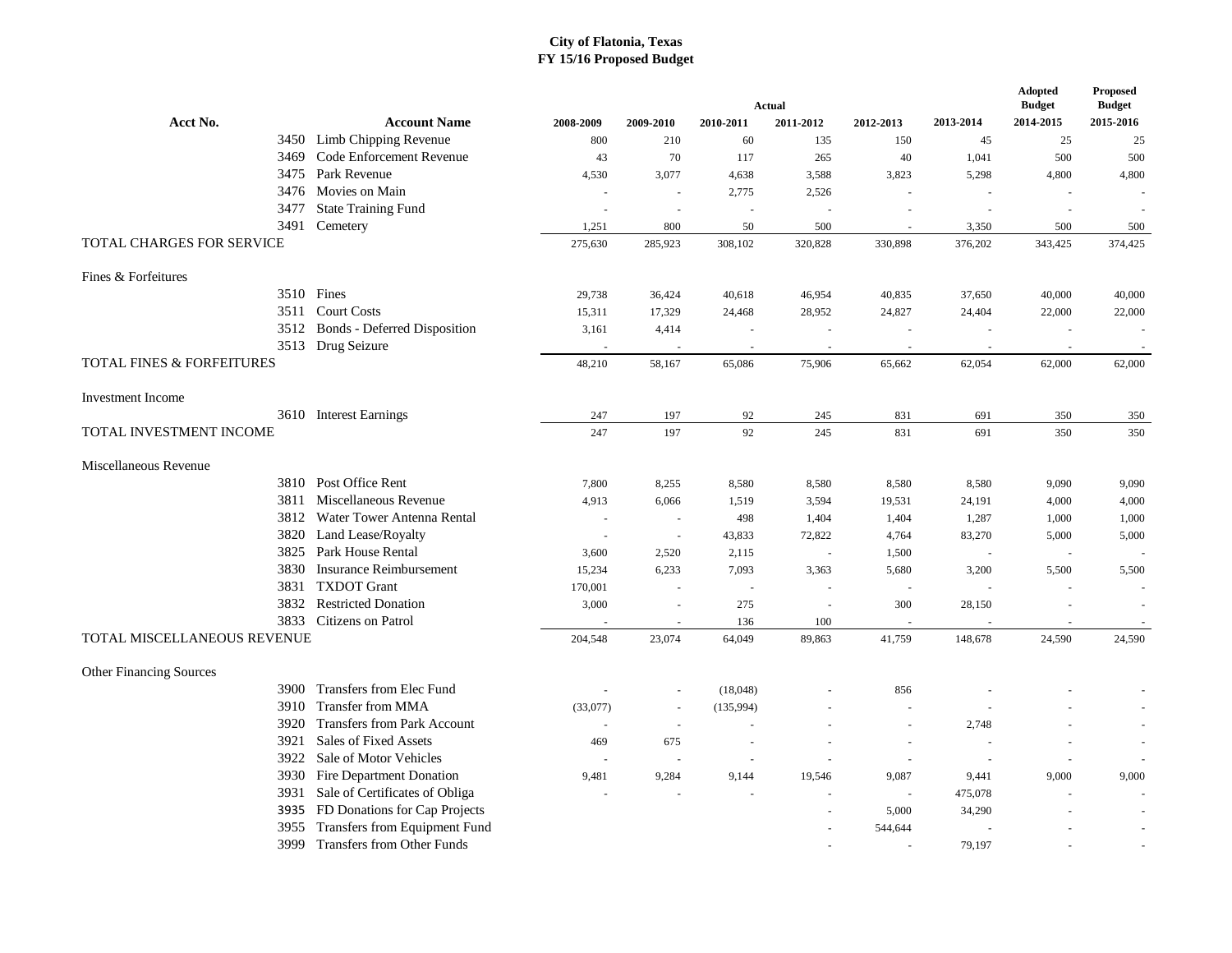|                               |                     |           |           |            | Actual    |           |           | Adopted<br><b>Budget</b> | <b>Proposed</b><br><b>Budget</b> |
|-------------------------------|---------------------|-----------|-----------|------------|-----------|-----------|-----------|--------------------------|----------------------------------|
| Acct No.                      | <b>Account Name</b> | 2008-2009 | 2009-2010 | 2010-2011  | 2011-2012 | 2012-2013 | 2013-2014 | 2014-2015                | 2015-2016                        |
| TOTAL OTHER FINANCING SOURCES |                     | (23, 127) | 9,959     | (144, 898) | 19,546    | 559,587   | 600,754   | 9,000                    | 9,000                            |
| <b>TOTAL REVENUES</b>         |                     | 1,214,014 | 1,127,613 | .198.712   | 1,573,810 | 2,192,735 | 2,391,407 | 1.493.242                | 1,611,483                        |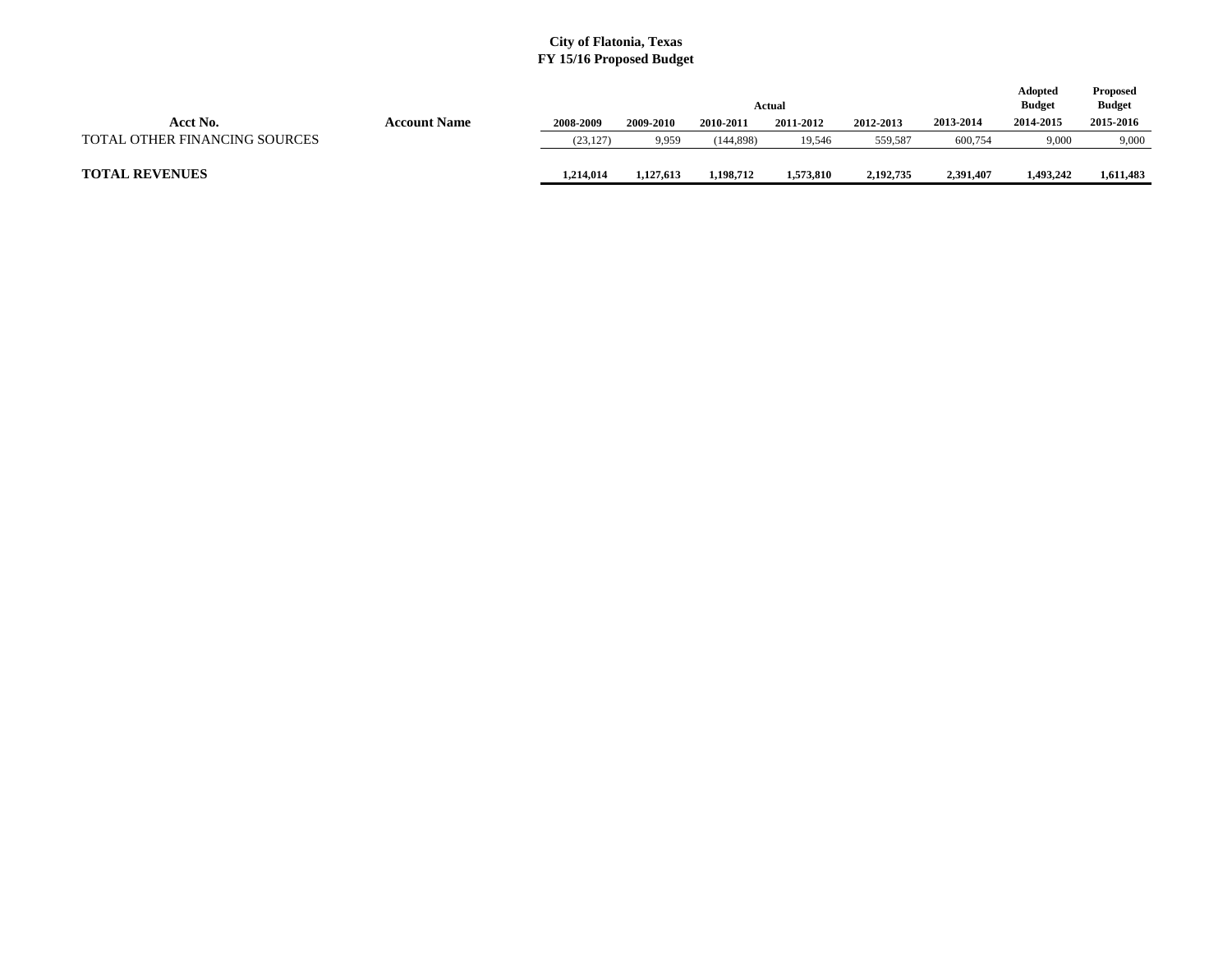|                           |                                         |           | <b>Actual</b>            |                          |                |                |                          |               |               |  |
|---------------------------|-----------------------------------------|-----------|--------------------------|--------------------------|----------------|----------------|--------------------------|---------------|---------------|--|
|                           |                                         |           |                          |                          |                |                |                          | <b>Budget</b> | <b>Budget</b> |  |
| Acct No.                  | <b>Account Name</b>                     | 2008-2009 | 2009-2010                | 2010-2011                | 2011-2012      | 2012-2013      | 2013-2014                | 2014-2015     | 2015-2016     |  |
| <b>STREETS</b>            |                                         |           |                          |                          |                |                |                          |               |               |  |
| <b>Personnel Services</b> |                                         |           |                          |                          |                |                |                          |               |               |  |
|                           | 4150.1021 Executive                     |           |                          |                          |                |                |                          |               |               |  |
|                           | 4150.1022 Supervisor                    |           |                          |                          |                |                |                          |               |               |  |
|                           | 4150.1023 Clerical/Laborer              | 46,997    | 40,695                   | 22,867                   | 24,275         | 37,078         | 45,424                   | 54,068        | 54,068        |  |
|                           | 4150.1024 Department Head               |           | $\sim$                   |                          | $\sim$         |                |                          |               |               |  |
|                           | 4150.1025 Pool Staff                    | 21,039    | 18,299                   |                          | $\sim$         |                |                          | $\sim$        |               |  |
| 4150.1100 Stand By        |                                         |           |                          | $\sim$                   | $\sim$         | 1,050          | 2,000                    | 2,300         | 2,300         |  |
|                           | 4150.1110 Longevity                     | 408       | 564                      | 336                      | 408            | 480            | 588                      | 725           | 851           |  |
| 4150.1120 Overtime        |                                         | 899       | 656                      | 177                      | 416            | 573            | 185                      | 500           | 500           |  |
|                           | 4150.1200 Social Security               | 4,457     | 3,709                    | 719                      | 1,549          | 2,378          | 2,832                    | 3,516         |               |  |
| 4150.1210 Medicare        |                                         | 973       | 893                      | 356                      | 357            | 561            | 662                      | 822           | 822           |  |
|                           | 4150.1215 ST and LT Disability          |           |                          |                          | 103            | 135            | 220                      | 204           | 822           |  |
|                           | 4150.1220 Group Health Insurance        | 13,301    | 12,279                   | 4,769                    | 4,776          | 5,628          | 10,238                   | 9,717         | 10,006        |  |
|                           | 4150.1230 Group Dental Insurance        | 220       | 232                      | 137                      | 161            | 452            | 689                      | 677           | 725           |  |
|                           | 4150.1235 AFLAC/Liberty National        |           | $\overline{\phantom{a}}$ | 81                       | $\sim$         | $\sim$         | $\mathbf{0}$             | $\sim$        |               |  |
|                           | 4150.1240 Retirement                    | 8,637     | 8,709                    | 4,937                    | 4,684          | 6,908          | 8,449                    | 10,151        | 10,151        |  |
|                           | 4150.1250 Unemployment Tax (SUTA)       | 203       | 578                      | 343                      | 275            | 20             | 414                      | 284           | 284           |  |
|                           | 4150.1255 Life Flight                   |           | $\sim$                   |                          | $\sim$         | 40             | 80                       | 80            | 110           |  |
|                           | 4150.1280 Workers Comp                  | 5,554     | 2,925                    | 3,574                    | 3,717          | 5,587          | 1,994                    | 3,725         | 3,725         |  |
| TOTAL PERSONNEL SERVICES  |                                         | 102,688   | 89,539                   | 38,296                   | 40,721         | 60,890         | 73,777                   | 86,769        | 84,363        |  |
|                           |                                         |           |                          |                          |                |                |                          |               |               |  |
| Services                  |                                         |           |                          |                          |                |                |                          |               |               |  |
|                           | 4150.2100 Engineering                   | 200       | $\sim$                   | 300                      | $\overline{a}$ | 468            | 2,405                    | 500           | 500           |  |
|                           | 4150.2103 Medical Expense               | 145       | 315                      | 185                      | 170            | 50             | $\sim$                   | 100           | 100           |  |
|                           | 4150.2220 Building & Grounds            | 2,883     | 702                      | 9                        | 61             | 1,661          | 590                      | $\sim$        |               |  |
|                           | 4150.2222 Water, Sewer & Electric Lines |           | $\sim$                   | $\sim$                   | $\sim$         | $\sim$         | $\overline{\phantom{a}}$ | $\sim$        |               |  |
|                           | 4150.2224 Motor Vehicle Repair          | 598       | 3,176                    | 462                      | 1,111          | 1,238          | 3,172                    | 3,000         | 3,000         |  |
|                           | 4150.2225 Heavy Equipment               | 235       | 1,670                    | 199                      | 523            | 779            | 1,614                    | 1,500         | 1,750         |  |
|                           | 4150.2226 Machinery & Equipment         | 4,417     | 5,731                    | 939                      | 2,038          | 4,082          | 2,967                    | 2,500         | 3,000         |  |
|                           | 4150.2227 Paving & Drainage Supplies    | $\sim$    | $\sim$                   | $\sim$                   | 794            | $\blacksquare$ | 6,893                    | 10,000        | 7,500         |  |
|                           | 4150.2230 Rental of Equipment           |           | 8,195                    | $\overline{\phantom{a}}$ |                | $\sim$         | 8,775                    | 10,000        | 1,500         |  |
|                           | 4150.2310 General Liability Insurance   | 2,022     | 1,988                    | 1,682                    | 1,672          | 1,589          | 1,456                    | 1,800         | 1,800         |  |
|                           | 4150.2311 Insurance of Motor Equipment  | 2,100     | 2,032                    | 1,686                    | 1,496          | 1,676          | 1,704                    | 1,650         | 1,650         |  |
|                           | 4150.2325 Radio Service                 |           | 20                       | 239                      | 200            | 259            | 219                      | 200           | 200           |  |
|                           | 4150.2330 Advertising & Public Notices  |           | $\overline{a}$           |                          |                |                |                          |               |               |  |
| 4150.2350 Travel          |                                         | 13        | 252                      |                          | $\overline{a}$ | 14             |                          |               |               |  |
| 4150.2360 Permits         |                                         |           | $\sim$                   | $\sim$                   | $\sim$         | $\sim$         |                          |               |               |  |
|                           | 4150.2370 Education & Training          | 2,860     | 1,858                    | 226                      | 16             |                |                          |               | $\sim$        |  |
| <b>TOTAL SERVICES</b>     |                                         | 15,473    | 25,939                   | 5.927                    | 8,081          | 11,816         | 29.795                   | 31,250        | 21,000        |  |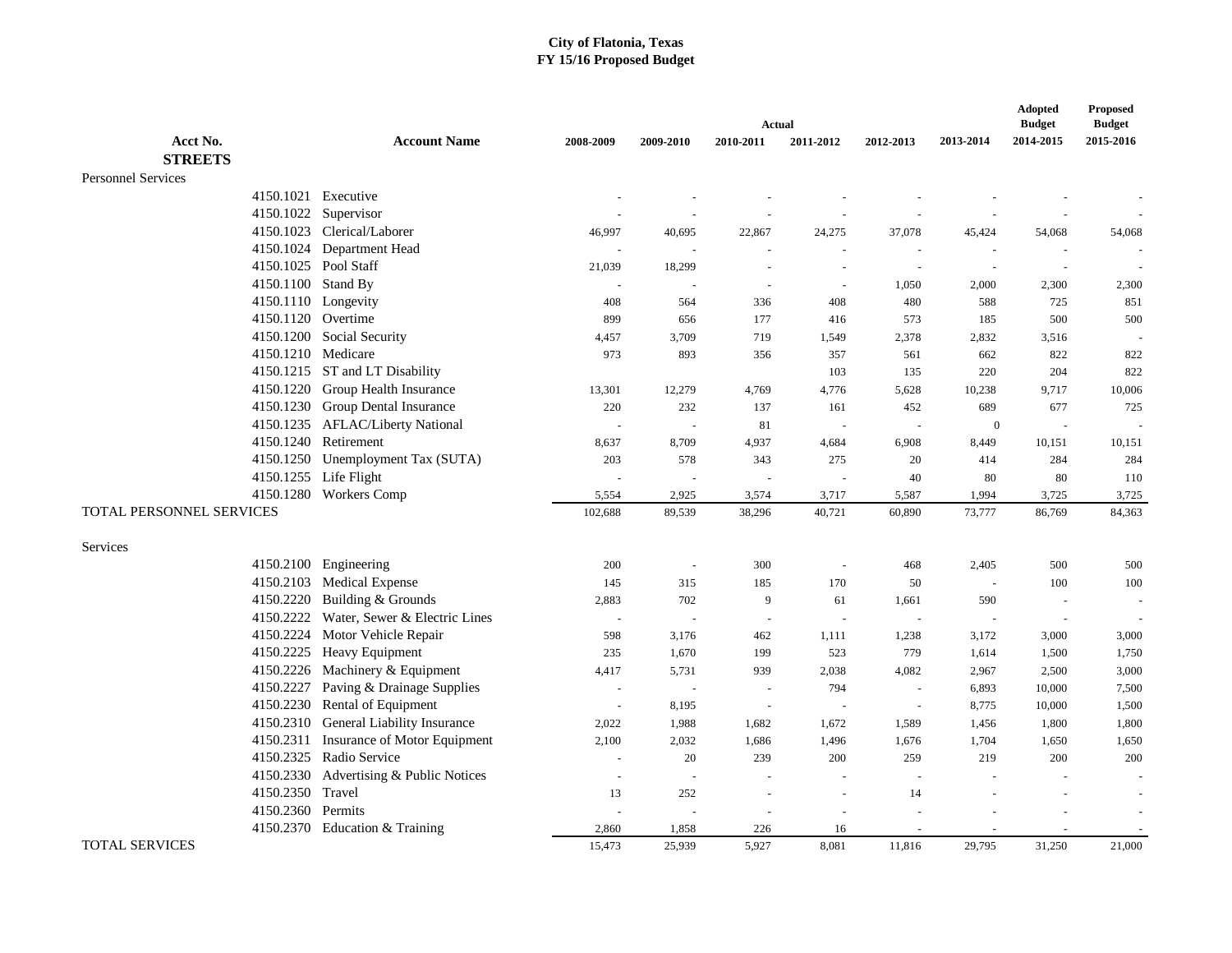| Supplies                               |                                          |         |         |                |         |                |         |                          |         |
|----------------------------------------|------------------------------------------|---------|---------|----------------|---------|----------------|---------|--------------------------|---------|
|                                        | 4150.3111 Ice, Cups, Etc.                | 6       | $\sim$  | 363            | 283     | 259            | 225     | 225                      | 225     |
| 4150.3112 Fuel                         |                                          | 981     | 2,737   | 4,108          | 5,589   | 4,730          | 6,898   | 6,200                    | 5,750   |
|                                        | 4150.3113 Oil & Grease                   | 358     | 357     | 337            | $\sim$  | 142            | 483     | 350                      | 350     |
|                                        | 4150.3114 Chemicals                      | 2,680   | 1,412   | 557            | 166     | 1,857          | 847     | 1,500                    | 1,500   |
| 4150.3120 Utilities                    |                                          | 47,888  | 33,508  | 6,937          | 12,260  | 11,552         | 11,813  | 12,000                   | 11,000  |
|                                        | 4150.3160 Minor Tools & Equipment        | 376     | 34      | 246            | 325     | 138            | 334     | 250                      | 250     |
| 4150.3162 Hardware                     |                                          |         | $\sim$  | $\sim$         | $\sim$  | $\sim$         | $\sim$  | $\sim$                   |         |
|                                        | 4150.3164 Parts & Materials              | 3,471   | 1,995   | 269            | 1,312   | 713            | 351     | 300                      | 300     |
|                                        | 4150.3170 Wearing Apparel                | 1,485   | 1,575   | 708            | 970     | 552            | 636     | 1,000                    | 1,000   |
|                                        | 4150.3171 Medical Supplies               | $\sim$  | $\sim$  | $\sim$         | $\sim$  | $\sim$         | $\sim$  | $\sim$                   |         |
|                                        | 4150.3172 Miscellaneous                  | (2,550) | 1,439   | 144            | 92      | 344            | 397     | 400                      | 400     |
|                                        | 4150.3174 Signal, Markers & Barricades   | 1,515   | 1,971   | 2,220          | 3,848   | 1,615          | 7,383   | 2,100                    | 2,100   |
|                                        | 4150.3176 Janitorial Supplies            |         |         |                |         |                |         |                          |         |
| <b>TOTAL SUPPLIES</b>                  |                                          | 56,210  | 45,028  | 15,889         | 24,845  | 21,902         | 29,367  | 24,325                   | 22,875  |
| Capital Outlays                        |                                          |         |         |                |         |                |         |                          |         |
|                                        | 4150.4110 Land Acquisition               |         |         |                |         |                |         |                          |         |
|                                        | 4150.4140 Park Maintenance               |         |         |                |         |                |         |                          |         |
|                                        | 4150.4142 Park Improvement               | 1,525   | 21,083  |                |         |                | 16,483  |                          |         |
|                                        | 4150.4143 Grant Match (TPWD-Park Imp)    |         |         | 1,000          |         |                |         |                          |         |
|                                        | 4150.4144 Street Improvements            | 24,493  | 34,403  | 18,795         | 20,137  | 14,896         | 100,772 |                          |         |
|                                        | 4150.4145 Parks Improvements Grant Funds |         |         |                |         |                |         |                          |         |
| 4150.4146 Radio                        |                                          |         |         |                |         |                |         |                          |         |
|                                        | 4150.4250 Vehicle (dump truck)           |         |         |                |         |                |         |                          |         |
|                                        | 4150.4600 Capital Outlay                 | 414,350 | 101,976 | 133,571        | 7,725   | 7,680          |         | $\overline{a}$           | $\sim$  |
| <b>TOTAL CAPITAL OUTLAYS</b>           |                                          | 440,368 | 157,462 | 153,366        | 27,862  | 22,576         | 117,255 | ÷,                       |         |
| <b>Interfund Charges</b>               |                                          |         |         |                |         |                |         |                          |         |
|                                        | 4150.5250 Disability Insurance           | 184     | 199     | 103            |         |                |         |                          |         |
| TOTAL INTERFUND CHARGES                |                                          | 184     | 199     | 103            |         |                |         |                          |         |
| Depreciation & Amorit                  |                                          |         |         |                |         |                |         |                          |         |
|                                        | 4150.6100 Depreciation                   |         |         |                |         |                |         |                          |         |
| <b>TOTAL DEPRECIATION &amp; AMORIT</b> |                                          |         |         |                |         |                |         |                          |         |
| Other Costs                            |                                          |         |         |                |         |                |         |                          |         |
| 4150.7200 Programs                     |                                          |         |         |                |         |                |         |                          |         |
|                                        | 4150.7300 Bad Debt Expense - Streets     |         | $\sim$  | $\blacksquare$ | (138)   | $\blacksquare$ | 17      | $\overline{\phantom{a}}$ |         |
| TOTAL OTHER COSTS                      |                                          |         |         | $\sim$         | (138)   | $\sim$         | 17      | $\bar{a}$                | $\sim$  |
|                                        |                                          |         |         |                |         |                |         |                          |         |
| <b>TOTAL Streets</b>                   |                                          | 614,923 | 318,167 | 213,581        | 101,371 | 117,184        | 250,211 | 142,344                  | 128,238 |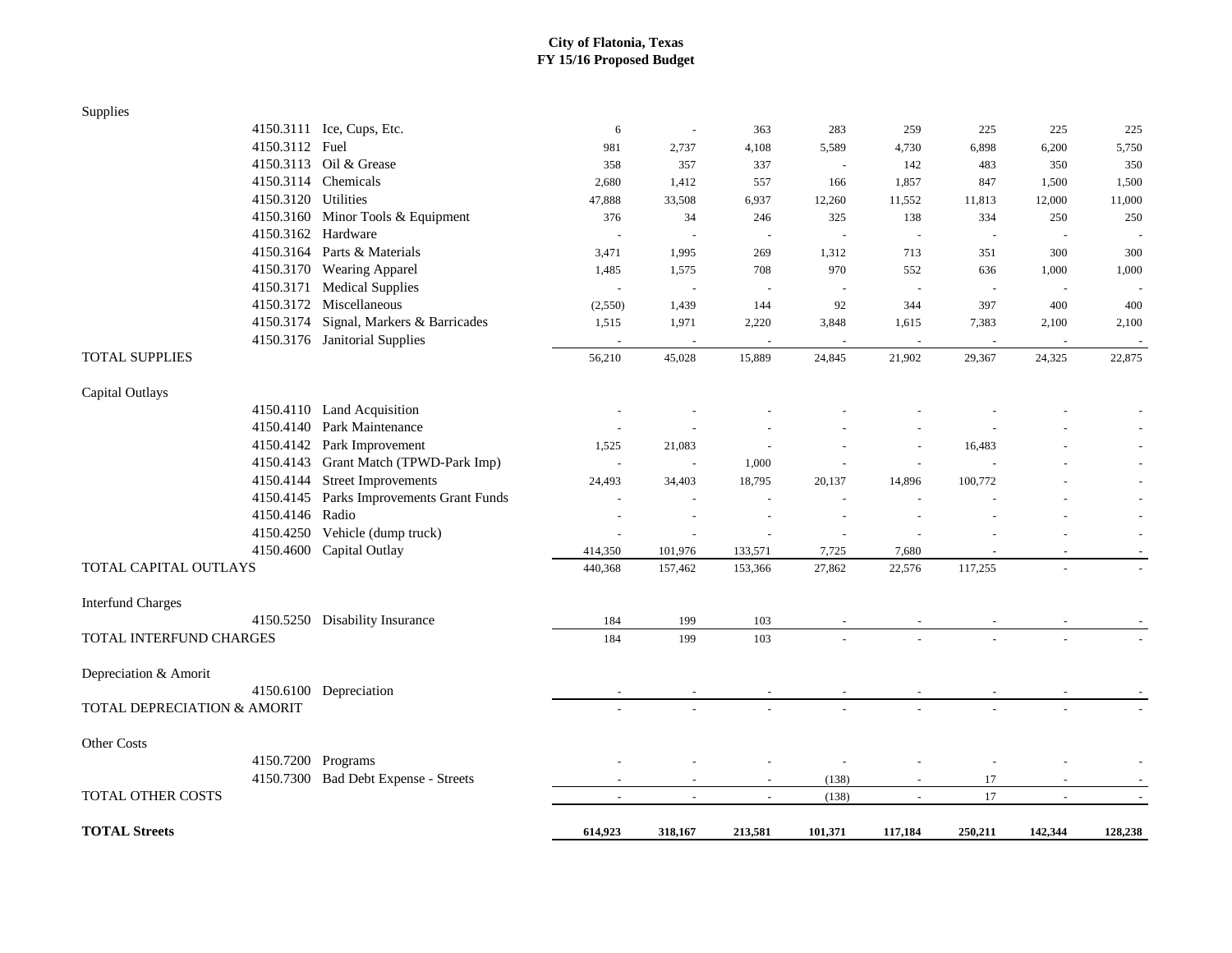#### Personnel Services

|                          | 4250.1023 Clerical/Laborer             |                     | 23,413                   | 22,446                   | 24,531 | 26,710 | 25,517                   | 25,517 |
|--------------------------|----------------------------------------|---------------------|--------------------------|--------------------------|--------|--------|--------------------------|--------|
|                          | 4250.1025 Pool Staff                   | $\sim$              | 18,305                   | 18,649                   | 19,611 | 14,797 | 14,000                   | 14,000 |
|                          | 4250.1110 Longevity                    | $\sim$              | 372                      | 444                      | 516    | 588    | 648                      | 720    |
|                          | 4250.1120 Overtime                     | $\sim$              | 63                       | 26                       | 191    | 116    | 100                      | 100    |
|                          | 4250.1200 Social Security              | L.                  | 2,602                    | 2,571                    | 2,756  | 2,574  | 2,456                    | 2,456  |
|                          | 4250.1210 Medicare                     | ÷,                  | 609                      | 596                      | 650    | 602    | 574                      | 574    |
|                          | 4250.1215 ST and LT Disability         |                     |                          |                          | 88     | 103    | 143                      | 143    |
|                          | 4250.1220 Group Health Insurance       | 368                 | 4,047                    | 4,054                    | 4,127  | 5,850  | 5,552                    | 5,718  |
|                          | 4250.1230 Group Dental Insurance       | 12                  | 126                      | 143                      | 332    | 394    | 387                      | 414    |
|                          | 4250.1235 AFLAC/Liberty National       | $\sim$              | 204                      | $\sim$                   |        |        | $\overline{\phantom{a}}$ |        |
|                          | 4250.1240 Retirement                   |                     | 4,764                    | 4,276                    | 4,695  | 4,472  | 4,585                    | 4,585  |
|                          | 4250.1250 Unemployment Tax (SUTA)      | $\bar{a}$           | 125                      | 932                      | 29     | 580    | 198                      | 198    |
| 4250.1255 Air Evac       |                                        | $\sim$              | L,                       |                          |        | 40     | 40                       | 55     |
|                          | 4250.1280 Worker's Compensation        | $\overline{a}$      | $\overline{\phantom{a}}$ |                          | 622    | 1,318  | 999                      | 999    |
| TOTAL PERSONNEL SERVICES |                                        | 380                 | 54,630                   | 54,137                   | 58,148 | 58,145 | 55,200                   | 55,479 |
| Services                 |                                        |                     |                          |                          |        |        |                          |        |
|                          | 4250.2100 Engineering Services         |                     | $\sim$                   | 215                      |        | 595    | 200                      | 200    |
|                          | 4250.2103 Medical Expense              |                     | $40\,$                   | 170                      | 520    |        | 100                      | 100    |
|                          | 4250.2220 Building and Grounds         |                     | 3,589                    | 1,349                    | 2,019  | 9,299  | 5,000                    | 12,500 |
|                          | 4250.2225 Heavy Equipment              |                     | $\sim$                   | 1,411                    | 732    | 1,919  | 1,500                    | 1,500  |
|                          | 4250.2226 Machinery and Equipment      |                     | 1,730                    | 680                      | 112    | 3,998  | 1,500                    | 1,500  |
|                          | 4250.2227 Paving and Drainage Supplies |                     |                          |                          | $\sim$ |        | $\sim$                   |        |
|                          | 4250.2310 General Liability Insurance  |                     |                          | $\overline{\phantom{a}}$ | 1,905  | 4,078  | 4,100                    | 4,100  |
|                          | 4250.2311 Insurance of Motor Equipment |                     |                          | $\bar{a}$                | $\sim$ | 219    | 175                      | 175    |
|                          | 4250.2325 Radio Service                |                     | $\sim$                   | $\sim$                   | 160    | 439    | 375                      | 375    |
| 4250.2350 Travel         |                                        | $\bar{a}$           | 192                      | 1,423                    | 96     | 101    | 150                      | 150    |
|                          | 4250.2370 Education & Training         |                     | 1,571                    |                          | 1,286  | 1,203  | 1,200                    | 1,200  |
| <b>TOTAL SERVICES</b>    |                                        |                     | 7,122                    | 5,248                    | 6,830  | 21,850 | 14,300                   | 21,800 |
| Supplies                 |                                        |                     |                          |                          |        |        |                          |        |
|                          | 4250.3111 Ice, Cups, Etc               |                     | 97                       | $\sim$                   | ÷,     | 30     | 100                      | 100    |
| 4250.3112 Fuel           |                                        |                     | $\sim$                   | 878                      | 63     | 1,245  | 2,000                    | 2,000  |
|                          | 4250.3113 Oil & Grease                 |                     | 21                       | $\sim$                   | 44     | 197    | 1,150                    | 1,150  |
|                          | 4250.3114 Chemicals                    | $\sim$              | 1,500                    | 562                      | 1,569  | 716    | 1,200                    | 1,200  |
| 4250.3120 Utilities      |                                        | $\sim$              | 28,206                   | 21,604                   | 25,397 | 21,183 | 23,000                   | 21,000 |
|                          | 4250.3160 Minor Tools & Equipment      | $\sim$              | 54                       | 238                      | 27     | 5      | 150                      | 150    |
|                          | 4250.3164 Parts & Materials            | $\sim$              | 1,876                    | 949                      | 1,320  | 1,095  | 1,200                    | 1,200  |
|                          | 4250.3170 Wearing Apparel              | $\bar{\phantom{a}}$ | 219                      | 290                      | 614    | 1,053  | 725                      | 725    |
|                          | 4250.3171 Medical Supplies             |                     | $\sim$                   | $\sim$                   | $\sim$ | $\sim$ | 50                       | 50     |
|                          | 4250.3172 Miscellaneous                |                     | 992                      | 1,345                    | 802    | 595    | 850                      | 850    |
|                          | 4250.3174 Signs, Markers & Barricades  |                     |                          |                          |        |        | 100                      | 100    |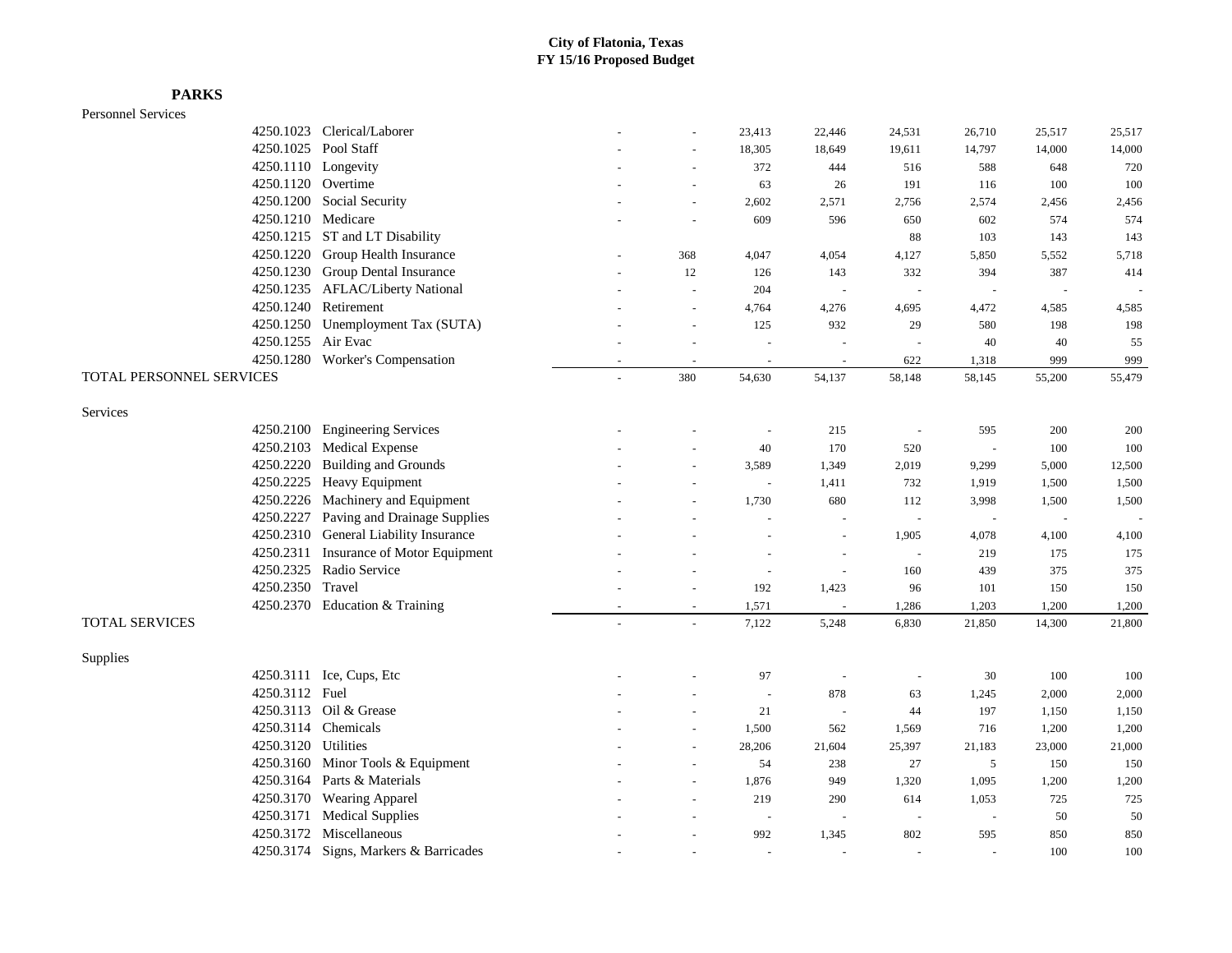| 4250.3176                | Janitorial Supplies            | $\overline{\phantom{m}}$ | $\overline{\phantom{a}}$ | 45                       | 6                        | 15      | 8                        | 50                       | 50                       |
|--------------------------|--------------------------------|--------------------------|--------------------------|--------------------------|--------------------------|---------|--------------------------|--------------------------|--------------------------|
| 4250.3180                | Movies on Main                 | $\sim$                   | $\overline{\phantom{a}}$ | 3,265                    | 2,919                    | 25      |                          | $\overline{\phantom{a}}$ |                          |
| <b>TOTAL SUPPLIES</b>    |                                |                          | $\overline{\phantom{a}}$ | 36,275                   | 28,791                   | 29,876  | 26,127                   | 30,575                   | 28,575                   |
| Capital Outlays          |                                |                          |                          |                          |                          |         |                          |                          |                          |
| 4250.4142                | Park Improvements              | $\overline{\phantom{a}}$ | $\sim$                   | 10,528                   | 5,308                    |         |                          |                          |                          |
| 4250.4143                | <b>Grant Match</b>             | $\overline{\phantom{a}}$ | $\sim$                   | $\overline{\phantom{a}}$ | 1,495                    | 5,348   |                          | $\overline{\phantom{0}}$ | $\overline{\phantom{a}}$ |
| 4250.4145                | Park Improvements - Grant Fund |                          |                          | $\sim$                   | (1,296)                  | 8,012   | 84,736                   |                          |                          |
| 4250.4600                | <b>Capital Outlay Expenses</b> |                          |                          |                          | 21,701                   | 20,485  |                          |                          |                          |
| TOTAL CAPITAL OUTLAYS    |                                |                          | $\overline{\phantom{a}}$ | 10,528                   | 27,208                   | 33,845  | 84,736                   |                          |                          |
| <b>Interfund Charges</b> |                                |                          |                          |                          |                          |         |                          |                          |                          |
| 4250.5250                | <b>Disability Insurance</b>    | $\overline{\phantom{a}}$ | 8                        | 88                       |                          |         |                          |                          |                          |
| TOTAL INTERFUND CHARGES  |                                | $\overline{\phantom{a}}$ | 8                        | 88                       | $\overline{\phantom{a}}$ |         | $\overline{\phantom{a}}$ |                          |                          |
| <b>TOTAL Parks</b>       |                                |                          | 388                      | 108,643                  | 115,384                  | 128,699 | 190,857                  | 100,075                  | 105,854                  |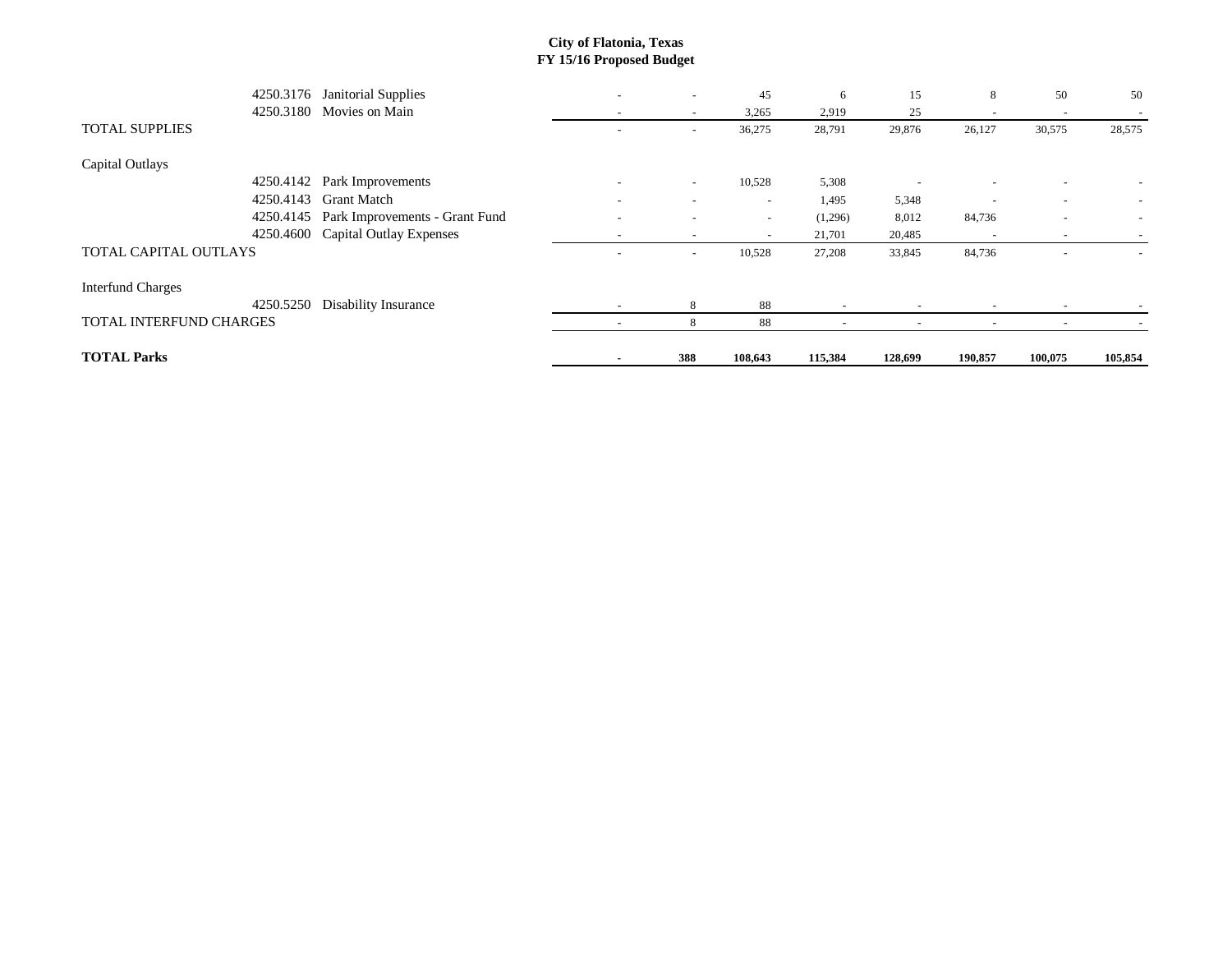|                           |                                          |           |           |           |                |                          |                          | <b>Adopted</b>             | <b>Proposed</b><br><b>Budget</b> |
|---------------------------|------------------------------------------|-----------|-----------|-----------|----------------|--------------------------|--------------------------|----------------------------|----------------------------------|
| Acct No.                  | <b>Account Name</b>                      | 2008-2009 |           | Actual    |                |                          | 2013-2014                | <b>Budget</b><br>2014-2015 | 2015-2016                        |
|                           |                                          |           | 2009-2010 | 2010-2011 | 2011-2012      | 2012-2013                |                          |                            |                                  |
| <b>Administration</b>     |                                          |           |           |           |                |                          |                          |                            |                                  |
| <b>Personnel Services</b> |                                          |           |           |           |                |                          |                          |                            |                                  |
|                           | 4400.1010 Mayor/Council                  | 2,700     | 2,835     |           | $\sim$         | 1,320                    | 1,080                    | 1,800                      | 1,800                            |
| 4400.1021<br>4400.1023    | Executive                                | 11,656    | 5,769     | 4,521     | 2,644          | 6,573                    | 32,489                   | 34,533                     | 34,533                           |
|                           | Clerical/Laborer                         | 14,483    | 15,507    | 15,475    | 17,370         | 17,713                   | 1,966                    | $\sim$                     |                                  |
| 4400.1110 Longevity       |                                          | 255       | 296       | 332       | 346            | 379                      | 426                      | 470                        | 514                              |
|                           | 4400.1200 Social Security                | 1,830     | 1,419     | 1,263     | 1,294          | 1,605                    | 2,213                    | 2,230                      | 2,230                            |
| 4400.1210 Medicare        |                                          | 428       | 332       | 295       | 280            | 397                      | 518                      | 522                        | 522                              |
|                           | 4400.1215 LT & ST Disability             |           |           |           |                | 81                       | 124                      | 130                        | 130                              |
|                           | 4400.1220 Group Health Insurance         | 4,941     | 6,209     | 6,131     | 6,319          | 6,097                    | 8,895                    | 7,788                      | 5,831                            |
|                           | 4400.1230 Group Dental Insurance         | 52        | 61        | 71        | 69             | 166                      | 236                      | 232                        | 249                              |
|                           | 4400.1235 AFLAC/Liberty National         |           | $\sim$    | $\sim$    | $\sim$         | 775                      | 904                      | 800                        | 800                              |
| 4400.1240                 | Retirement                               | 5,238     | 4,505     | 4,583     | 3,967          | 4,845                    | 6,760                    | 6,439                      | 6,439                            |
|                           | 4400.1250 Unemployment Tax (SUTA)        | 193       | 416       | 158       | 532            | 19                       | 442                      | 180                        | 180                              |
|                           | 4400.1255 Life Flight                    |           | $\sim$    |           | $\sim$         | $\overline{\phantom{a}}$ | 80                       | 40                         | 55                               |
|                           | 4400.1260 Uniform Pay                    |           | $\sim$    |           | $\overline{a}$ | $\sim$                   | $\overline{\phantom{a}}$ | $\sim$                     |                                  |
| 4400.1270                 | Certificate Pay                          | 1,800     | 1,800     | 1,800     | 1,800          | 1,800                    | 1,800                    | 1,800                      | 1,800                            |
| 4400.1280                 | <b>Workers Comp</b>                      | 896       | 419       | 2,116     | 2,194          | 715                      | 556                      | 144                        | 144                              |
| 4400.1290                 | <b>Interim City Manager</b>              |           |           | 20,225    | 38,619         | $\sim$                   | $\sim$                   | $\sim$                     |                                  |
| TOTAL PERSONNEL SERVICES  |                                          | 44,472    | 39,568    | 56,970    | 75,434         | 42,485                   | 58,488                   | 57,107                     | 55,224                           |
| Services                  |                                          |           |           |           |                |                          |                          |                            |                                  |
| 4400.2101                 | <b>Grant Consultant</b>                  |           |           |           | $\sim$         | 2,500                    |                          | $\sim$                     |                                  |
| 4400.2102                 | Legal                                    | 39,780    | 22,198    | 17,386    | 19,898         | 14,124                   | 16,864                   | 12,000                     | 17,000                           |
| 4400.2103                 | <b>Medical Expense</b>                   | 210       | 145       | 276       | 150            | $\sim$                   | $\overline{\phantom{a}}$ | 100                        | 100                              |
| 4400.2105                 | Audit                                    | 54,345    | 21,300    | 6,245     | 4,399          | 15,426                   | 20,041                   | 12,000                     | 16,000                           |
|                           | 4400.2106 Fayette Appraisal District Fee | 4,442     | 4,664     | 4,808     | 5,160          | 5,191                    | 4,654                    | 5,200                      | 5,200                            |
| 4400.2107                 | Codification                             | 5,075     | 889       | 350       | 4,896          | 942                      | 879                      | 2,000                      | 1,200                            |
|                           | 4400.2108 Economic Development           | 6,000     | 2,398     |           |                | $\sim$                   | 650                      | $\sim$                     |                                  |
|                           | 4400.2109 Hotel Occupancy Tax Contracts  | 24,667    | 30,694    | 26,185    | 39,044         | 33,982                   | 57,551                   | 50,000                     | 62,500                           |
|                           | 4400.2110 Election Expense               | 102       | 2,257     | (8,616)   | 1,953          | 2,070                    | 464                      | 2,000                      | 2,000                            |
| 4400.2111                 | FD Donation Funds - Transfer             | 9,481     | 9,284     | 19,954    | 9,546          | 9,087                    | 7,052                    | 9,000                      | 9,000                            |
| 4400.2130                 | <b>Computer Service Contract</b>         | 1,760     | 1,308     | 183       | 575            | 788                      | 998                      | 500                        | 500                              |
| 4400.2140                 | Tourism & Promotions                     |           | $\sim$    |           |                | 22                       |                          | 2,500                      | 12,500                           |
| 4400.2210 Cleaning        |                                          | 1,418     | 1,384     | 1,354     | 1,218          | 2,284                    | 2,183                    | 1,800                      | 1,800                            |
| 4400.2211                 | Refuse Disposal                          | 214,285   | 259,557   | 233,468   | 260,991        | 274,332                  | 322,067                  | 275,000                    | 305,963                          |
| 4400.2220                 | Building & Grounds                       | 4,883     | 4,042     | 2,235     | 2,582          | 10,772                   | 11,405                   | 2,500                      | 2,500                            |
| 4400.2221                 | Park House                               | 918       | 173       | 1,351     | 13,823         | 42                       | 424                      | 150                        | 150                              |
| 4400.2222                 | Civic Center                             |           |           | 86        | 547            | 2,586                    | 1,062                    | 1,100                      | 1,100                            |
| 4400.2223                 | American Legion Repair                   |           |           |           |                |                          |                          |                            |                                  |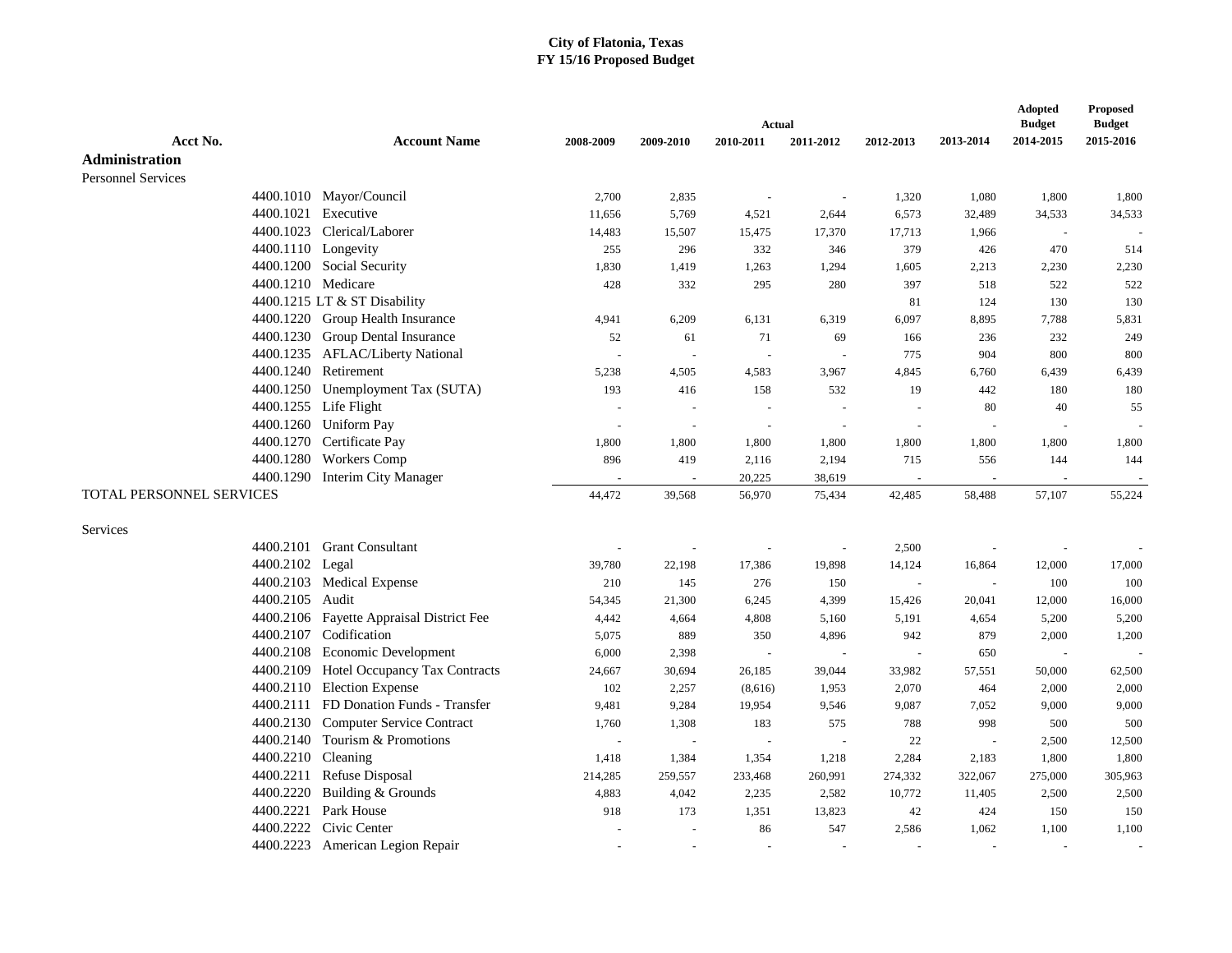|                       |                                        |           |           | Actual                   |                |           |           | <b>Adopted</b><br><b>Budget</b> | <b>Proposed</b><br><b>Budget</b> |
|-----------------------|----------------------------------------|-----------|-----------|--------------------------|----------------|-----------|-----------|---------------------------------|----------------------------------|
| Acct No.              | <b>Account Name</b>                    | 2008-2009 | 2009-2010 | 2010-2011                | 2011-2012      | 2012-2013 | 2013-2014 | 2014-2015                       | 2015-2016                        |
|                       | 4400.2224 Motor Vehicle Maintenance    | 60        | 136       | 15                       | 31             |           |           |                                 |                                  |
| 4400.2225             | Flood Plain Analysis                   | 5,881     | ÷,        |                          | $\overline{a}$ |           |           | $\overline{\phantom{a}}$        |                                  |
|                       | 4400.2233 Vehicle Allowance            |           | L,        | $\overline{a}$           | 1,500          | 3,600     | 3,600     | 3,600                           | 3,600                            |
|                       | 4400.2234 Office Equipment Lease       | 3,178     | 3,771     | 4,120                    | 4,136          | 3,896     | 4,794     | 3,800                           | 4,690                            |
| 4400.2310             | General Liability Insurance            | 4,540     | 4,478     | 4,757                    | 4,559          | 2,456     | 3,637     | 4,800                           | 4,800                            |
|                       | 4400.2311 Insurance of Motor Equipment | $\sim$    | 285       | 248                      | 247            | 267       | 202       | 300                             | 300                              |
| 4400.2320             | Telephone                              | 5,841     | 5,514     | 4,266                    | 4,553          | 4,864     | 4,543     | 5,100                           | 5,100                            |
| 4400.2321             | Computer Access - Internet Con         | 600       | 649       | 726                      | 999            | 1,573     | 1,201     | 1,200                           | 1,200                            |
| 4400.2325             | Reverse 911 (Connect CTY)              | $\sim$    | 1,500     | 1,500                    | 1,500          | 1,500     | $\sim$    | 1,500                           | 1,500                            |
| 4400.2330             | Advertising & Public Notices           | 956       | 1,426     | 942                      | 943            | 1,886     | 786       | 1,200                           | 1,200                            |
| 4400.2340             | Printing                               | 3,749     | 3,601     | 3,354                    | 3,305          | 2,989     | 3,757     | 3,200                           | 3,200                            |
| 4400.2350             | Travel                                 | 9,323     | 7,228     | 2,640                    | 7,978          | 8,389     | 3,547     | 3,000                           | 5,400                            |
| 4400.2360             | <b>Professional Services</b>           | ÷,        | $\sim$    | ÷,                       | $\sim$         | 3,619     | 7,678     | 4,000                           | 4,000                            |
| 4400.2361             | <b>Surety Bonds</b>                    | 333       | 392       | 310                      | 384            | 171       | 335       | 375                             | 375                              |
| 4400.2362             | <b>Recording Fees</b>                  | 56        | 32        | 68                       | $\sim$         |           |           | 100                             | 100                              |
| 4400.2370             | Education & Training                   | 5,279     | 3,345     | 1,457                    | 2,626          | 4,060     | 3,226     | 3,200                           | 3,200                            |
|                       | 4400.2371 Memberships                  | 1,788     | 2,866     | 2,974                    | 1,791          | 3,739     | 2,750     | 3,000                           | 3,000                            |
| <b>TOTAL SERVICES</b> |                                        | 408,950   | 395,516   | 332,642                  | 399,334        | 417,157   | 486,350   | 414,225                         | 479,178                          |
| Supplies              |                                        |           |           |                          |                |           |           |                                 |                                  |
|                       | 4400.3110 Freight & Express            |           |           |                          |                |           |           |                                 |                                  |
| 4400.3112 Fuel        |                                        | 378       | 410       | 188                      | $\sim$         | 21        |           |                                 |                                  |
| 4400.3115 Postage     |                                        | 6,200     | 7,729     | 2,868                    | 1,752          | 1,169     | 2,678     | 2,000                           | 2,000                            |
|                       | 4400.3116 Office Supplies              | 3,099     | 3,441     | 1,537                    | 2,346          | 2,239     | 3,666     | 2,500                           | 2,500                            |
| 4400.3117             | <b>Dntwn Beautification Supplies</b>   | 2,947     | 1,193     | 911                      | 948            | 800       | $\sim$    | 1,000                           | 1,000                            |
| 4400.3120             | Utilities                              | 10,636    | 9,785     | 13,350                   | 12,908         | 10,621    | 10,323    | 12,000                          | 10,500                           |
| 4400.3140             | <b>Books</b>                           | 171       | 321       | 240                      | 82             | 339       | 172       | 200                             | 200                              |
| 4400.3171             | <b>Medical Supplies</b>                | ÷.        | $\sim$    | ÷.                       | $\overline{a}$ | $\sim$    |           | 50                              | 50                               |
|                       | 4400.3172 Miscellaneous                | 1,521     | 2,930     | 1,361                    | 2,364          | 4,592     | 2,724     | 500                             | 500                              |
| 4400.3173             | Council                                | 457       | 401       | 185                      | 279            | 398       | 135       | 450                             | 450                              |
| 4400.3174             | <b>Employee Relations</b>              | 1,569     | 3,513     | 2,312                    | 3,070          | 2,721     | 3,287     | 3,000                           | 3,500                            |
|                       | 4400.3176 Janitorial Supplies          | 91        | 265       | 251                      | 95             | 68        | 144       | 75                              | 75                               |
| 4400.3910             | Trans to Other Fund                    |           | ÷,        | $\overline{\phantom{a}}$ | 86,792         | 1,589     | 35,246    |                                 |                                  |
|                       | 4400.3912 Trans Out Grant Fund         |           |           |                          |                | 98,913    | 73,462    |                                 |                                  |
|                       | 4400.3910 Trans Out Debt Service       |           |           |                          | $\sim$         | 6         | 2,937     | 57,838                          | 57,838                           |
| 4400.3910             | <b>Trans Out Capital Project</b>       |           |           |                          |                |           |           |                                 |                                  |
|                       | 4400.3910 Trans Out Waste Water        |           |           |                          |                | 362,292   |           |                                 |                                  |
| <b>TOTAL SUPPLIES</b> |                                        | 27,069    | 29,988    | 23,203                   | 110,636        | 485,768   | 134,774   | 79,613                          | 78,613                           |

Capital Outlays

4400.4130 Grant Match - SECO - - - -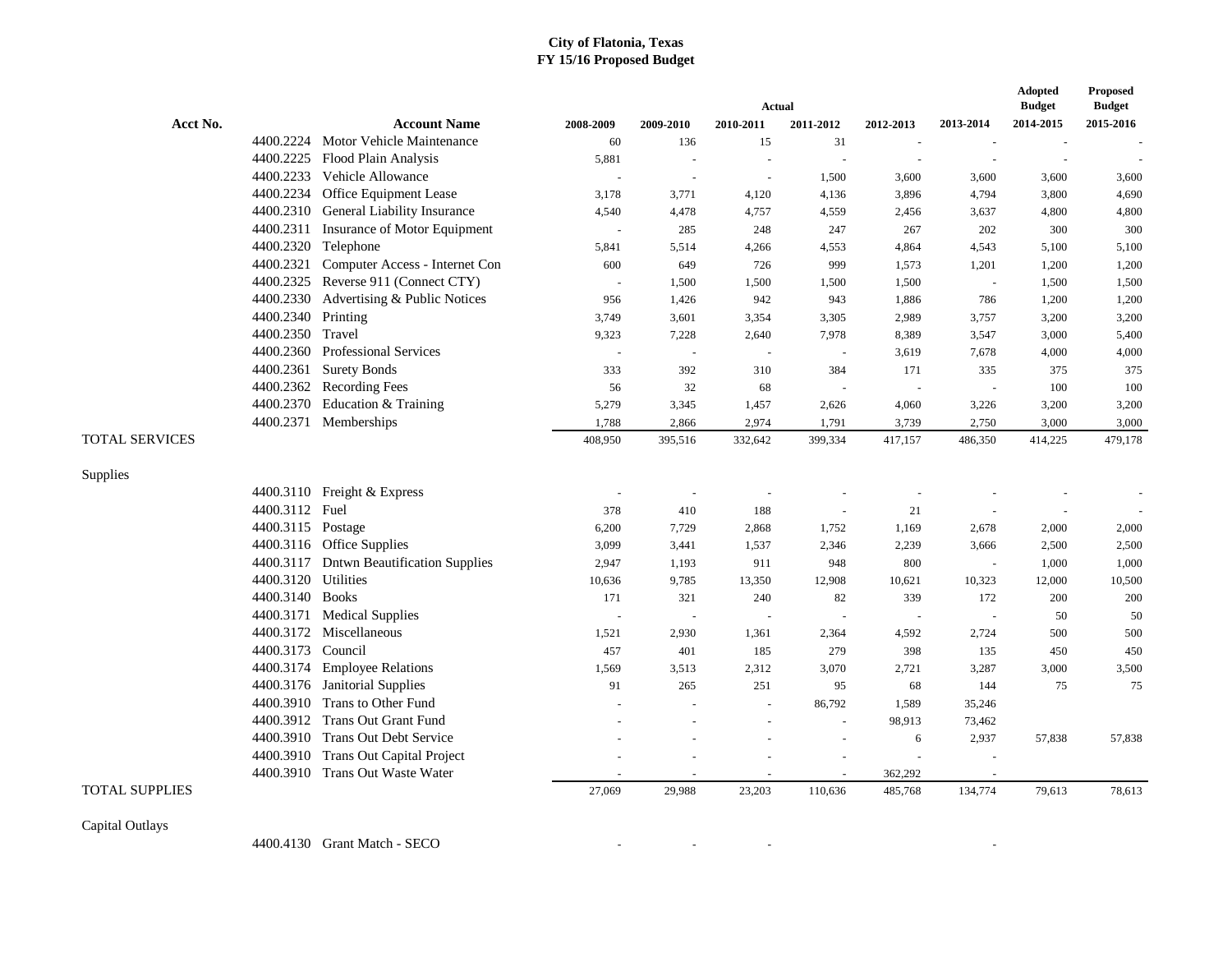|                             |                                |                          |           | Actual                   |                          |                          |                          | Adopted<br><b>Budget</b> | <b>Proposed</b><br><b>Budget</b> |
|-----------------------------|--------------------------------|--------------------------|-----------|--------------------------|--------------------------|--------------------------|--------------------------|--------------------------|----------------------------------|
| Acct No.                    | <b>Account Name</b>            | 2008-2009                | 2009-2010 | 2010-2011                | 2011-2012                | 2012-2013                | 2013-2014                | 2014-2015                | 2015-2016                        |
| 4400.4141                   | Cemetery                       | 1,957                    | 1,651     | 1,344                    | 1,100                    | 1,287                    |                          | 1,600                    |                                  |
| 4400.4230                   | Furniture                      | 860                      |           | $\overline{\phantom{a}}$ | $\sim$                   | $\overline{\phantom{a}}$ |                          |                          |                                  |
| 4400.4235                   | Computer Hardware              | 179                      | 1,171     |                          | L,                       | 46                       |                          |                          |                                  |
| 4400.4240                   | Computer Software              | 306                      |           |                          |                          | (59)                     |                          |                          |                                  |
| 4400.4245                   | Website Update                 | $\sim$                   | 293       |                          |                          | $\sim$                   |                          |                          |                                  |
| 4400.4250                   | Vehicle                        |                          |           |                          |                          |                          |                          |                          |                                  |
| 4400.4300                   | <b>Land Purchase</b>           |                          |           |                          |                          |                          |                          |                          |                                  |
| 4400.4600                   | Capital Outlay                 | 1,686                    |           | (525)                    |                          | 4,684                    |                          |                          |                                  |
| TOTAL CAPITAL OUTLAYS       |                                | 4,988                    | 3,115     | 819                      | 1,100                    | 5,958                    |                          | 1,600                    |                                  |
| <b>Interfund Charges</b>    |                                |                          |           |                          |                          |                          |                          |                          |                                  |
|                             | 4400.5250 Disability Insurance | 77                       | 89        | 77                       |                          |                          |                          |                          |                                  |
| TOTAL INTERFUND CHARGES     |                                | 77                       | 89        | 77                       |                          |                          |                          |                          |                                  |
| Depreciation & Amorit       |                                |                          |           |                          |                          |                          |                          |                          |                                  |
|                             | 4400.6100 Depreciation         |                          |           |                          |                          |                          |                          |                          |                                  |
| TOTAL DEPRECIATION & AMORIT |                                |                          |           |                          |                          |                          |                          |                          |                                  |
| Other Costs                 |                                |                          |           |                          |                          |                          |                          |                          |                                  |
| 4400.7100                   | <b>County Airport Expense</b>  | 3,075                    | 3,547     | 3,291                    | 4,294                    | 3,902                    | 3,965                    | 8,700                    | 25,000                           |
| 4400.7200                   | Programs                       | 7,477                    | 4,500     | 4,000                    | 5,885                    | 6,711                    | 5,000                    | 5,500                    | 7,500                            |
| 4400.7210                   | Animal Shelter                 | 3,120                    | 3,120     | 2,860                    | 3,120                    | 3,640                    | 3,120                    | 3,200                    | 3,200                            |
| 4400.7220                   | <b>Economic Development</b>    |                          | 4,400     |                          |                          |                          |                          |                          |                                  |
| 4400.7230                   | Tourism - Contract with C of C |                          |           |                          |                          |                          |                          |                          | $\sim$                           |
| 4400.7240                   | Cemetery Contribution          |                          |           |                          |                          |                          | 1,350                    |                          |                                  |
| 4400.7300                   | <b>Bad Debt Expense</b>        | 401                      | 660       | (3)                      |                          | 160                      | 257                      |                          |                                  |
| TOTAL OTHER COSTS           |                                | 14,073                   | 16,227    | 10,148                   | 13,299                   | 14,413                   | 13,692                   | 17,400                   | 33,700                           |
| Debt Services               |                                |                          |           |                          |                          |                          |                          |                          |                                  |
|                             | 4400.8100 Water Tower Antenna  |                          |           |                          |                          |                          |                          |                          |                                  |
| 4400.8200                   | <b>Emergency Siren Upgrade</b> | $\overline{\phantom{a}}$ | $\sim$    | $\overline{\phantom{a}}$ | $\overline{\phantom{a}}$ | 18,454                   | $\blacksquare$           | $\overline{\phantom{a}}$ |                                  |
| <b>TOTAL DEBT SERVICE</b>   |                                | $\overline{\phantom{a}}$ | $\sim$    | $\sim$                   | $\sim$                   | 18,454                   | $\overline{\phantom{a}}$ | $\overline{\phantom{a}}$ | $\sim$                           |
| <b>TOTAL Administration</b> |                                | 499,629                  | 484,503   | 423,859                  | 599,803                  | 984,235                  | 693,304                  | 569,945                  | 648,715                          |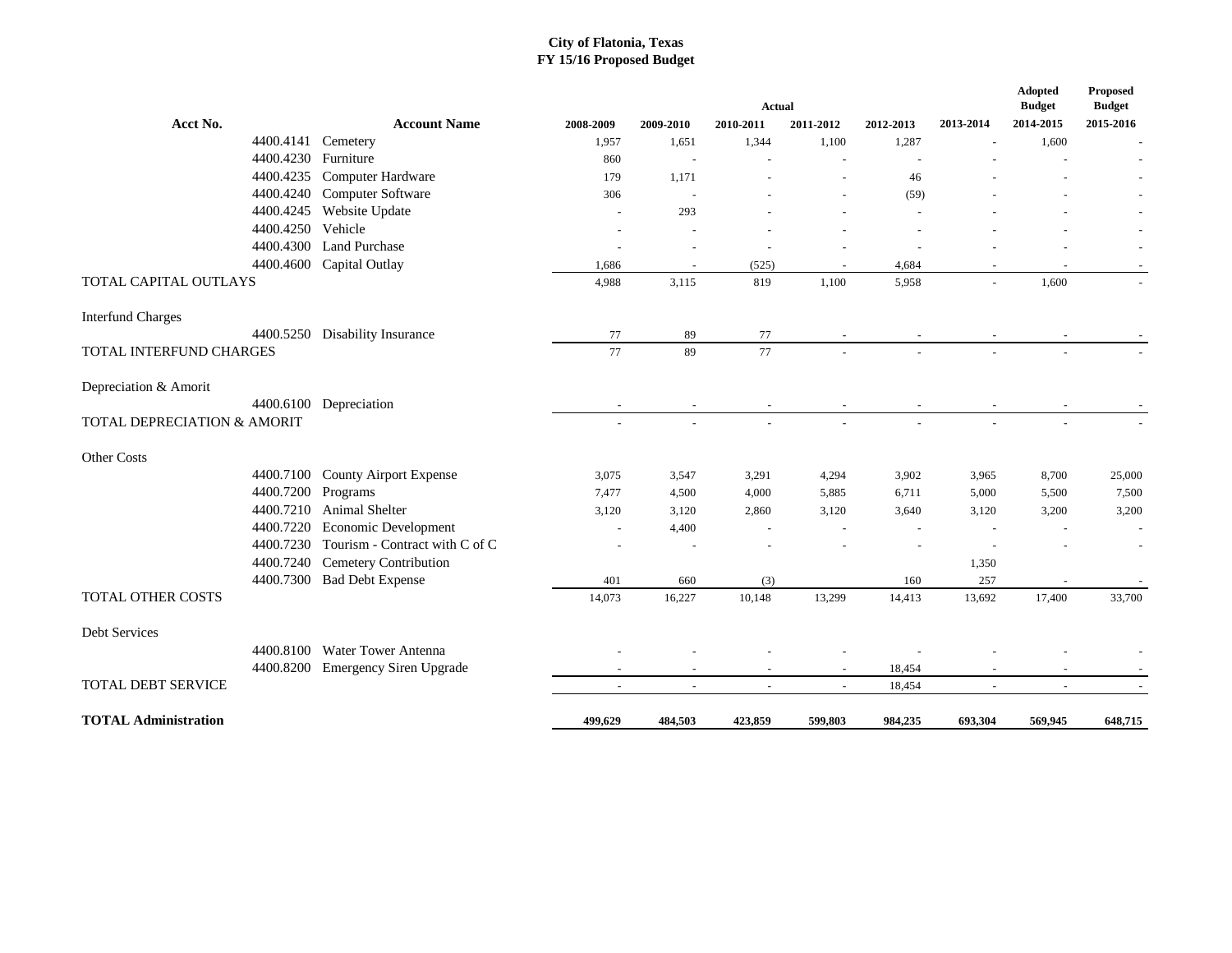|                           |                                        |                |                          |           |                |           |           | Adopted       | <b>Proposed</b> |
|---------------------------|----------------------------------------|----------------|--------------------------|-----------|----------------|-----------|-----------|---------------|-----------------|
| Acct No.                  |                                        |                |                          | Actual    |                |           | 2013-2014 | <b>Budget</b> | <b>Budget</b>   |
|                           | <b>Account Name</b>                    | 2008-2009      | 2009-2010                | 2010-2011 | 2011-2012      | 2012-2013 |           | 2014-2015     | 2015-2016       |
| <b>Police Executive</b>   |                                        |                |                          |           |                |           |           |               |                 |
| <b>Personnel Services</b> |                                        |                |                          |           |                |           |           |               |                 |
|                           | 4521.1021 Executive                    | 41,307         | 43,263                   | 48,006    | 49,038         | 50,243    | 56,536    | 60,441        | 60,441          |
| 4521.1023                 | Patrol Officers                        | 97,209         | 97,118                   | 103,420   | 108,394        | 149,207   | 152,862   | 155,921       | 155,921         |
|                           | 4521.1024 Reserve Officers             | 8,294          | 23,565                   | 22,986    | 44,198         | 7,504     | 3,319     | 8,000         | 12,000          |
|                           | 4521.1025 Narcotics Officer            | $\blacksquare$ | $\sim$                   | 15,000    | 19,250         | 19,000    | 19,000    | 19,500        | 21,000          |
|                           | 4521.1100 Stand By                     | 2,400          | 2,500                    | 2,400     | 3,100          | 3,000     | 2,400     | 2,400         | 2,400           |
|                           | 4521.1110 Longevity                    | 1,164          | 1,410                    | 1,500     | 1,950          | 2,034     | 2,280     | 2,652         | 3,012           |
|                           | 4521.1120 Overtime                     | 5,186          | 2,774                    | 2,590     | 9,999          | 9,433     | 4,010     | 3,000         | 3,000           |
|                           | 4521.1200 Social Security              | 10,163         | 10,510                   | 11,726    | 13,833         | 13,606    | 13,695    | 14,947        | 14,947          |
|                           | 4521.1210 Medicare                     | 2,377          | 2,458                    | 2,743     | 3,194          | 3,224     | 3,203     | 3,496         | 3,496           |
|                           | 4521.1215 LT & ST Disability           |                |                          |           |                | 652       | 759       | 868           | 900             |
|                           | 4521.1220 Group Health Insurance       | 21,559         | 20,828                   | 20,002    | 20,026         | 23,621    | 31,651    | 30,162        | 30,988          |
|                           | 4521.1230 Group Dental Insurance       | 1,057          | 463                      | 539       | 607            | 1,688     | 1,970     | 1,936         | 2,071           |
|                           | 4521.1235 AFLAC/Liberty National       | $\sim$         | $\mathbf{r}$             | 242       | $\sim$         |           |           | $\sim$        |                 |
|                           | 4521.1240 Retirement                   | 29,460         | 28,960                   | 34,094    | 38,715         | 41,145    | 38,759    | 41,005        | 41,005          |
|                           | 4521.1250 Unemployment Tax (SUTA)      | 274            | 1,114                    | 598       | 1,702          | 284       | 1,089     | 1,205         | 1,205           |
|                           | 4521.1255 Life Flight                  |                | $\sim$                   |           | $\sim$         | 40        | 200       | 200           | 275             |
|                           | 4521.1260 Uniform Pay                  | 2,250          | 2,150                    | 2,500     | 2,750          | 3,000     | 3,000     | 3,000         | 3,000           |
|                           | 4521.1270 Certificate Pay              | 3,900          | 4,050                    | 4,200     | 3,450          | 2,400     | 2,900     | 4,200         | 6,300           |
|                           | 4521.1280 Workers Comp                 | 5,519          | 4,319                    | 5,282     | 5,074          | 6,247     | 6,340     | 8,155         | 8,155           |
| TOTAL PERSONNEL SERVICES  |                                        | 232,119        | 245,482                  | 277,828   | 325,280        | 336,328   | 343,973   | 361,088       | 370,116         |
| Services                  |                                        |                |                          |           |                |           |           |               |                 |
|                           | 4521.2101 Grant Consultant             |                |                          |           |                |           |           |               |                 |
| 4521.2102                 | Legal                                  |                | $\sim$                   |           |                |           |           |               |                 |
|                           | 4521.2103 Medical Expense              | 305            | 2,023                    | 2,392     | 3,465          |           | 2,589     | 2,500         | 2,500           |
| 4521.2104                 | <b>Medical Exams</b>                   | $\sim$         |                          |           |                |           |           |               |                 |
|                           | 4521.2130 Computer Service Contract    | 770            | 3,658                    | 255       | $\blacksquare$ | 1,231     | 1,086     | 500           | 500             |
|                           | 4521.2220 Building & Grounds           | 1,953          | 2,724                    | 1,359     | 961            | 2,146     | 6,004     | 2,100         | 2,200           |
|                           | 4521.2224 Motor Vehicle Repair         | 6,365          | 8,726                    | 6,769     | 7,949          | 9,464     | 6,715     | 4,500         | 6,500           |
|                           | 4521.2226 Machinery & Equipment        |                | $\overline{\phantom{a}}$ |           |                |           |           |               |                 |
| 4521.2230                 | Rental of Equipment                    |                | ÷,                       |           | $\sim$         |           |           |               |                 |
| 4521.2233                 | <b>Vehicle Lease</b>                   |                | ÷,                       |           | $\sim$         |           |           | $\sim$        |                 |
|                           | 4521.2310 General Liability Insurance  | 1,891          | 2,409                    | 2,421     | 2,613          | 3,943     | 3,659     | 3,400         | 3,400           |
| 4521.2311                 | Insurance of Motor Equipment           | 1,853          | 2,203                    | 2,415     | 2,239          | 2,337     | 2,327     | 2,400         | 2,400           |
|                           | 4521.2320 Telephone                    | 2,437          | 3,080                    | 6,072     | 9,555          | 8,385     | 9,762     | 8,800         | 8,800           |
| 4521.2321                 | Computer Access - Internet Con         | $\sim$         | $\sim$                   | $\sim$    | $\sim$         | $\sim$    | $\sim$    |               |                 |
| 4521.2325                 | Radio Service                          | 3,353          | 4,321                    | 4,115     | 2,868          | 3,451     | 3,087     | 4,000         | 4,000           |
|                           | 4521.2330 Advertising & Public Notices |                |                          | 61        |                |           |           | 50            | 50              |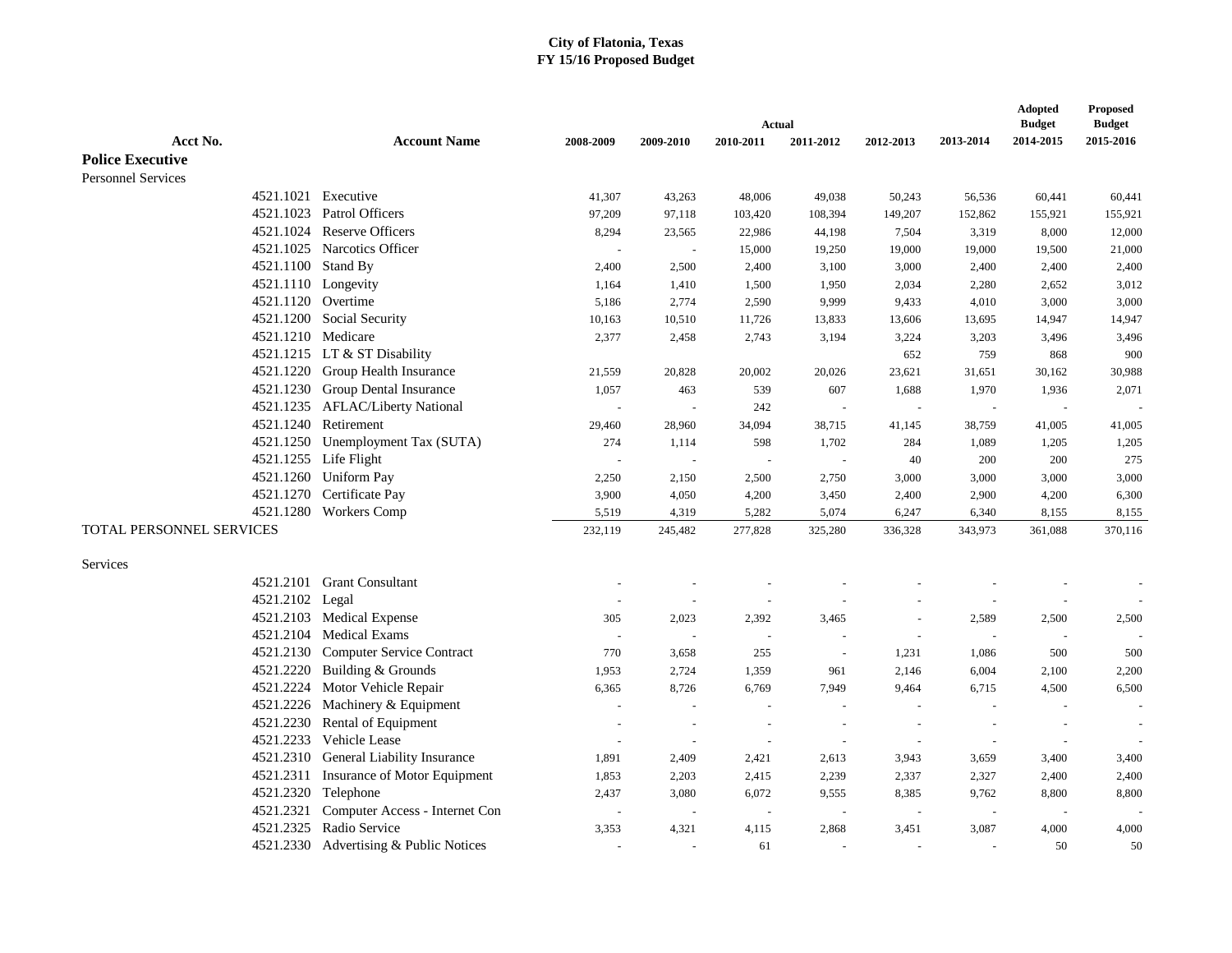|                       | 4521.2340 Printing  |                                        | 734            | 744                      | 209                      | 507                      | $\sim$                   | 90      | 750     | 750    |
|-----------------------|---------------------|----------------------------------------|----------------|--------------------------|--------------------------|--------------------------|--------------------------|---------|---------|--------|
|                       | 4521.2350           | Travel                                 | 595            | 167                      | 701                      | 249                      | 333                      | 952     | 2,000   | 2,500  |
|                       | 4521.2360           | Permits                                | $\sim$         | $\overline{\phantom{a}}$ | ÷,                       | $\sim$                   | $\overline{\phantom{a}}$ |         |         |        |
|                       |                     | 4521.2361 Buy Money                    | $\overline{a}$ | $\sim$                   | $\overline{a}$           | 14                       | $\blacksquare$           |         | 50      | 50     |
|                       |                     | 4521.2370 Education & Training         | 381            | 808                      | 2,191                    | $\sim$                   | 967                      | 2,026   | 3,000   | 5,000  |
|                       |                     | 4521.2375 Radar Equip. Recertification | 155            | 150                      | 150                      | 175                      | 245                      | 140     | 300     | 300    |
|                       |                     | 4521.2390 Code Enforcement Expenses    |                |                          |                          |                          | $\sim$                   | 996     | 200     | 250    |
| <b>TOTAL SERVICES</b> |                     |                                        | 20,792         | 31,013                   | 29,110                   | 30,595                   | 32,502                   | 39,433  | 34,550  | 39,200 |
| Supplies              |                     |                                        |                |                          |                          |                          |                          |         |         |        |
|                       |                     | 4521.3110 Freight & Express            |                |                          |                          |                          |                          |         |         |        |
|                       |                     | 4521.3111 Ice, Cups, Etc.              |                |                          |                          | $\overline{\phantom{a}}$ |                          |         | 250     | 250    |
|                       | 4521.3112 Fuel      |                                        | 11,008         | 17,938                   | 28,391                   | 25,906                   | 24,316                   | 19,293  | 27,500  | 21,000 |
|                       |                     | 4521.3113 Oil & Grease                 | 89             | 155                      | (45)                     | $\sim$                   | $\sim$                   |         | 100     | 100    |
|                       |                     | 4521.3114 Chemicals                    |                | $\sim$                   | $\sim$                   | $\sim$                   | $\sim$                   |         |         |        |
|                       | 4521.3115 Postage   |                                        | 96             | 11                       | $\sim$                   | 208                      | 15                       | 52      | 250     | 250    |
|                       |                     | 4521.3116 Office Supplies              | 516            | 1,947                    | 1,229                    | 1,182                    | 815                      | 5,242   | 2,000   | 5,750  |
|                       | 4521.3120 Utilities |                                        | 1,254          | 1,242                    | 1,138                    | 1,180                    | 1,989                    | 4,101   | 4,200   | 4,000  |
|                       | 4521.3130           | Citizen on Patrol Expenses             |                | $\overline{\phantom{a}}$ | 60                       | $\overline{a}$           |                          |         |         |        |
|                       | 4521.3140           | <b>Books</b>                           | ÷,             | 239                      | 125                      | 16                       | $\sim$                   | 289     | 300     | 300    |
|                       |                     | 4521.3160 Minor Tools & Equipment      | 91             | 159                      | 276                      | 110                      | 20                       | 64      | 125     | 125    |
|                       | 4521.3162 Hardware  |                                        | ÷,             | $\sim$                   | $\sim$                   | $\sim$                   | $\sim$                   |         |         | $\sim$ |
|                       |                     | 4521.3164 Parts & Materials            | ÷,             | $\overline{a}$           | $\overline{\phantom{a}}$ | $\sim$                   | $\sim$                   |         |         |        |
|                       |                     | 4521.3170 Wearing Apparel              | 2,415          | 4,008                    | 2,054                    | 6,010                    | 1,963                    | 1,366   | 3,500   | 3,000  |
|                       |                     | 4521.3171 Medical Supplies             | $\sim$         | $\sim$                   | $\sim$                   | 211                      | $\sim$                   | 940     | 100     | 100    |
|                       |                     | 4521.3172 Miscellaneous                | 3,384          | 179                      | 104                      | $\sim$                   | $\,8\,$                  | 400     | 700     | 700    |
|                       |                     | 4521.3175 Signs, Markers, Etc.         |                | $\sim$                   | $\sim$                   | $\overline{\phantom{a}}$ | $\sim$                   |         | 50      | 50     |
|                       |                     | 4521.3176 Janitorial Supplies          |                | 225                      | 45                       | 71                       | $\sim$                   | 108     | 300     | 300    |
|                       |                     | 4521.3177 Ammunition                   | 36             | 1,277                    | 345                      | $\sim$                   | 643                      | 570     | $900\,$ | 1,100  |
| <b>TOTAL SUPPLIES</b> |                     |                                        | 18,889         | 27,380                   | 33,722                   | 34,894                   | 29,769                   | 32,424  | 40,275  | 37,025 |
| Capital Outlays       |                     |                                        |                |                          |                          |                          |                          |         |         |        |
|                       |                     | 4521.4110 Land Acquisition             |                |                          |                          |                          |                          |         |         |        |
|                       | 4521.4130           | <b>Grant Match</b>                     | $\sim$         | 3,411                    |                          |                          |                          |         |         |        |
|                       | 4521.4146 Radio     |                                        | $\overline{a}$ | $\overline{a}$           |                          | $\sim$                   |                          |         |         |        |
|                       |                     | 4521.4230 Furniture/ Office Equipment  | 240            | 365                      | 337                      | 188                      | 165                      |         |         |        |
|                       | 4521.4235           | Computer Hardware                      | 1,020          | 1,894                    | 7,000                    | 110                      | 1,969                    |         |         | 1,000  |
|                       | 4521.4240           | Computer Software                      | 1,013          | 1,626                    | 5,231                    | 1,390                    | 4,174                    | 3,807   |         | 500    |
|                       | 4521.4250           | Vehicle                                | 170            | 1,084                    | 1,597                    | $\sim$                   | $\sim$                   |         |         |        |
|                       | 4521.4260           | Equipment                              | 153            | 3,355                    | 1,902                    | 3,099                    | 2,695                    |         |         | 1,500  |
|                       |                     | 4521.4600 Capital Outlay               |                |                          |                          | 1,705                    | 15,665                   | 475,082 |         |        |
| TOTAL CAPITAL OUTLAYS |                     |                                        | 2,596          | 11,735                   | 16,067                   | 6,492                    | 24,668                   | 478,889 |         | 3.000  |

Interfund Charges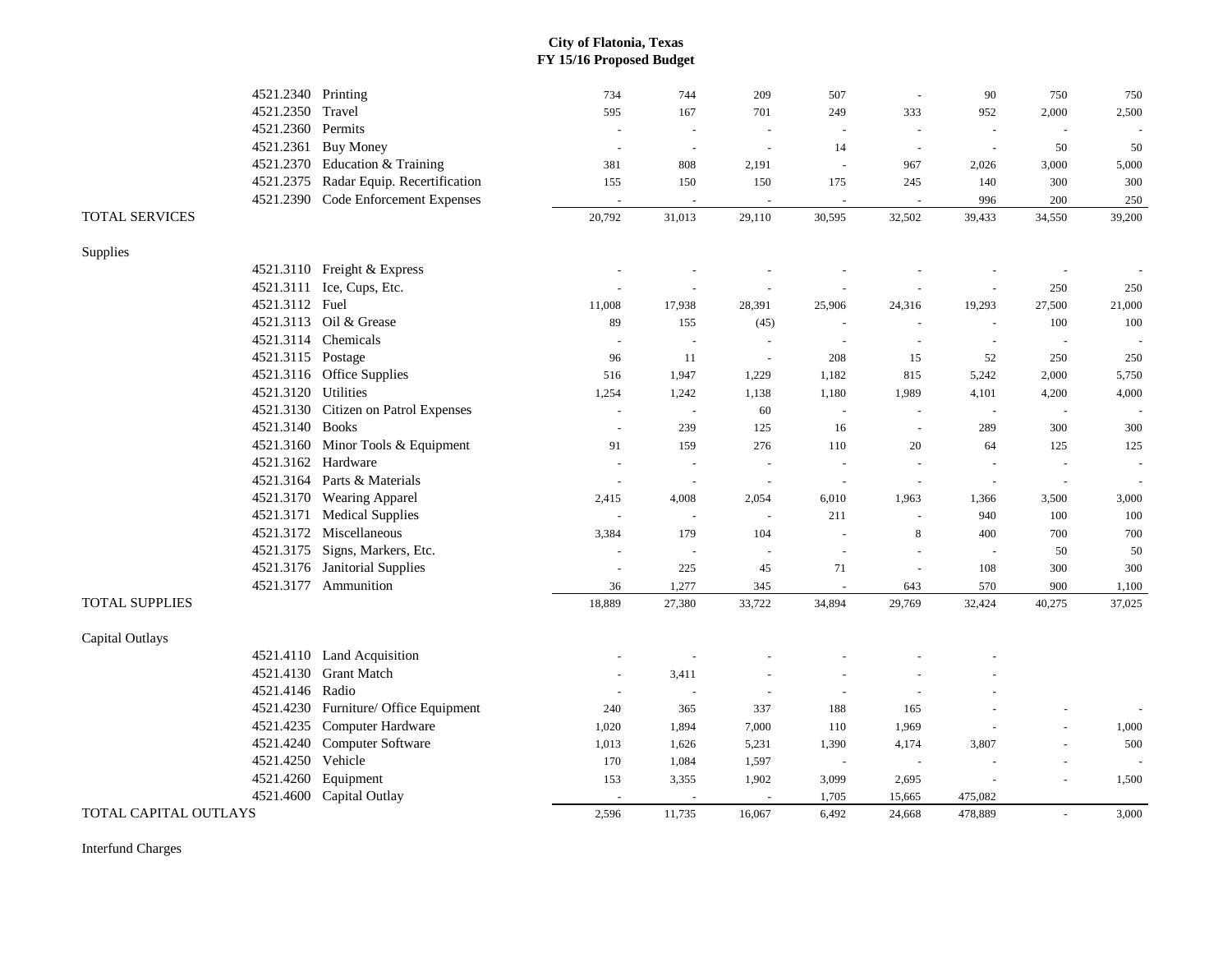|                                    | 4521.5250 Disability Insurance    | 542                                                  | 611                                | 576                                                  | $\sim$                   | $\sim$                   | $\sim$  | $\sim$                   |         |
|------------------------------------|-----------------------------------|------------------------------------------------------|------------------------------------|------------------------------------------------------|--------------------------|--------------------------|---------|--------------------------|---------|
| TOTAL INTERFUND CHARGES            |                                   | 542                                                  | 611                                | 576                                                  |                          |                          |         |                          |         |
| Depreciation & Amorit<br>4521.6100 | Depreciation                      |                                                      |                                    |                                                      |                          |                          |         |                          |         |
| TOTAL DEPRECIATION & AMORIT        |                                   | $\overline{\phantom{0}}$<br>$\overline{\phantom{a}}$ | $\sim$<br>$\overline{\phantom{a}}$ | $\overline{\phantom{0}}$<br>$\overline{\phantom{a}}$ | $\overline{\phantom{0}}$ | $\overline{\phantom{0}}$ |         | $\overline{\phantom{0}}$ |         |
| <b>Other Costs</b>                 |                                   |                                                      |                                    |                                                      |                          |                          |         |                          |         |
| 4521.7200 Programs                 |                                   | $\overline{\phantom{a}}$                             | $\overline{\phantom{0}}$           | 359                                                  | 335                      | 339                      | 522     | 1,000                    | 1,000   |
| 4521.7210                          | <b>Tobacco Grant Expenditures</b> | $\overline{\phantom{a}}$                             | $\overline{\phantom{0}}$           | $\overline{\phantom{0}}$                             | $\overline{\phantom{0}}$ | $\overline{\phantom{0}}$ | 13,350  | $\overline{\phantom{0}}$ |         |
| <b>TOTAL OTHER COSTS</b>           |                                   |                                                      | $\overline{\phantom{0}}$           | 359                                                  | 335                      | 339                      | 13,872  | 1,000                    | 1,000   |
| <b>TOTAL Police Executive</b>      |                                   | 274,938                                              | 316,221                            | 357,662                                              | 397,596                  | 423,606                  | 908,591 | 436,913                  | 450,341 |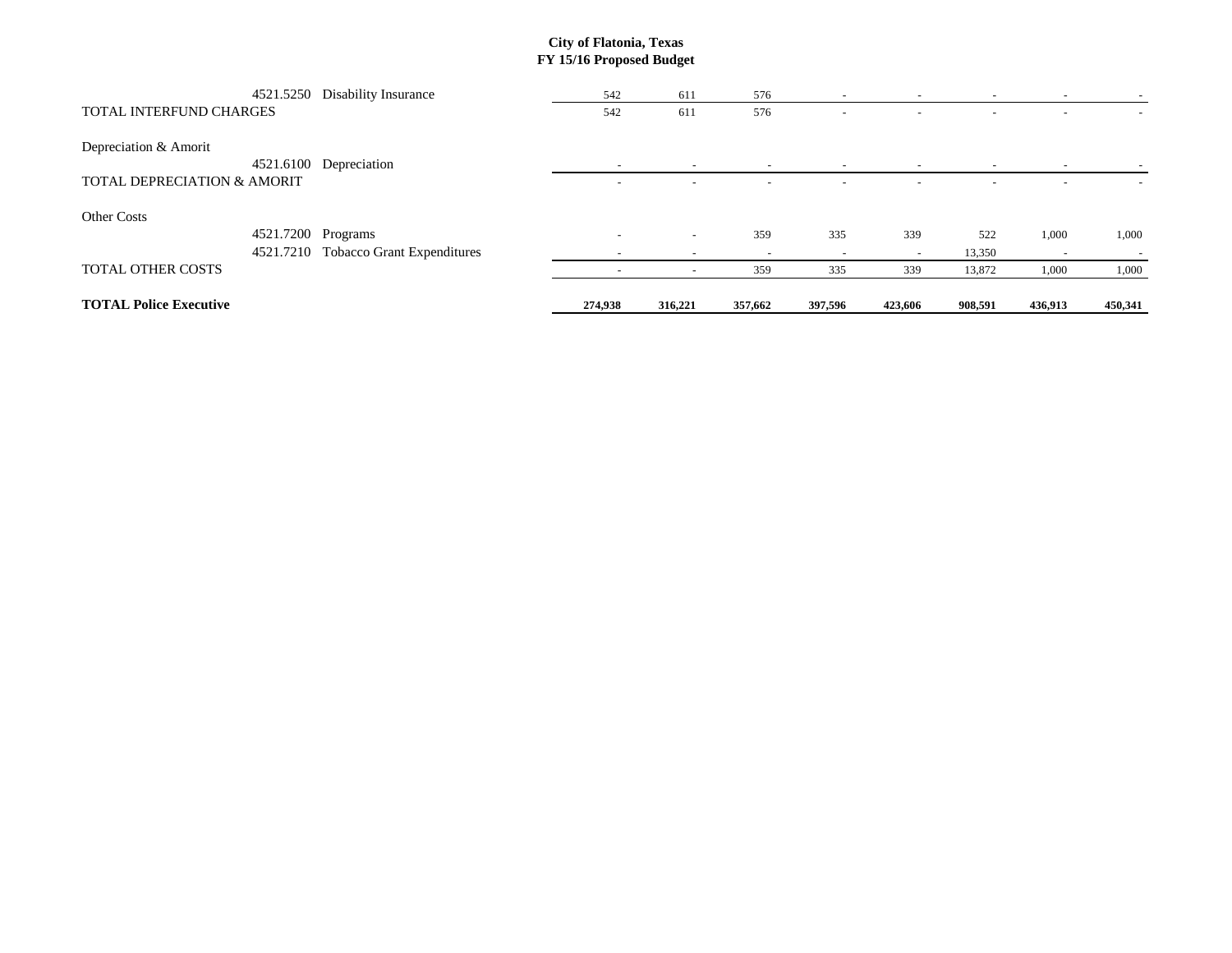|                           |                                      | <b>Adopted</b><br><b>Budget</b><br>Actual |                          |                |                          |           |                          |                |                            |  |  |
|---------------------------|--------------------------------------|-------------------------------------------|--------------------------|----------------|--------------------------|-----------|--------------------------|----------------|----------------------------|--|--|
| Acct No.                  | <b>Account Name</b>                  | 2008-2009                                 | 2009-2010                | 2010-2011      | 2011-2012                | 2012-2013 | 2013-2014                | 2014-2015      | <b>Budget</b><br>2015-2016 |  |  |
|                           | <b>Code Enforcement</b>              |                                           |                          |                |                          |           |                          |                |                            |  |  |
| <b>Personnel Services</b> |                                      |                                           |                          |                |                          |           |                          |                |                            |  |  |
|                           | 4523.1022 Code Compliance Officer    | 39,416                                    | 38,979                   | 39,749         | 41,432                   | 41,723    | 42,222                   | 43,815         | 43,815                     |  |  |
|                           | 4523.1110 Longevity                  | 1,788                                     | 1,866                    | 1,938          | 2,010                    | 2,082     | 2,154                    | 2,226          | 2,298                      |  |  |
|                           | 4523.1120 Overtime                   |                                           | $\sim$                   | $\blacksquare$ | 199                      | 89        | 46                       | 100            | 100                        |  |  |
|                           | 4523.1200 Social Security            | 2,332                                     | 2,174                    | 2,385          | 2,448                    | 2,491     | 2,486                    | 2,797          | 2,797                      |  |  |
|                           | 4523.1210 Medicare                   | 546                                       | 509                      | 558            | 564                      | 591       | 582                      | 654            | 654                        |  |  |
|                           | 4523.1215 LT & ST Disability         |                                           |                          |                |                          | 149       | 176                      | 162            | 162                        |  |  |
|                           | 4523.1220 Group Health               | 8,730                                     | 9,472                    | 8,889          | 8,758                    | 7,514     | 10,665                   | 9,247          | 10,423                     |  |  |
|                           | 4523.1230 Group Dental               | 119                                       | 178                      | 202            | 228                      | 497       | 591                      | 387            | 414                        |  |  |
|                           | 4523.1235 AFLAC/Liberty National     |                                           | $\sim$                   | $\overline{a}$ | ÷.                       | $\sim$    | $\bar{\phantom{a}}$      | $\sim$         |                            |  |  |
|                           | 4523.1240 Retirement                 | 7,876                                     | 7,860                    | 8,625          | 8,159                    | 8,131     | 7,717                    | 8,076          | 8,076                      |  |  |
|                           | 4523.1250 Unemployment Tax (SUTA)    | $\bar{a}$                                 | 189                      | 72             | 261                      | (77)      | 207                      | 226            | 226                        |  |  |
|                           | 4523.1270 Certificate Pay            | L,                                        | $\sim$                   | ÷,             | $\overline{\phantom{a}}$ | $\sim$    | $\overline{\phantom{a}}$ | $\overline{a}$ |                            |  |  |
|                           | 4523.1280 Workers Comp               | 364                                       | 285                      | 338            | 342                      | 430       | 343                      | 416            | 416                        |  |  |
| TOTAL PERSONNEL SERVICES  |                                      | 61,171                                    | 61,512                   | 62,756         | 64,401                   | 63,620    | 67,189                   | 68,106         | 69,381                     |  |  |
| Services                  |                                      |                                           |                          |                |                          |           |                          |                |                            |  |  |
|                           | 4523.2103 Medical Expense            | 65                                        | 65                       | $\sim$         | 65                       | 65        | $\overline{\phantom{a}}$ | $\sim$         |                            |  |  |
|                           | 4523.2130 Computer Service Contract  | $\overline{a}$                            | $\overline{\phantom{a}}$ | 550            | 173                      | 330       | 295                      | 250            | 250                        |  |  |
|                           | 4523.2220 Building & Grounds         | 38                                        | 294                      | 19             | 9                        | $\sim$    | $\sim$                   | 800            | 800                        |  |  |
|                           | 4523.2224 Motor Vehicle Repair       | 989                                       | 810                      | 1,330          | 29                       | 1,127     | 31                       | 250            | 250                        |  |  |
|                           | 4523.2310 General Liability          | 823                                       | 752                      | 428            | 401                      | 443       | 77                       | 450            | 450                        |  |  |
|                           | 4523.2311 Insurance of Motor Vehicle | 225                                       | 215                      | 216            | 195                      | 186       | 223                      | 225            | 225                        |  |  |
|                           | 4523.2320 Telephone                  | 1,117                                     | 951                      | 1,037          | 880                      | 1,328     | 1,202                    | 1,200          | 1,200                      |  |  |
|                           | 4523.2325 Radio Service              | 239                                       | 239                      | 310            | 200                      | 259       | 219                      | 300            | 300                        |  |  |
|                           | 4523.2330 Public Notices             |                                           | $\sim$                   | $\sim$         | 141                      | 76        | 600                      | 500            | 500                        |  |  |
|                           | 4523.2350 Travel                     | 58                                        | 464                      | 118            | 90                       | 207       | $25\,$                   | 250            | 250                        |  |  |
|                           | 4523.2360 Memberships                | 591                                       | 346                      | 535            | 574                      | 655       | 507                      | 600            | 600                        |  |  |
|                           | 4523.2370 Education & Training       | 90                                        | 480                      | 195            | 981                      | 140       | 280                      | 150            | 150                        |  |  |
|                           | 4523.2390 Code Enforcement Expenses  | 106                                       | 997                      | 769            | 289                      | 821       | 1,492                    | 6,000          | 1,500                      |  |  |
| <b>TOTAL SERVICES</b>     |                                      | 4,341                                     | 5,613                    | 5,507          | 4,027                    | 5,637     | 4,951                    | 10,975         | 6,475                      |  |  |
| Supplies                  |                                      |                                           |                          |                |                          |           |                          |                |                            |  |  |
|                           | 4523.3112 Fuel                       | 19                                        | 278                      | 514            | 409                      | 423       | 362                      | 700            | 450                        |  |  |
|                           | 4523.3116 Office Supplies            | 212                                       | 191                      | 197            | 281                      | 462       | 288                      | 300            | 300                        |  |  |
|                           | 4523.3120 Utilities                  | 1,254                                     | 1,242                    | 1,138          | 1,180                    | $\sim$    | $\blacksquare$           | $\blacksquare$ |                            |  |  |
|                           | 4523.3140 Books                      | L,                                        | $\sim$                   | $\sim$         | 216                      | $\sim$    | 25                       | 150            | 150                        |  |  |
|                           | 4523.3160 Minor Tools & Equipment    | 50                                        | 172                      | $\sqrt{5}$     | 277                      | 8         | $\overline{a}$           | 100            | 100                        |  |  |
|                           | 4523.3170 Wearing Apparel            | 892                                       | 1,019                    | 391            | 409                      | 500       | 584                      | 500            | 500                        |  |  |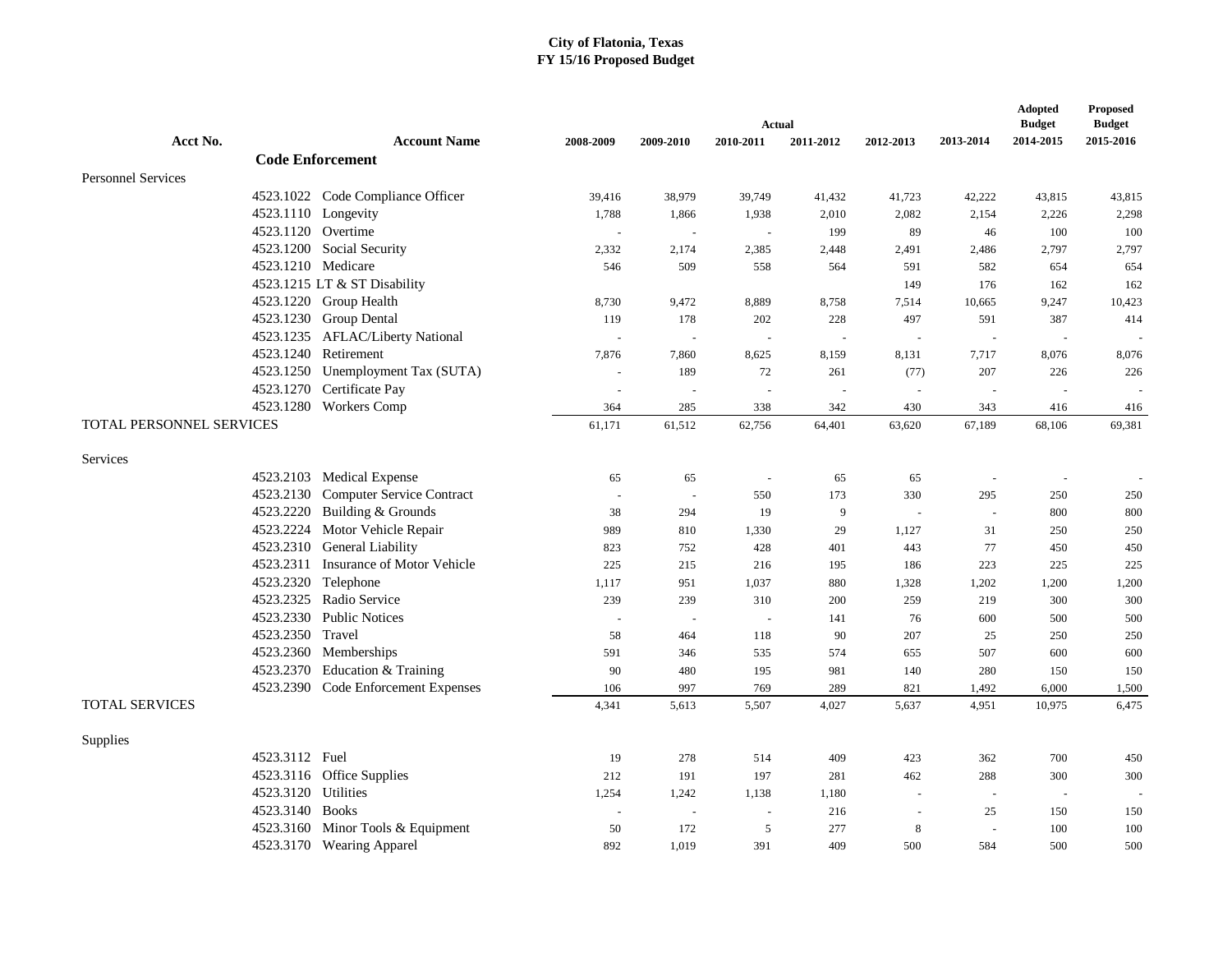|                               | 4523.3172 Miscellaneous   | $\overline{\phantom{a}}$ | 82                       | $\overline{\phantom{a}}$ | 77                       | 13                       | 79                       | 100                      | 100    |
|-------------------------------|---------------------------|--------------------------|--------------------------|--------------------------|--------------------------|--------------------------|--------------------------|--------------------------|--------|
| <b>TOTAL SUPPLIES</b>         |                           | 2,427                    | 2,984                    | 2,245                    | 2,849                    | 1,406                    | 1,338                    | 1,850                    | 1,600  |
| Capital Outlays               |                           |                          |                          |                          |                          |                          |                          |                          |        |
| 4523.4235                     | Computer Hardware         | $\overline{\phantom{a}}$ | $\overline{\phantom{a}}$ | $\overline{\phantom{0}}$ | 440                      | $\overline{\phantom{0}}$ | $\overline{\phantom{a}}$ | $\overline{\phantom{a}}$ |        |
| 4523.4600                     | Capital Outlay            |                          | $\overline{\phantom{0}}$ | $\overline{\phantom{0}}$ | 1,890                    | $\overline{\phantom{0}}$ |                          |                          |        |
| TOTAL CAPITAL OUTLAYS         |                           | $\overline{\phantom{a}}$ | $\overline{\phantom{a}}$ | $\overline{\phantom{a}}$ | 2,330                    | $\overline{\phantom{0}}$ | $\overline{\phantom{a}}$ | $\overline{\phantom{a}}$ | $\sim$ |
| <b>Interfund Charges</b>      |                           |                          |                          |                          |                          |                          |                          |                          |        |
|                               | 4523.5250 LT-ST Diability | 161                      | 176                      | 163                      | $\overline{\phantom{0}}$ |                          |                          |                          |        |
| TOTAL INTERFUND CHARGES       |                           | 161                      | 176                      | 163                      | $\overline{\phantom{0}}$ | $\overline{\phantom{0}}$ | $\overline{\phantom{0}}$ |                          |        |
| <b>TOTAL Code Enforcement</b> |                           | 68,100                   | 70,285                   | 70,671                   | 73,607                   | 70,663                   | 73,478                   | 80,931                   | 77,456 |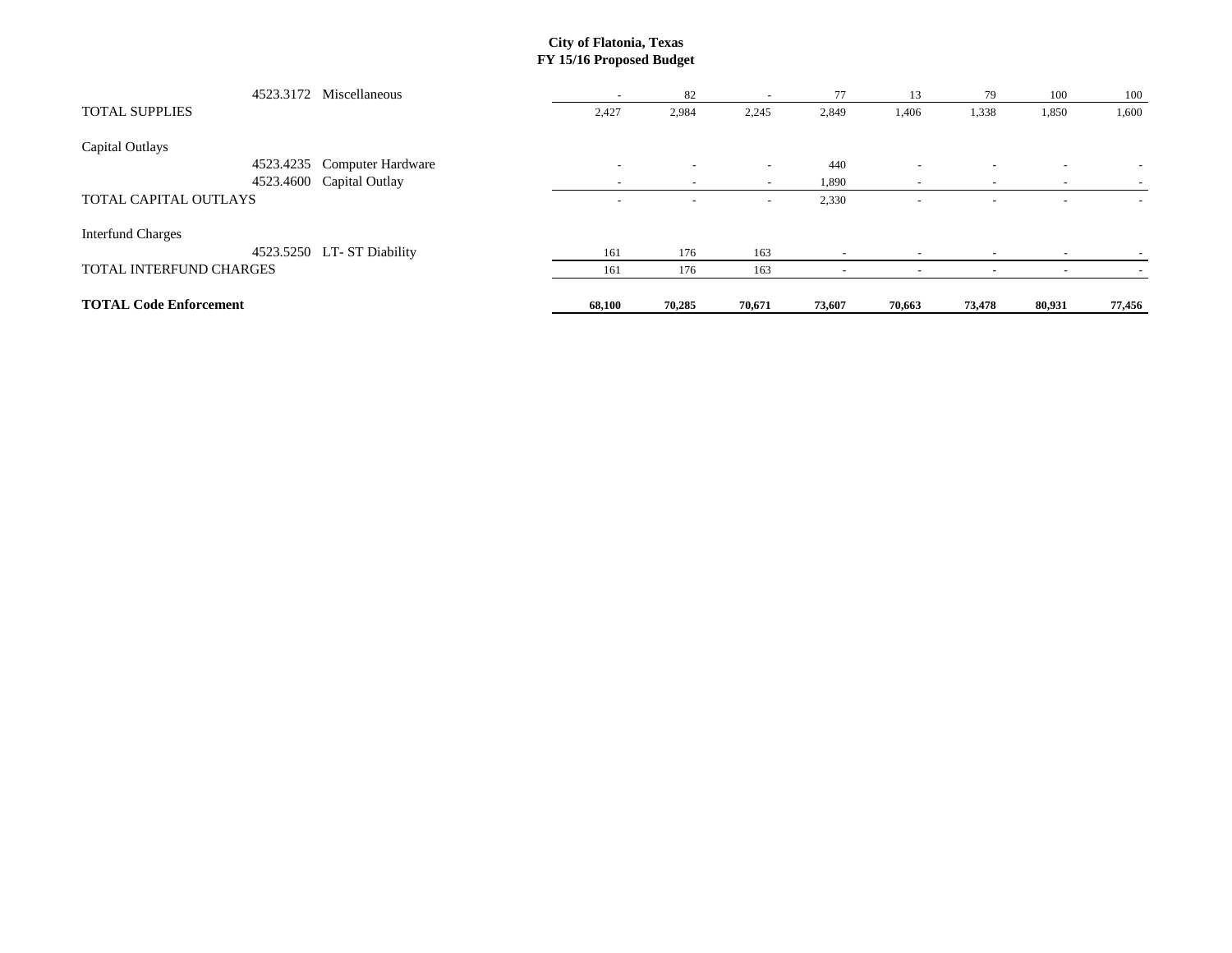|                                 |                                       |           |                          | Actual                   |           |                          |                          | <b>Adopted</b><br><b>Budget</b> | <b>Proposed</b><br><b>Budget</b> |
|---------------------------------|---------------------------------------|-----------|--------------------------|--------------------------|-----------|--------------------------|--------------------------|---------------------------------|----------------------------------|
| Acct No.                        | <b>Account Name</b>                   | 2008-2009 | 2009-2010                | 2010-2011                | 2011-2012 | 2012-2013                | 2013-2014                | 2014-2015                       | 2015-2016                        |
|                                 | <b>Municipal Court</b>                |           |                          |                          |           |                          |                          |                                 |                                  |
| <b>Personnel Services</b>       |                                       |           |                          |                          |           |                          |                          |                                 |                                  |
|                                 | 4530.1021 Executive                   | 10,978    | 11,308                   | 11,308                   | 11,880    | 12,840                   | 13,048                   | 13,048                          | 13,048                           |
|                                 | 4530.1023 Court Clerks                | 14,999    | 15,782                   | 16,099                   | 16,940    | 17,459                   | 18,132                   | 18,337                          | 18,337                           |
|                                 | 4530.1110 Longevity                   | 171       | 210                      | 246                      | 282       | 318                      | 354                      | 392                             | 428                              |
|                                 | 4530.1200 Social Security             | 1,684     | 1,680                    | 1,775                    | 1,815     | 1,949                    | 2,018                    | 1,964                           | 1,964                            |
|                                 | 4530.1210 Medicare                    | 393       | 393                      | 415                      | 418       | 462                      | 472                      | 459                             | 459                              |
|                                 | 4530.1515 LT & ST Disability          |           |                          |                          |           | 58                       | 68                       | 114                             | 114                              |
|                                 | 4530.1220 Group Health                | 2,165     | 2,348                    | 2,204                    | 2,208     | 2,064                    | 2,925                    | 2,776                           | 2,859                            |
|                                 | 4530.1230 Group Dental                | 46        | 5                        | $\bar{z}$                | $\sim$    | $\sim$                   | $\sim$                   | 194                             | 207                              |
|                                 | 4530.1235 AFLAC/Liberty National      |           | $\overline{\phantom{a}}$ | ÷,                       |           | L,                       |                          | $\sim$                          |                                  |
|                                 | 4530.1240 Retirement                  | 3,077     | 3,193                    | 3,506                    | 3,296     | 3,530                    | 3,420                    | 3,336                           | 3,336                            |
|                                 | 4530.1250 Unemployment Tax (FUTA)     | 115       | 342                      | 193                      | 565       | 21                       | 414                      | 158                             | 158                              |
|                                 | 4530.1255 LifeFlight                  | ÷,        | $\sim$                   | $\overline{\phantom{a}}$ | ÷.        | $\overline{\phantom{a}}$ | 20                       | 80                              | 110                              |
|                                 | 4530.1270 Certificate Pay             | 600       | 600                      | 600                      | 600       | 1,200                    | 1,200                    | 1,200                           | 1,200                            |
|                                 | 4530.1280 Workers Comp                | 100       | $\sim$                   | $\overline{a}$           | $\sim$    |                          |                          | 131                             | 131                              |
| <b>TOTAL PERSONNEL SERVICES</b> |                                       | 34,328    | 35,861                   | 36,346                   | 38,004    | 39,901                   | 42,072                   | 42,190                          | 42,352                           |
| Services                        |                                       |           |                          |                          |           |                          |                          |                                 |                                  |
|                                 | 4530.2103 Medical Expense             | 185       | 170                      | 85                       | 160       | 65                       | $\overline{\phantom{a}}$ | 100                             | 100                              |
|                                 | 4530.2130 Computer Services           |           | $\sim$                   | 1,367                    | 1,435     | 1,911                    | 2,623                    | 500                             | 500                              |
|                                 | 4530.2220 Building & Grounds          | 69        | 261                      | 19                       | $\sim$    | 1,182                    | $\sim$                   | 100                             | 100                              |
|                                 | 4530.2310 General Liability Insurance | 63        | 64                       | 54                       | 56        | 556                      | $\sim$                   | 500                             | 500                              |
|                                 | 4530.2320 Telephone                   | 910       | 913                      | 965                      | 1,040     | 928                      | 549                      | 950                             | 950                              |
| 4530.2350                       | Travel                                | 845       | 1,036                    | 715                      | 601       | 519                      | 800                      | 900                             | 900                              |
| 4530.2361                       | <b>Court Costs</b>                    | 14,733    | 16,606                   | 20,359                   | 28,086    | 24,124                   | 24,445                   | 22,000                          | 22,000                           |
|                                 | 4530.2370 Education & Training        | 530       | 582                      | 405                      | 450       | 350                      | 200                      | 800                             | 800                              |
| <b>TOTAL SERVICES</b>           |                                       | 17,335    | 19,632                   | 23,969                   | 31,828    | 29,635                   | 28,617                   | 25,850                          | 25,850                           |
| Supplies                        |                                       |           |                          |                          |           |                          |                          |                                 |                                  |
|                                 | 4530.3115 Postage                     |           | $\sim$                   | 166                      | 135       | 208                      | 73                       | 150                             | 150                              |
|                                 | 4530.3116 Office Supplies             | 212       | 194                      | 346                      | 576       | 1,012                    | 512                      | 700                             | 700                              |
| 4530.3120                       | Utilities                             | 1,254     | 1,242                    | 1,138                    | 1,180     | 1,061                    | $\sim$                   | $\sim$                          |                                  |
|                                 | 4530.3140 Books                       | $\sim$    | 158                      | 36                       | $\sim$    | $\mathbf{r}$             | ÷,                       | 50                              | 50                               |
|                                 | 4530.3150 Overpayments to Refund      | (1)       | 264                      | (7)                      | (107)     | (42)                     | $\sim$                   | $\sim$                          |                                  |
|                                 | 4530.3172 Miscellaneous               | 91        | 20                       | $\bar{z}$                | $\sim$    | 33                       | 176                      | 50                              | 50                               |
|                                 | 4530.3176 Janitorial Supplies         |           |                          | 45                       |           |                          |                          | 25                              | 25                               |
| <b>TOTAL SUPPLIES</b>           |                                       | 1,556     | 1,878                    | 1.724                    | 1,784     | 2,272                    | 761                      | 975                             | 975                              |

Capital Outlays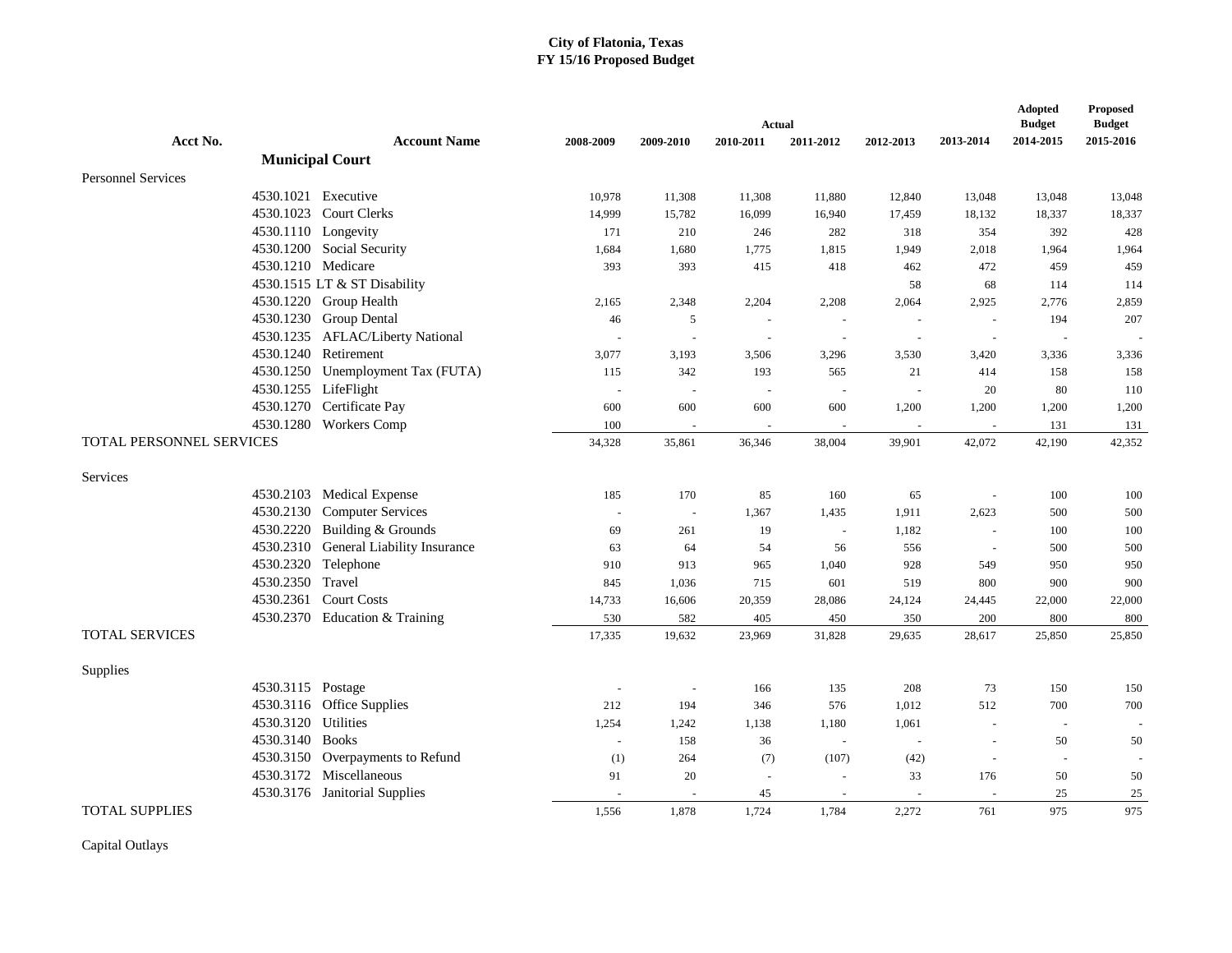| <b>Total Municipal Court</b>   |                                      | 53,278                   | 58,741 | 62,102   | 71,669                   | 72,632 | 71,018                   | 69,015 | 69,177                   |
|--------------------------------|--------------------------------------|--------------------------|--------|----------|--------------------------|--------|--------------------------|--------|--------------------------|
| <b>TOTAL INTERFUND CHARGES</b> |                                      | 59                       | 68     | 63       | 53                       |        |                          |        |                          |
| 4530.5250                      | Disability Insurance                 | 59                       | 68     | 63       | 53                       |        |                          |        |                          |
| <b>Interfund Charges</b>       |                                      |                          |        |          |                          |        |                          |        |                          |
| TOTAL CAPITAL OUTLAYS          |                                      | $\overline{\phantom{0}}$ | 1,302  | -        | $\overline{\phantom{0}}$ | 824    | (432)                    |        |                          |
|                                | 4530.4600 Capital Outlay             | $\overline{\phantom{0}}$ |        |          |                          |        |                          |        |                          |
|                                | 4530.4240 Computer Software          | $\overline{\phantom{0}}$ | 1,302  | <b>.</b> | $\overline{\phantom{a}}$ | 196    | (432)                    |        | $\overline{\phantom{0}}$ |
|                                | 4530.4235 Computer Hardware          |                          |        |          | $\overline{\phantom{0}}$ |        |                          |        |                          |
|                                | 4530.4230 Furniture/Office Equipment | $\overline{\phantom{a}}$ |        | $\sim$   | $\overline{\phantom{0}}$ | 628    | $\overline{\phantom{a}}$ |        | $\sim$                   |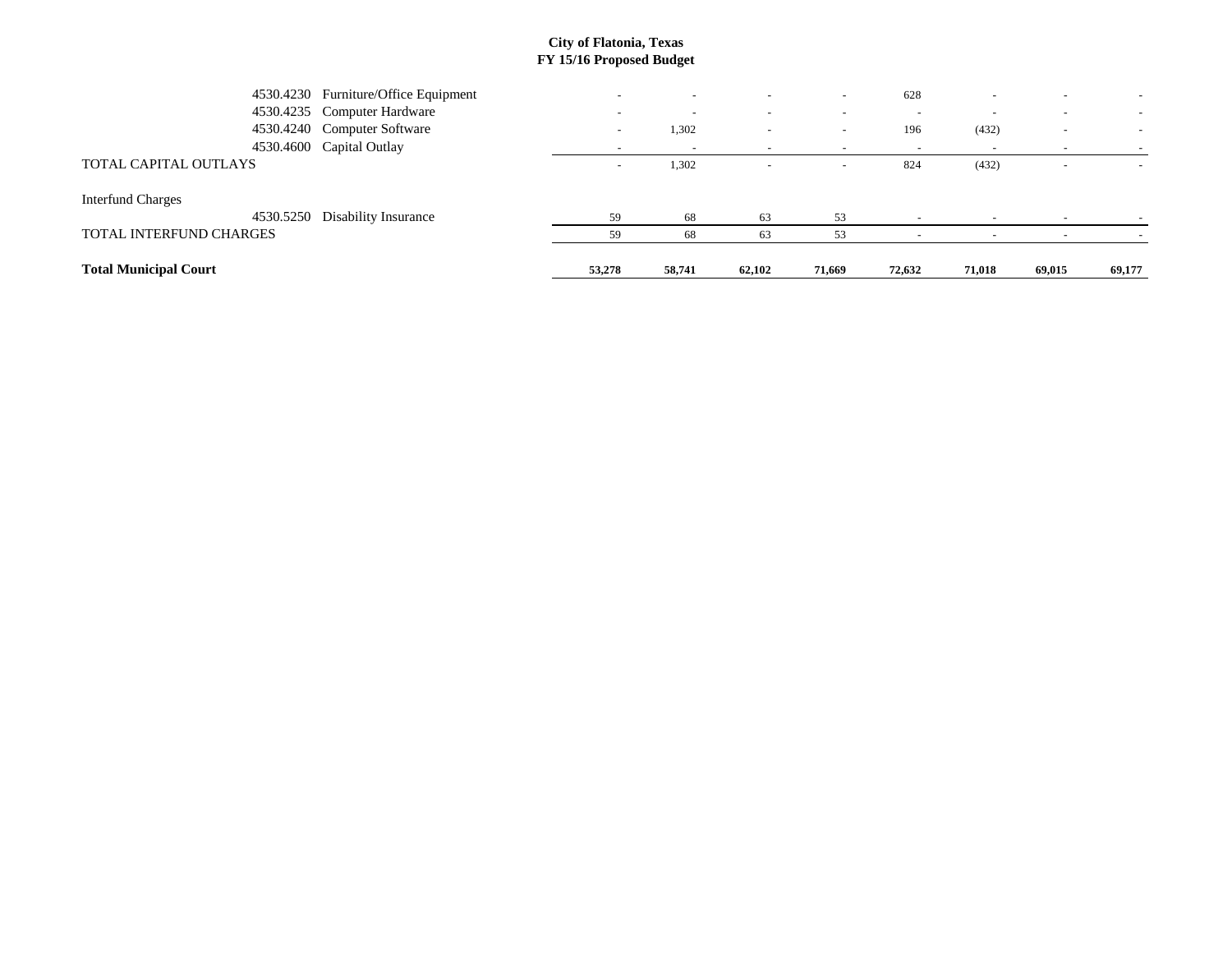|                                 |                                                      |               |                  | <b>Adopted</b><br><b>Budget</b> | Proposed<br><b>Budget</b> |                               |                          |                |                |
|---------------------------------|------------------------------------------------------|---------------|------------------|---------------------------------|---------------------------|-------------------------------|--------------------------|----------------|----------------|
| Acct No.                        | <b>Account Name</b>                                  | 2008-2009     | 2009-2010        | Actual<br>2010-2011             | 2011-2012                 | 2012-2013                     | 2013-2014                | 2014-2015      | 2015-2016      |
|                                 | <b>Fire Department</b>                               |               |                  |                                 |                           |                               |                          |                |                |
|                                 |                                                      |               |                  |                                 |                           |                               |                          |                |                |
| <b>Personnel Services</b>       |                                                      |               |                  |                                 |                           |                               |                          |                |                |
|                                 | 4540.1215 Disability Insurance<br>4540.1255 Air Evac |               |                  |                                 | 2,370                     | $\sim$                        | 2,369                    | 2,400          | 2,400          |
|                                 | 4540.1280 Workers Comp                               | $\sim$<br>617 | $\sim$           |                                 | 1,445                     | 1,455                         | 1,315                    | 1,500          | 1,500          |
| <b>TOTAL PERSONNEL SERVICES</b> |                                                      | 617           | 595<br>595       | 1,229<br>1,229                  | 1,275<br>5,090            | 3,690<br>5,145                | 1,197<br>4,881           | 2,048<br>4,881 | 2,048<br>4,881 |
|                                 |                                                      |               |                  |                                 |                           |                               |                          |                |                |
| Services                        |                                                      |               |                  |                                 |                           |                               |                          |                |                |
| 4540.2103                       | Medical Expense                                      | 1,617         | 2,165            | 2,013                           | 874                       | $\sim$                        | 580                      | 1,500          | 1,500          |
| 4540.2130                       | <b>Computer Services</b>                             | $\sim$        | $\sim$           | 220                             | 20                        | 559                           | 386                      | 300            | 300            |
| 4540.2220                       | Building & Grounds                                   | 1,766         | 2,094            | 2,056                           | 1,132                     | 1,434                         | 1,540                    | 1,500          | 1,500          |
| 4540.2224                       | Motor Vehicle Repair                                 | 5,472         | 8,914            | 8,673                           | 7,314                     | 9,823                         | 12,305                   | 11,500         | 13,500         |
| 4540.2226                       | Machinery & Equipment                                | 2,276         | 3,906            | 5,494                           | 6,112                     | 13,539                        | 6,157                    | 8,500          | 8,500          |
| 4540.2310                       | General Liability Insurance                          | 1,978         | 1,761            | 1,925                           | 1,709                     | 611                           | 584                      | 1,800          | 1,800          |
| 4540.2311                       | Insurance of Motor Equipment                         | 4,133         | 4,835            | 4,693                           | 4,406                     | 5,023                         | 5,121                    | 5,200          | 5,200          |
| 4540.2320                       | Telephone                                            | 687           | 500              | 527                             | 531                       | 1,170                         | 1,225                    | 1,200          | 1,200          |
| 4540.2321                       | Computer Access - Internet                           | 358           | 430              | 430                             | 897                       | 777                           | 717                      | 800            | 800            |
| 4540.2325                       | <b>LCRA</b> Radios                                   | $\sim$        | 120              | 728                             | 842                       | 1,117                         | 976                      | 900            | 900            |
| 4540.2350 Travel                |                                                      | 1,681         | 1,500            | 738                             | 397                       | 592                           | 850                      | 800            | 800            |
|                                 | 4540.2370 Education & Training                       | 2,113         | 1,330            | 2,795                           | 1,731                     | 2,327                         | 2,905                    | 2,100          | 3,600          |
| <b>TOTAL SERVICES</b>           |                                                      | 22,081        | 27,555           | 30,292                          | 25,965                    | 36,972                        | 33,347                   | 36,100         | 37,600         |
| Supplies                        |                                                      |               |                  |                                 |                           |                               |                          |                |                |
| 4540.3112 Fuel                  |                                                      | 1,027         | 2,188            | 3,633                           | 3,279                     | 3,026                         | 3,583                    | 4,100          | 4,100          |
|                                 | 4540.3113 Oil & Grease                               | 533           | 573              | 104                             | $\sim$                    | $\sim$                        | 8                        | 75             | 75             |
|                                 | 4540.3116 Office Supplies                            | 612           | 280              | 28                              | 289                       | 567                           | 476                      | 350            | 350            |
|                                 | 4540.3120 Utilities                                  | 3,647         | 3,269            | 4,298                           | 3,961                     | 5,124                         | 6,785                    | 7,200          | 6,800          |
|                                 | 4540.3162 Hardware                                   | $\sim$        |                  |                                 |                           | $\sim$                        | 900                      |                |                |
| 4540.3170                       | <b>Wearing Apparel</b>                               | 532           | 1,500            | 642                             | 2,404                     | 1,125                         | 2,420                    | 1,200          | 1,200          |
| 4540.3171                       | <b>Medical Supplies</b>                              | $\omega$      | 120              |                                 | $\overline{a}$            | 531                           | $\sim$                   | 300            | 300            |
| 4540.3172                       | Miscellaneous                                        | 975           | 660              | 1,577                           | 2,168                     | 677                           | 382                      | 750            | 750            |
| 4540.3174                       | <b>Member Relations</b>                              | 270           | 296              | 795                             | 490                       | $\sim$                        | $\overline{\phantom{a}}$ | 500            | 500            |
| <b>TOTAL SUPPLIES</b>           |                                                      | 7,596         | 8,886            | 11,077                          | 12,591                    | 11,050                        | 14,553                   | 14,475         | 14,075         |
|                                 |                                                      |               |                  |                                 |                           |                               |                          |                |                |
| Capital Outlays<br>4540.4140    | Equipment                                            |               |                  |                                 |                           |                               |                          |                |                |
| 4540.4146                       | Radio                                                | 9,796         | 8,130            | 16,220                          | 8,825<br>÷,               | 16,253<br>$\bar{\phantom{a}}$ | 45,603<br>16,332         |                |                |
| 4540.4150                       | Pumper Truck                                         |               | $\sim$           |                                 |                           |                               |                          |                |                |
| 4540.4520                       | <b>Grant Match</b>                                   | $\sim$<br>982 | $\sim$<br>11,754 |                                 |                           |                               |                          |                |                |
|                                 | 4540.4600 Caiptal Outlay                             |               |                  |                                 | 58,007                    | 2,154                         | 4,799                    |                |                |
|                                 |                                                      |               |                  |                                 |                           |                               |                          |                |                |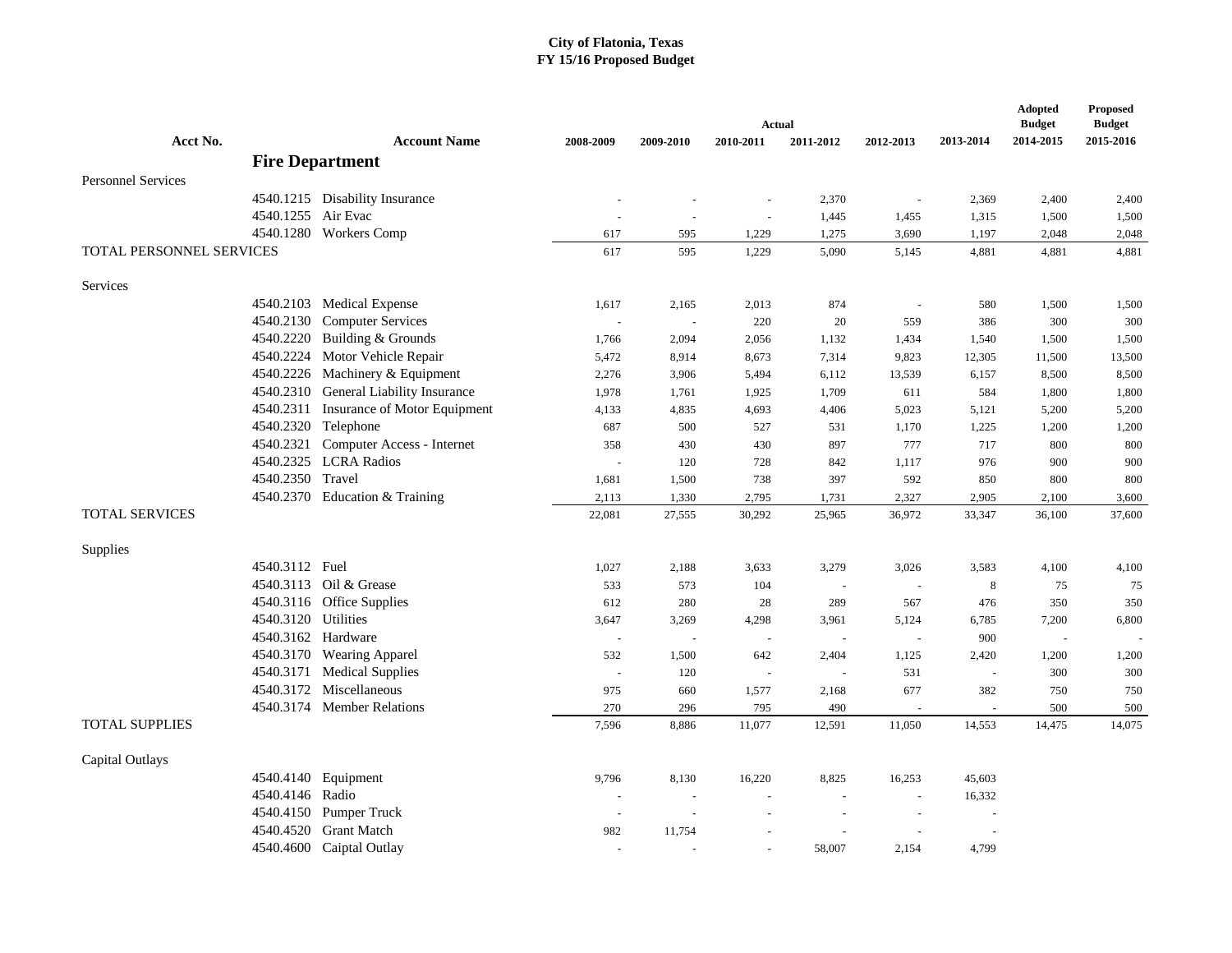| TOTAL CAPITAL OUTLAYS                  | 10,778                   | 19,884                   | 16,220                   | 66,832                   | 18,407                   | 66,734                   |        |                          |
|----------------------------------------|--------------------------|--------------------------|--------------------------|--------------------------|--------------------------|--------------------------|--------|--------------------------|
| <b>Interfund Charges</b>               |                          |                          |                          |                          |                          |                          |        |                          |
| 4540.5250<br>Disability Insurance      | 2,234                    | 2,234                    | 2,233                    | $\overline{\phantom{a}}$ | $\overline{\phantom{a}}$ | $\overline{\phantom{a}}$ | $\sim$ |                          |
| TOTAL INTERFUND CHARGES                | 2,234                    | 2,234                    | 2,233                    | $\overline{\phantom{a}}$ |                          |                          |        | $\overline{\phantom{a}}$ |
| Depreciation & Amorit                  |                          |                          |                          |                          |                          |                          |        |                          |
| 4540.6100<br>Depreciation              | $\overline{\phantom{a}}$ | $\overline{\phantom{a}}$ | $\overline{\phantom{a}}$ | $\overline{\phantom{a}}$ | $\overline{\phantom{a}}$ | $\overline{\phantom{a}}$ | $\sim$ |                          |
| <b>TOTAL DEPRECIATION &amp; AMORIT</b> |                          |                          | $\overline{\phantom{0}}$ |                          |                          |                          |        |                          |
| Other Costs                            |                          |                          |                          |                          |                          |                          |        |                          |
| Firemen's Retirement Fund<br>4540.7200 | 10,174                   | 11,222                   | 11,632                   | 25,039                   | 24,350                   | 38,400                   | 36,000 | 37,500                   |
| 4540.7210 Programs                     | 703                      | 1,337                    | 920                      | 1,796                    | 1,858                    | 1,168                    | 1,500  | 1,500                    |
| <b>TOTAL OTHER COSTS</b>               | 10,877                   | 12,559                   | 12,552                   | 26,835                   | 26,208                   | 39,568                   | 37,500 | 39,000                   |
| <b>TOTAL Fire Department</b>           | 54,183                   | 71,713                   | 73,603                   | 137,313                  | 97,782                   | 159,083                  | 92,956 | 97,556                   |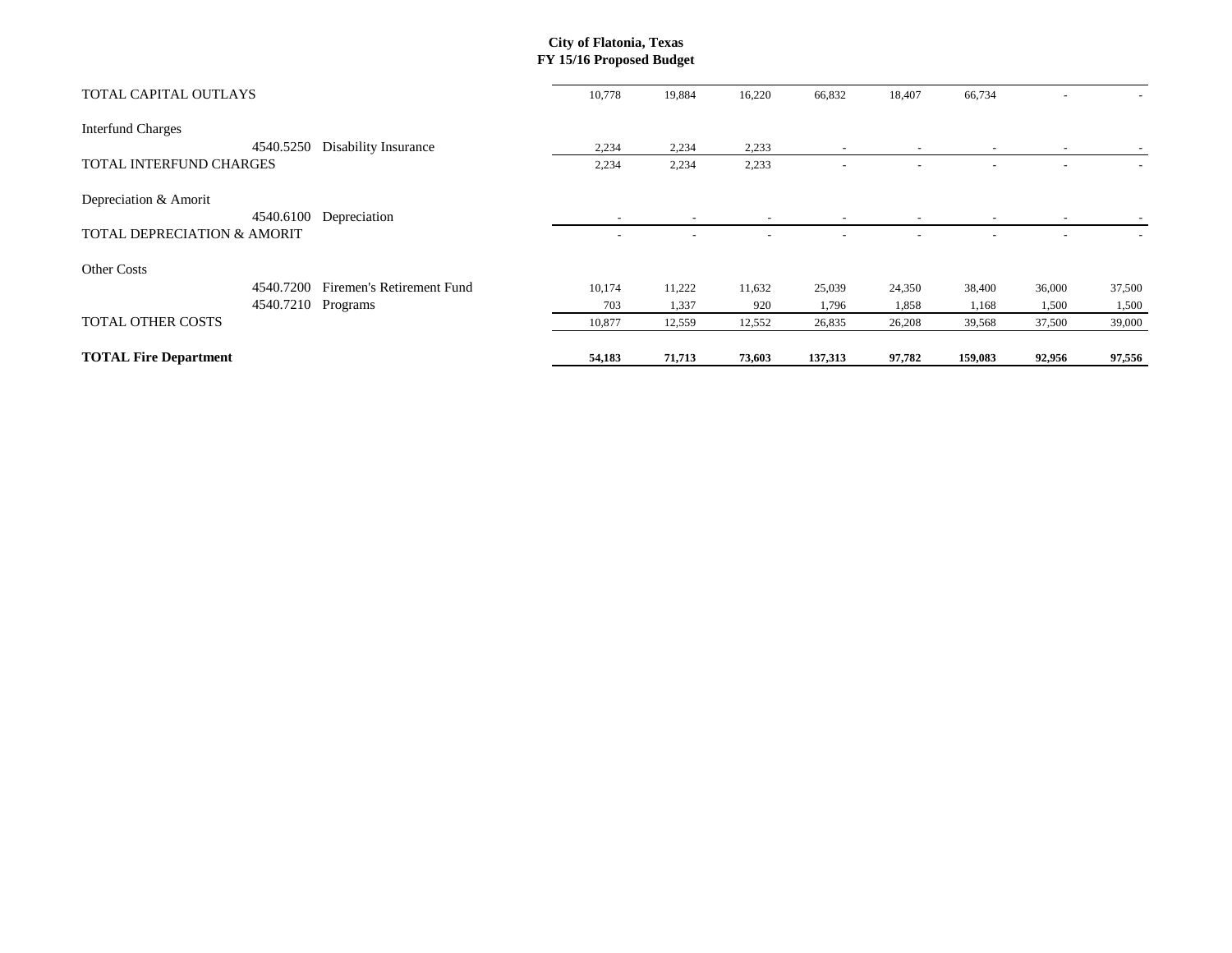|                                                |                                      |                          |           |                            |                |                          |           | <b>Adopted</b>             | <b>Proposed</b>            |  |
|------------------------------------------------|--------------------------------------|--------------------------|-----------|----------------------------|----------------|--------------------------|-----------|----------------------------|----------------------------|--|
| Acct No.                                       | <b>Account Name</b>                  | 2008-2009                | 2009-2010 | <b>Actual</b><br>2010-2011 | 2011-2012      |                          | 2013-2014 | <b>Budget</b><br>2014-2015 | <b>Budget</b><br>2015-2016 |  |
|                                                | 57 - Water                           |                          |           |                            |                | 2012-2013                |           |                            |                            |  |
|                                                |                                      |                          |           |                            |                |                          |           |                            |                            |  |
| Intergovernmental Rev                          |                                      |                          |           |                            |                |                          |           |                            |                            |  |
| 3350.0000 Grant<br>TOTAL INTERGOVERNMENTAL REV |                                      |                          |           |                            |                |                          |           |                            |                            |  |
|                                                |                                      |                          |           |                            |                |                          |           |                            |                            |  |
| <b>Charges For Service</b>                     |                                      |                          |           |                            |                |                          |           |                            |                            |  |
| 3440.0000                                      | <b>Customer Service</b>              |                          |           |                            |                |                          |           |                            |                            |  |
|                                                | 3441.0000 Reconnect Charges          |                          |           |                            |                |                          |           |                            |                            |  |
| 3442.0000                                      | Penalties & Interest                 | 3,858                    | 3,931     | 4,139                      | 4,082          | 4,246                    | 4,207     | 3,800                      | 4,100                      |  |
| 3444.0000                                      | Sales                                | 424,029                  | 361,184   | 471,243                    | 431,924        | 480,943                  | 457,062   | 430,000                    | 450,000                    |  |
| 3445.0000                                      | <b>Tapping Fees</b>                  | 1,575                    | 375       | 1,225                      | 2,350          | 6,925                    | 1,838     | 1,500                      | 1,600                      |  |
| <b>TOTAL CHARGES FOR SERVICE</b>               |                                      | 429,462                  | 365,490   | 476,607                    | 438,356        | 492,114                  | 463,107   | 435,300                    | 455,700                    |  |
| Miscellaneous Revenue                          |                                      |                          |           |                            |                |                          |           |                            |                            |  |
|                                                | 3811.0000 Miscellaneous Revenue      | 993                      | 20        | (1, 819)                   | 3,677          | 10,069                   | 27,484    |                            |                            |  |
|                                                | 3815,0000 Grant Revenue              |                          |           |                            |                | $\overline{\phantom{a}}$ | 130,000   |                            |                            |  |
| 3825.0000                                      | Park House Rent                      |                          | 240       | 30                         |                |                          |           |                            |                            |  |
|                                                | 3830,0000 Insurance Reimbursement    |                          |           |                            | $\sim$         |                          |           |                            |                            |  |
| <b>TOTAL MISCELLANEOUS REVENUE</b>             |                                      | 993                      | 260       | (1,789)                    | 3,677          | 10,069                   | 157,484   |                            |                            |  |
| Other Financing Sources                        |                                      |                          |           |                            |                |                          |           |                            |                            |  |
| 3900.0000                                      | <b>Transfer From Another Fund</b>    | 747                      |           | 41,341                     |                | 2,917                    |           |                            |                            |  |
| 3910.0000                                      | <b>Transfer from Capital Project</b> |                          |           |                            | $\overline{a}$ |                          |           |                            |                            |  |
|                                                | 3921.0000 Sales of Fixed Assets      |                          |           |                            | $\sim$         |                          |           |                            |                            |  |
| 3936.0000                                      | <b>Transfer In Debt Service</b>      |                          |           |                            | $\sim$         | 2,200                    |           |                            |                            |  |
|                                                | 3940.0000 Transfer From General Fund |                          | $\sim$    |                            | 187            | 493                      | (2,748)   |                            |                            |  |
| TOTAL OTHER FINANCING SOURCES                  |                                      | 747                      | $\omega$  | 41,341                     | 187            | 5,610                    | (2,748)   | $\mathbb{Z}$               | $\sim$                     |  |
|                                                |                                      |                          |           |                            |                |                          |           |                            |                            |  |
| <b>TOTAL REVENUES</b>                          |                                      | 431,202                  | 365,750   | 516,159                    | 442,220        | 507,793                  | 617,843   | 435,300                    | 455,700                    |  |
| <b>Personnel Services</b>                      |                                      |                          |           |                            |                |                          |           |                            |                            |  |
| 4570.1021                                      | <b>EXECUTIVE</b>                     | 8,251                    | 12,000    | 8,580                      | 5,288          | 13,146                   | 44,000    | 55,729                     | 55,729                     |  |
|                                                | 4570.1022 Supervisor                 | 12,323                   | 11,821    | 13,280                     | 13,076         | 13,982                   | 49,856    | 34,320                     |                            |  |
|                                                | 4570.1023 Clerical/Laborer           | 61,671                   | 61,446    | 62,351                     | 65,229         | 78,567                   | 63,793    | 58,897                     | 93,217                     |  |
| 4570.1100 Stand By                             |                                      | 3,700                    | 3,113     | 3,288                      | 3,300          | 3,488                    | 3,275     | 2,900                      | 3,400                      |  |
| 4570.1110 Longevity                            |                                      | 2,474                    | 2,642     | 2,797                      | 2,907          | 3,056                    | 5,423     | 5,690                      | 3,667                      |  |
| 4570.1120 Overtime                             |                                      | 1,207                    | 1,207     | 1,923                      | 2,560          | 2,266                    | 6,973     | 2,000                      | 2,000                      |  |
|                                                | 4570.1200 Social Security            | 5,660                    | 5,490     | 5,598                      | 5,766          | 7,019                    | 10,572    | 9,680                      | 9,680                      |  |
| 4570.1210 Medicare                             |                                      | 1,287                    | 1,278     | 1,370                      | 1,339          | 1,650                    | 2,473     | 2,264                      | 2,264                      |  |
|                                                | 4570.1215 Disability Insurance       | $\overline{\phantom{a}}$ |           |                            | 327            | 322                      | 623       | 562                        | 562                        |  |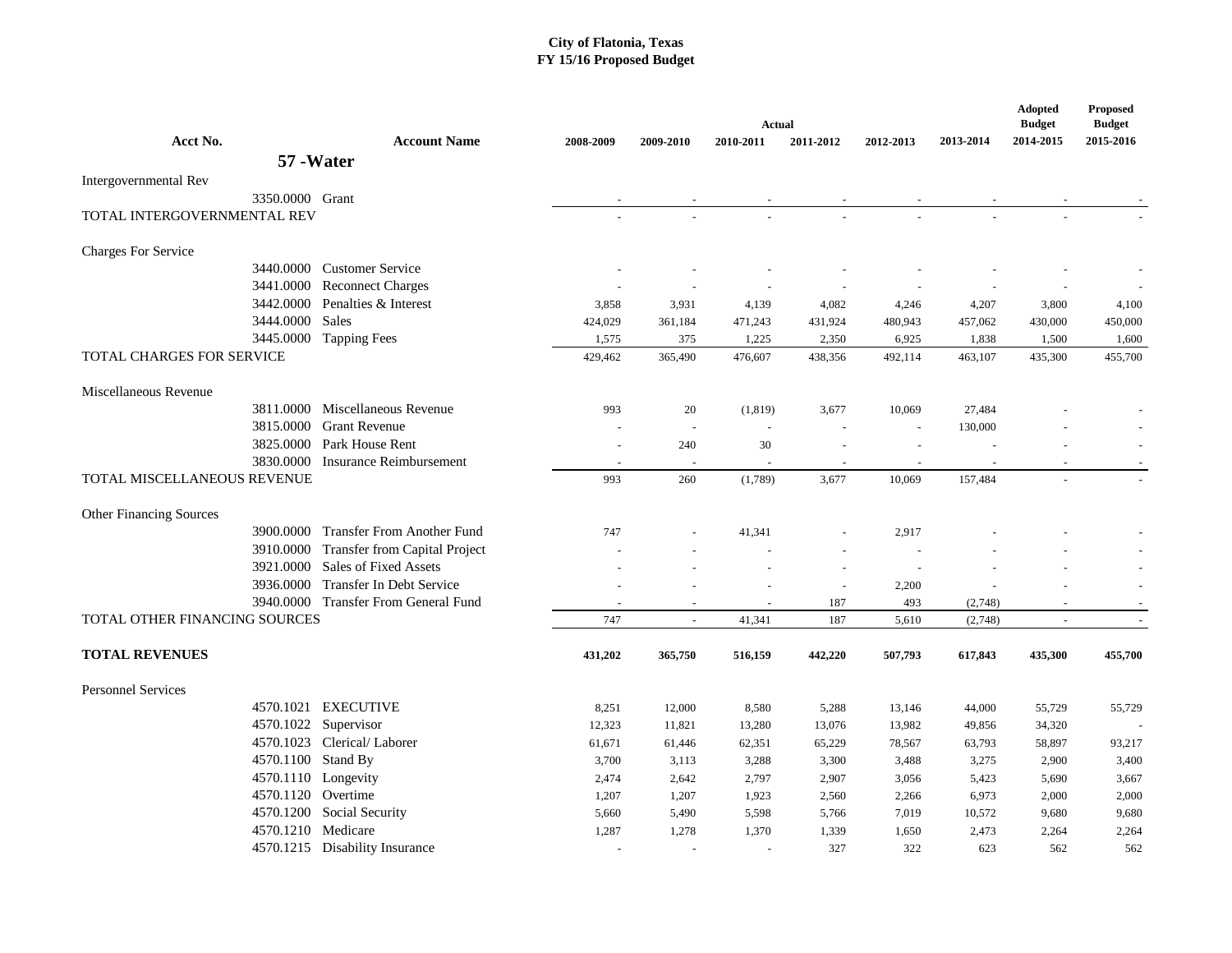|                          |                                          |                |                          | Actual    |                          |                          |                | Adopted<br><b>Budget</b> | <b>Proposed</b><br><b>Budget</b> |
|--------------------------|------------------------------------------|----------------|--------------------------|-----------|--------------------------|--------------------------|----------------|--------------------------|----------------------------------|
| Acct No.                 | <b>Account Name</b>                      | 2008-2009      | 2009-2010                | 2010-2011 | 2011-2012                | 2012-2013                | 2013-2014      | 2014-2015                | 2015-2016                        |
|                          | 4570.1220 Group Health Insurance         | 10,017         | 10,099                   | 8,313     | 9,051                    | 8,873                    | 21,354         | 20,266                   | 23,269                           |
|                          | 4570.1230 Group Dental Insurance         | 231            | 262                      | 284       | 313                      | 713                      | 1,438          | 1,026                    | 1,098                            |
|                          | 4570.1235 AFLAC/Liberty National         |                | ÷,                       |           | $\overline{a}$           |                          |                |                          |                                  |
| 4570.1240                | Retirement                               | 17,144         | 18,207                   | 19,458    | 17,729                   | 21,375                   | 30,058         | 27,946                   | 27,946                           |
|                          | 4570.1250 Unemployment Tax (SUTA)        | 45             | 189                      | 72        | 261                      | 95                       | 414            | 781                      | 781                              |
| 4570.1255 LifeFlight     |                                          |                | ÷,                       | ÷,        | $\overline{a}$           | $\overline{\phantom{a}}$ |                | 40                       | 55                               |
|                          | 4570.1260 Uniform Pay                    |                | $\sim$                   |           | $\overline{a}$           | $\overline{\phantom{a}}$ |                | $\sim$                   |                                  |
| 4570.1270                | Certificate Pay                          | 1,200          | 1,550                    | 1,800     | 1,800                    | 1,800                    | 1,800          | 3,000                    | 3,000                            |
|                          | 4570.1280 Workers Comp                   | 1,660          | 2,076                    | 1,578     | 1,597                    | 2,284                    | 1,788          | 4,314                    | 4,314                            |
| TOTAL PERSONNEL SERVICES |                                          | 126,870        | 131,380                  | 130,692   | 130,543                  | 158,636                  | 243,839        | 229,415                  | 230,982                          |
|                          |                                          |                |                          |           |                          |                          |                |                          |                                  |
| Services                 |                                          |                |                          |           |                          |                          |                |                          |                                  |
| 4570.2100                | <b>Engineering Services</b>              | 165            | 415                      | 5,713     | 1,155                    | 1,938                    | 4,670          | 1,500                    | 2,100                            |
|                          | 4570.2101 Grant Consultant               | $\overline{a}$ | $\sim$                   |           | $\overline{a}$           | $\overline{\phantom{a}}$ |                | $\sim$                   |                                  |
| 4570.2102 Legal          |                                          |                | $\sim$                   |           | $\sim$                   |                          |                | $\overline{a}$           |                                  |
| 4570.2103 Medical        |                                          | 170            | 40                       | 78        | 216                      | $\sim$                   | $\sim$         | 100                      | 100                              |
|                          | 4570.2106 Financial Consultants          | $\sim$         | $\sim$                   | 2,082     | 135                      | 3,867                    | 594            | 2,200                    | 2,200                            |
|                          | 4570.2110 Debt Service Fees              | $\sim$         | $\sim$                   |           | 2,719                    | 1,900                    | 1,950          | 2,500                    | 2,500                            |
|                          | 4570.2220 Building & Grounds             | 464            | 1,299                    | 4,989     | 1,618                    | 1,436                    | 2,699          | 1,500                    | 1,500                            |
|                          | 4570.2221 Water Well Maintenance         | 5,187          | 6,688                    | 10,951    | 6,486                    | 4,276                    | 24,247         | 6,000                    | 6,000                            |
|                          | 4570.2222 Water, Sewer & Electric Lines  | $\sim$         | $\overline{\phantom{a}}$ | $\sim$    | $\overline{\phantom{a}}$ | $\sim$                   | ÷,             | $\sim$                   |                                  |
|                          | 4570.2223 Tanks & Towers                 | 36,173         | 1,461                    | 3,971     | 3,150                    | 2,000                    | 5,700          | 2,500                    | 2,500                            |
|                          | 4570.2224 Motor Vehicle Repair           | 777            | 417                      | 2,353     | 391                      | 3,022                    | 1,513          | 1,000                    | 2,000                            |
|                          | 4570.2225 Heavy Equipment                | 36             | 314                      | 12        | 25                       | $\overline{a}$           | $\overline{a}$ | 500                      | 500                              |
|                          | 4570.2226 Machinery & Equipment          | 4,226          | 2,384                    | (439)     | 1,702                    | 1,317                    | 1,104          | 1,500                    | 1,800                            |
| 4570.2227                | <b>Water Analysis</b>                    | 1,704          | 2,907                    | 2,194     | 3,060                    | 2,887                    | 1.963          | 2,500                    | 2,800                            |
|                          | 4570.2228 Contract Services              |                |                          |           | $\sim$                   |                          |                |                          | $\sim$                           |
| 4570.2230                | Rental of Equipment                      | 720            |                          |           | 75                       | 145                      |                |                          |                                  |
|                          | 4570.2232 Construcion Equip.-Back Hoe Le | $\sim$         |                          | $\bar{a}$ | $\overline{a}$           | $\sim$                   |                |                          |                                  |
|                          | 4570.2310 General Liability Insurance    | 2,758          | 2,484                    | 3,037     | 2,941                    | 2,016                    | 2,381          | 3,100                    | 3,100                            |
|                          | 4570.2311 Insurance of Motor Equipment   | 456            | 403                      | 376       | 373                      | 633                      | 505            | 550                      | 550                              |
| 4570.2320                | Telephone                                |                | L,                       |           | $\overline{a}$           | $\overline{a}$           |                | $\overline{a}$           |                                  |
| 4570.2325                | Radio Service                            | 558            | 547                      | 419       | 349                      | 494                      | 384            | 425                      | 425                              |
| 4570.2330                | Advertising & Public Notices             |                | $\sim$                   |           | $\overline{a}$           | $\overline{\phantom{a}}$ |                | $\overline{a}$           |                                  |
| 4570.2350 Travel         |                                          | 398            | 883                      | 420       | 958                      | 325                      | 895            | 1,000                    | 1,000                            |
| 4570.2360                | Permits                                  | 1,163          | 2,292                    | 2,023     | 1,585                    | 1,585                    | (1,589)        | 2,000                    | 2,000                            |
| 4570.2370                | Education & Training                     | 985            | 1,007                    | 2,087     | 1,132                    | 1,869                    | 1,568          | 2,500                    | 2,500                            |
| 4570.2371                | Memberships                              |                | $\bar{a}$                |           | $\overline{a}$           | $\sim$                   | 413            | 500                      | 500                              |
|                          | 4570.2390 Franchise Fee                  |                |                          | 50,254    | 50,000                   | 50,000                   | 50,000         | 50,000                   | 50,000                           |
| <b>TOTAL SERVICES</b>    |                                          | 55.940         | 23,541                   | 90,520    | 78,070                   | 79.710                   | 98,999         | 81,875                   | 84.075                           |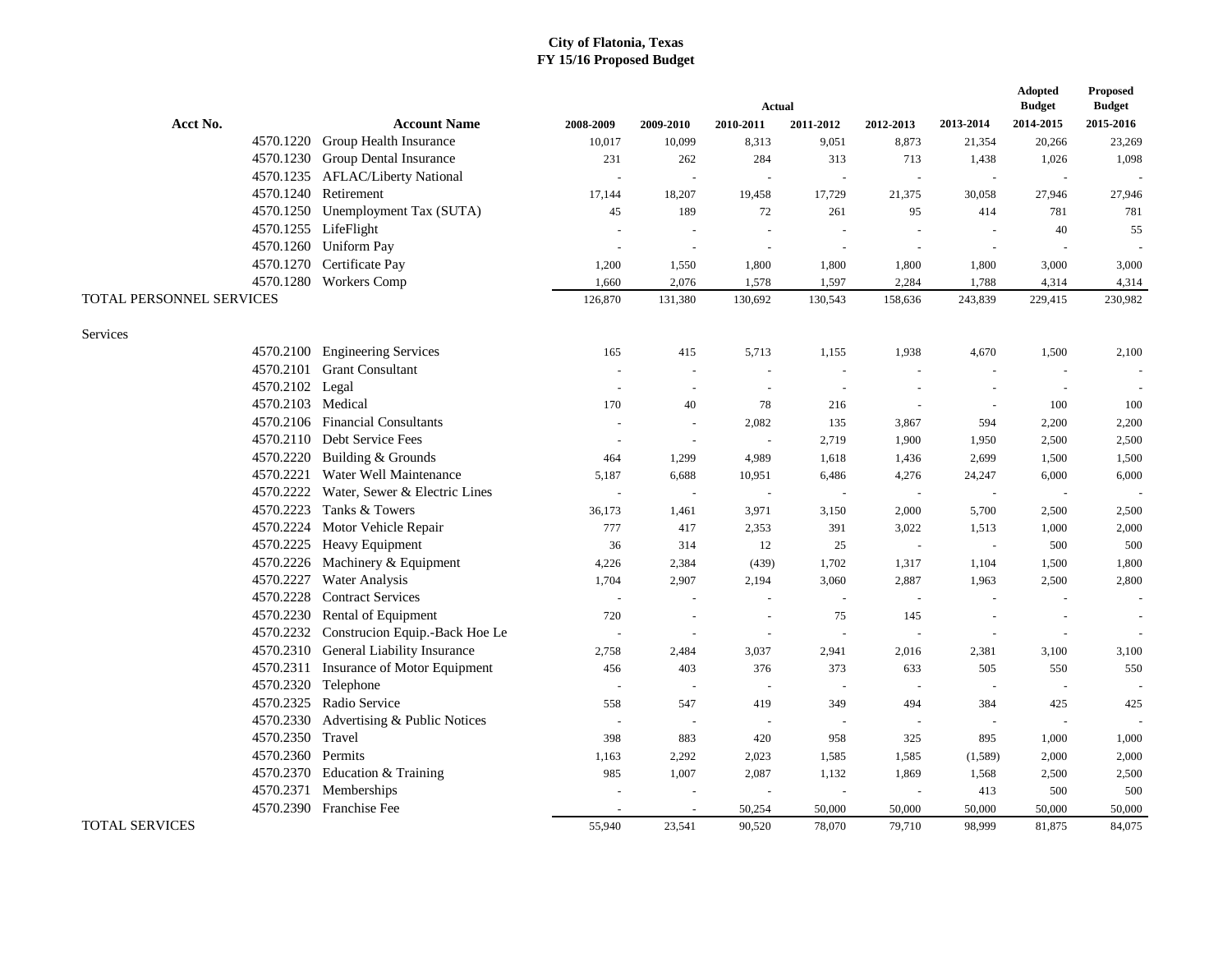|                                |                                                         |           |                          |                          |                |           |           | <b>Adopted</b>             | <b>Proposed</b>            |
|--------------------------------|---------------------------------------------------------|-----------|--------------------------|--------------------------|----------------|-----------|-----------|----------------------------|----------------------------|
| Acct No.                       | <b>Account Name</b>                                     |           |                          | Actual                   |                |           | 2013-2014 | <b>Budget</b><br>2014-2015 | <b>Budget</b><br>2015-2016 |
| Supplies                       |                                                         | 2008-2009 | 2009-2010                | 2010-2011                | 2011-2012      | 2012-2013 |           |                            |                            |
|                                | 4570.3111 Ice, Cups, Etc.                               | 567       | 433                      | 317                      | 283            | 259       | 269       | 400                        | 400                        |
| 4570.3112 Fuel                 |                                                         | 2,921     | 6,461                    | 4,117                    | 6,296          | 4,532     | 6,512     | 7,000                      | 6,500                      |
|                                | 4570.3113 Oil & Grease                                  | 471       | 235                      | 436                      | $\sim$         | 127       | 161       | 200                        | 200                        |
|                                | 4570.3114 Chemicals                                     | 10,504    | 8,936                    | 16,614                   | 8,137          | 13,413    | 7,765     | 10,000                     | 8,500                      |
| 4570.3115 Postage              |                                                         | $\bar{a}$ | $\sim$                   | 1,132                    | 1,491          | 1,375     | 1,849     | 1,300                      | 1,300                      |
| 4570.3120 Utilities            |                                                         | 35,256    | 30,887                   | 34,740                   | 33,798         | 35,357    | 31,869    | 35,000                     | 32,000                     |
| 4570.3140 Books                |                                                         | $\bar{a}$ | $\overline{\phantom{a}}$ | $\overline{\phantom{a}}$ | ÷.             |           | $\sim$    | $\sim$                     |                            |
|                                | 4570.3160 Minor Tools & Equipment                       | 1,040     | 723                      | 191                      | 684            | 1,217     | 895       | 1,000                      | 1,000                      |
|                                | 4570.3161 Pipe, Fittings, etc.                          | $\bar{a}$ | $\overline{\phantom{a}}$ | $\overline{\phantom{a}}$ | $\overline{a}$ |           |           |                            | $\overline{\phantom{a}}$   |
| 4570.3162 Hardware             |                                                         |           | $\sim$                   | $\sim$                   | $\sim$         |           |           | $\bar{\phantom{a}}$        | $\sim$                     |
|                                | 4570.3163 Fire Hydrant Parts                            | $\sim$    | $\overline{\phantom{a}}$ | $\sim$                   | $\overline{a}$ |           |           | $\bar{a}$                  | $\sim$                     |
|                                | 4570.3164 Parts & Materials                             | 15,186    | 4,493                    | 7,973                    | 17,355         | 17,300    | 15,427    | 10,000                     | 12,000                     |
|                                | 4570.3165 Meter Parts                                   |           | $\sim$                   | $\overline{\phantom{a}}$ | $\overline{a}$ |           |           | $\sim$                     | $\sim$                     |
| 4570.3166 Meters               |                                                         | 1,425     | 544                      | 4,004                    | 9,697          | 2,206     | 8,070     | 5,000                      | 6,000                      |
|                                | 4570.3167 Fire Hydrants                                 | 1,600     | $\sim$                   | $\sim$                   |                |           |           | $\sim$                     |                            |
|                                | 4570.3170 Wearing Apparel                               | 980       | 990                      | 495                      | 508            | 552       | 916       | 700                        | 1,200                      |
|                                | 4570.3171 Medical Supplies                              |           | $\sim$                   |                          | $\sim$         |           |           | $\sim$                     |                            |
|                                | 4570.3172 Miscellaneous                                 | 159       | 428                      | 240                      | 157            | 1,295     | 2,089     | 500                        | 500                        |
| <b>TOTAL SUPPLIES</b>          |                                                         | 70,109    | 54,130                   | 70,259                   | 78,406         | 77,633    | 75,822    | 71,100                     | 69,600                     |
|                                |                                                         |           |                          |                          |                |           |           |                            |                            |
| Capital Outlays                |                                                         |           |                          |                          |                |           |           |                            |                            |
|                                | 4570.4110 Land Acquisition<br>4570.4120 New Water Lines |           |                          |                          |                |           |           |                            |                            |
|                                | 4570.4125 New PW Building                               | 7,152     | 32,398                   | 4,075                    | 6,731          | 2,682     |           | 8,000                      | 4,500                      |
|                                | 4570.4130 Match for TCDP Grant                          |           |                          |                          |                |           |           | ÷,                         | $\overline{\phantom{a}}$   |
|                                | 4570.4143 Water Equipment/Projects                      |           |                          |                          |                |           |           |                            |                            |
| 4570.4146 Radio                |                                                         |           | $\sim$                   | 46,113                   | 5,466          |           |           |                            | $\sim$                     |
|                                | 4570.4235 Computer Hardware                             |           |                          |                          |                |           |           |                            |                            |
|                                | 4570.4240 Computer Software                             |           |                          |                          |                |           |           |                            |                            |
|                                | 4570.4245 Future Capital Projects                       |           |                          |                          |                |           |           |                            | $\overline{\phantom{a}}$   |
| 4570.4250 Vehicle              |                                                         |           |                          |                          |                |           |           |                            |                            |
| 4570.4260                      | Backhoe                                                 |           |                          |                          |                |           |           |                            | $\overline{\phantom{a}}$   |
|                                | 4570.4600 Capital Outlay                                |           |                          |                          | 14,264         |           |           | $\bar{a}$                  | $\sim$                     |
| TOTAL CAPITAL OUTLAYS          |                                                         | 7,152     | 32,398                   | 50,188                   | 26,461         | 2,682     |           | 8,000                      | 4,500                      |
|                                |                                                         |           |                          |                          |                |           |           |                            |                            |
| <b>Interfund Charges</b>       |                                                         |           |                          |                          |                |           |           |                            |                            |
|                                | 4570.5110 Debt Service                                  | 35,000    | 35,000                   | 35,000                   | 35,000         |           |           |                            |                            |
|                                | 4570.5250 Disability Insurance                          | 320       | 368                      | 329                      |                |           |           |                            |                            |
| <b>TOTAL INTERFUND CHARGES</b> |                                                         | 35,320    | 35,368                   | 35,329                   | 35,000         |           |           |                            |                            |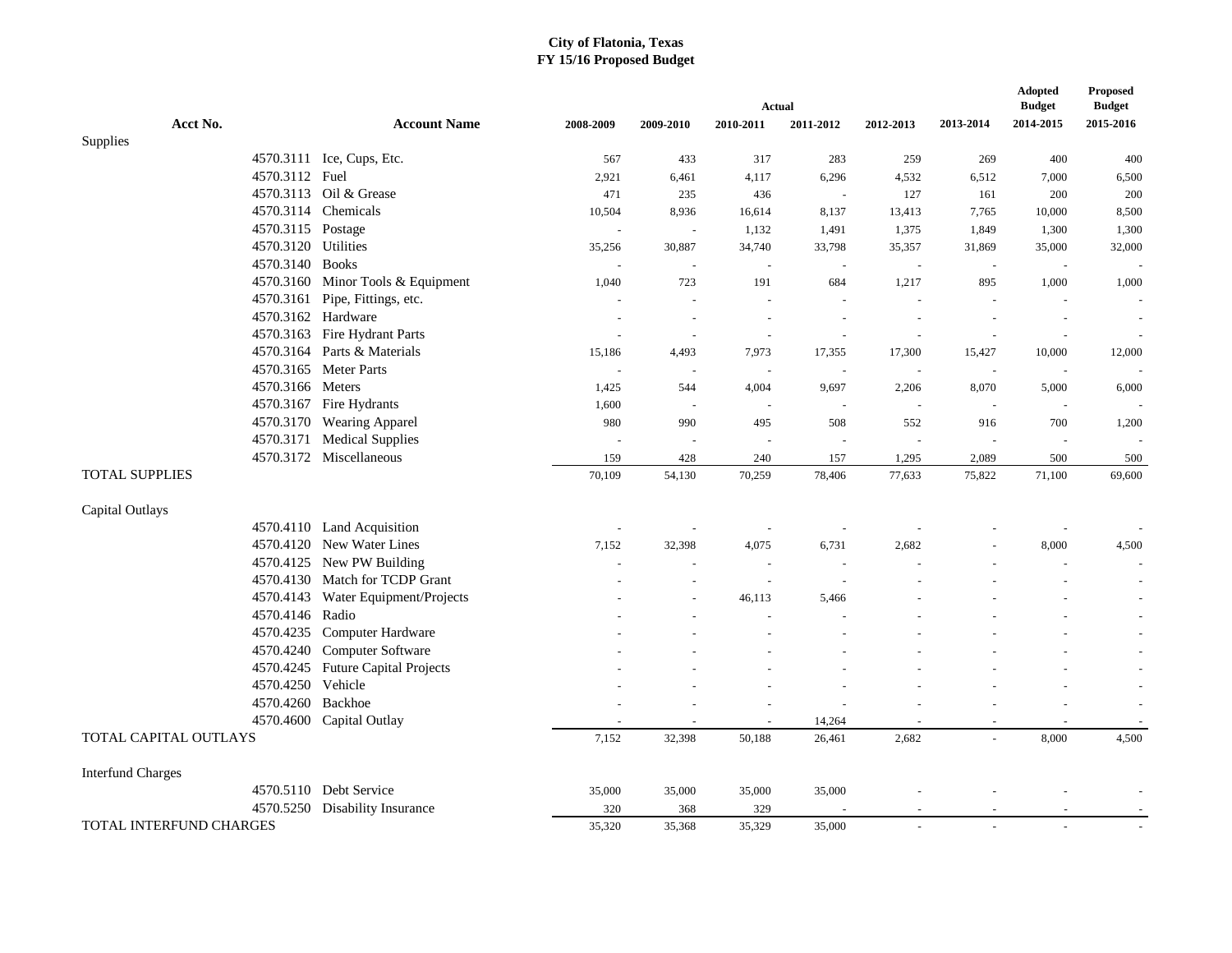|                                                             |           |                                  | <b>Actual</b> |           |                          |                          |            |                          |                            | <b>Proposed</b><br><b>Budget</b> |  |
|-------------------------------------------------------------|-----------|----------------------------------|---------------|-----------|--------------------------|--------------------------|------------|--------------------------|----------------------------|----------------------------------|--|
| Acct No.                                                    |           | <b>Account Name</b>              | 2008-2009     | 2009-2010 | 2010-2011                | 2011-2012                | 2012-2013  | 2013-2014                | <b>Budget</b><br>2014-2015 | 2015-2016                        |  |
| Depreciation & Amorit                                       |           |                                  |               |           |                          |                          |            |                          |                            |                                  |  |
|                                                             | 4570.6100 | Depreciation                     | 47,246        | 46,894    | 49,710                   |                          |            |                          |                            |                                  |  |
| TOTAL DEPRECIATION & AMORIT                                 |           |                                  | 47,246        | 46,894    | 49,710                   |                          |            |                          |                            |                                  |  |
| Other Costs                                                 |           |                                  |               |           |                          |                          |            |                          |                            |                                  |  |
|                                                             | 4570.7300 | <b>Bad Debt Expense</b>          | 582           | $\sim$    | 1,201                    | (163)                    | 128        | 386                      | 500                        | 500                              |  |
| <b>TOTAL OTHER COSTS</b>                                    |           |                                  | 582           | $\sim$    | 1,201                    | (163)                    | 128        | 386                      | 500                        | 500                              |  |
| <b>Interfund Transfers</b>                                  |           |                                  |               |           |                          |                          |            |                          |                            |                                  |  |
|                                                             | 4570.8200 | <b>Transfer to Grant Account</b> |               |           | 40,676                   | 46,111                   | 72,952     |                          |                            |                                  |  |
|                                                             | 4570.8220 | Transfer to Capital Project      |               |           | $\overline{\phantom{a}}$ | 7,890                    | 47,014     |                          |                            |                                  |  |
|                                                             | 4570.8230 | <b>Transfer to Debt Service</b>  |               |           |                          | $\sim$                   | 35,000     | 35,000                   | 35,000                     | 35,000                           |  |
|                                                             | 4571.8580 | Transfer to Waste Water          |               | $\sim$    | $\overline{\phantom{a}}$ | $\overline{\phantom{a}}$ | 161,400    | $\overline{\phantom{a}}$ | $\overline{\phantom{a}}$   | $\overline{\phantom{a}}$         |  |
| <b>TOTAL Interfund Transfers</b>                            |           |                                  |               | $\sim$    | 40,676                   | 54,001                   | 316,366    | 35,000                   | 35,000                     | 35,000                           |  |
| <b>TOTAL Water Department</b>                               |           |                                  | 343,219       | 323,711   | 468,575                  | 402,318                  | 635,155    | 454,046                  | 425,890                    | 424,657                          |  |
| <b>TOTAL EXPENDITURES</b><br><b>EXCESS OF REVENUES OVER</b> |           |                                  | 343,219       | 323,711   | 468,575                  | 402,318                  | 635,155    | 454,046                  | 425,890                    | 424,657                          |  |
| (UNDER) EXPENDITURES                                        |           |                                  | 87,983        | 42,039    | 47,584                   | 39,902                   | (127, 362) | 163,797                  | 9,410                      | 31,043                           |  |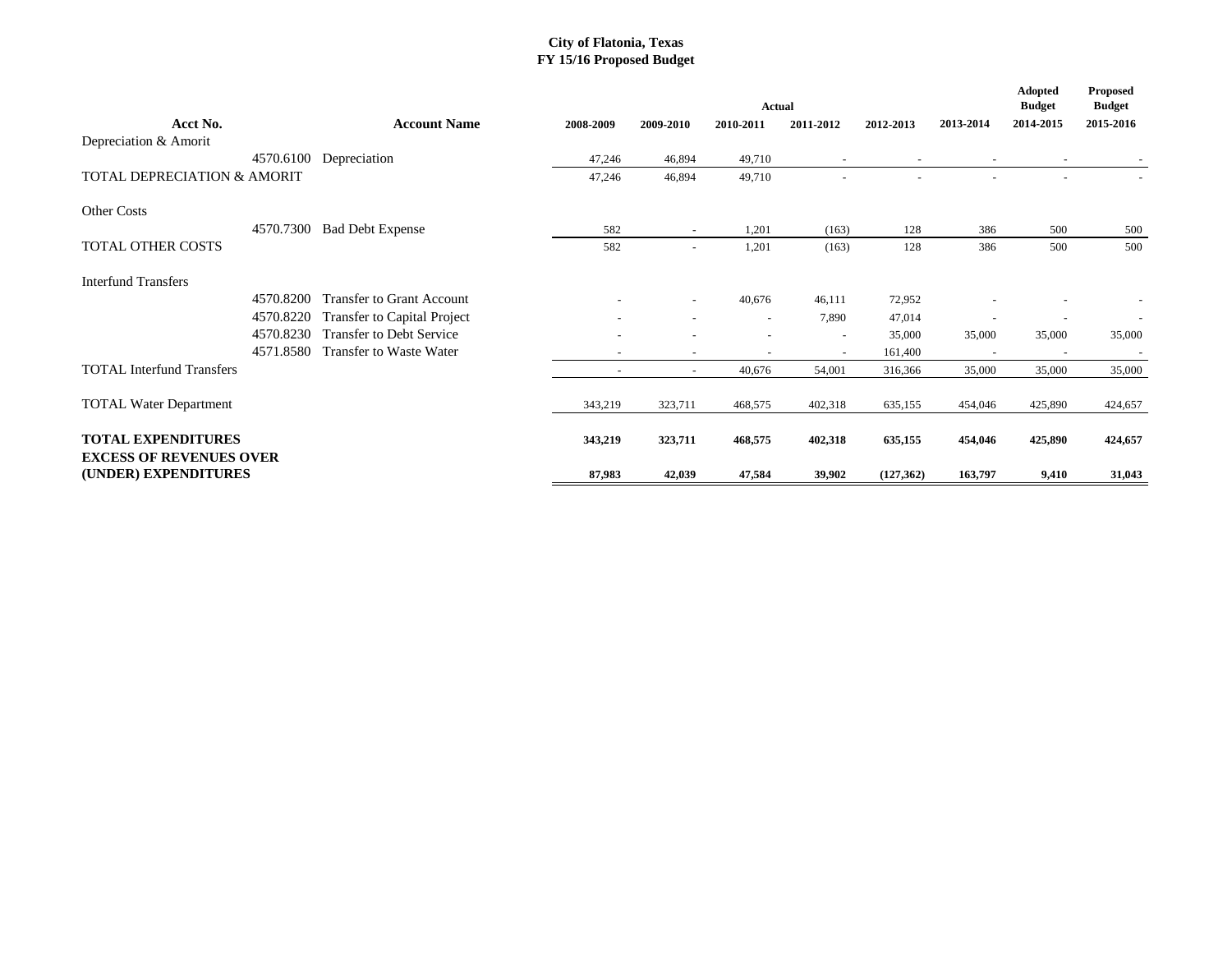|                                      |                    |                                       |                          | Actual           |                 |                 |                  |                          |                            |                            |
|--------------------------------------|--------------------|---------------------------------------|--------------------------|------------------|-----------------|-----------------|------------------|--------------------------|----------------------------|----------------------------|
| Acct No.                             |                    | <b>Account Name</b>                   | 2008-2009                | 2009-2010        | 2010-2011       | 2011-2012       | 2012-2013        | 2013-2014                | <b>Budget</b><br>2014-2015 | <b>Budget</b><br>2015-2016 |
|                                      |                    | 58 - Wastewater                       |                          |                  |                 |                 |                  |                          |                            |                            |
| Intergovernmental Rev                |                    |                                       |                          |                  |                 |                 |                  |                          |                            |                            |
|                                      | 3350,0000 Grants   |                                       |                          |                  |                 |                 |                  |                          |                            |                            |
| TOTAL INTERGOVERNMENTAL REV          |                    |                                       |                          |                  |                 |                 |                  |                          |                            |                            |
|                                      |                    |                                       |                          |                  |                 |                 |                  |                          |                            |                            |
| Charges for Service                  |                    |                                       |                          |                  |                 |                 |                  |                          |                            |                            |
|                                      | 3440.0000          | <b>Customer Service</b>               |                          |                  |                 |                 |                  |                          |                            |                            |
|                                      | 3442,0000          | Penalties & Interest                  | 2,464                    | 2,673            | 2,780           | 2,797           | 2,866            | 2,840                    | 2,700                      | 2,700                      |
|                                      | 3444.0000          | Sales                                 | 214,887                  | 229,957          | 261,964         | 268,198         | 276,039          | 261,970                  | 235,000                    | 260,000                    |
|                                      | 3445.0000          | <b>Tapping Fees</b>                   | 3,280                    | 2,245            | 1,675           | 1,000           | 4,225            | 675                      | 1,500                      | 2,500                      |
| TOTAL CHARGES FOR SERVICE            |                    |                                       | 220,631                  | 234,875          | 266,419         | 271,995         | 283,130          | 265,484                  | 239,200                    | 265,200                    |
|                                      |                    | % of increase year over year          |                          | 1.065            | 1.134           | 1.021           | 1.041            |                          |                            |                            |
| Miscellaneous Revenue                |                    |                                       |                          |                  |                 |                 |                  |                          |                            |                            |
|                                      |                    | 3811.0000 Miscellaneous Revenue       | 691                      | 380              | 286             | 2,205           | 1,000            |                          | 500                        |                            |
|                                      | 3820,0000          | Transfer from Other fund              | 265                      |                  |                 | $\sim$          | 4,108            |                          |                            |                            |
|                                      |                    | 3825.0000 Park House Rent             | $\overline{\phantom{a}}$ | 240              | 30              |                 |                  |                          |                            |                            |
|                                      | 3830.0000          | Insurance Reimbursement               | $\sim$                   | $\sim$           | $\sim$          | $\sim$          | $\sim$           | $\sim$                   |                            |                            |
| <b>TOTAL MISCELLANEOUS REVENUE</b>   |                    |                                       | 956                      | 620              | 316             | 2,205           | 5,108            | $\overline{a}$           | 500                        |                            |
|                                      |                    |                                       |                          |                  |                 |                 |                  |                          |                            |                            |
| Other Financing Sources              |                    |                                       |                          |                  |                 |                 |                  |                          |                            |                            |
|                                      | 3900.0000          | <b>Transfer From Elec Fund</b>        |                          |                  | 41,341          |                 |                  |                          |                            |                            |
|                                      |                    | 3921.0000 Sale of Fixed Assets        |                          |                  |                 |                 |                  |                          |                            |                            |
|                                      |                    | 3940.0000 Transfer From General Fund  |                          |                  |                 | 187             | 493              |                          |                            |                            |
|                                      | 3957.0000          | <b>Transfer In Water Fund</b>         |                          |                  |                 |                 | 161,400          |                          |                            |                            |
|                                      |                    | 3959.0000 Transfer From Electric Fund |                          |                  |                 | $\sim$          | 645,602          |                          |                            |                            |
| <b>TOTAL OTHER FINANCING SOURCES</b> |                    |                                       | $\sim$                   | $\omega$         | 41,341          | 187             | 807,495          | $\overline{\phantom{a}}$ | $\sim$                     |                            |
|                                      |                    |                                       |                          |                  |                 |                 |                  |                          |                            |                            |
| <b>TOTAL REVENUES</b>                |                    |                                       | 221,587                  | 235,495          | 308,076         | 274,387         | 1,095,733        | 265,484                  | 239,700                    | 265,200                    |
| <b>Personnel Services</b>            |                    |                                       |                          |                  |                 |                 |                  |                          |                            |                            |
|                                      |                    | 4580.1021 EXECUTIVE                   |                          |                  |                 |                 |                  |                          |                            |                            |
|                                      |                    | 4580.1022 Supervisor                  | 8,251<br>12,323          | 11,539<br>11,821 | 9,042<br>13,280 | 5,288<br>13,076 | 13,146<br>13,982 |                          |                            |                            |
|                                      |                    | 4580.1023 Clerical/Laborer            | 50,573                   | 50,882           | 50,276          | 53,256          | 58,934           | 9,133                    |                            |                            |
|                                      | 4580.1100 Stand By |                                       | 750                      | 513              | 388             | 900             |                  | <b>Section</b>           |                            |                            |
|                                      |                    | 4580.1110 Longevity                   | 2,042                    | 2,210            | 2,365           | 2,475           | 638<br>2,624     | 107                      |                            |                            |
|                                      | 4580.1120 Overtime |                                       |                          |                  |                 |                 |                  | <b>.</b>                 |                            |                            |
|                                      |                    | 4580.1200 Social Security             | 4,625                    | 4,574            | 5,318<br>4,817  | 5,338           | 4,735            | 643                      |                            |                            |
|                                      | 4580.1210 Medicare |                                       | 4,720                    | 4,800            |                 | 4,949           | 5,785            |                          |                            |                            |
|                                      |                    | 4580.1215 Disability Insurance        | 1,117                    | 1,115            | 1,182           | 1,151           | 1,359            | 150                      |                            |                            |
|                                      |                    | 4580.1220 Group Health Insurance      |                          |                  |                 | 277             | 285              |                          |                            |                            |
|                                      |                    |                                       | 9,092                    | 10,099           | 9,238           | 9,051           | 8,873            |                          |                            |                            |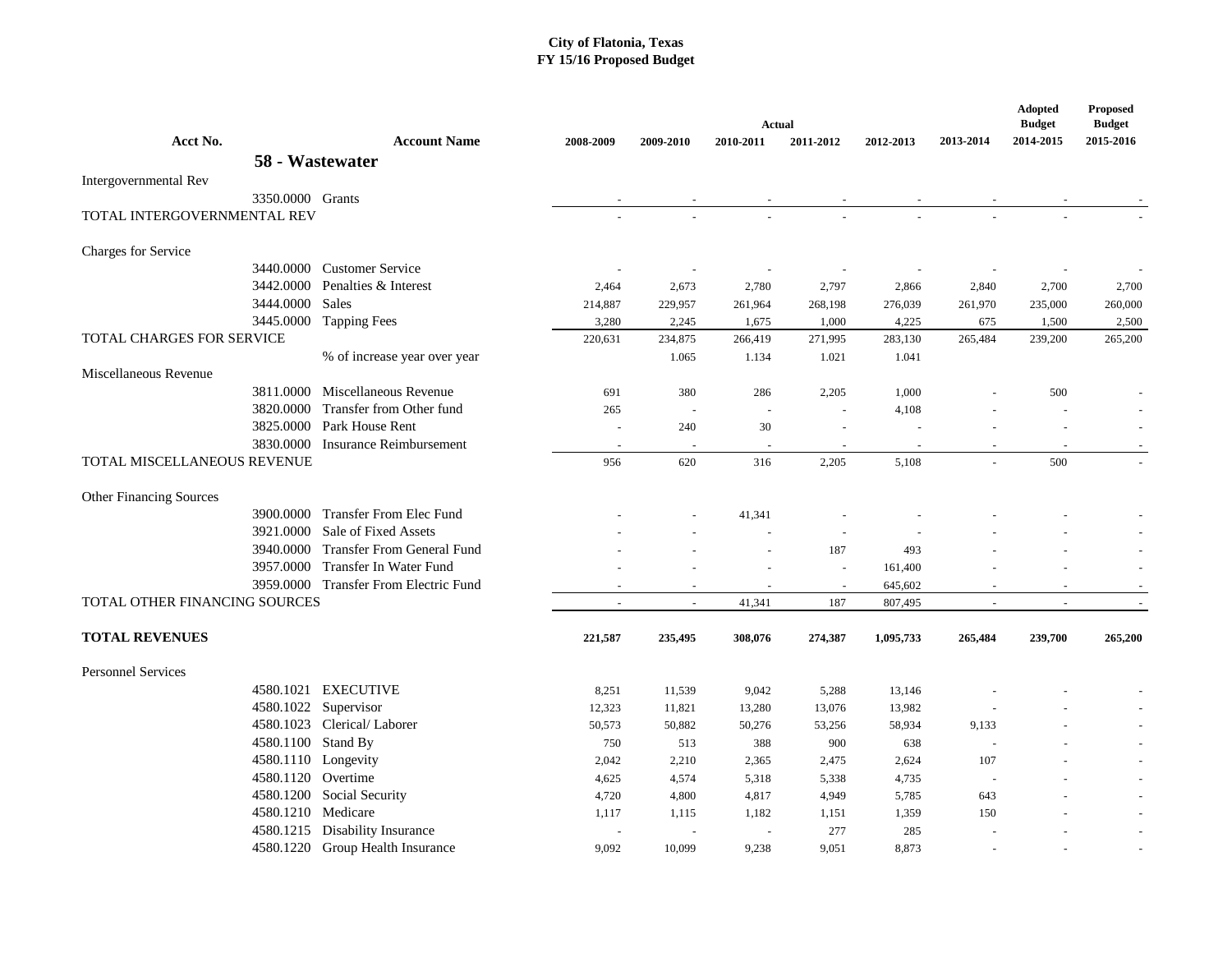|                          |                                       |                          |                |                            |                  |           |           | Adopted<br><b>Budget</b> | <b>Proposed</b><br><b>Budget</b> |
|--------------------------|---------------------------------------|--------------------------|----------------|----------------------------|------------------|-----------|-----------|--------------------------|----------------------------------|
| Acct No.                 | <b>Account Name</b>                   | 2008-2009                | 2009-2010      | <b>Actual</b><br>2010-2011 | 2011-2012        | 2012-2013 | 2013-2014 | 2014-2015                | 2015-2016                        |
|                          | 4580.1230 Group Dental Insurance      | 231                      | 262            | 284                        | 313              | 713       |           |                          |                                  |
|                          | 4580.1235 AFLAC/Liberty National      | $\sim$                   | $\sim$         |                            | $\sim$           |           |           |                          |                                  |
|                          | 4580.1240 Retirement                  | 15,030                   | 16,048         | 16,972                     | 15,369           | 18,148    | 1,559     |                          |                                  |
|                          | 4580.1250 Unemployment Tax (SUTA)     | 45                       | 189            | 72                         | 262              | 9         | 972       |                          |                                  |
|                          | 4580.1255 Life Flight                 |                          |                |                            |                  |           | 160       |                          |                                  |
|                          | 4580.1260 Uniform Pay                 |                          | $\sim$         |                            | $\sim$<br>$\sim$ |           |           |                          |                                  |
|                          | 4580.1270 Certificate Pay             |                          |                |                            |                  |           |           |                          |                                  |
|                          | 4580.1280 Workers Comp                | 1,200                    | 1,200          | 1,200                      | 1,200            | 1,200     | 1,200     |                          | $\sim$                           |
|                          |                                       | 91                       |                | (30)                       | $\sim$           | 1,130     | 906       |                          | $\sim$                           |
| TOTAL PERSONNEL SERVICES |                                       | 110,090                  | 115,252        | 114,404                    | 112,905          | 131,561   | 14,830    |                          |                                  |
| Services                 |                                       |                          |                |                            |                  |           |           |                          |                                  |
|                          | 4580.2100 Engineering Services        | 7,915                    | 465            | 3,838                      | 630              |           | 2,390     | 500                      | 500                              |
| 4580.2101                | <b>Grant Consultant</b>               |                          | $\sim$         | $\sim$                     | $\sim$           |           |           | $\sim$                   |                                  |
| 4580.2102 Legal          |                                       |                          | $\sim$         | $\sim$                     | $\sim$           |           |           | $\sim$                   |                                  |
|                          | 4580.2103 Medical Expense             | 235                      | 40             | 268                        | 296              | 65        | $\sim$    | 150                      | 150                              |
|                          | 4580.2106 Financial Consultants       | $\sim$                   | $\sim$         | 1,041                      | 68               | 1,652     | (1, 595)  | 1,000                    | 1,000                            |
|                          | 4570.2110 Debt Service Fees           |                          | $\sim$         |                            | 2,719            | 2,362     | (2, 362)  | $\sim$                   |                                  |
|                          | 4580.2200 Sewer Plant & Lift Stations | 5,405                    | 6,859          | 4,989                      | 5,307            | 6,980     | 4,550     | 6,000                    | 5,500                            |
|                          | 4580.2220 Building & Grounds          | 443                      | 1,102          | 487                        | 1,051            | 2,770     | 5,478     | 1,500                    | 1,800                            |
| 4580.2221                | Water Well Maintenance                |                          |                |                            |                  |           |           |                          | $\sim$                           |
| 4580.2222                | Water, Sewer & Electric Lines         |                          | $\sim$         | $\sim$                     | $\sim$           |           |           | $\sim$                   | $\overline{\phantom{a}}$         |
| 4580.2223                | Tanks & Towers                        |                          | $\sim$         | $\sim$                     | $\sim$           | 1,909     |           | $\sim$                   | $\blacksquare$                   |
|                          | 4580.2224 Motor Vehicle Repair        | 28                       | 56             | 23                         | 736              |           |           | 250                      | 250                              |
| 4580.2225                | Heavy Equipment                       |                          | 314            | $\omega$                   | 382              | 2,360     |           | 2,000                    | 2,000                            |
|                          | 4580.2226 Machinery & Equipment       | 3,296                    | 2,671          | (645)                      | 3,572            | $\sim$    | 805       | 1,500                    | 1,500                            |
| 4580.2227                | <b>Effluent Analysis</b>              | 7,885                    | 9,262          | 8,255                      | 10,866           | 11,768    | 9,888     | 10,000                   | 10,500                           |
| 4580.2228                | <b>Contract Services</b>              |                          | $\sim$         |                            |                  |           |           |                          | $\sim$                           |
|                          | 4580.2230 Rental of Equipment         | $\overline{\phantom{a}}$ | $\sim$         | $\overline{\phantom{a}}$   | $\sim$           |           |           | $\sim$                   | $\overline{\phantom{a}}$         |
| 4580.2232                | Construcion Equip.-Back Hoe Le        |                          | $\sim$         | $\sim$                     | $\sim$           |           |           | $\sim$                   |                                  |
|                          | 4580.2310 General Liability Insurance | 1,010                    | 982            | 861                        | 864              | 751       | 355       | 950                      | 950                              |
| 4580.2311                | Insurance of Motor Equipment          |                          | $\sim$         | $\blacksquare$             | 10               | $\sim$    |           | 25                       | 25                               |
| 4580.2320                | Telephone                             | $\sim$                   | $\sim$         | $\overline{\phantom{a}}$   | $\sim$           | $\sim$    | $\sim$    | $\sim$                   |                                  |
| 4580.2325                | Radio Service                         | 559                      | 527            | 180                        | 150              | 195       | 165       | 150                      | 150                              |
| 4580.2330                | Advertising & Public Notices          | 285                      | $\blacksquare$ |                            | $\sim$           | $\sim$    | 324       | $\sim$                   |                                  |
| 4580.2350                | Travel                                | 183                      | 336            | 1,336                      | 173              | 733       | 513       | 1,000                    | 1,000                            |
| 4580.2360                | Permits                               | 7,950                    | 3,978          | 5,193                      | 4,182            | 4,137     | 7,573     | 5,000                    | 5,000                            |
|                          | 4580.2370 Education & Training        | 1,207                    | 1,197          | 1,945                      | 542              | 1,249     | 1,715     | 1,500                    | 1,700                            |
|                          | 4580.2371 Memberships                 |                          |                |                            | 378              |           | 984       | 500                      | 500                              |
| <b>TOTAL SERVICES</b>    |                                       | 36.401                   | 27,789         | 27,771                     | 31,926           | 36,931    | 30,782    | 32,025                   | 32,525                           |

Supplies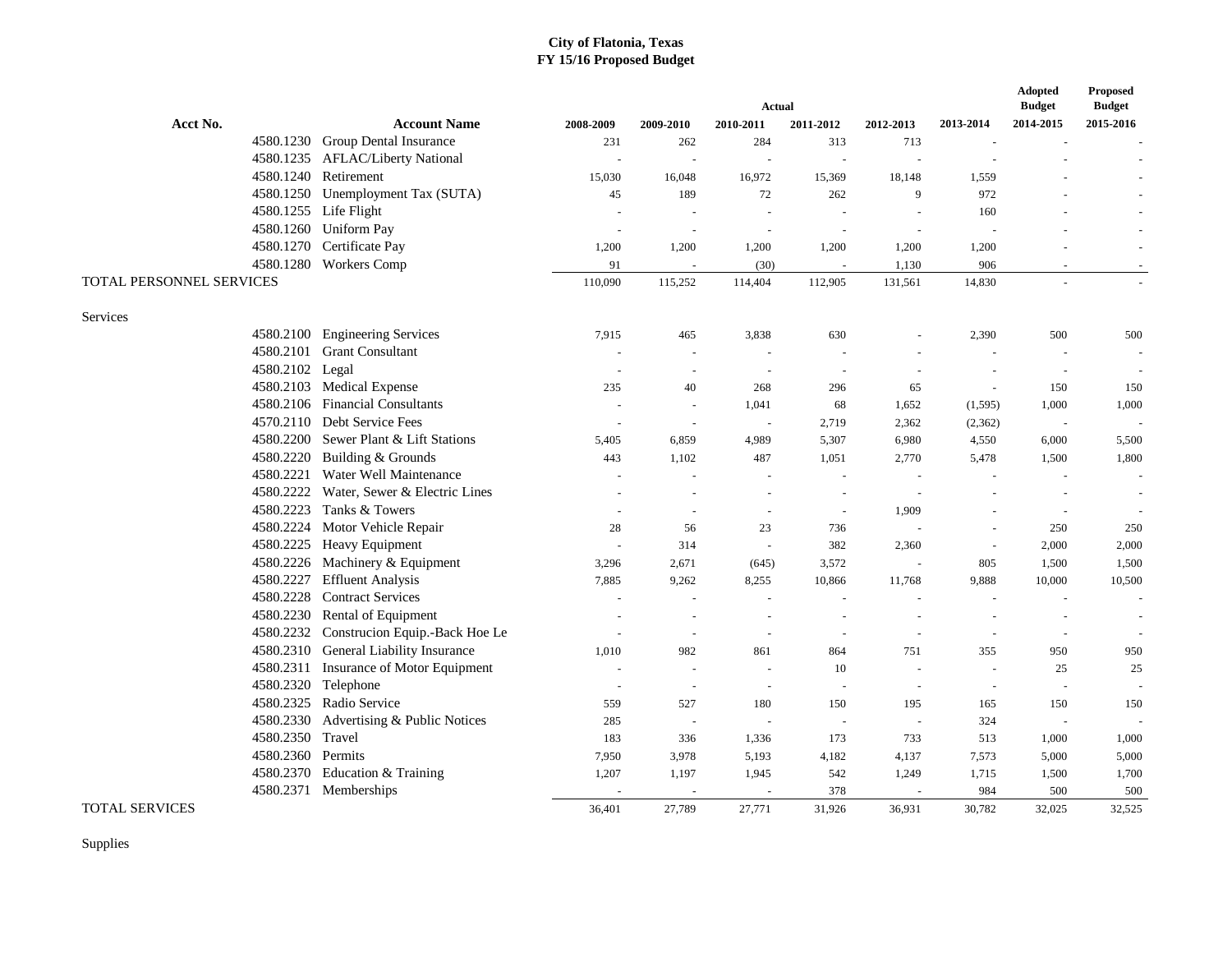|                            |                                         |           |           | Actual    |                     |                          | <b>Adopted</b><br><b>Budget</b> | <b>Proposed</b><br><b>Budget</b> |           |
|----------------------------|-----------------------------------------|-----------|-----------|-----------|---------------------|--------------------------|---------------------------------|----------------------------------|-----------|
| Acct No.                   | <b>Account Name</b>                     | 2008-2009 | 2009-2010 | 2010-2011 | 2011-2012           | 2012-2013                | 2013-2014                       | 2014-2015                        | 2015-2016 |
|                            | 4580.3110 Freight & Express             | $\sim$    |           |           | $\sim$              |                          | $\overline{\phantom{a}}$        | $\sim$                           |           |
|                            | 4580.3111 Ice, Cups, Etc.               | 567       | 433       | 317       | 241                 | 259                      | 269                             | 250                              | 250       |
| 4580.3112 Fuel             |                                         | 2,942     | 6,388     | 4,617     | 6,296               | 4,531                    | 6,592                           | 6,500                            | 6,000     |
|                            | 4580.3113 Oil & Grease                  | 310       | 173       | 321       | $\sim$              | $\overline{\phantom{a}}$ | $\overline{a}$                  | 250                              | 250       |
|                            | 4580.3114 Chemicals                     | 8,778     | 9,451     | 6,751     | 9,399               | 9,765                    | 8,537                           | 8,500                            | 9,000     |
|                            | 4580.3115 Postage                       |           | $\sim$    | 1,132     | 1,439               | 1,375                    | 1,849                           | 1,500                            | 1,500     |
|                            | 4580.3120 Utilities                     | 34,910    | 32,967    | 29,236    | 30,829              | 28,137                   | 28,310                          | 31,000                           | 29,500    |
|                            | 4580.3140 Books                         | $\sim$    |           | $\sim$    | $\sim$              | $\sim$                   | $\sim$                          | $\sim$                           |           |
| 4580.3160                  | Minor Tools & Equipment                 | 439       | 402       | 379       | 418                 | 281                      | 577                             | 500                              | 500       |
| 4580.3161                  | Pipe, Fittings, etc.                    | $\sim$    | $\sim$    | $\sim$    | $\bar{\phantom{a}}$ | $\sim$                   | $\overline{a}$                  | $\sim$                           |           |
|                            | 4580.3162 Hardware                      |           |           |           | $\overline{a}$      |                          |                                 |                                  |           |
|                            | 4580.3163 Fire Hydrant Parts            |           |           | $\sim$    | $\sim$              | ÷,                       | ÷,                              |                                  |           |
|                            | 4580.3164 Parts & Materials             | 4,055     | 2,448     | 3,418     | 2,098               | 8,141                    | 1,711                           | 7,500                            | 3,800     |
|                            | 4580.3165 Meter Parts                   |           |           |           |                     |                          |                                 |                                  |           |
|                            | 4580.3166 Meters                        |           |           |           |                     |                          |                                 |                                  |           |
|                            | 4580.3167 Fire Hydrants                 |           |           |           |                     |                          |                                 |                                  |           |
|                            | 4580.3168 Lab Supplies                  | $\sim$    |           | $\sim$    | $\sim$              | $\sim$                   | $\overline{a}$                  | $\sim$                           |           |
|                            | 4580.3170 Wearing Apparel               | 1,005     | 1,264     | 481       | 508                 | 552                      | 597                             | 600                              | 600       |
| 4580.3171                  | <b>Medical Supplies</b>                 |           |           |           | $\overline{a}$      | $\overline{a}$           |                                 | $\sim$                           |           |
|                            | 4580.3172 Miscellaneous                 | 5         | 316       | 6         | 67                  | $\overline{2}$           | 9                               | 250                              | 250       |
| <b>TOTAL SUPPLIES</b>      |                                         | 53,011    | 53,842    | 46,658    | 51,295              | 53,043                   | 48,451                          | 56,850                           | 51,650    |
|                            |                                         |           |           |           |                     |                          |                                 |                                  |           |
| Capital Outlays            |                                         |           |           |           |                     |                          |                                 |                                  |           |
|                            | 4580.4110 Land Acquisition              | $\sim$    |           |           |                     | $\sim$                   |                                 |                                  |           |
|                            | 4580.4120 New Wastewater Lines          | 4,140     | 2,547     | (1, 197)  |                     | 630                      |                                 | 2,000                            | 1,500     |
|                            | 4580.4125 New PW Building               |           |           |           |                     |                          |                                 |                                  |           |
|                            | 4580.4130 Match for TCDP Grant          |           |           | 1,750     |                     |                          |                                 |                                  |           |
|                            | 4580.4135 Improvements at Sewer Plant   |           |           |           |                     |                          |                                 |                                  |           |
|                            | 4580.4140 Wastewater Plant Maintenance  | 199,076   |           |           |                     |                          |                                 |                                  |           |
| 4580.4143                  | Wastewater Equipment                    |           |           | 2,534     |                     |                          |                                 |                                  |           |
|                            | 4580.4146 Radio                         |           |           |           |                     |                          |                                 |                                  |           |
| 4580.4235                  | Computer Hardware                       |           |           |           |                     |                          |                                 |                                  |           |
| 4580.4240                  | Computer Software                       |           |           |           |                     |                          |                                 |                                  |           |
| 4580.4245                  | <b>Future Capital Projects</b>          |           |           |           |                     |                          |                                 |                                  |           |
|                            | 4580.4250 Vehicle                       |           |           |           |                     |                          |                                 |                                  |           |
| 4580.4260                  | Backhoe                                 |           |           |           |                     |                          |                                 |                                  |           |
|                            | 4580.4600 Capital Outlay                |           |           |           | $\sim$              |                          |                                 |                                  |           |
| TOTAL CAPITAL OUTLAYS      |                                         | 203,216   | 2,547     | 3,087     |                     | 630                      |                                 | 2,000                            | 1,500     |
|                            |                                         |           |           |           |                     |                          |                                 |                                  |           |
| <b>Interfund Transfers</b> |                                         |           |           |           |                     |                          |                                 |                                  |           |
|                            | 4580.5110 Debt Service (Int. & Sinking) | 49,292    | 49,292    | 49,292    | 49,292              | $\sim$                   | 2,362                           |                                  |           |
|                            |                                         |           |           |           |                     |                          |                                 |                                  |           |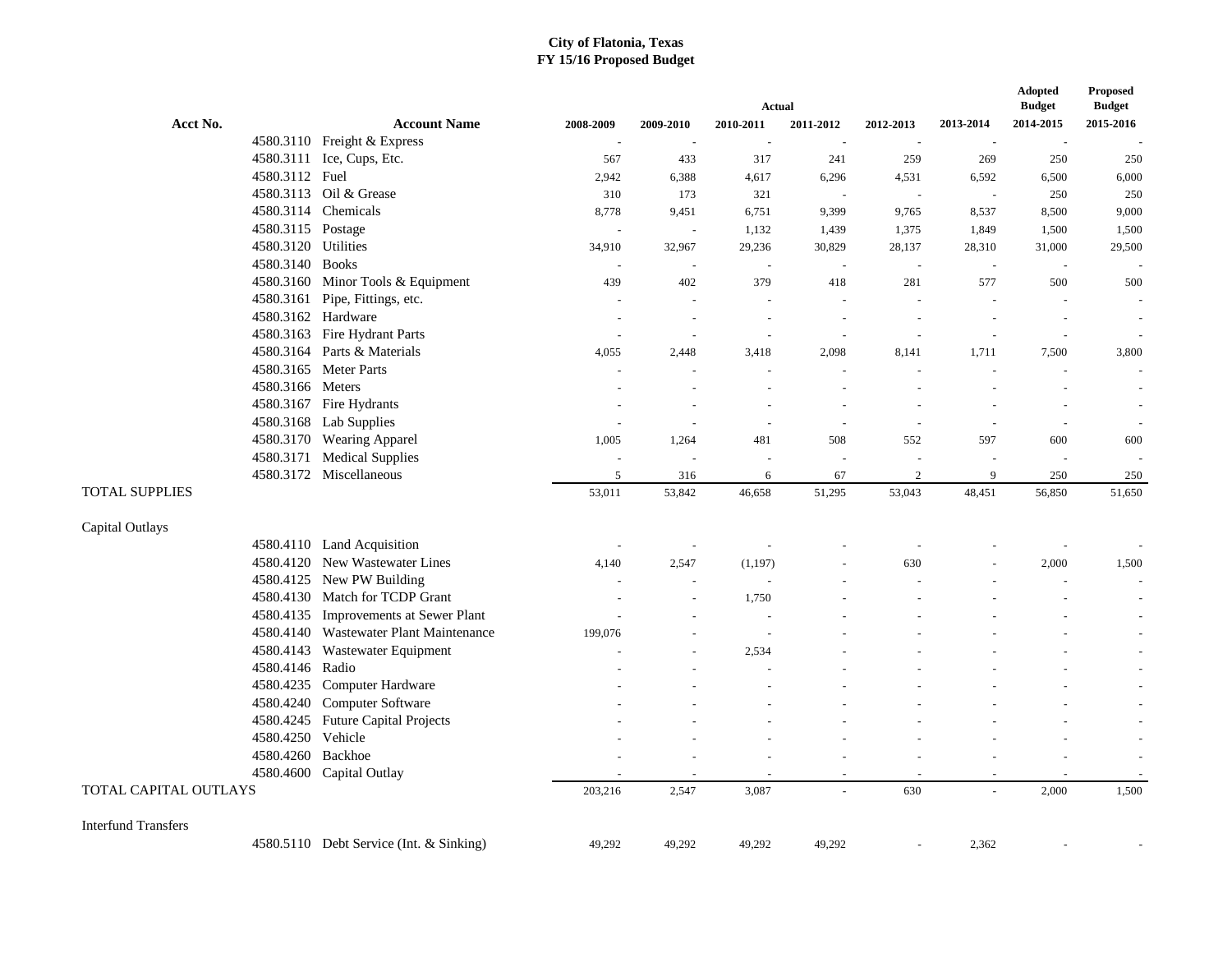|                                                        |                                 |            |           | Actual    |           |                          |                          | Adopted<br><b>Budget</b> | <b>Proposed</b><br><b>Budget</b> |
|--------------------------------------------------------|---------------------------------|------------|-----------|-----------|-----------|--------------------------|--------------------------|--------------------------|----------------------------------|
| Acct No.                                               | <b>Account Name</b>             | 2008-2009  | 2009-2010 | 2010-2011 | 2011-2012 | 2012-2013                | 2013-2014                | 2014-2015                | 2015-2016                        |
| 4580.5250                                              | Disability Insurance            | 271        | 309       | 274       | $\sim$    | $\overline{\phantom{a}}$ | $\overline{\phantom{a}}$ |                          |                                  |
| <b>TOTAL INTERFUND TRANSFERS</b>                       |                                 | 49,563     | 49,601    | 49,566    | 49,292    | $\sim$                   | 2,362                    |                          |                                  |
| Depreciation & Amorit                                  |                                 |            |           |           |           |                          |                          |                          |                                  |
| 4580.6100                                              | Depreciation                    | 56,247     | 54,035    | 54,488    |           |                          |                          |                          |                                  |
| TOTAL DEPRECIATION & AMORIT                            |                                 | 56,247     | 54,035    | 54,488    |           |                          |                          |                          |                                  |
| Other Costs                                            |                                 |            |           |           |           |                          |                          |                          |                                  |
|                                                        | 4580.7300 Bad Debt Expense      | 335        |           | 782       | (120)     | 133                      | 272                      | 500                      | 500                              |
| <b>TOTAL OTHER COSTS</b>                               |                                 | 335        | $\omega$  | 782       | (120)     | 133                      | 272                      | 500                      | 500                              |
| Debt Service                                           |                                 |            |           |           |           |                          |                          |                          |                                  |
| 4580.8200                                              | <b>Transfer to Grant Fund</b>   |            |           | 123,386   |           |                          |                          |                          |                                  |
| 4580.8220                                              | Transfer to Capital Project     |            |           |           |           |                          |                          |                          |                                  |
| 4580.8230                                              | <b>Transfer to Debt Service</b> |            |           |           | $\sim$    | 31,000                   | 31,000                   | 36,400                   | 36,400                           |
| 4580.8240                                              | <b>Transfer to General Fund</b> |            |           |           |           |                          |                          |                          |                                  |
| 4580.8257                                              | <b>Transfer to Water Fund</b>   |            |           |           |           |                          |                          |                          |                                  |
| 4580.8259                                              | Transfer to Electric Fund       |            |           |           |           | 12,065                   |                          |                          |                                  |
| <b>TOTAL DEBT SERVICE</b>                              |                                 |            | $\sim$    | 123,386   | $\omega$  | 43,065                   | 31,000                   | 36,400                   | 36,400                           |
| <b>TOTAL Sewer Department</b>                          |                                 | 508,863    | 303,066   | 420,142   | 245,298   | 265,363                  | 127,697                  | 127,775                  | 122,575                          |
| <b>TOTAL EXPENDITURES</b>                              |                                 | 508,863    | 303,066   | 420,142   | 245,298   | 265,363                  | 127,697                  | 127,775                  | 122,575                          |
| <b>EXCESS OF REVENUES OVER</b><br>(UNDER) EXPENDITURES |                                 |            |           |           |           |                          |                          |                          |                                  |
|                                                        |                                 | (287, 276) | (67, 571) | (112,066) | 29,089    | 830,370                  | 137,787                  | 111,925                  | 142,625                          |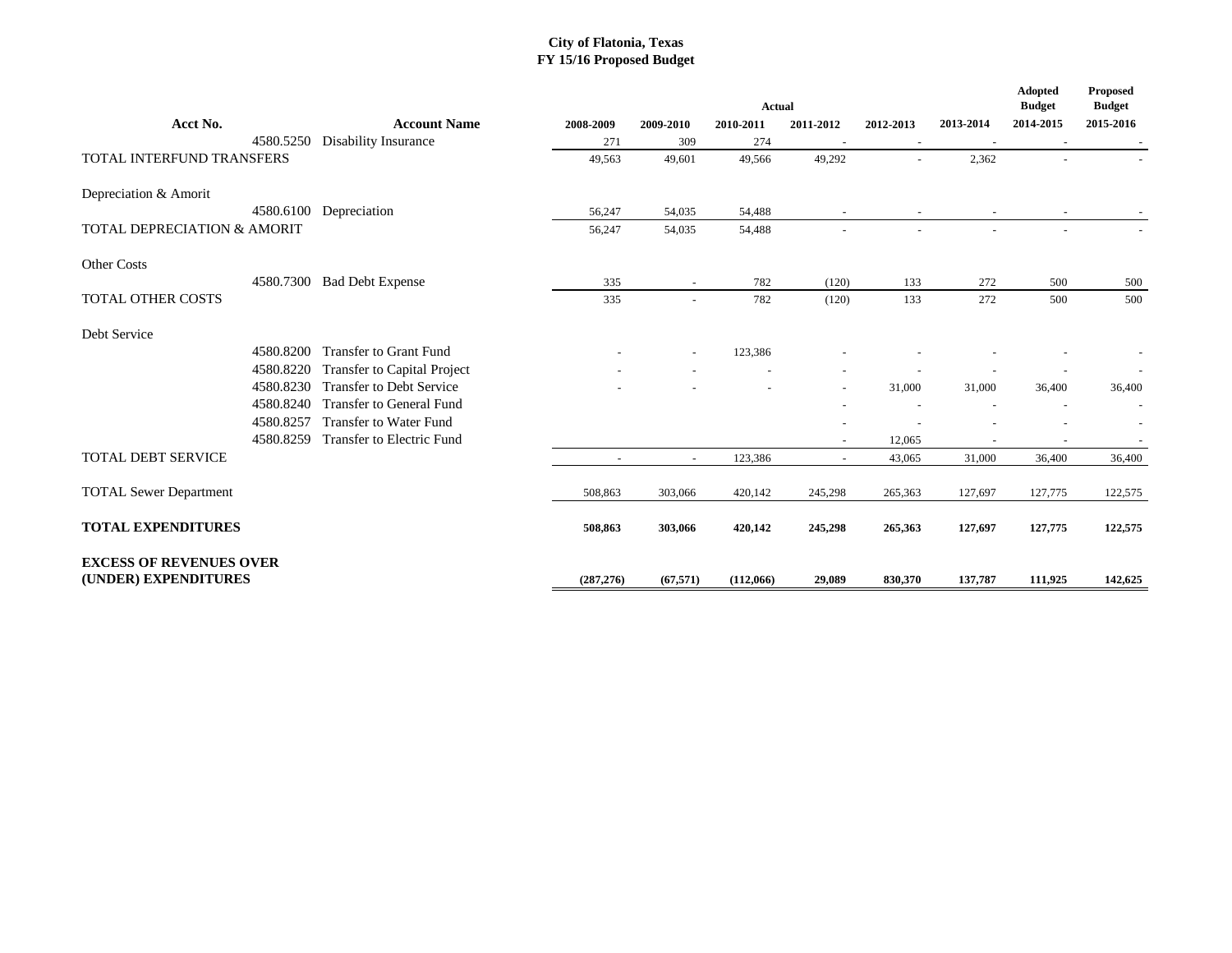|                                  |                                      |           |           | Actual    |           |           |           | <b>Adopted Budget</b> | <b>Proposed</b><br><b>Budget</b> |
|----------------------------------|--------------------------------------|-----------|-----------|-----------|-----------|-----------|-----------|-----------------------|----------------------------------|
| Acct No.                         | <b>Account Name</b>                  | 2008-2009 | 2009-2010 | 2010-2011 | 2011-2012 | 2012-2013 | 2013-2014 | 2014-2015             | 2015-2016                        |
|                                  | 59 - Electric                        |           |           |           |           |           |           |                       |                                  |
| Taxes                            |                                      |           |           |           |           |           |           |                       |                                  |
|                                  | 3118.0000 Pole Attachment Fees       |           |           |           |           |           |           |                       |                                  |
|                                  | 3130,0000 Sales Tax                  |           |           |           |           |           |           |                       |                                  |
| <b>TOTAL TAXES</b>               |                                      |           |           |           |           |           |           |                       |                                  |
| <b>Charges For Service</b>       |                                      |           |           |           |           |           |           |                       |                                  |
|                                  | 3440.0000 Customer Service           | 3,925     | 625       | 7,819     | 750       | 36,816    | 400       | 21,154                | 9,000                            |
|                                  | 3441.0000 Administrative Fee         | 1,400     | 1,525     | 1,300     | 1,450     | 1,475     | 1,310     | 1,200                 | 1,400                            |
| 3442.0000                        | Penalties & Interest                 | 22,811    | 24,097    | 21,571    | 21,940    | 21,849    | 30,512    | 22,000                | 22,000                           |
|                                  | 3443.0000 LCRA Infrastructure Loan   | ÷.        | ×,        | ÷,        |           | ٠.        | ÷.        |                       |                                  |
| 3444.0000 Sales                  |                                      | 714,950   | 743,768   | 732,409   | 687,602   | 722,383   | 849,827   | 720,000               | 880,000                          |
|                                  | 3445.0000 Power Cost Recovery Factor | 1,794,930 | 1,735,416 | 1,646,734 | 1,666,145 | 1,619,187 | 1,979,379 | 1,710,000             | 1,500,000                        |
| <b>TOTAL CHARGES FOR SERVICE</b> |                                      | 2,538,016 | 2,505,431 | 2,409,833 | 2,377,887 | 2,401,710 | 2,861,428 | 2,474,354             | 2,412,400                        |
| <b>Investment</b> Income         |                                      |           |           |           |           |           |           |                       |                                  |
|                                  | 3610.0000 Interest Earnings          |           |           |           |           |           |           |                       |                                  |
| <b>TOTAL INVESTMENT INCOME</b>   |                                      |           |           |           |           |           |           |                       |                                  |
| Miscellaneous Revenue            |                                      |           |           |           |           |           |           |                       |                                  |
|                                  | 3811.0000 Miscellaneous Revenue      | 2.246     | 6,953     | 1,774     | 80,693    | 48,969    | 320,045   | 5,000                 | 5,000                            |
|                                  | 3820.0000 LCRA Infrastructure Loan   |           | $\sim$    |           |           |           |           |                       |                                  |
|                                  | 3825,0000 Park House Rent            |           | 600       | 75        |           |           |           |                       |                                  |
|                                  | 3830.0000 Insurance Reimbursement    |           |           |           |           |           |           |                       |                                  |
| 3858.0000                        | <b>Transfer From Wastewater</b>      |           |           |           |           | 12,065    |           |                       |                                  |
| TOTAL MISCELLANEOUS REVENUE      |                                      | 2,246     | 7,553     | 1,849     | 80,693    | 61,034    | 320,045   | 5,000                 | 5,000                            |
| <b>Other Financing Sources</b>   |                                      |           |           |           |           |           |           |                       |                                  |
|                                  | 3900.0000 Transfer from other fund   | 265       |           |           |           | 600       |           |                       |                                  |
|                                  | 3921,0000 Sale of Fixed Assets       |           |           |           |           |           |           |                       |                                  |
|                                  | 3940.0000 Transfer from General Fund | 265       | ٠         | $\sim$    | 193       | ٠.        | $\sim$    |                       |                                  |
| TOTAL OTHER FINANCING SOURCES    |                                      | 530       | ×,        | ÷.        | 193       | 600       | ÷.        | ÷,                    | $\sim$                           |
| <b>TOTAL REVENUES</b>            |                                      | 2,540,792 | 2,512,984 | 2,411,682 | 2,458,773 | 2,463,344 | 3,181,472 | 2,479,354             | 2,417,400                        |
| <b>Personnel Services</b>        |                                      |           |           |           |           |           |           |                       |                                  |
|                                  | 4590.1021 Executive                  | 25,313    | 28,846    | 22,605    | 13,221    | 32,865    | 76,988    | 98,492                | 98,492                           |
|                                  | 4590.1022 Supervisor                 | 24,752    | 23,642    | 26,364    | 26,151    | 27,964    | 16,809    |                       |                                  |
|                                  | 4590.1023 Clerical/Laborer           | 90,937    | 98,528    | 104,589   | 113,431   | 121,132   | 123,000   | 125,894               | 125,894                          |
|                                  | 4590.1100 Stand By                   | 7,500     | 7,375     | 8,325     | 7,050     | 6,925     | 6,275     | 7,500                 | 7,500                            |
|                                  | 4590.1110 Longevity                  | 2,310     | 2,628     | 2,768     | 2,876     | 3,199     | 3,998     | 2,761                 | 2,887                            |
|                                  | 4590.1120 Overtime                   | 1,571     | 1,768     | 2,575     | 2,332     | 1,887     | 1,896     | 2,100                 | 2,100                            |
|                                  | 4590.1200 Social Security            | 9,230     | 9,508     | 9,955     | 10,209    | 11,790    | 13,811    | 14,734                | 14,734                           |
|                                  | 4590.1210 Medicare                   | 2,123     | 2,207     | 2,447     | 2,348     | 2,797     | 3,230     | 3,446                 | 3,446                            |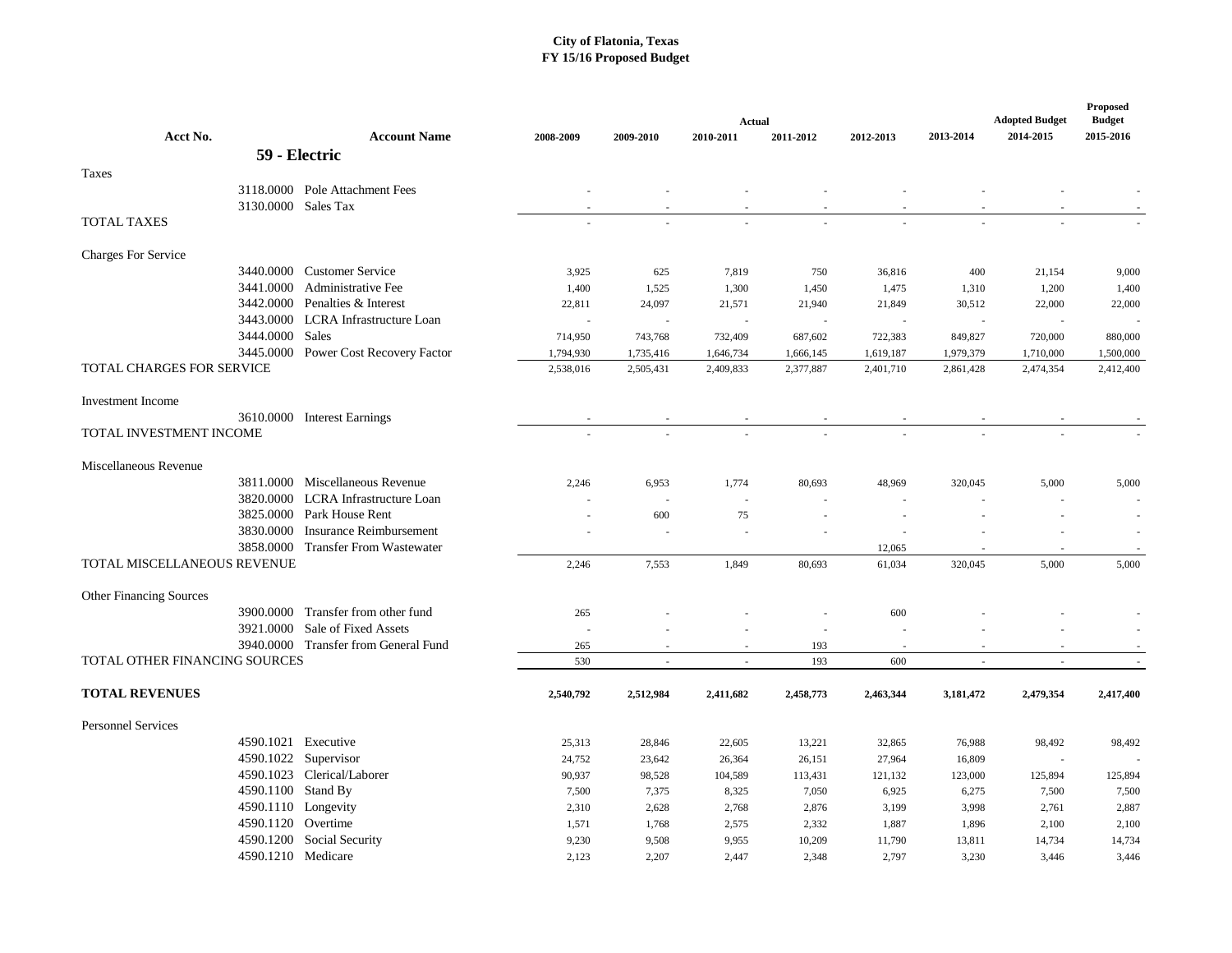|                          |                                          |                          |           |                     | <b>Adopted Budget</b>    | Proposed<br><b>Budget</b> |           |           |                          |
|--------------------------|------------------------------------------|--------------------------|-----------|---------------------|--------------------------|---------------------------|-----------|-----------|--------------------------|
| Acct No.                 | <b>Account Name</b>                      | 2008-2009                | 2009-2010 | Actual<br>2010-2011 | 2011-2012                | 2012-2013                 | 2013-2014 | 2014-2015 | 2015-2016                |
|                          | 4590.1215 Disability Insurance           |                          | $\sim$    |                     | 593                      | 618                       | 889       | 856       | 856                      |
|                          | 4590.1220 Group Health Insurance         | 21,183                   | 23,395    | 20,710              | 23,706                   | 21,782                    | 36,396    | 37,738    | 36,246                   |
|                          | 4590.1230 Group Dental Insurance         | 448                      | 516       | 595                 | 679                      | 1,558                     | 2,137     | 2,129     | 2,278                    |
|                          | 4590.1235 AFLAC/Liberty National         |                          | ×.        | ÷.                  | $\sim$                   |                           |           |           |                          |
|                          | 4590.1240 Retirement                     | 28,451                   | 31,590    | 34,447              | 30,945                   | 36,258                    | 39,460    | 42,540    | 42,540                   |
|                          | 4590.1250 Unemployment Tax (SUTA)        | 225                      | 1,020     | 604                 | 1,349                    | 45                        | 265       | 1,188     | 1,188                    |
| 4590.1255 LifeFlight     |                                          |                          | ÷.        |                     |                          |                           | 220       | 200       | 275                      |
|                          | 4590.1260 Uniform Pay                    |                          | $\sim$    | ×.                  | $\overline{\phantom{a}}$ |                           |           |           |                          |
|                          | 4590.1270 Certificate Pay                | 600                      | 700       | 600                 | 600                      | 600                       | 600       | 900       | 900                      |
|                          | 4590.1280 Workers Comp                   | 1,250                    | 2,746     | 1,870               | 1,934                    | 2,780                     | 2,269     | 2,800     | 2,800                    |
| TOTAL PERSONNEL SERVICES |                                          | 215,893                  | 234,469   | 238,454             | 237,424                  | 272,200                   | 328,243   | 343,279   | 342,138                  |
|                          |                                          |                          |           |                     |                          |                           |           |           |                          |
| Services                 |                                          |                          |           |                     |                          |                           |           |           |                          |
|                          | 4590.2100 Engineering Services           | 9,952                    | 7,559     | 7,443               | 7,495                    | 6,698                     | 16,663    | 8,000     | 8,000                    |
|                          | 4590.2101 Grant Consultant               |                          | $\sim$    | $\sim$              | $\sim$                   |                           |           |           |                          |
| 4590.2102 Legal          |                                          | $\sim$                   | $\sim$    | $\sim$              | $\overline{\phantom{a}}$ |                           |           | $\sim$    |                          |
|                          | 4590.2103 Medical Expense                | 654                      | 395       | 618                 | 463                      | 65                        | $\sim$    | 150       | 150                      |
|                          | 4590.2106 Financial Consultants          | $\sim$                   | $\sim$    | 11,448              | 1,858                    | 14,031                    | 628       | 10,000    | 8,000                    |
|                          | 4590.2130 Computer Service Contract      | 220                      | $\sim$    | 812                 | 721                      | 1,173                     | 36,881    | 1,500     | 25,500                   |
|                          | 4590.2220 Building & Grounds             | 1,862                    | 654       | 434                 | 1,032                    | 1,507                     | 1,445     | 1,720     | 1,720                    |
|                          | 4590.2221 Water Well Maintenance         |                          |           |                     |                          |                           |           |           |                          |
|                          | 4590.2222 Water, Sewer & Electric Lines  | ÷.                       | ×.        | ×.                  | $\sim$                   | $\sim$                    | $\sim$    | $\sim$    | $\sim$                   |
|                          | 4590.2223 Tanks & Towers                 | ÷,                       | ×.        | $\sim$              | $\sim$                   | $\sim$                    | $\sim$    | $\sim$    |                          |
|                          | 4590.2224 Motor Vehicle Repair           | 1,137                    | 1,630     | 796                 | 4,492                    | 2,776                     | 2,645     | 2,500     | 4,500                    |
|                          | 4590.2225 Heavy Equipment                | 11,289                   | 1,938     | 3,511               | 5,904                    | 3,466                     | 4,347     | 4,000     | 4,500                    |
|                          | 4590.2226 Machinery & Equipment          | 431                      | 3,627     | $\overline{3}$      | 579                      | 800                       | 1,277     | 750       | 750                      |
| 4590.2228                | <b>Contracting Services</b>              |                          | ÷         | $\sim$              | $\sim$                   |                           |           | 8,039     | $\sim$                   |
|                          | 4590.2230 Rental of Equipment            |                          | ×.        | $\sim$              | $\sim$                   |                           |           | $\sim$    | $\sim$                   |
|                          | 4590.2232 Construcion Equip.-Back Hoe Le | ÷.                       | $\sim$    | ÷.                  | ×.                       |                           | $\sim$    | $\sim$    |                          |
|                          | 4590.2310 General Liability Insurance    | 3,294                    | 2,819     | 1,879               | 1,569                    | 2,418                     | 3,048     | 2,400     | 2,400                    |
|                          | 4590.2311 Insurance of Motor Equipment   | 2,351                    | 2,266     | 2,046               | 1,872                    | 1,667                     | 1,730     | 2,000     | 2,000                    |
|                          | 4590.2320 Telephone                      | 4,825                    | 5,042     | 4,607               | 4,554                    | 5,128                     | 5,713     | 4,800     | 4,800                    |
|                          | 4590.2321 Computer Access - Internet     |                          |           | $\sim$              | 102                      |                           | 323       |           |                          |
|                          | 4590.2325 Radio Service                  | 1,490                    | 1,764     | 1,545               | 1,147                    | 1,661                     | 1,527     | 1,500     | 1,500                    |
| 4590.2330                | Advertising & Public Notices             | 97                       | $\sim$    | ÷,                  | $\overline{\phantom{a}}$ | 219                       | 180       | 150       | 150                      |
| 4590.2350 Travel         |                                          | 910                      | 206       | 285                 | 469                      | 2,568                     | 3,669     | 6,000     | 4,500                    |
| 4590.2360 Permits        |                                          | $\overline{\phantom{a}}$ | ×.        | $\sim$              | $\sim$                   | $\sim$                    |           | $\sim$    |                          |
|                          | 4590.2370 Education & Training           | 715                      | 811       | 676                 | 726                      | 763                       | 800       | 1,200     | 1,200                    |
|                          | 4590.2371 Memberships                    |                          | ×.        | $\sim$              | 490                      | 1,363                     | 738       | 6,500     | 6,500                    |
| 4590.2380 Clean-up       |                                          | 4,308                    | 6,356     | 1,378               | 6,301                    | 6,399                     | 4,200     | 5,000     | 5,000                    |
|                          | 4590.2390 Franchise Fee                  | 298,334                  | 300,000   | 394,417             | 400,000                  | 420,833                   | 404,167   | 425,000   | 425,000                  |
|                          | 4590.2395 School Electric Rebate         |                          | ×.        | $\sim$              | $\sim$                   |                           |           |           | $\overline{\phantom{a}}$ |
| <b>TOTAL SERVICES</b>    |                                          | 341,869                  | 335,067   | 431.898             | 439,774                  | 473,535                   | 489,980   | 491.209   | 506,170                  |

Supplies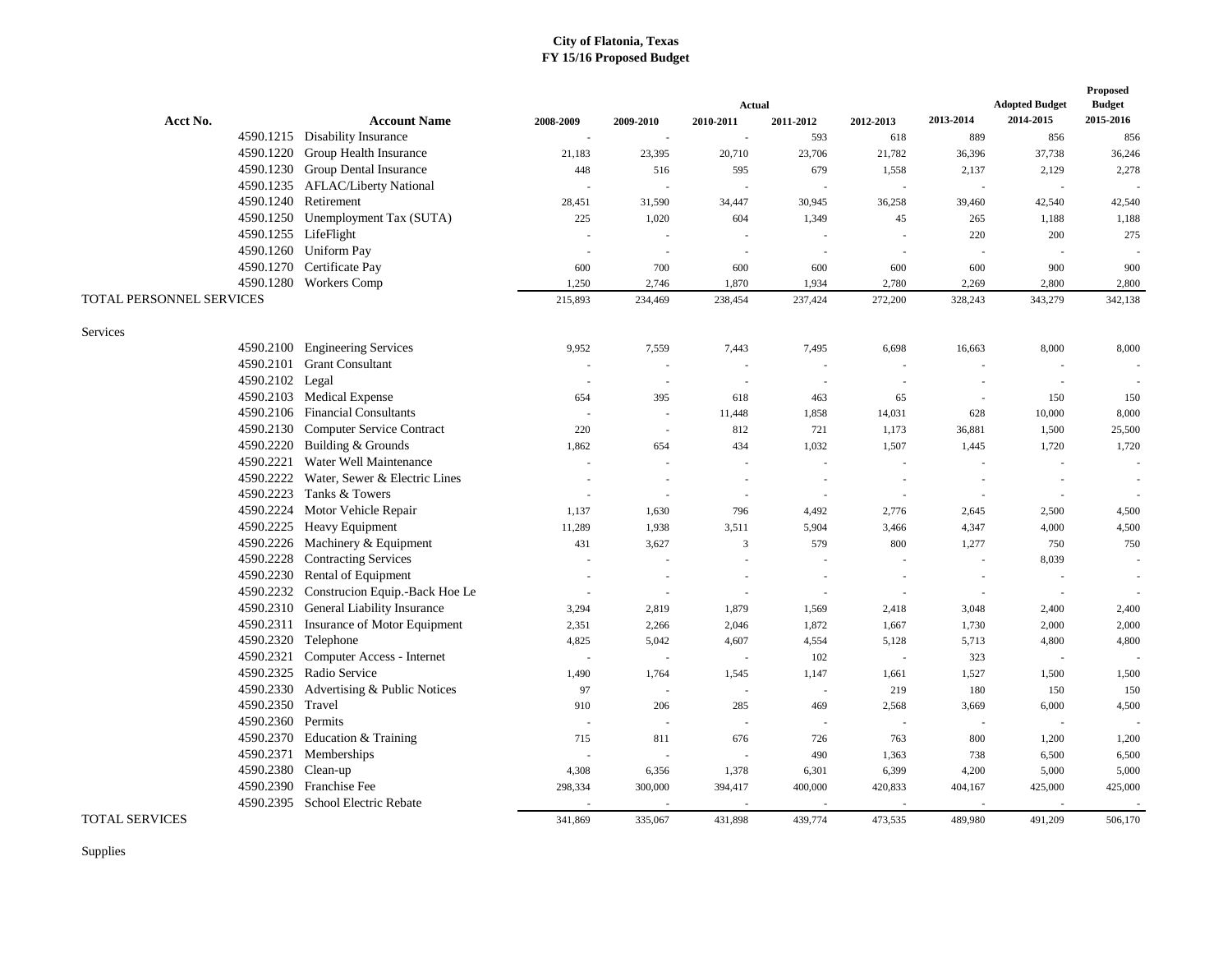|                                        |                                             |                |           | Actual    |                          |           |                          | <b>Adopted Budget</b> | Proposed<br><b>Budget</b> |
|----------------------------------------|---------------------------------------------|----------------|-----------|-----------|--------------------------|-----------|--------------------------|-----------------------|---------------------------|
| Acct No.                               | <b>Account Name</b>                         | 2008-2009      | 2009-2010 | 2010-2011 | 2011-2012                | 2012-2013 | 2013-2014                | 2014-2015             | 2015-2016                 |
|                                        | 4590.3110 Freight & Express                 |                | 21        |           |                          |           |                          |                       |                           |
|                                        | 4590.3111 Ice, Cups, Etc.                   | 567            | 412       | 317       | 334                      | 410       | 324                      | 300                   | 300                       |
| 4590.3112 Fuel                         |                                             | 2,862          | 6,558     | 4,092     | 5,511                    | 7,981     | 5,227                    | 6,200                 | 6,200                     |
|                                        | 4590.3113 Oil & Grease                      | 318            | 567       | 405       | $\sim$                   | 105       | 290                      | 250                   | 250                       |
|                                        | 4590.3114 Chemicals                         | 597            | 658       | 1,082     | 995                      | 995       | 822                      | 1,000                 | 1,000                     |
| 4590.3115 Postage                      |                                             |                |           | 1,203     | 2,799                    | 1,484     | 1,897                    | 2,000                 | 2,000                     |
|                                        | 4590.3116 Office Supplies                   | 610            | 1,794     | 2,498     | 2,936                    | 2,093     | 5,797                    | 2,500                 | 2,500                     |
| 4590.3120 Utilities                    |                                             | $\overline{a}$ | $\sim$    | 854       | 1,720                    | 2,039     | 2,240                    | 2,200                 | 2,000                     |
| 4590.3140 Books                        |                                             |                |           |           |                          |           |                          |                       |                           |
|                                        | 4590.3160 Minor Tools & Equipment           | 854            | 839       | 812       | 1,398                    | 959       | 2,139                    | 1,500                 | 1,400                     |
|                                        | 4590.3161 Pipe, Fittings, etc.              |                | $\sim$    | ÷.        | $\overline{\phantom{a}}$ | ÷,        | ÷,                       |                       |                           |
|                                        | 4590.3162 Hardware                          |                |           |           | $\sim$                   |           | ÷                        |                       | $\sim$                    |
|                                        | 4590.3164 Parts & Materials                 | 20,422         | 12,767    | 29,603    | 18,259                   | 70,950    | 17,484                   | 20,000                | 20,000                    |
|                                        | 4590.3165 Meter Parts                       |                |           |           |                          |           | J.                       | ÷,                    |                           |
| 4590.3166 Meters                       |                                             | 1,255          | 9,613     | 4,689     | 849                      | 2,846     | 2,160                    | 1,500                 | 2,500                     |
|                                        | 4590.3170 Wearing Apparel                   | 3,244          | 3,014     | 3,115     | 3,607                    | 3,586     | 3,752                    | 3,300                 | 3,300                     |
|                                        | 4590.3171 Medical Supplies                  | $\sim$         |           |           | 84                       |           | $\overline{\phantom{a}}$ |                       |                           |
|                                        | 4590.3172 Miscellaneous                     | 231            | 307       | 367       | 980                      | 833       | 485                      | 500                   | 500                       |
| <b>TOTAL SUPPLIES</b>                  |                                             | 30,960         | 36,550    | 49,037    | 39,472                   | 94,281    | 42,616                   | 41,250                | 41,950                    |
| Capital Outlays                        |                                             |                |           |           |                          |           |                          |                       |                           |
|                                        | 4590.4110 Land Acquisition                  |                |           |           |                          |           |                          |                       |                           |
|                                        | 4590.4125 New PW Building                   |                |           |           |                          |           |                          |                       | $\sim$                    |
| 4590.4146 Radios                       |                                             |                |           |           |                          |           |                          |                       |                           |
|                                        | 4590.4230 Furniture                         |                |           |           | $\sim$                   | 628       |                          |                       |                           |
|                                        | 4590.4235 Computer Hardware                 | 4,265          | 3,047     |           | 1,669                    | 3,810     | (4,872)                  |                       |                           |
|                                        | 4590.4240 Computer Software                 | 17,081         | 18,007    | 18,983    | 15,727                   | 19,356    | (3,072)                  | 24,000                |                           |
|                                        | 4590.4245 Future Capital Projects           | $\overline{a}$ | $\sim$    |           | $\overline{a}$           |           | ÷.                       |                       |                           |
| 4590.4250 Vehicle                      |                                             |                |           |           |                          |           |                          |                       |                           |
|                                        | 4590.4260 Electric Distribution Lines       | 12,490         | 5,774     | 6,199     | 19,616                   | 15,122    | ×,                       | 24,000                |                           |
|                                        | 4590.4270 Maintenance Facilities            |                |           |           | ÷.                       |           |                          |                       |                           |
|                                        | 4590.4280 System Improvements from LCRA     | 44,681         |           | 41,923    | 1,614                    | 447       |                          |                       |                           |
|                                        | 4590.4600 Capital Outlay                    |                |           |           | 33,095                   | 15,412    |                          |                       | $\sim$                    |
|                                        | 4591.4610 Capital Outlay Oilfield Expansion |                |           |           |                          |           |                          |                       |                           |
| TOTAL CAPITAL OUTLAYS                  |                                             | 78,517         | 26,828    | 67,105    | 71,721                   | 54,775    | (7,944)                  | 48,000                |                           |
| <b>Interfund Charges</b>               |                                             |                |           |           |                          |           |                          |                       |                           |
|                                        | 4590.5250 Disability Insurance              | 523            | 649       | 603       |                          |           |                          |                       |                           |
| TOTAL INTERFUND CHARGES                |                                             | 523            | 649       | 603       |                          |           |                          |                       |                           |
| Depreciation & Amorit                  |                                             |                |           |           |                          |           |                          |                       |                           |
|                                        | 4590.6100 Depreciation                      | 83,887         | 70,548    | 58,222    |                          |           |                          |                       |                           |
|                                        | 4590.6200 LCRA Loan Interest Expense        | 6,351          | 3,307     | 471       |                          |           |                          |                       |                           |
| <b>TOTAL DEPRECIATION &amp; AMORIT</b> |                                             | 90,238         | 73,855    | 58,693    | ×.                       | ×.        | ×,                       | $\sim$                |                           |
|                                        |                                             |                |           |           |                          |           |                          |                       |                           |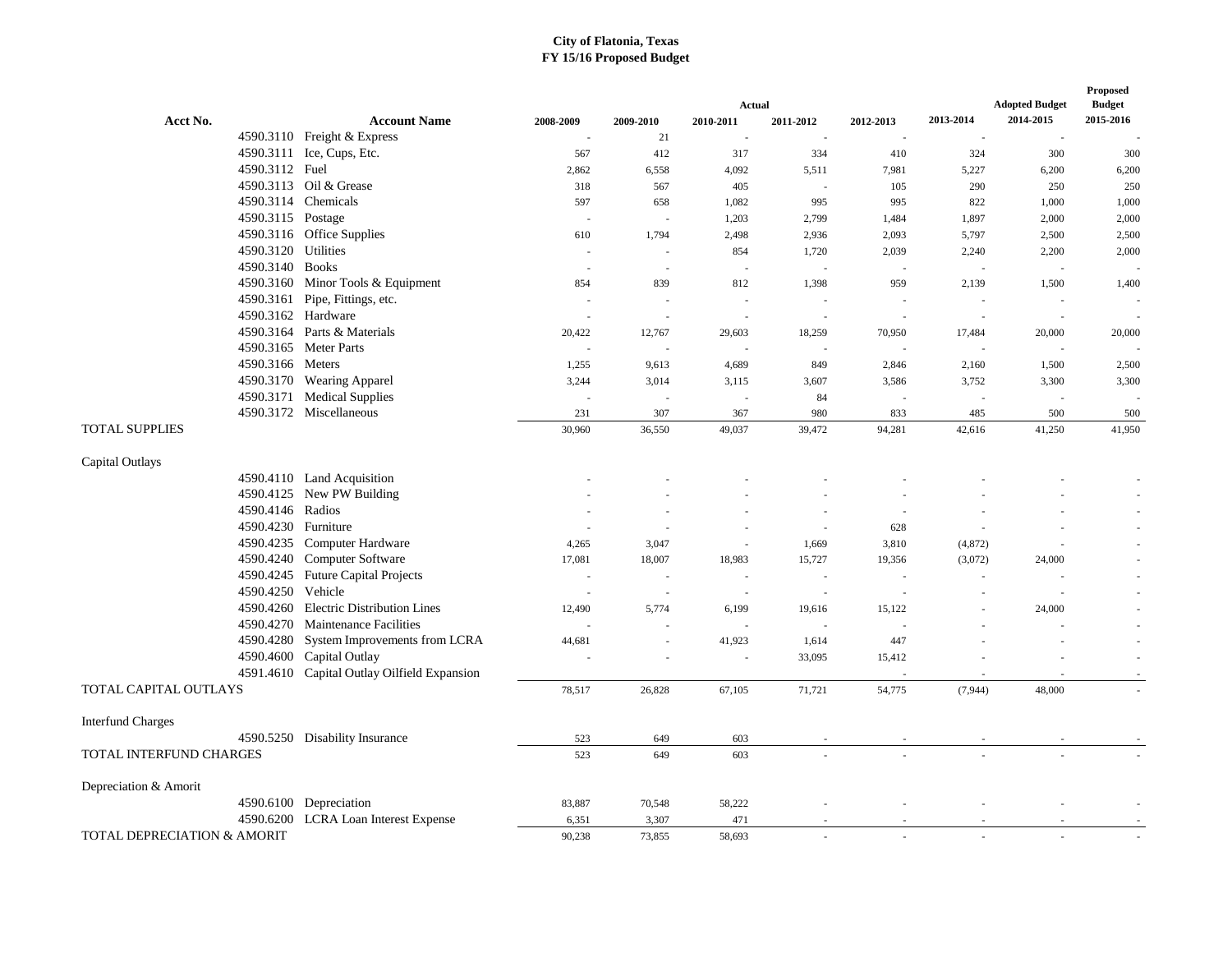|                                                        |                    |                                       |           |           | Actual    |           |            |                          | <b>Adopted Budget</b> | Proposed<br><b>Budget</b> |
|--------------------------------------------------------|--------------------|---------------------------------------|-----------|-----------|-----------|-----------|------------|--------------------------|-----------------------|---------------------------|
| Acct No.                                               |                    | <b>Account Name</b>                   | 2008-2009 | 2009-2010 | 2010-2011 | 2011-2012 | 2012-2013  | 2013-2014                | 2014-2015             | 2015-2016                 |
| <b>Other Costs</b>                                     |                    |                                       |           |           |           |           |            |                          |                       |                           |
|                                                        | 4590.7200 Programs |                                       |           |           |           | 502       |            |                          | 500                   | 500                       |
|                                                        |                    | 4590.7300 Bad Debt Expense            | 3,237     | $\sim$    | 3,610     | (526)     | 896        | 1,242                    | 900                   | 900                       |
| <b>TOTAL OTHER COSTS</b>                               |                    |                                       | 3,237     | $\sim$    | 3,610     | (24)      | 896        | 1,242                    | 1,400                 | 1,400                     |
| Debt Service                                           |                    |                                       |           |           |           |           |            |                          |                       |                           |
|                                                        | 4590.8200          | <b>Transfer to Grant Account</b>      |           |           |           |           |            |                          |                       |                           |
|                                                        | 4590.8220          | Transfer to Capital Project           |           |           |           |           |            |                          |                       |                           |
|                                                        |                    | 4590.8230 Debt Service                |           |           |           |           |            | $\overline{\phantom{a}}$ | ٠                     |                           |
|                                                        | 4590.8240          | <b>Transfer to General Fund</b>       |           | 978       | (17,225)  | ٠         | 856        |                          |                       |                           |
|                                                        | 4590.8255          | Transfer to Equipment Fund            |           | $\sim$    |           |           | ٠.         |                          |                       |                           |
|                                                        | 4590.8258          | Transfer to Wastewater                |           | $\sim$    |           | $\sim$    | 645,602    | ٠                        |                       |                           |
| <b>TOTAL DEBT SERVICE</b>                              |                    |                                       | $\sim$    | 978       | (17,225)  | $\sim$    | 646,458    | $\sim$                   | $\sim$                | $\sim$                    |
| <b>TOTAL Electric Distribution</b><br>Supplies         |                    |                                       | 761,237   | 708,396   | 832,175   | 788,367   | 1,542,145  | 854,137                  | 925,138               | 891,658                   |
|                                                        |                    | 4591.3100 Wholesale Electric Purchase | 1,742,485 | 1,655,494 | 1,594,034 | 1,647,607 | 1,621,800  | 1,976,396                | 1,650,000             | 1,410,000                 |
| <b>TOTAL SUPPLIES</b>                                  |                    |                                       | 1,742,485 | 1,655,494 | 1,594,034 | 1,647,607 | 1,621,800  | 1,976,396                | 1,650,000             | 1,410,000                 |
| TOTAL Generation & Transmission                        |                    |                                       | 1,742,485 | 1,655,494 | 1,594,034 | 1,647,607 | 1,621,800  | 1,976,396                | 1,650,000             | 1,410,000                 |
| <b>TOTAL EXPENDITURES</b>                              |                    |                                       | 2,503,722 | 2,363,890 | 2,426,209 | 2,435,974 | 3,163,945  | 2,830,533                | 2,575,138             | 2,301,658                 |
| <b>EXCESS OF REVENUES OVER</b><br>(UNDER) EXPENDITURES |                    |                                       | 37,070    | 149,094   | (14, 527) | 22,799    | (700, 601) | 350,939                  | (95, 784)             | 115,742                   |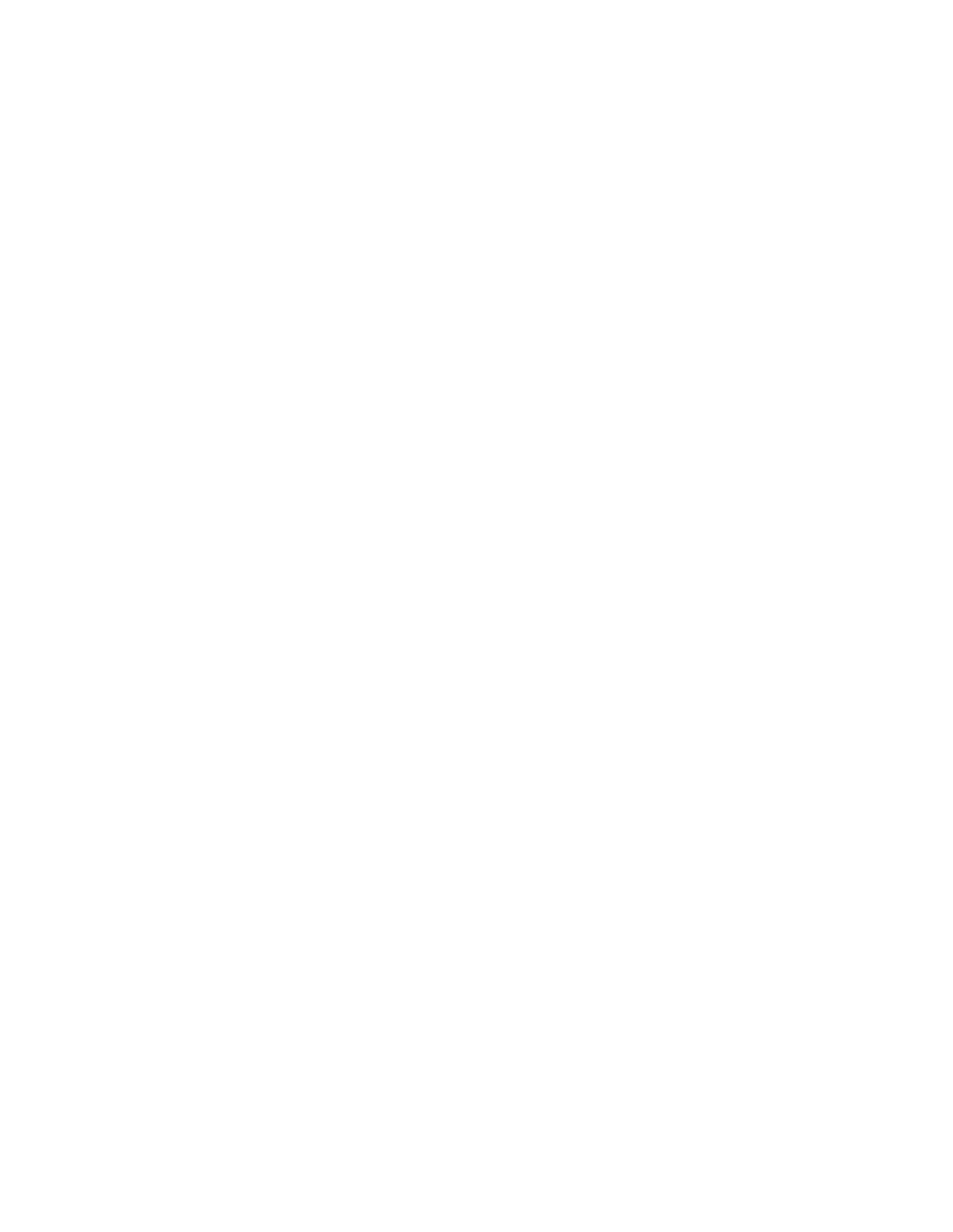# **CITY OF FLATONIA FISCAL AND BUDGETARY POLICIES**

# **MUNICIPAL OPERATIONS**

# **I. STATEMENT OF PURPOSE**

The overall intent of the following Fiscal and Budgetary Policy Statements is to enable the City to achieve a long-term stable and positive financial condition. The watchwords of the City's financial management include integrity, prudence, stewardship, planning, accountability, and full disclosure.

The more specific purpose is to provide guidelines to the City Manager and City Staff in planning and directing the City's day-to-day financial affairs and in developing recommendations for the City Council.

The scope of these policies generally span, among other issues, accounting, purchasing, auditing, financial reporting, internal controls, operating and capital budgeting, revenue management, cash and investment management, expenditure control, asset management, debt management, and planning concepts, in order to:

- A. Present fairly and with full disclosure the financial position and results of the financial operations of the City in conformity with generally accepted accounting principles (GAAP), and
- B. Determine and demonstrate compliance with finance related legal and contractual issues in accordance with provisions of the Texas Local Government Code and other pertinent legal documents and mandates.

The City Council will annually review and approve the Fiscal and Budgetary Policy Statements as part of the budget process.

# **II. SUMMARY OF POLICY INTENDED OUTCOMES**

This policy framework mandates pursuit of the following fiscal objectives:

- A. Operating Budget: Prepare, conservatively estimate revenues, present, and adopt the City's annual operating plan.
- B. Revenues Management: Design, maintain, and administer a revenue system that will assure a reliable, equitable, diversified, and sufficient revenue stream to support desired City services.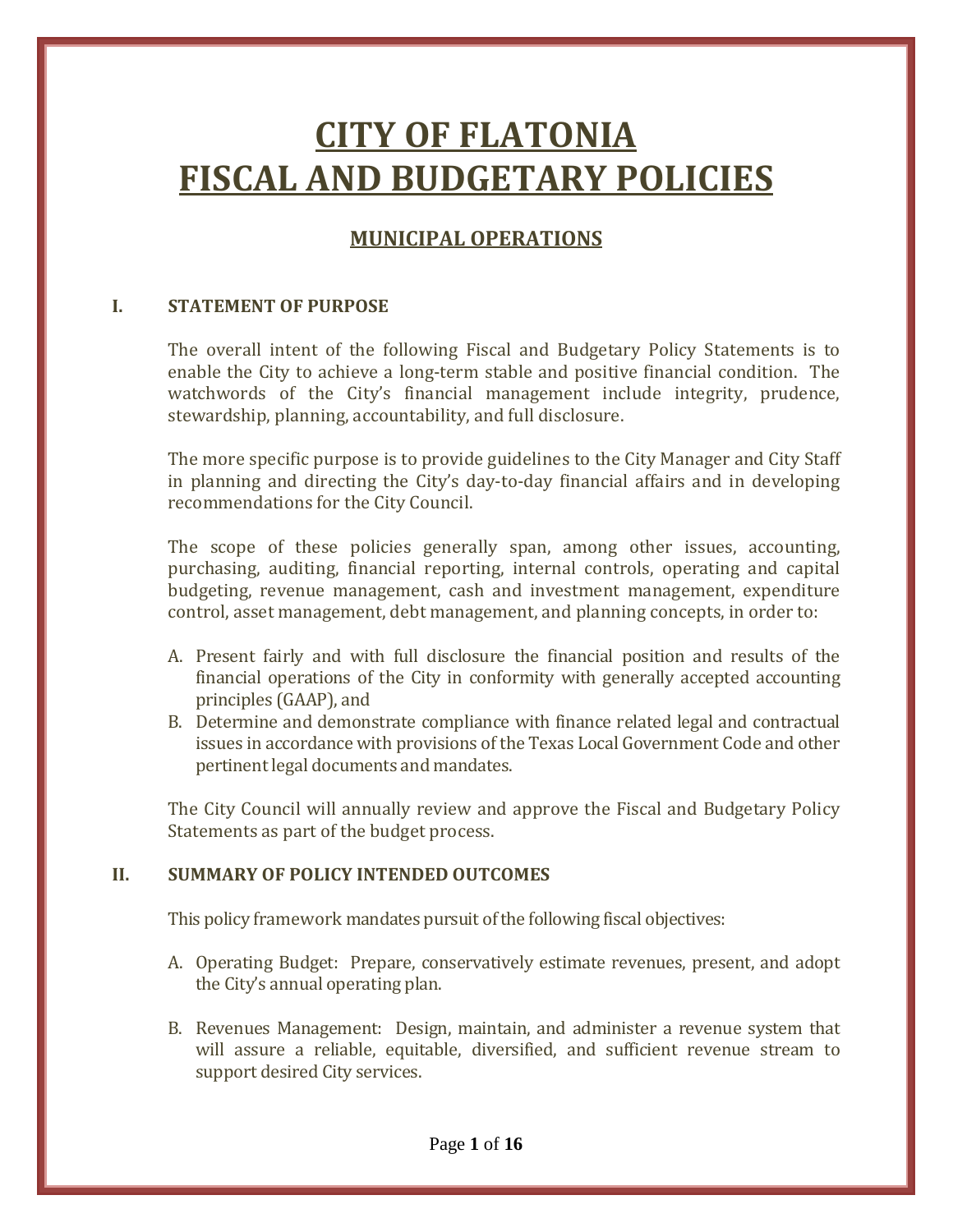- C. Expenditure Control: Identify priority services, establish appropriate service levels, and administer the expenditure of available resources to assure fiscal stability and the effective and efficient delivery of services.
- D. Fund Balance/Retained Earnings: Maintain the fund balance and retained earnings of the various operating funds at levels sufficient to protect the City's credit worthiness as well as its financial position from emergencies.
- E. Debt Management: Establish guidelines for debt financing that will provide needed capital equipment and infrastructure improvements while minimizing the impact of debt payments on current revenues.
- F. Intergovernmental Relationships: Where feasible, coordinate efforts with other governmental agencies to achieve common policy objectives, share the cost of providing governmental services on an equitable basis and support favorable legislation at the State and Federal level.
- G. Grants: Seek, apply for and effectively administer within this policy's guidelines, Federal, State, and foundation grants-in-aid which address the City's current priorities and policy objectives.
- H. Economic Development: Initiate where feasible, encourage, and participate in economic development efforts to create job opportunities and strengthen the local tax base and economy
- I. Fiscal Monitoring: Prepare and present quarterly reports that analyze, evaluate, and forecast the City's financial performance and economic condition.
- J. Financial Consultants: With available resources, seek out and employ the assistance of qualified financial advisors and consultants in the management and administration of the City's financial functions.
- K. Accounting, Auditing, and Financial Reporting: Comply with prevailing Federal, State and local statues and regulations. Conform to generally accepted accounting principles as promulgated by the Government Accounting Standards Board (GASB), the American Institute of Certified Public Accountants (AICPA), and the Government Finance Officers Association (GFOA).
- L. Capital Improvement Plan/Budget and Program: Multi-year planning, forecasting, preparation, and control of the City's capital improvement plan/budget.
- M. Capital Maintenance and Replacement: Annually review and monitor the state of the City's capital equipment and infrastructure, setting priorities for its replacement and renovation based on needs, finding alternatives, and availability of resources.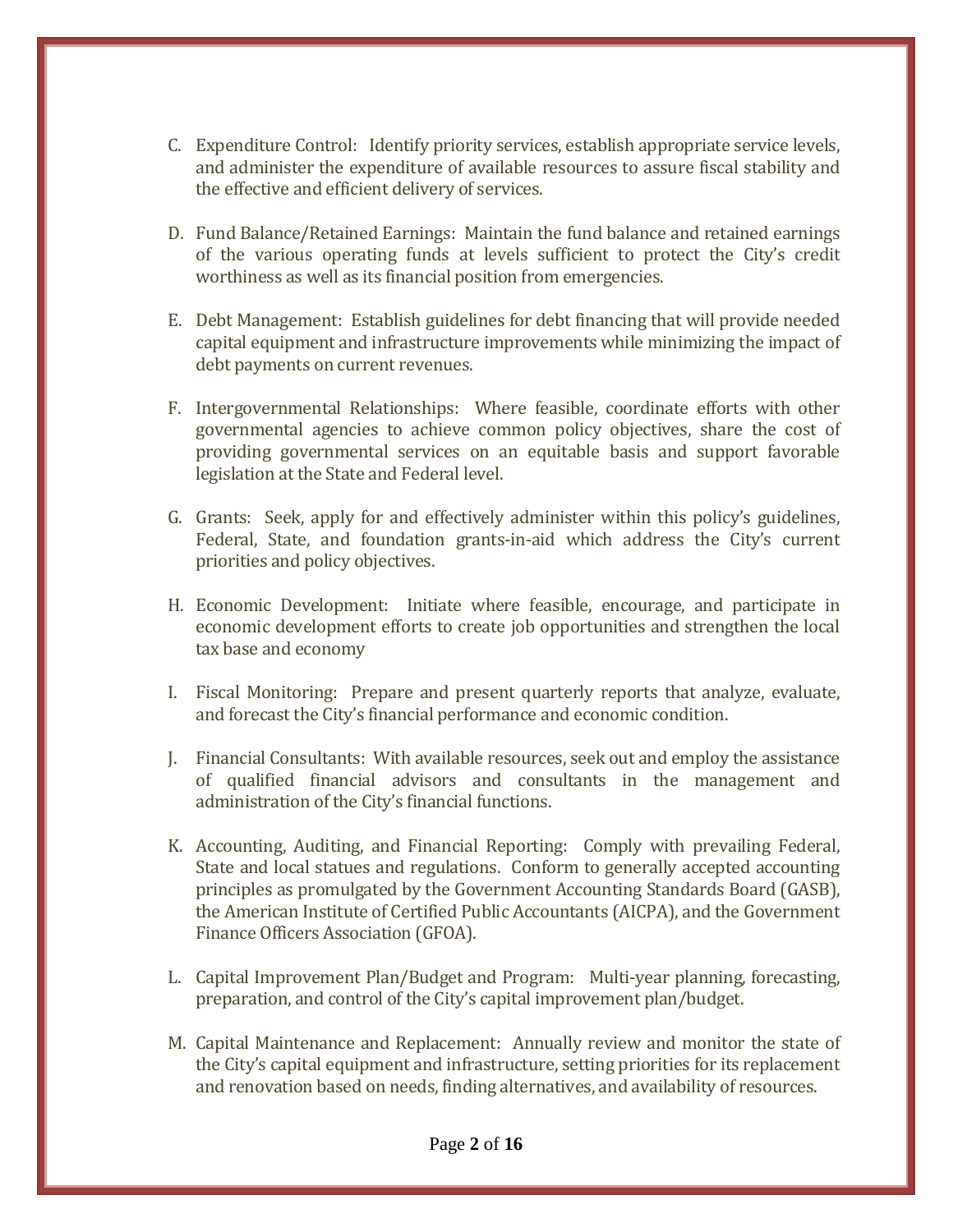N. Internal Controls: To establish and maintain an internal control structure designed to provide reasonable assurances that the City's assets are safeguarded and that the possibilities for material errors in the City's financial records are minimized.

# **III. OPERATING BUDGET**

- A. Preparation Budgeting is an essential element of the financial planning, control and evaluation process of municipal government. The "operating budget" is the City's annual financial operating plan. The budget includes all of the operating departments of the City, the debt service fund, all capital projects funds, and the internal service funds of the City. The proposed budget will be prepared with the cooperation of all City departments, and is submitted to the City Manager who makes any necessary changes and transmits the document to the City Council. A budget preparation calendar and timetable will be established and followed in accordance with State law.
- B. Revenue Estimates for Budgeting In order to maintain a stable level of services, the City shall use a conservative, objective, and analytical approach when preparing revenue estimates. The process shall include analysis of probable economic changes and their impacts on revenues, historical collection rates, and trends in revenues. This approach should reduce the likelihood of actual revenues falling short of budget estimates during the year and should avoid mid-year service reductions.
- C. Balanced Budget As per State Law (TLGC 102.002), current operating revenues, including Property Tax Reduction Sales Tax transfers (which can be used for operations), will be sufficient to support current operating expenditures. Annually recurring revenue will not be less than annually recurring operating budget expenditures (operating budget minus capital outlay). Debt or bond financing will not be used to finance current expenditures.
- D. Proposed Budget Process a proposed budget shall be prepared by the City Manager with the participation of all of the City's department directors.
	- The proposed budget shall include four basic segments for review and evaluation: (1) personnel costs, (2) base budget for operations and maintenance costs, (3) service level adjustments for increases of existing service levels or additional services, and (4) revenues.
	- The proposed budget review process shall include Council participation in the review of each of the four segments of the proposed budget and a public hearing to allow for citizen participation in the budget preparation.
	- The proposed budget process shall allow sufficient time to provide review, as well as address policy and fiscal issues, by the City Council.
	- In accordance with State Law (TLGC 102.005), a copy of the proposed budget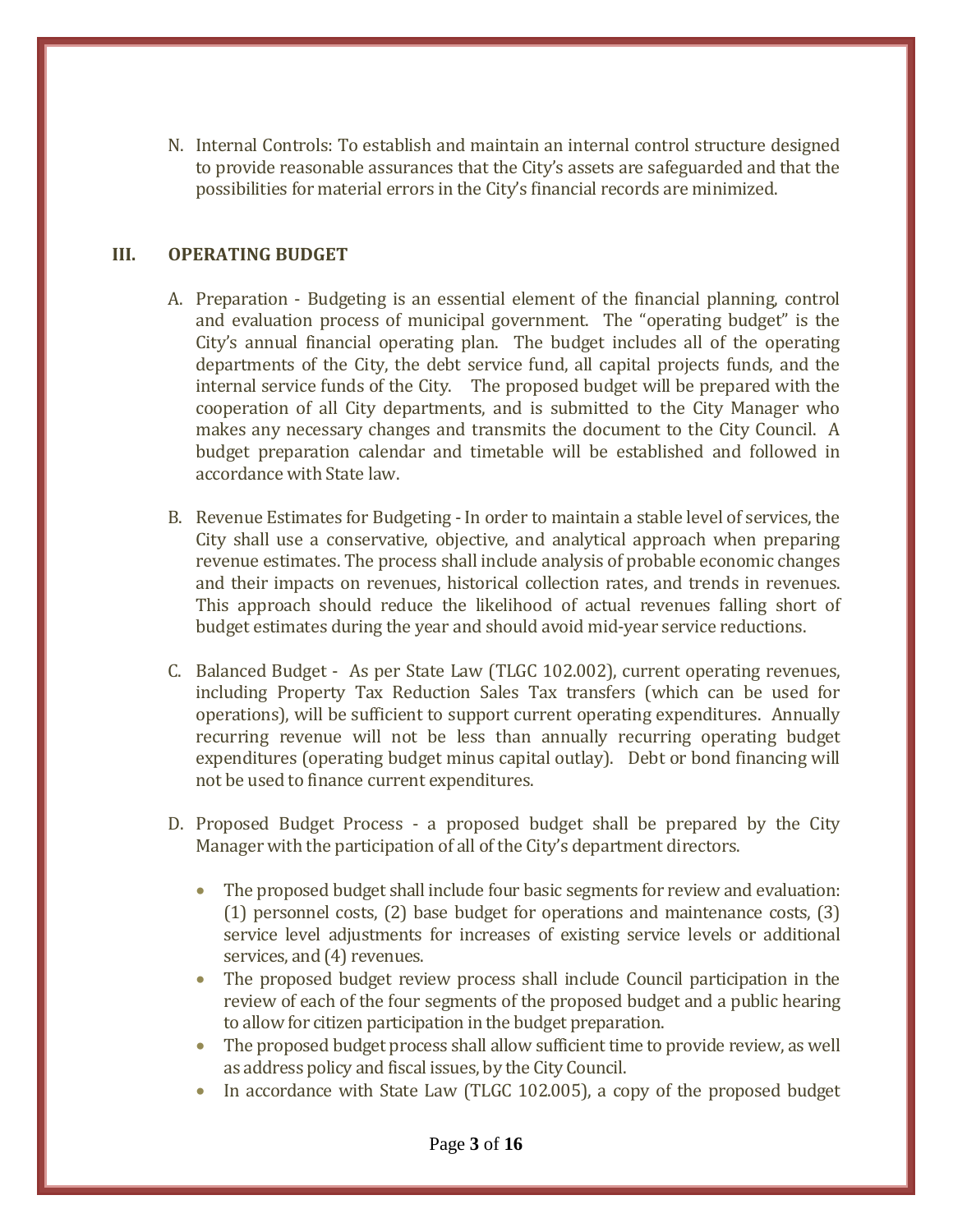shall be filed with the City Secretary when it is submitted to the City Council as well as placed on the City's website.

- E. Budget Adoption Upon the determination and presentation of the final version of the proposed budget as established by the Council, a public hearing date and time will be set and publicized. The Council will subsequently consider an ordinance which, if adopted, such budget becomes the City's Approved Annual Budget. The adopted budget will be effective for the fiscal year beginning October 1. The approved budget will be placed on the City's web site.
- F. Central Control Modifications within the operating categories (salaries, supplies, maintenance, services, capital, etc.) can be made with the approval of the City Manager. Modifications to reserve categories and interdepartmental budget totals will be made only by City Council consent with formal briefing and Council action.
- G. Planning The budget process will be coordinated so as to identify major policy issues for City Council by integrating it into the Council's overall strategic planning process for the City. Each department shall have a multi-year business plan that integrates with the City's overall strategic plan.
- H. Reporting Monthly financial reports will be prepared by the Finance Department and distributed to and reviewed by each Director. Information obtained from financial reports and other operating reports is to be used by Directors to monitor and control departmental budget. Summary financial reports will be presented to the City Council quarterly.

# **IV. REVENUES MANAGEMENT**

# A. REVENUE DESIGN PARAMETER.

The City will pursue the following optimum characteristics in its revenue system:

- Simplicity The City, where possible and without sacrificing accuracy, will strive to keep the revenue system simple in order to reduce costs, achieve transparency, and increase citizen understanding of City revenue sources.
- Certainty A knowledge and understanding of revenue sources reliability increases the viability of the revenue system. The City will understand, to the best of its ability, all aspects of its revenue sources and their performance, as well as enact consistent collection policies to provide assurances that the revenue base will materialize according to budgets, forecasts, and plans.
- Equity The City shall make every effort to maintain equity in its revenue system: i.e. the City shall seek to minimize or eliminate all forms of subsidization between entities, funds, services utilities, and customer classes within a utility.
- Administration The benefits of a revenue source will not exceed the cost of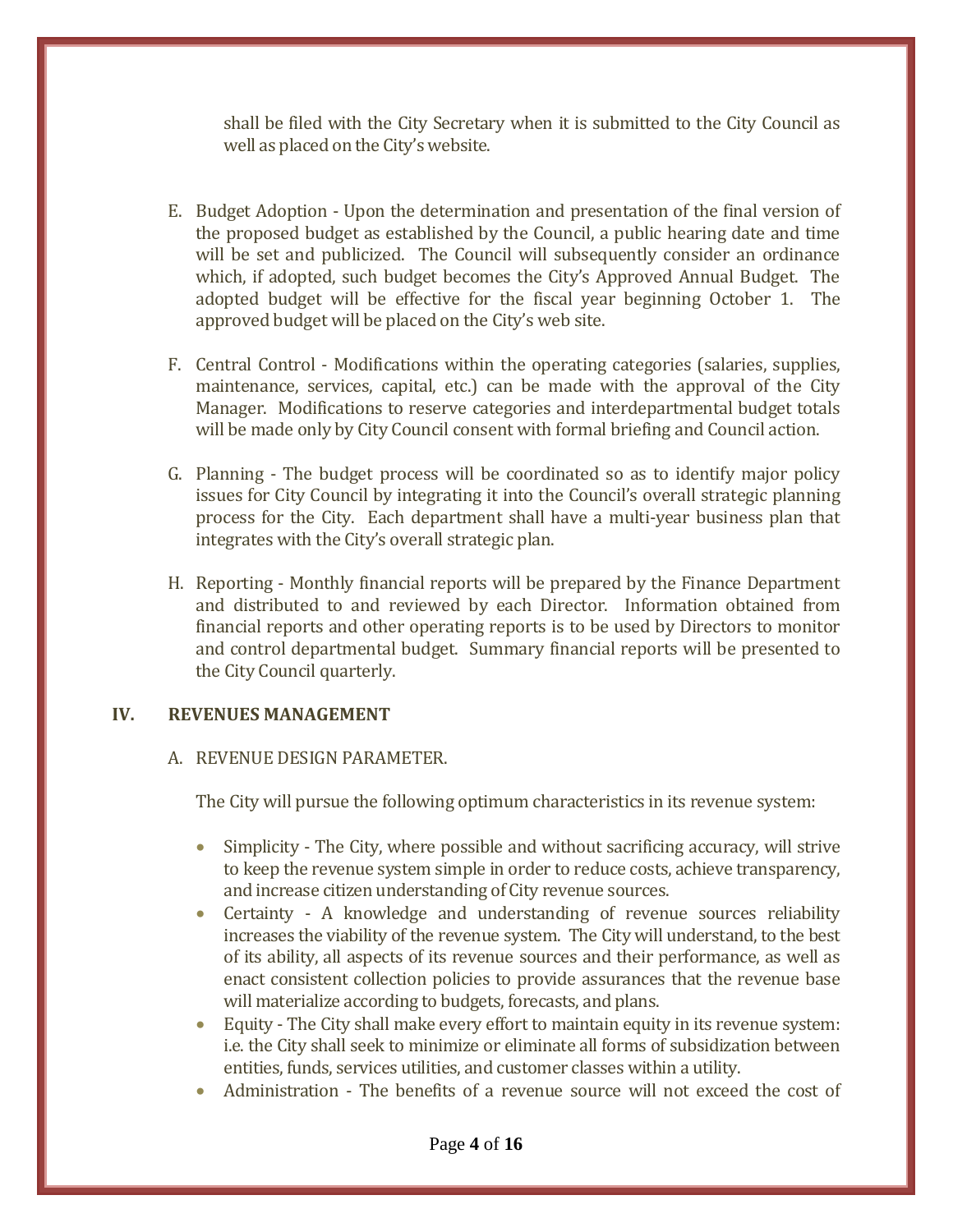collecting that revenue. Every effort will be made for the cost of collection to be reviewed annually for cost effectiveness as a part of the City's indirect cost and cost of service analysis.

• Adequacy, Diversification and Stability - The City shall attempt, in as much as is practical, to achieve a balance in its revenue system. The City shall also strive to maintain a balanced and diversified revenue system to protect the City from fluctuations in any one source due to changes in local economic conditions which adversely impact that revenue source.

# B. OTHER CONSIDERATIONS.

The following considerations and issues will guide the City in its revenue policies concerning specific sources of funds:

- Cost/Benefit of Incentives for Economic Development The City will use due caution in the analysis of any tax or fee incentives that are being considered to encourage economic development. A cost/benefit (fiscal impact) analysis will be performed as a part of the evaluation for each proposed economic development project.
- Non-Recurring Revenues One-time or non-recurring revenues will not be used to finance on-going operational costs. Non-recurring revenues will be used only for one-time expenditures such as long-lived capital needs or one-time major maintenance projects that occur infrequently. Non-recurring revenues will not be used for budget balancing purposes except to cover the one-time expenditures described above.
- Investment Income Earnings from investment of available monies, whether pooled or not, will be distributed to the funds in accordance with the equity balance of the fund from which monies were provided to be invested.
- Property Tax Revenues The City shall endeavor to refrain from increasing property tax rates more than the average rate of inflation in any given year.

# C. USER-BASED (DEMAND DRIVEN) FEES AND SERVICE CHARGES.

For services that are demand driven and can be associated with a user fee or charge, the direct and indirect costs of that service will be offset by a fee where possible. The City staff will endeavor to prepare a review of all fees and charges annually, but not less than once every three years, in order to ensure that these fees provide for, at minimum, full cost recovery of service.

# D. ENTERPRISE FUND RATES.

Utility rates and rate structures for electric, water and sewer services will be constructed to target full cost of service recovery. Annually the City will review and adopt electric, water and sewer utility rates and a rate structure that generates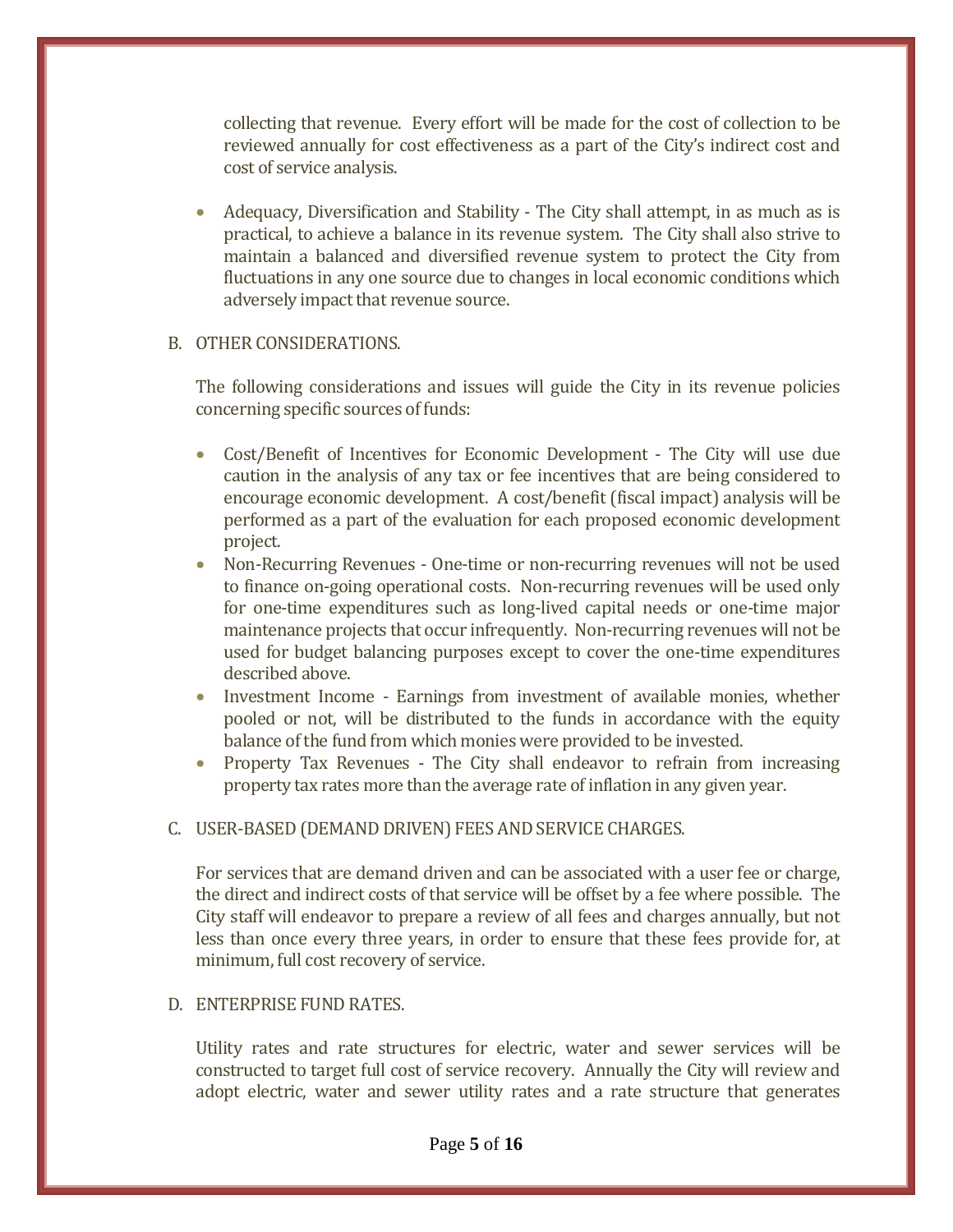revenue sufficient to fully cover operating expenses, meet the legal restrictions of all applicable bond covenants, provide for an adequate level of working capital, and recover applicable general/administrative costs. The Solid Waste function will have rates that fully recover all costs and maintain an adequate balance.

• General and Administrative (G&A) Charges – Where feasible, G&A costs will be charged to all funds for services of indirect general overhead costs, which may include general administration, finance, customer billing, facility use, personnel, technology, engineering, legal counsel, and other costs as deemed appropriate. These charges will be determined through an indirect cost allocation study following accepted practices and procedures.

### E. INTERGOVERNMENTAL REVENUES.

As a general rule, intergovernmental revenues (grants) will not be utilized for ongoing operating costs. Any potential grant opportunity will be examined to identify all costs related to matching and continuation of program requirements. Staff will focus on one-time grants to avoid long-term implications. If it is determined that accepting a grant with on-going cost conditions is in the interests of the City, all the operating and maintenance costs must be included in the financial forecast and their ultimate effect on operations and revenue requirements be known.

#### F. REVENUE MONITORING.

Revenues as they are received will be regularly compared to budgeted revenues and variances will be investigated. This process will be summarized in the appropriate budget report.

### **V. EXPENDITURE CONTROL**

- A. Appropriations The point of budgetary control is at the department level in the General Fund and at the fund level in all other funds. When budget adjustments among Departments and/or funds are necessary, they must be approved by the City Council.
- B. Current Funding Basis The City shall operate on a current funding basis. Expenditures shall be budgeted and controlled so as not to exceed current revenues plus the planned use of fund balance accumulated through prior year savings. (The use of fund balance shall be guided by the Fund Balance/Retained Earnings Policy Statements.)
- C. Avoidance of Operating Deficits The City shall take immediate corrective actions if at any time during the fiscal year expenditure and revenue re-estimates are such that an operating deficit (i.e., projected expenditures in excess of projected revenues) is projected at year-end. Corrective actions can include a hiring freeze, expenditure reductions, fee increases, or use of fund balance within the Fund.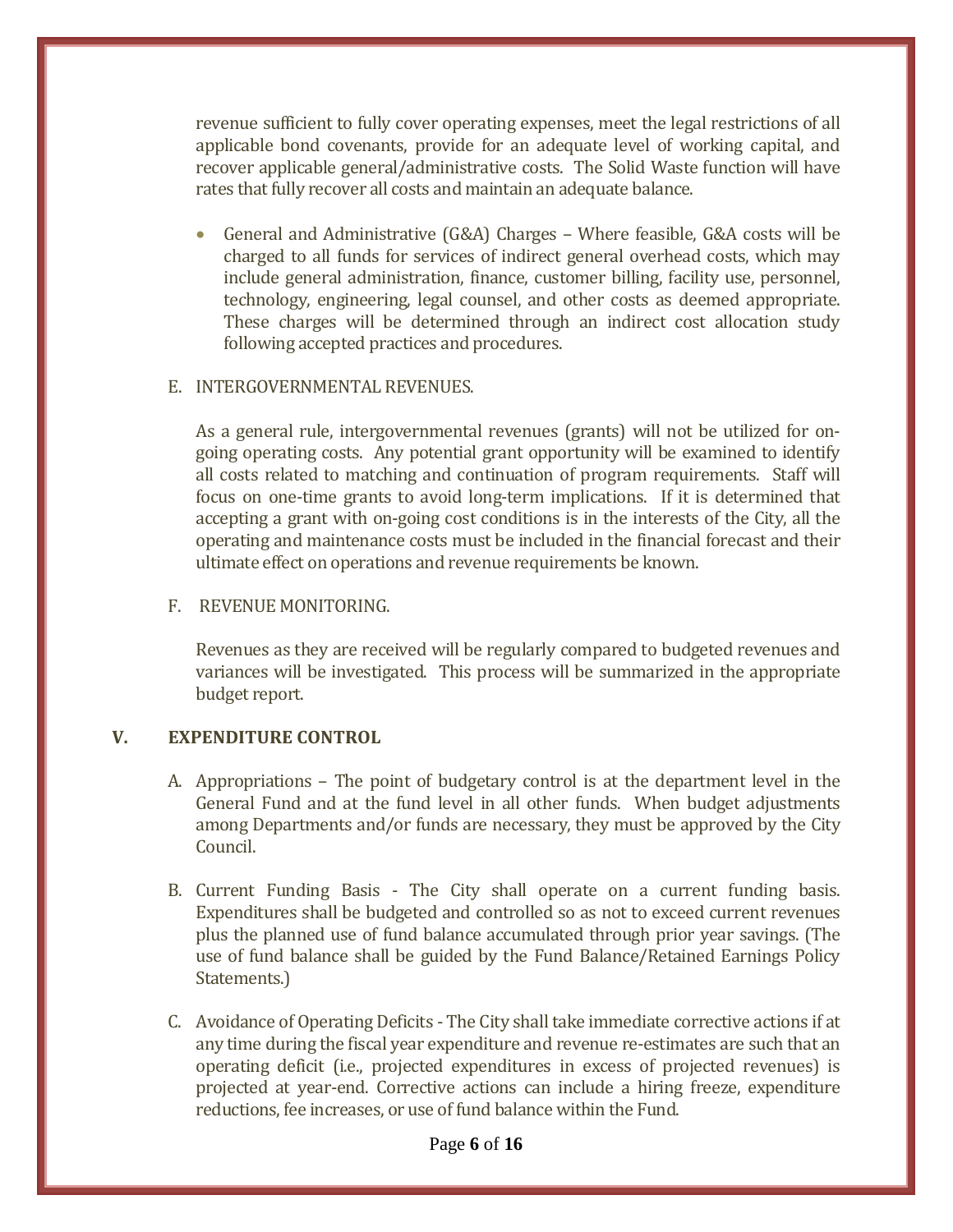- D. Balance/Retained Earnings Policy- Expenditure deferrals into the following fiscal year, short-term loans, or use of one-time revenue sources shall be avoided to balance the budget.
- E. Maintenance of Capital Assets Within the resources available each fiscal year, the City shall maintain capital assets and infrastructure at a sufficient level to protect the City's investment, to minimize future replacement and maintenance costs, and to continue service levels.
- F. Periodic Program Reviews The City Manager shall undertake periodic staff and third-party reviews of City programs for both efficiency and effectiveness. Privatization and contracting with other governmental agencies will be evaluated as alternative approaches to service delivery. Programs which are determined to be inefficient and/or ineffective shall be reduced in scope or eliminated.
- G. Salary **-** The City shall strive to maintain competitive salary levels for municipal A salary survey will be conducted through a sampling of surrounding and comparable municipal organizations to create a comparison. The City will strive to maintain salary levels within three percent (3%) of the median of surveyed benchmark municipalities.
- H. Purchasing The City shall make every effort to maximize any discounts offered by creditors/vendors. Staff shall also use competitive bidding in accordance to State law, as well as intergovernmental partnerships and purchasing cooperatives to attain the best possible price on goods and services.
- I. Prompt Payment All invoices will be paid within 30 days of receipt in accordance with the prompt payment requirements of State law (TGC 2251).

# **VI. FUND BALANCE/RETAINED EARNINGS**

- A. General Fund Undesignated Fund Balance The City shall strive to maintain the General Fund undesignated fund balance at, or in excess of, 45 days of operation.
- B. Retained Earnings of Other Operating Funds In the Utility Fund, the City shall strive to maintain positive retained earnings at, or in excess of, 45 days of operation.
- C Use of Fund Balance Fund Balance will be targeted to only be used with Council approval and can only be used for the following: emergencies, non-recurring expenditures, such as technology/FF&E (furniture, fixtures and equipment), or major capital purchases that cannot be accommodated through current year savings. Should such use reduce the balance below the appropriate level set as the objective for that fund, recommendations will be made on how to restore it. The Council shall approve all commitments by formal action. The action to commit funds must occur prior to fiscal year-end, to report such commitments in the balance sheet of the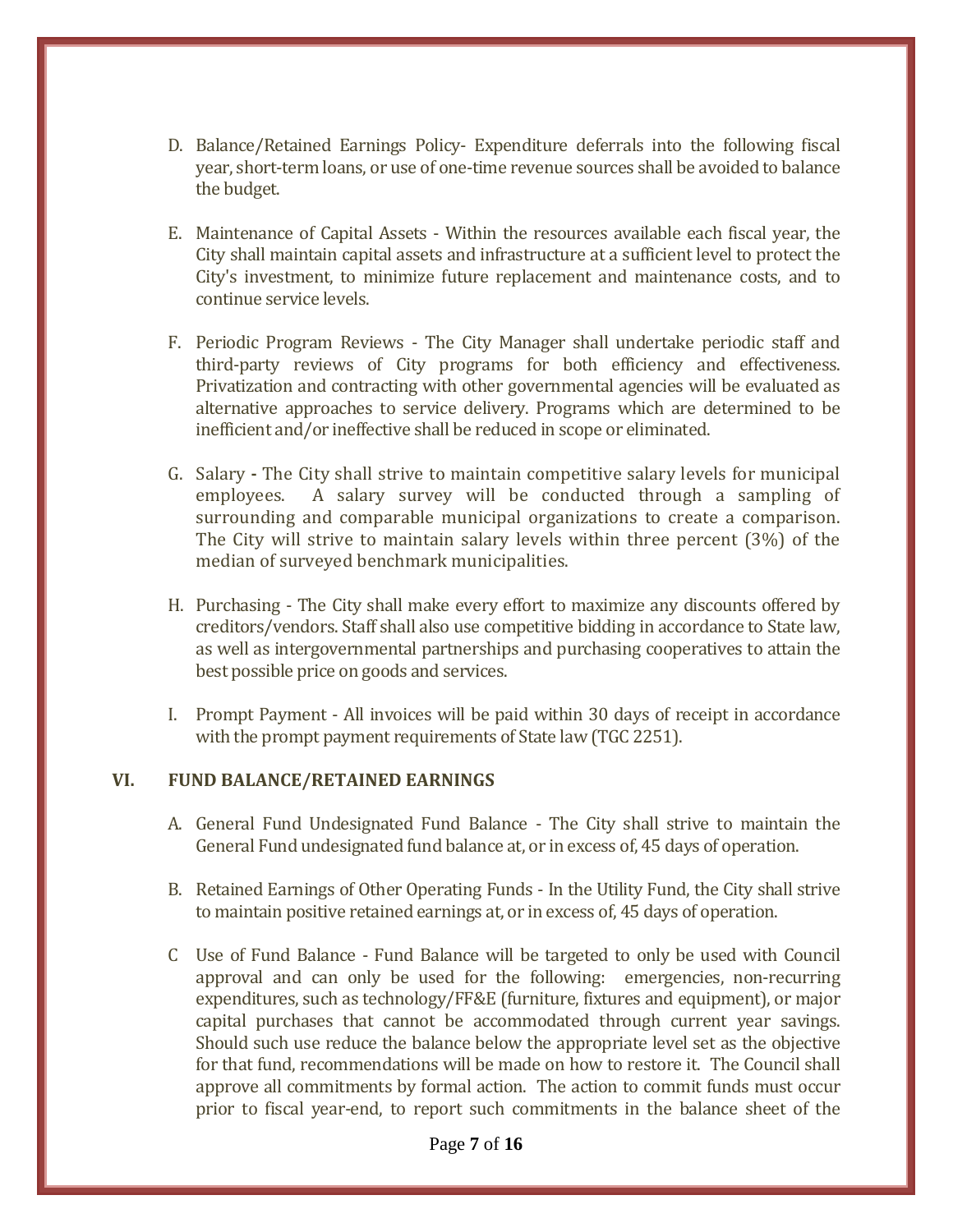respective period, even though the amount may be determined subsequent to fiscal year-end. A commitment can only be modified or removed by the same formal action.

The Council delegates the responsibility to assign funds to the City Manager or his/her designee. The Council shall have the authority to assign any amount of funds. Assignments may occur subsequent to fiscal year-end.

The Council will utilize funds in the following spending order: Restricted, Committed, Assigned, Unassigned

#### **VII. DEBT MANAGEMENT**

A. Debt Issuance Analysis

All consideration of debt issuance for major capital assets will be prepared within the framework of a Council approved multi-year capital improvement plan and forecast for all City facilities and infrastructure.

B. Analysis of Debt Issuance and Debt Issuance Alternatives

Staff will explore alternatives to the issuance of debt for capital acquisitions and construction projects. These alternatives will include, but not be limited to, (1) grants- in- aid, (2) use of reserves, (3) use of either current on-going general revenues or one-time revenues, (4) contributions from developers and others, (5) leases, (6) user fees, and (7) impact fees.

C. Use of Debt Financing

The useful life of the asset or project shall, at a minimum, exceed the payout schedule of any debt the City assumes. Debt financing instruments to be considered by the City may include:

- General obligation bonds These must be authorized by a vote of the citizens of Flatonia.
- Revenue bonds These bonds generate capital requirements necessary for continuation or expansion of a service which produces revenue and for which the asset may reasonable be expected to provide for a revenue stream to fund the debt service requirement.
- Certificates of obligation These can be authorized by Council approval with debt service by either general revenues or backed by a specific revenue stream or a combination of both.
- Lease/purchase agreements These shall only be used to purchase capital assets that cannot be financed from either current revenues or fund balance/retained earnings and to fund infrastructure improvements and additions.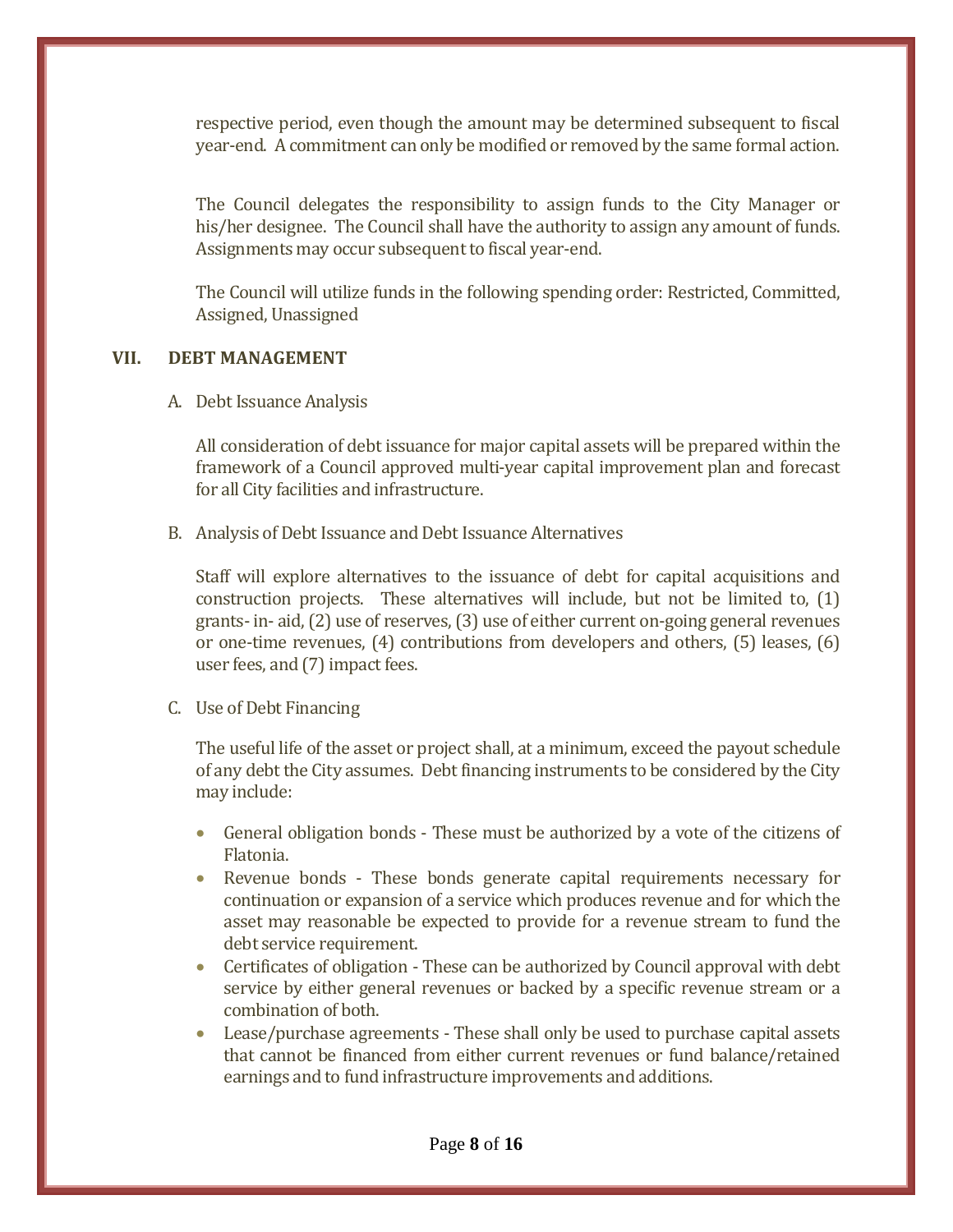# D. Assumption of Additional Debt

The City shall not assume more tax-supported general purpose debt than it retires each year without first conducting an objective analysis as to the community's ability to assume and support additional debt service payments.

# E. Affordability Targets

The City shall use an objective multi-year analytical approach to determine whether it can afford to assume new general purpose debt beyond what it retires each year. This process shall compare generally accepted standards of affordability to the current values for the City. The process shall also examine the direct costs and benefits of the proposed expenditures. The decision on whether or not to assume new debt shall be based on these costs and benefits and on the City's ability to "afford" new debt as determined by the aforementioned standards. The City shall strive to achieve and/or maintain these standards at a low to moderate classification.

# F. Debt Structure

The City shall structure its debt payment schedules for general purpose debt to ensure level principal repayment schedules. The City shall not assume any debt with "balloon' repayment schedules which consist of low annual payments and one large payment of the balance due at the end of the term. While balloon payment structures minimize the size of debt payments during the period, they force a large funding requirement on the budget of the final year. Given the uncertainties of the future, level payment schedules improve budget planning and financial management.

### G. Sale Process

The City shall use a competitive bidding process in the sale of debt unless the nature of the issue warrants a negotiated bid. The City shall award bonds based on a true interest cost (TIC) basis as long as the financial advisor agrees that the TIC basis can satisfactorily determine the lowest and best bid.

### H. Bond Rating Agencies Presentations

Full disclosure of operations and open lines of communication shall be made to the bond rating agencies. City staff, with assistance of financial advisors, shall prepare the necessary materials and presentation to the bond rating agencies.

# I. Continuing Disclosure

The City is committed to continuing disclosure of financial and pertinent credit information relevant to the City's outstanding securities.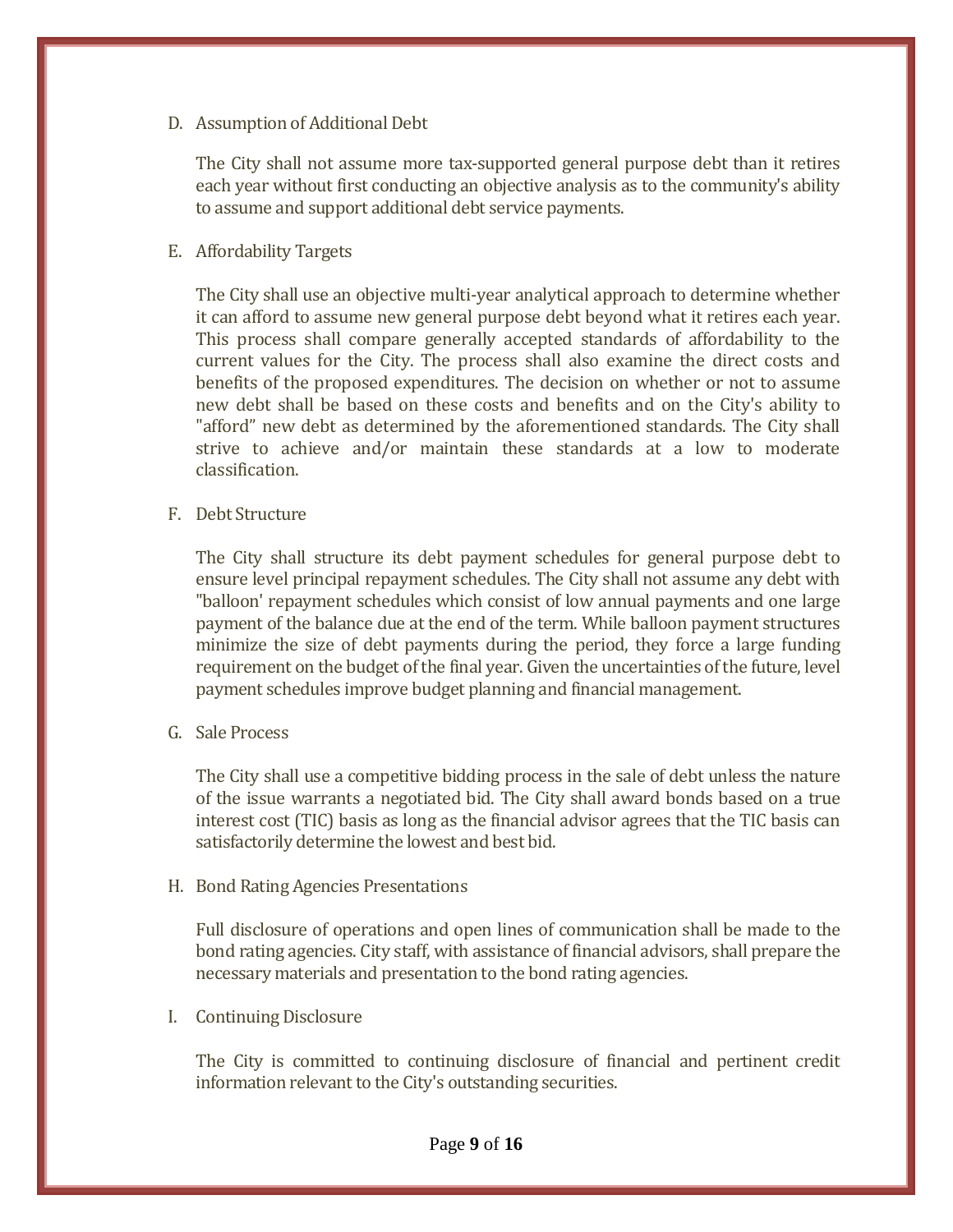# J. Debt Refunding-

City staff and the financial advisor shall monitor the municipal bond market for opportunities to obtain interest savings by refunding outstanding debt. As a general rule, the present value savings of a particular refunding should exceed 3.5% of the refunded maturities.

### **VIII. INTERGOVERNMENTAL RELATIONSHIPS**

The City will pursue coordinated efforts with other governmental agencies to achieve common policy objectives, share the cost of providing government services on an equitable basis, and support favorable legislation at the State and Federal levels.

A. Inter-local Cooperation in Delivering Services

In order to promote the effective and efficient delivery of services, the City shall actively seek to work with other local jurisdictions in joint purchasing consortia, sharing facilities, sharing equitably the costs of service delivery, and developing joint programs to improve service to its citizens.

B. Legislative Program

The City shall cooperate with other jurisdictions to actively oppose any State or Federal regulation or proposal that mandates additional City programs or services and does not provide the funding to implement them. Conversely, as appropriate, the City shall support legislative initiatives that provide more funds for priority local programs.

# **IX. GRANTS**

A. Grant Guidelines

The City shall apply, and facilitate the application by others, for only those grants that are consistent with the objectives and high priority needs previously identified above in these policies. The potential for incurring on-going costs, to include the assumption of support for grant funded positions from local revenues, will be considered prior to applying for a grant.

B. Grant Review

All grant submittals shall be reviewed for their cash match requirements, their potential impact on the operating budget, and the extent to which they meet the City's policy objectives. If there are cash match requirements, the source of funding shall be identified prior to application. Staff will focus on one-time grants to avoid long-term implications related to additional expenditures in future years.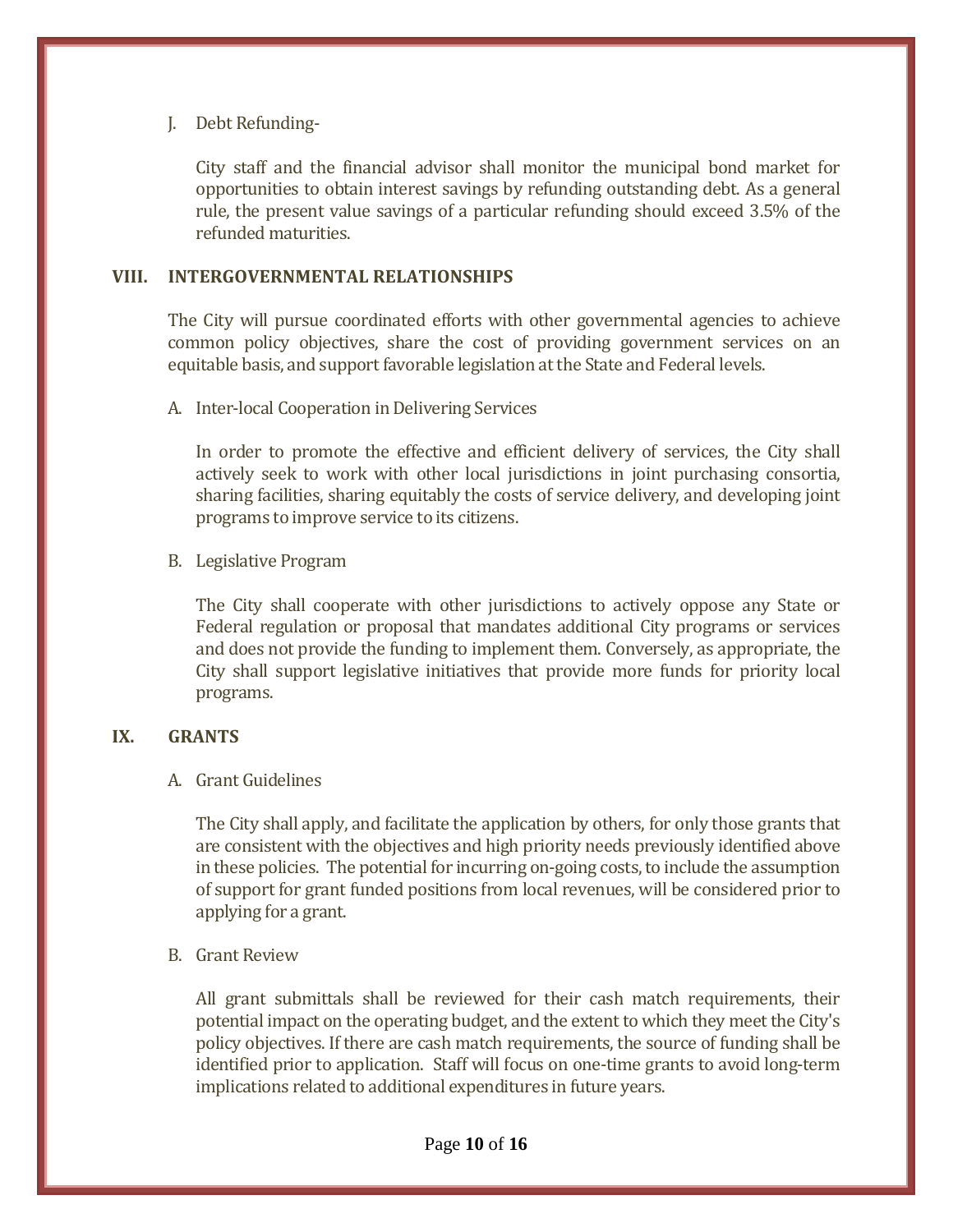# C. Grant Program Termination

The City shall terminate grant funded programs and associated positions when grant funds are no longer available unless alternate funding is identified.

# **X. ECONOMIC DEVELOPMENT**

### A. Positive Business Environment

The City shall endeavor, through its regulatory and administrative functions, to provide a positive business environment in which local businesses can grow, flourish and create jobs. The City Council and City staff will be sensitive to the needs, concerns and issues facing local businesses.

B. Commitment to Business Expansion, Diversification, and Job Creation

The City shall encourage and participate in economic development efforts to expand Flatonia's economy to increase local employment. These efforts shall not only focus on newly developing areas but also on other established sections of Flatonia where development can generate additional jobs and other economic benefits.

C. Coordinate Efforts with Other Jurisdictions

The City's economic development program shall encourage close cooperation with other local jurisdictions, chambers of commerce, and groups Interested in promoting the economic well-being of this area.

D. Cost/Benefit of Incentives for Economic Development

The City will use due caution in the analysis of any tax or fee incentives that are used to encourage economic development. A cost/benefit (fiscal impact) analysis will be performed as part of such evaluation for each prospect. Economic development agreements will contain performance language as to the business's proposed economic impact to Flatonia in exchange for City incentives with adequate "clawback" provisions for the City.

# **XI. FISCAL MONITORING**

A. Financial Status and Performance Reports

Quarterly reports comparing expenditures and revenues to current budget, projecting expenditures and revenues through the end of the year, noting the status of fund balances to include dollar amounts and percentages, and outlining any remedial actions necessary to maintain the City's financial position shall be prepared for review by the City Manager and the Council.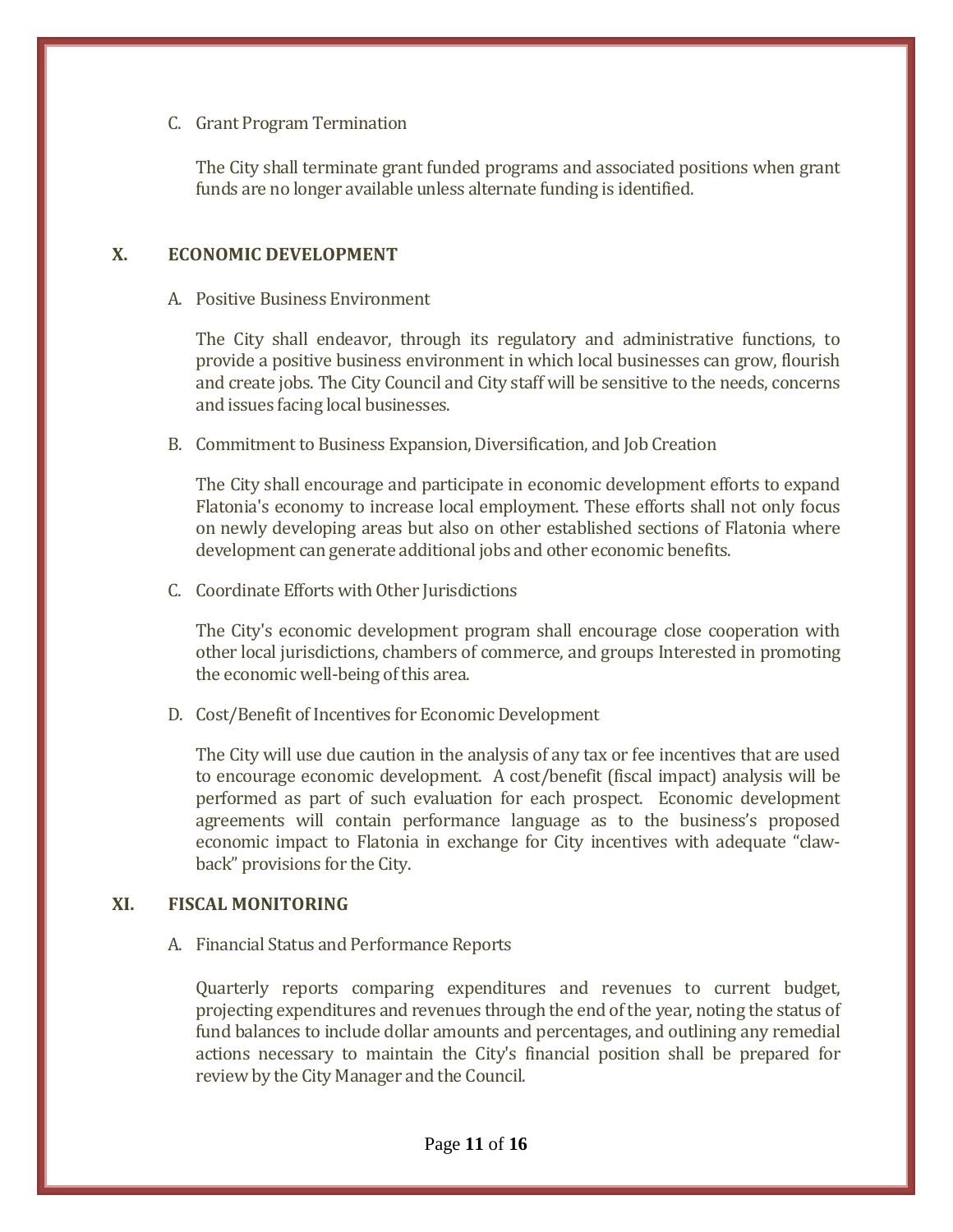B. Compliance with Council Policy Statements

The Fiscal and Budgetary Policies will be reviewed annually by the Council and updated, revised or refined as deemed necessary. Policy statements adopted by the Council are guidelines, and occasionally, exceptions may be appropriate and required. However, exceptions to stated policies will be specifically identified, and the need for the exception will be documented and fully explained.

# **XII. FINANCIAL CONSULTANTS**

To employ the assistance of qualified financial advisors and consultants as needed in the management and administration of the City's financial functions. These areas include but are not limited to investments, debt administration, financial accounting systems, program evaluation, and financial impact modeling. Advisors shall be selected on a competitive basis using objective questionnaires and requests for proposals based on the scope of the work to be performed.

### **XIII. ACCOUNTING, AUDITING, AND FINANCIAL REPORTING**

To comply with prevailing local, state, and federal regulations relative to accounting, auditing, and financial reporting, accounting practices and financial reporting shall conform to generally accepted accounting principles as promulgated by the Governmental Accounting Standards Board (GASB), the American Institute of Certified Public Accountants, (AICPA), and the Government Finance Officers Association (GFOA).

### A. Accounting

The City is solely responsible for the recording and reporting of its financial affairs, both internally and externally. The City Manager is responsible for establishing the structure for the City's chart of accounts and for assuring that procedures are in place to properly record financial transactions and report the City's financial position.

### B. External Auditing

City will be audited annually by outside independent accountants (auditors). The auditors must be a CPA firm and must demonstrate significant experience in the field of local government auditing. They must conduct the City's audit in accordance with generally accepted auditing standards. The auditors' report on City's financial statements will be completed within a timely period of the City's fiscal year-end. The auditor will jointly review the management letter with the City Council, if necessary. In conjunction with this review, the City Manager shall respond in writing to the City Council regarding the auditor's Management Letter, addressing the issues contained therein. The City will not require auditor rotation, but will circulate request for proposal for audit services on a periodic basis as deemed appropriate.

C. Responsibility of Auditor to City Council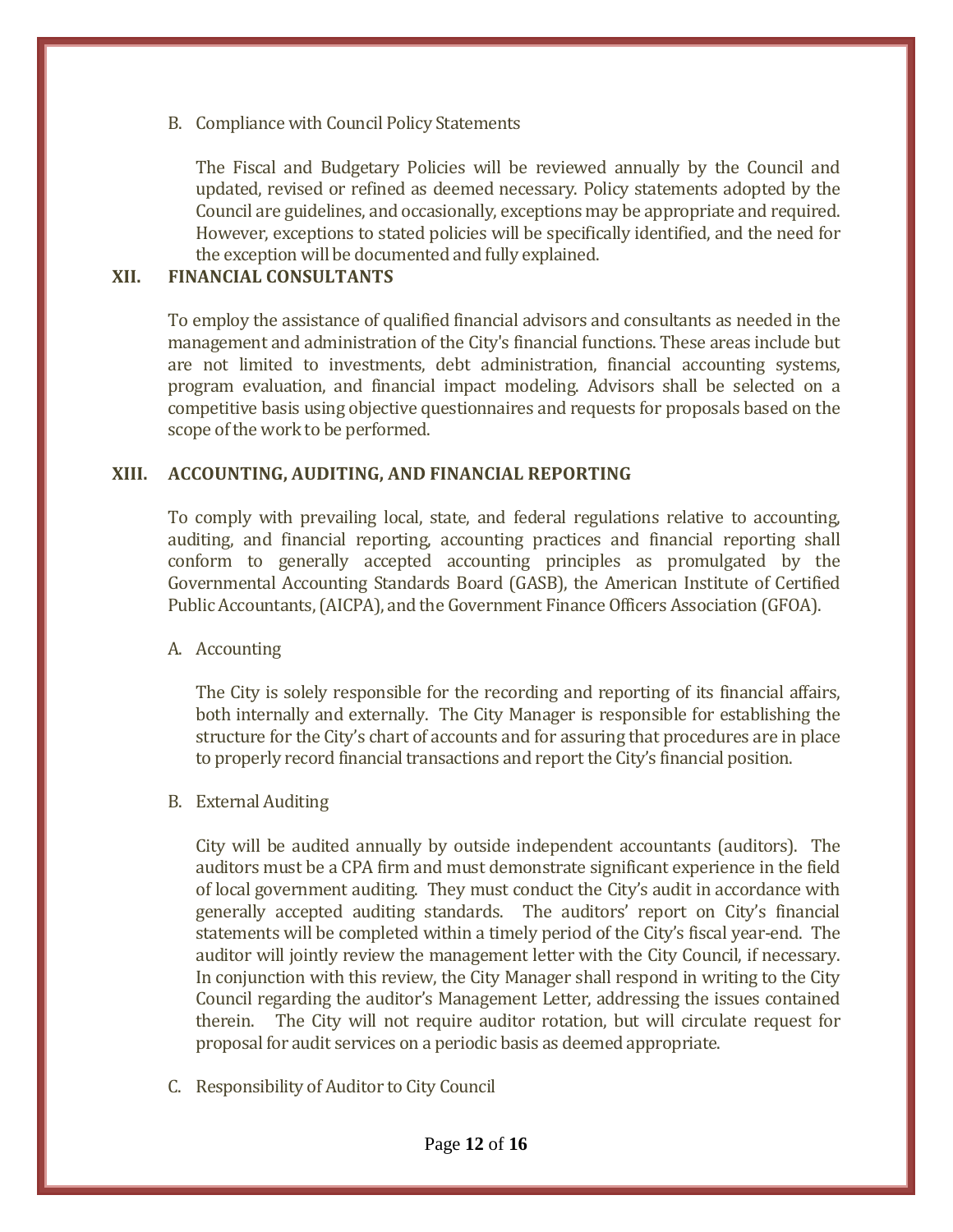The auditor is retained by and it accountable directly to the City Council and will have access to direct communication with the City Council if the City Staff is unresponsive to auditor recommendations or if the auditor considers such communication necessary to fulfill its legal and professional responsibilities.

#### D. Internal Financial Reporting

The City Secretary will prepare internal financial reports sufficient for management to plan, monitor, and control City's financial affairs.

# **XIV. CAPITAL BUDGET AND PROGRAM**

A. Preparation

The City's capital budget will include all capital projects funds and all capital resources. While the capital budget will be prepared annually on a project basis, it will be based on an on-going, multi-year capital improvement plan (CIP) that shows all funded and unfunded projects as identified by staff for all City facilities and infrastructure. The multi-year CIP will be reviewed annually, updated by staff and presented to the Council for its review and approval. The annual capital budget will be prepared by the Finance Department with the involvement of responsible departments based on the multi-year CIP.

B. Control

All capital project expenditures must be appropriated in the capital budget. The City Manager must certify the availability of resources before any capital project contract is presented to the City Council for approval.

### C. Program Planning

The capital budget will be taken from the capital improvements project plan for future years. The planning time frame for the capital improvements project plan should normally be five years, with a minimum of at least three years. The replacement and maintenance for capital items should also be projected for the next five years. Future maintenance and operational costs will be considered so that these costs can be included as appropriate in the annual budget.

### D. Financing Programs

Where applicable and with Council approval, impact fees, pro-rata charges, assessments, or other fees should be used to fund capital projects which have a primary benefit to specific, identifiable property owners.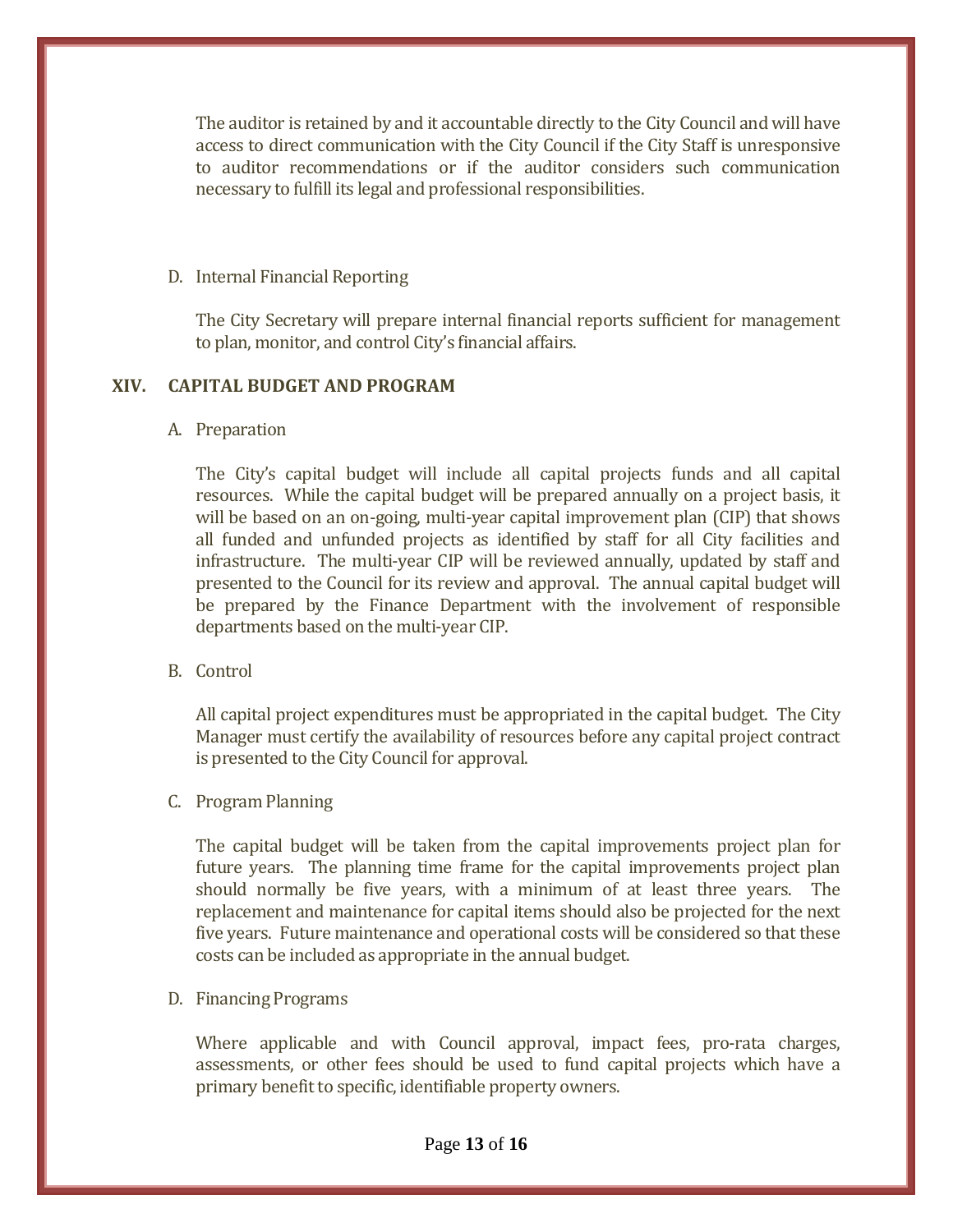• Recognizing that long-term debt is usually a more expensive financing method, alternative financing sources will be explored before debt is issued. When debt is issued, it will be used to acquire major assets with expected lives which equal or exceed the average life of the debt issue.

### E. Reporting

Periodic financial reports will be prepared to enable the department directors to manage their capital budgets. Summary capital project status reports will be presented to the City Council quarterly.

### **XV. CAPITAL MAINTENANCE AND REPLACEMENT**

The City recognizes that deferred maintenance and not anticipating capital replacement needs increases future capital costs. Annually, available funds will be evaluated during the budget process and a percentage of each operating fund's budget will be recommended to the Council for transfer. Upon approval by the Council, the recommended amount will be transferred to the appropriate funds (General or Utility Maintenance Replacement Fund) for major maintenance/ replacement of street, building roof, flooring, air conditioning, equipment, etc.

#### **XVI. INTERNAL CONTROLS**

A. Written Procedures

Whenever possible, written procedures will be established and maintained by the City Manager for all functions involving purchasing, cash handling and/or accounting throughout the City. These procedures will embrace the general concepts of fiscal responsibility set for in this policy statement.

B. Department Directors' Responsibilities

Each department director is responsible for ensuring that good internal controls are followed throughout his/her department, that all directives or internal controls are implemented, and that all independent auditor internal control recommendations are addressed. Departments will develop and periodically update written internal control procedures.

#### **XVII. ASSET MANAGEMENT**

#### A. Investments

The City Manager (or his designee) shall promptly invest all City funds with the depository bank in accordance with the provisions of the current Bank Depository Agreement or in any negotiable instrument authorized by the City Council. Further,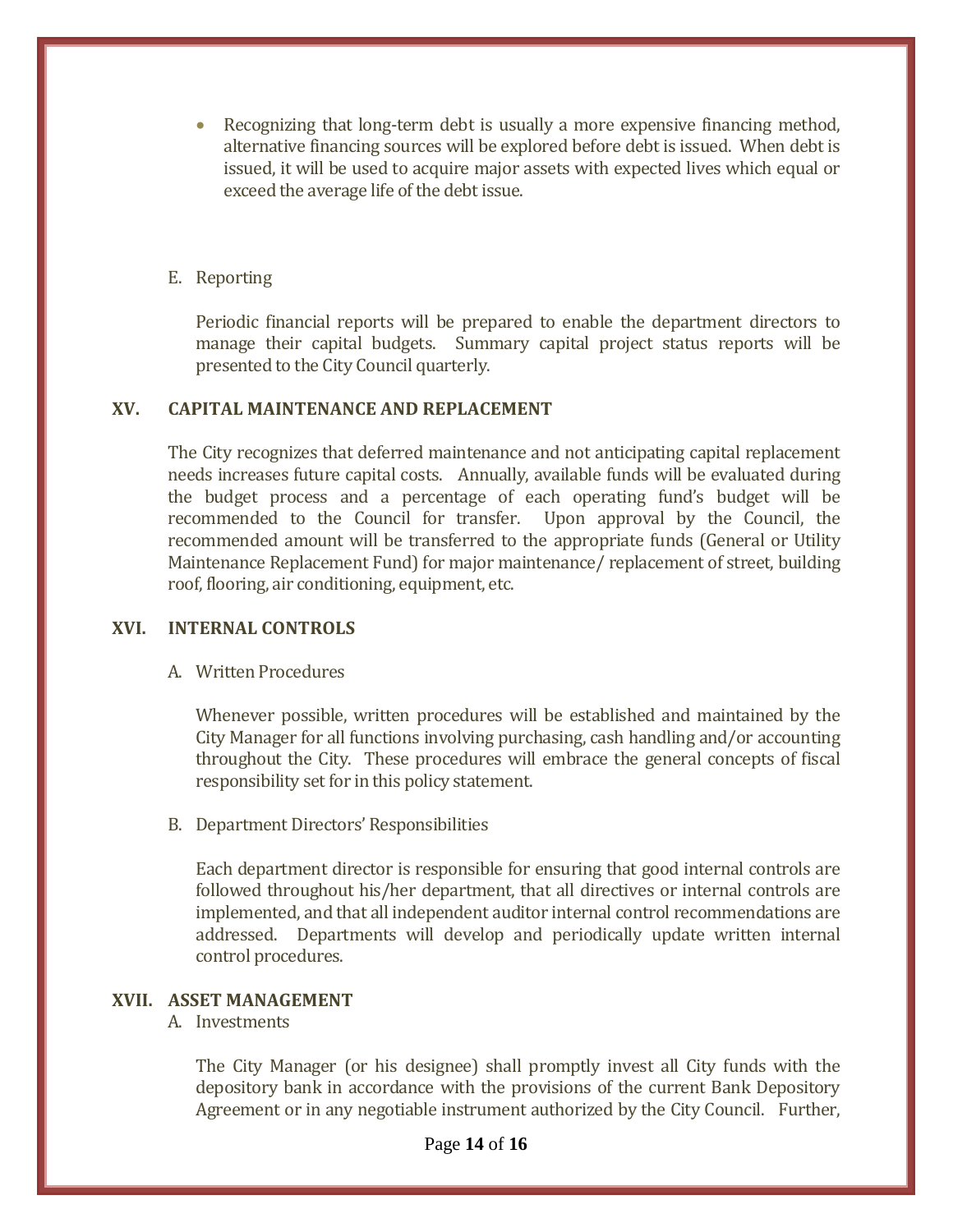investments shall be made in accordance with the Investment Policy approved by the City Council for the City of Flatonia that meets the requirements of the Public Funds Investment Act (PFIA), Section 2256 of the Texas Local Government Code. The City Secretary will issue quarterly reports on investment activity to the City Council.

#### B. Cash Management

City's cash flow will be managed to maximize the cash available to invest. Such cash management will entail the centralization of cash collections, where feasibility, including utility bills, building and related permits and license, fines, fees, and other collection offices as appropriate. Periodic review of cash flow position will be performed to determine performance of cash management and conformance to investment policies. The underlying theme will be that idle cash will be invested with the intent to (1) safeguard assets, (2) maintain liquidity, and (3) maximize return.

### C. Fixed Assets and Inventory

Such assets will be reasonably safeguarded and properly accounted for and prudently insured. The fixed asset inventory log will be updated regularly by the City Secretary and shall include:

- a. A serial number If the item does not have a unique serial number, the City Secretary will establish a fixed asset numbering system. That number will be used if a serial number is not furnished with the item.
- b. Description of the item, such as computer, truck, brush chipper, etc.
- c. Brand name of the item or manufacturer's name.
- d. Date the item was acquired by the city as well as the age or date of manufacture if the item was purchased in a 'used' condition.
- e. Initial cost of the item.
- f. Date the item was disposed of by the City.
- g. Disposal method (lost, destroyed, stolen, etc.)
- h. Value received (if any).

An inventory of the items on the fixed asset log will be conducted at least annually. If an item on the log is destroyed, lost, stolen or sold, the department head is responsible for insuring that the information about the item is reported to the City Secretary to be promptly recorded in the log.

D. Capitalization Criteria

For purposes of budgeting and accounting classification, the following criteria must be capitalized:

The asset is owned by the City of Flatonia